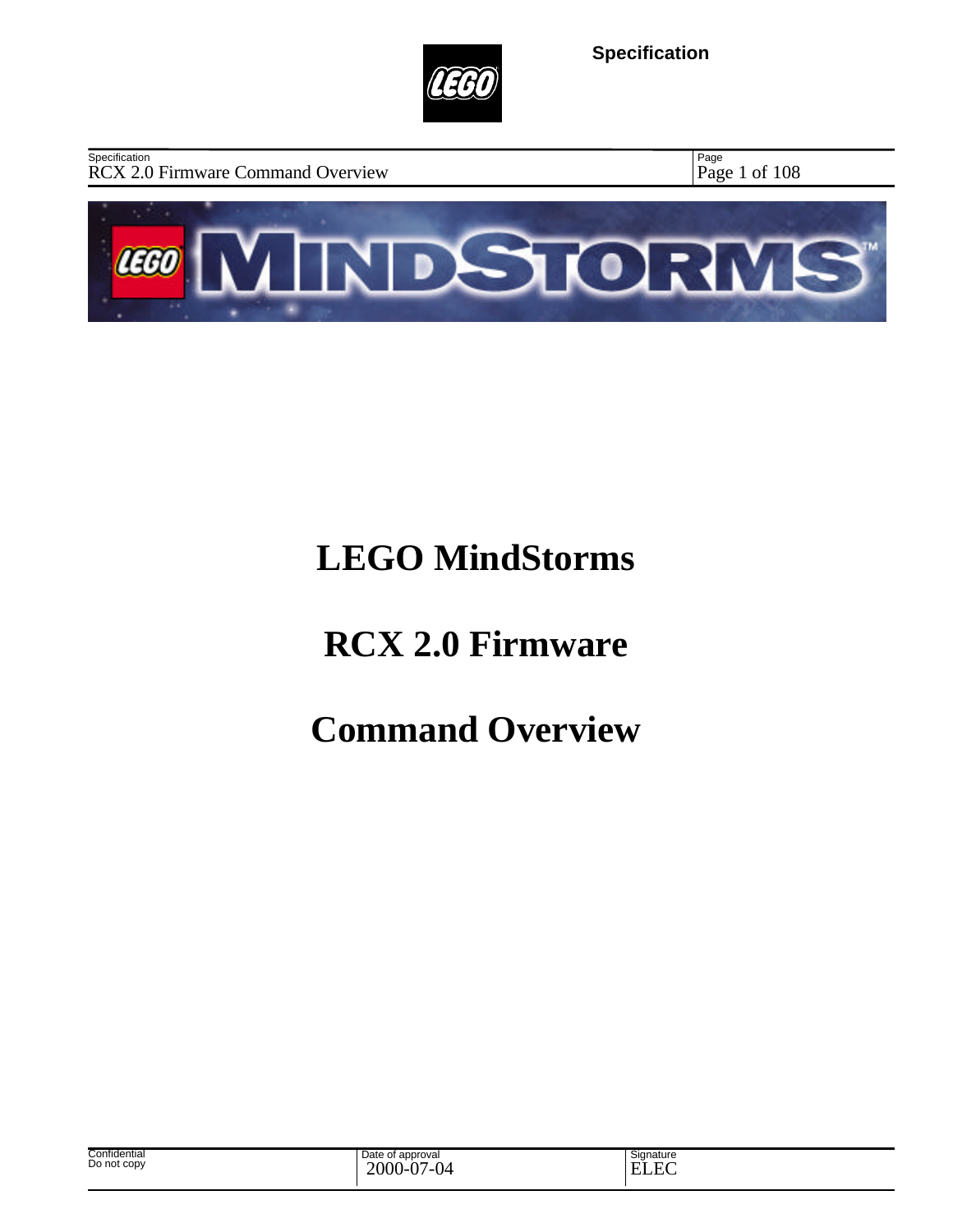

| Specification<br>RCX 2.0 Firmware Command Overview | Page<br>Page 2 of 108 |
|----------------------------------------------------|-----------------------|
|                                                    |                       |
|                                                    |                       |
|                                                    |                       |
|                                                    |                       |
|                                                    |                       |
|                                                    |                       |
|                                                    |                       |
|                                                    |                       |
|                                                    |                       |
|                                                    |                       |
|                                                    |                       |
|                                                    |                       |
|                                                    |                       |
|                                                    |                       |
|                                                    |                       |
|                                                    |                       |
|                                                    |                       |
|                                                    |                       |
|                                                    |                       |
|                                                    |                       |
|                                                    |                       |
|                                                    |                       |
|                                                    |                       |
|                                                    |                       |
|                                                    |                       |
|                                                    |                       |
|                                                    |                       |
|                                                    |                       |
|                                                    |                       |
|                                                    |                       |
|                                                    |                       |
|                                                    |                       |
|                                                    |                       |
|                                                    |                       |
|                                                    |                       |
|                                                    |                       |
|                                                    |                       |
|                                                    |                       |
|                                                    |                       |
|                                                    |                       |
|                                                    |                       |
|                                                    |                       |
|                                                    |                       |
|                                                    |                       |
|                                                    |                       |
|                                                    |                       |
|                                                    |                       |
|                                                    |                       |
|                                                    |                       |

| Confidential<br>-<br>Do not copy | Date of approval<br>$\Delta$<br>2000<br>7-04<br>.<br>$\cdot$ | ~<br>Signature<br>$\sim$<br>н<br>-<br>$-$ |
|----------------------------------|--------------------------------------------------------------|-------------------------------------------|
|----------------------------------|--------------------------------------------------------------|-------------------------------------------|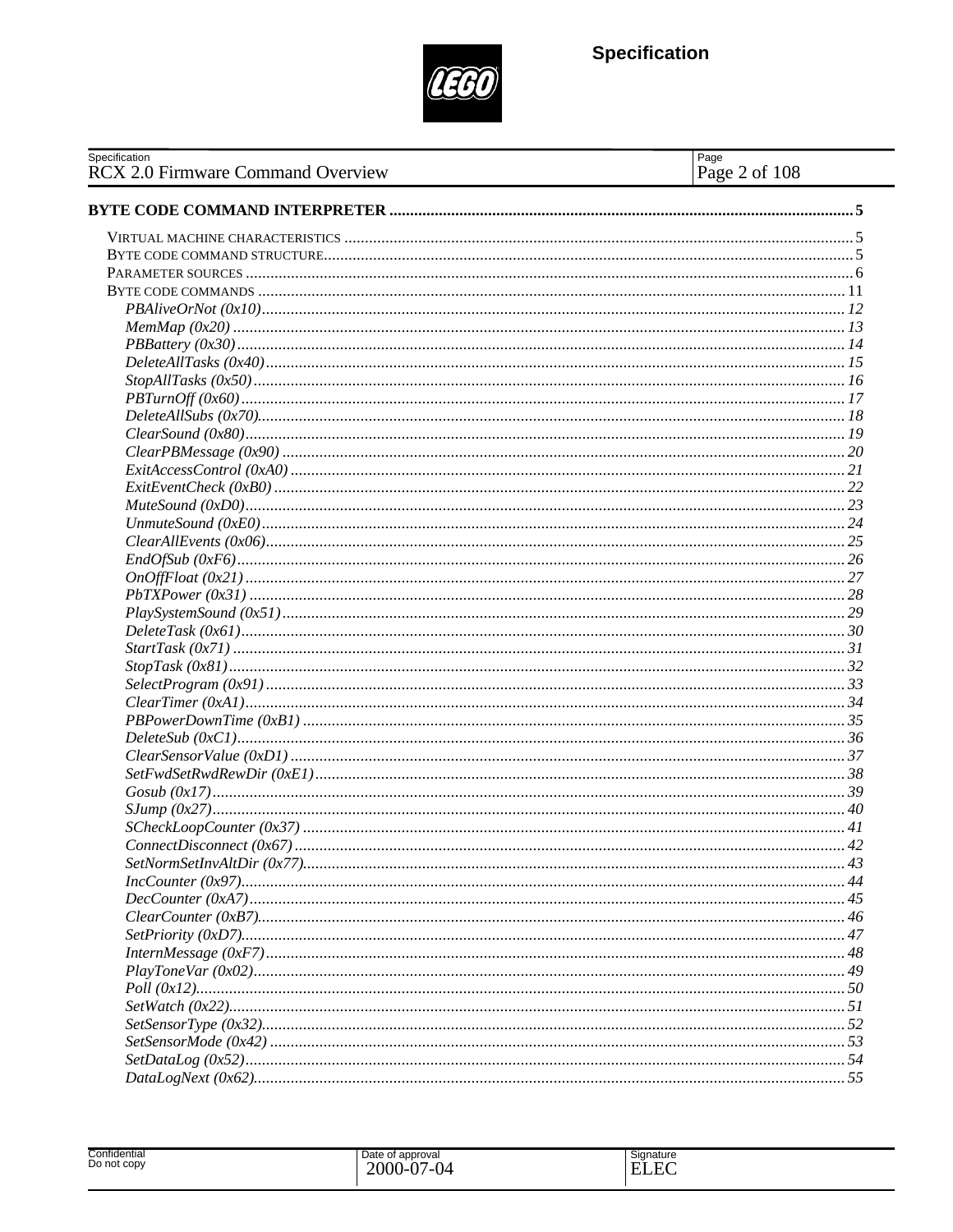

| Specification<br><b>RCX 2.0 Firmware Command Overview</b> | Page<br>Page 3 of 108 |
|-----------------------------------------------------------|-----------------------|
|                                                           |                       |
|                                                           |                       |
|                                                           |                       |
|                                                           |                       |
|                                                           |                       |
|                                                           |                       |
|                                                           |                       |
|                                                           |                       |
|                                                           |                       |
|                                                           |                       |
|                                                           |                       |
|                                                           |                       |
|                                                           |                       |
|                                                           |                       |
|                                                           |                       |
|                                                           |                       |
|                                                           |                       |
|                                                           |                       |
|                                                           |                       |
|                                                           |                       |
|                                                           |                       |
|                                                           |                       |
|                                                           |                       |
|                                                           |                       |
|                                                           |                       |
|                                                           |                       |
|                                                           |                       |
|                                                           |                       |
|                                                           |                       |
|                                                           |                       |
|                                                           |                       |
|                                                           |                       |
|                                                           |                       |
|                                                           |                       |
|                                                           |                       |
|                                                           |                       |
|                                                           |                       |
|                                                           |                       |
|                                                           |                       |
|                                                           |                       |
|                                                           |                       |
|                                                           |                       |
|                                                           |                       |
|                                                           |                       |
|                                                           |                       |
|                                                           |                       |
|                                                           |                       |
|                                                           |                       |
|                                                           |                       |
|                                                           |                       |

| Confidential<br>Do not copy | Date of approval<br>2000<br>$J-07$<br>/_∩∠<br>$\mathbf{U}^-$ | Signature<br>$\Gamma$<br><b>TIT</b><br>н<br>-<br>LLL |
|-----------------------------|--------------------------------------------------------------|------------------------------------------------------|
|-----------------------------|--------------------------------------------------------------|------------------------------------------------------|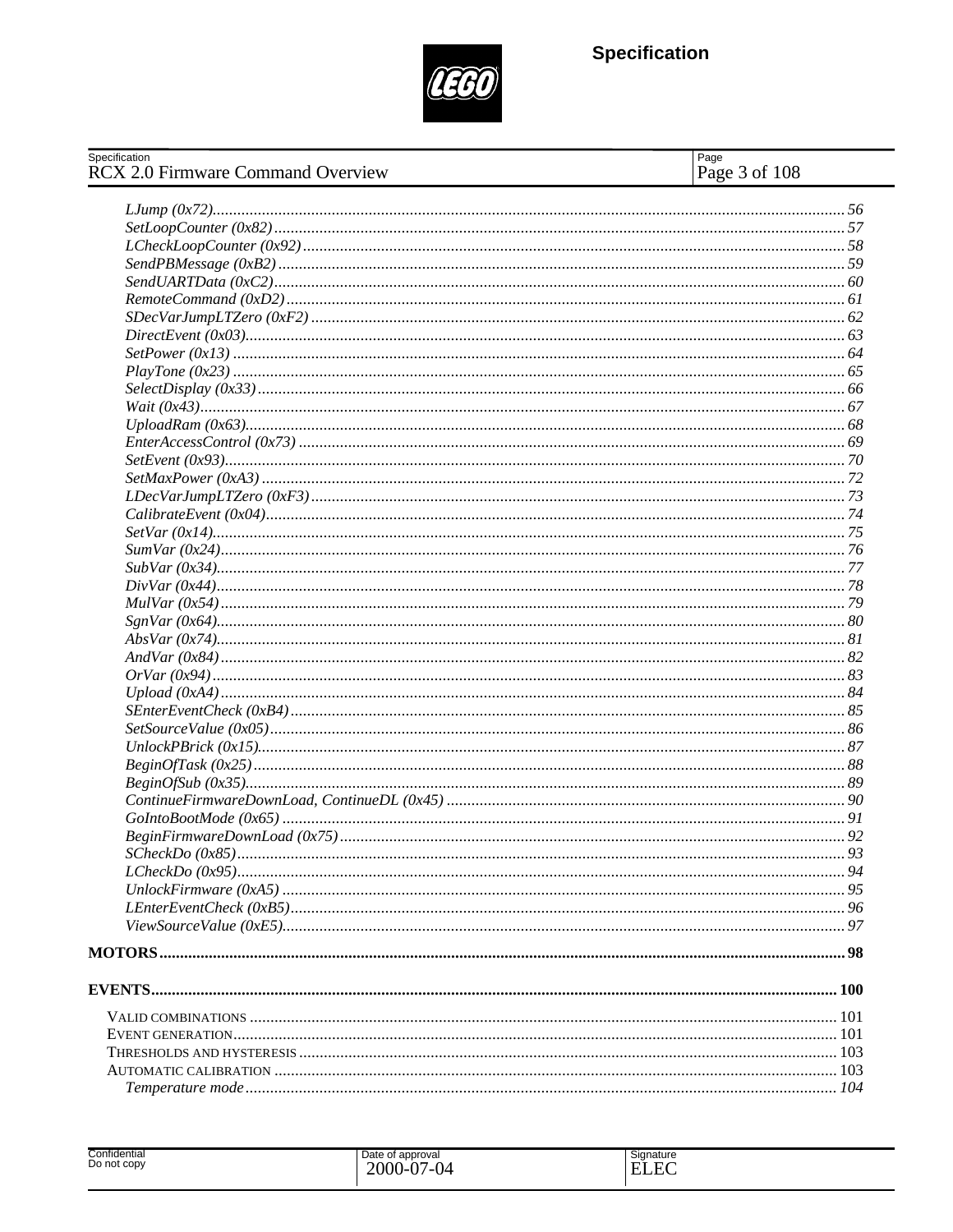

| Specification                            |                         |
|------------------------------------------|-------------------------|
| <b>RCX 2.0 Firmware Command Overview</b> | Page<br>Page 4 of $108$ |
|                                          |                         |
|                                          |                         |
|                                          |                         |
|                                          |                         |
|                                          |                         |
|                                          |                         |
|                                          |                         |

| Confidential<br>Do not copy | Date of approval<br>2000-<br>$\Delta$<br>$\sim$<br>/_( )⊿<br>$\mathbf v$<br>ິ | Signature<br>$\sim$<br>T.<br>–<br>- 177<br>н.<br>. .<br>◡▴▴ |  |
|-----------------------------|-------------------------------------------------------------------------------|-------------------------------------------------------------|--|
|-----------------------------|-------------------------------------------------------------------------------|-------------------------------------------------------------|--|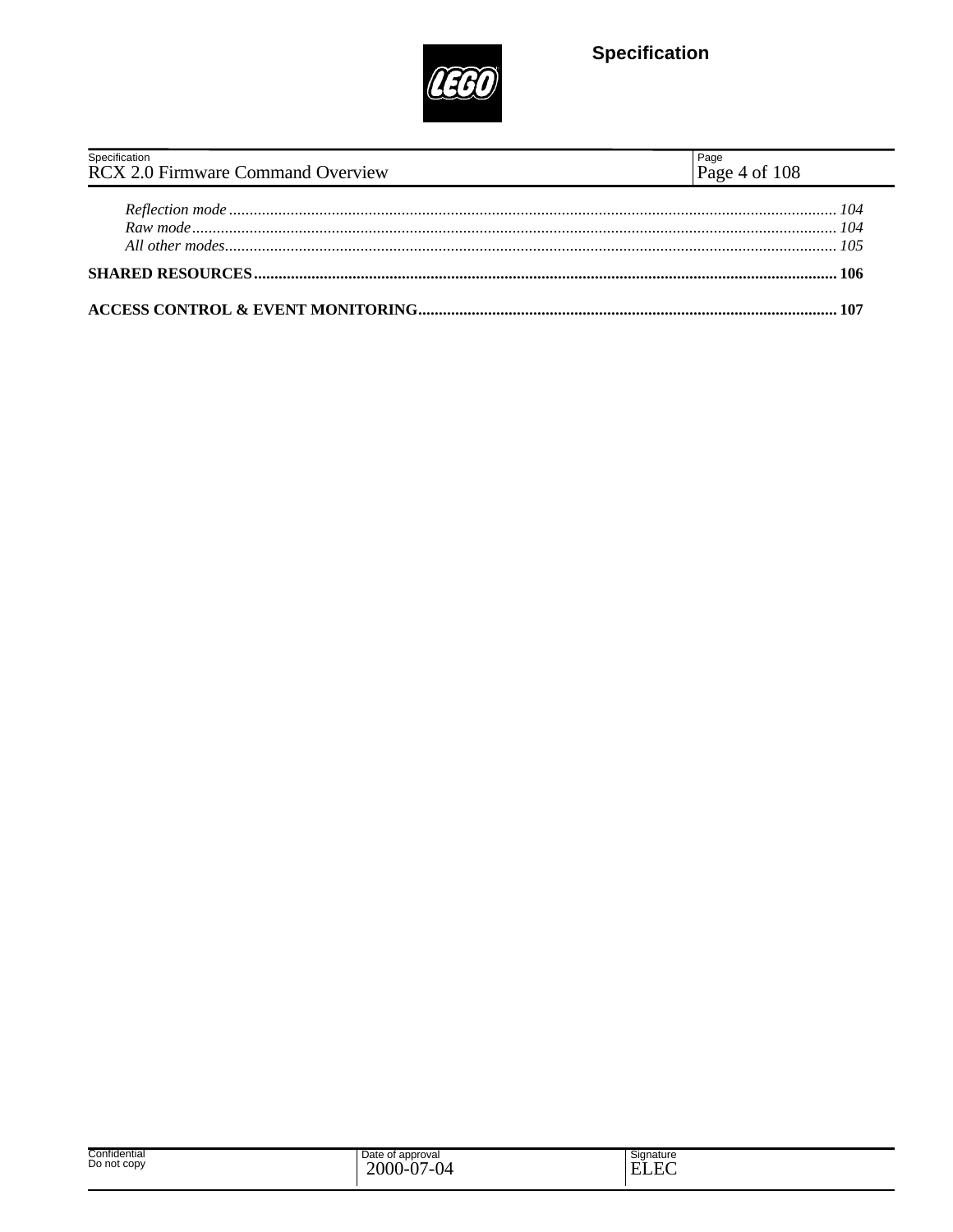

| Specification                            | Page                  |
|------------------------------------------|-----------------------|
| <b>RCX 2.0 Firmware Command Overview</b> | f 108<br>Page<br>o ot |

## **Byte Code Command Interpreter**

The command interpreter executes low level byte code commands – either from downloaded programs or from direct commands received from either a controlling computer, a remote control or from another P-brick. The interpretation is based on a virtual machine.

#### *Virtual machine characteristics*

The module implements a virtual machine with the following characteristics:

- 5 program slots, each containing 10 tasks and 8 subroutines
- 32 persistent global variables, shared between all tasks and subroutines. Persistent means that the variables are only initialized to zero during power-up as e.g. after changing batteries
- 16 local variables for each task that can be used for 'safe' parameter passing to subroutines. Local variables are only available to the tasks and subroutines in a running program.
- 4 system timers, shared between all tasks and subroutines. The timers continuously run from 0 to 32767 (0x7FFF), where the timers wrap around (starts from 0 again). The timers have a 100 ms resolution.
- 3 input ports
- 3 output port
- 1 sound unit

i<br>Li

• 1 LCD display unit

#### *Byte code command structure*

The virtual machine executes byte commands following the general pattern:

| Opcode byte     | Parameter bytes |
|-----------------|-----------------|
| <b>XXXXTNNN</b> | $\ddotsc$       |

The 'T' field is for flow control (a 'toggle' bit) – re-sent commands keep the bit whereas new commands will toggle it to indicate that something new was send and that it should be executed.

The combination  $'X$   $X$   $X$   $X$   $N$   $N$   $N'$  is the actual byte code.

The 'N N N' (the three lowest bits  $-3$  LSB) tells how many parameter bytes to expect after the opcode<sup>1</sup>. This is useful if commands intended for another type of P-brick was accidentally sent – if the command is not recognised, the interpreter can skip past it.

| Confidential<br>Do not copy | Date of approval<br>$7 - 04$<br>$\sim$<br>2000<br>. | Signature<br>$\mathbf{r}$<br>н1<br>н |  |
|-----------------------------|-----------------------------------------------------|--------------------------------------|--|
|-----------------------------|-----------------------------------------------------|--------------------------------------|--|

 $^1$  For program size efficiency, the (unused) lenghts 6 and 7 actually means 0 and 1 respectively. It doubles the number of available commands with few parameters.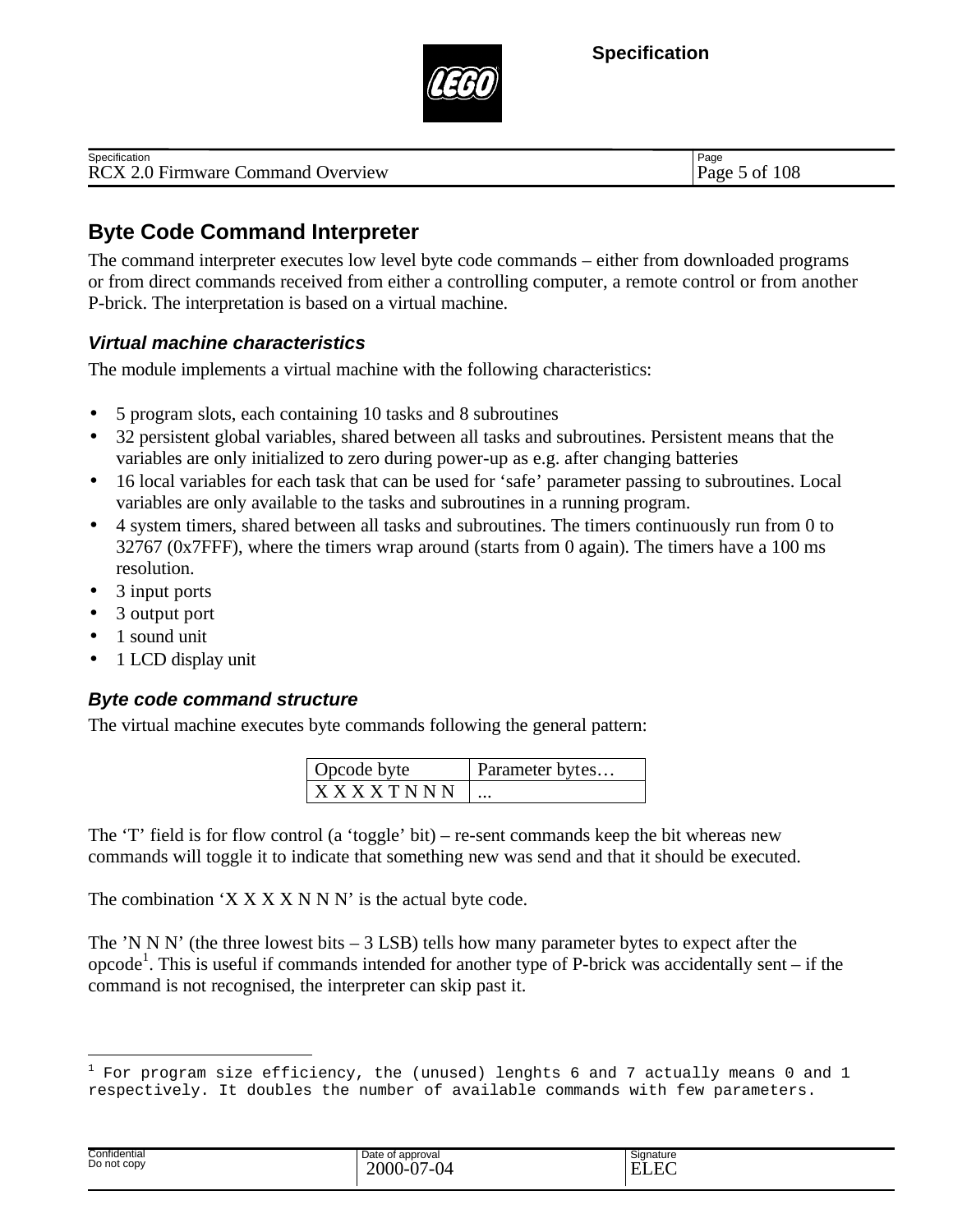

| Specification                            | Page               |
|------------------------------------------|--------------------|
| <b>RCX 2.0 Firmware Command Overview</b> | f 108<br>Page 6 of |

#### *Parameter sources*

Many commands accept parameters in the form of a source and value pair. The source tells the type of the parameter and the value is typically the index of that particular type of parameter.

The currently available sources are:

| <b>Source</b>  | <b>Name</b>  | Range          | <b>Access</b> | <b>Comments</b>                                                  |
|----------------|--------------|----------------|---------------|------------------------------------------------------------------|
| $\Omega$       | Variable     | $I: 0-31$      | Read-         | Variables are 16-bit signed values. Immediate                    |
|                |              | $D:0-47$       | Write         | commands (I) can not access task local variables.                |
|                |              |                |               |                                                                  |
|                |              |                |               | Value: -32768 - 32767                                            |
| $\overline{1}$ | Timer        | $0 - 3$        | Read-         | Timers are 15-bit unsigned (actually 16-bit signed               |
|                |              |                | Write         | with 0x7FFF-0 wrap-around) with 100 ms                           |
|                |              |                |               | resolution.                                                      |
|                |              |                |               | Writing to them also affects source 26 high-                     |
|                |              |                |               | resolution timers and vice-versa.                                |
|                |              |                |               |                                                                  |
|                |              |                |               | Value: 0 - 32767                                                 |
| $\overline{2}$ | Constant     | -32768-32767   | Read-         | Different commands accept different actual values                |
|                |              | $0-0x$ FFFF    | only          |                                                                  |
| $\overline{3}$ | Motor status | $0 - 2$        | Read-         | The values are 8-bit wide fields, formatted as:                  |
|                |              |                | only          |                                                                  |
|                |              |                |               | bit $0-2 == power$ setting                                       |
|                |              |                |               | bit $3-3$ = direction (1 = FWD, 0 = RWD)                         |
|                |              |                |               | bit $4-5 ==$ remote command overlay marker                       |
|                |              |                |               | bit $6-6 ==$ brake/float $(1 ==$ brake, $0 ==$ float)            |
|                |              |                |               | bit 7-7 = $\alpha$ on/off (1 = $\alpha$ , 0 = $\alpha$ )         |
|                |              |                |               | when bit 7 is set (the motor is on), bit 6 is ignored            |
| $\overline{4}$ | Random       | $R: 1-32767$   | Read-         | The source generates a random number between 0                   |
|                |              | R: 1-0x7FFF    | Write         | and the actual given range.                                      |
|                |              |                |               |                                                                  |
|                |              | W: 0           |               | Writing to random 0 seeds the random number                      |
| 8              |              | $\overline{0}$ | Read-         | generator.<br>Returned and accepted values are in the 0-4 range. |
|                | Program slot |                | Write         |                                                                  |
|                |              |                |               | Writing changes the selected program slot (and                   |
|                |              |                |               | starts it, if under program or remote control).                  |
| 9              | Sensor value | $0 - 2$        | Read-         | The returned value is generated in the firmware                  |
|                |              |                | only          | based on sensor type and mode                                    |

| Confidential<br>Do not copy | approval<br>Date of<br>$\sim$<br>2000-<br>∼<br>$\mathbf{U}$<br>$\mathbf{v}$ | <b>.</b><br>Signature<br>$\sim$<br>-<br>u bili |  |
|-----------------------------|-----------------------------------------------------------------------------|------------------------------------------------|--|
|-----------------------------|-----------------------------------------------------------------------------|------------------------------------------------|--|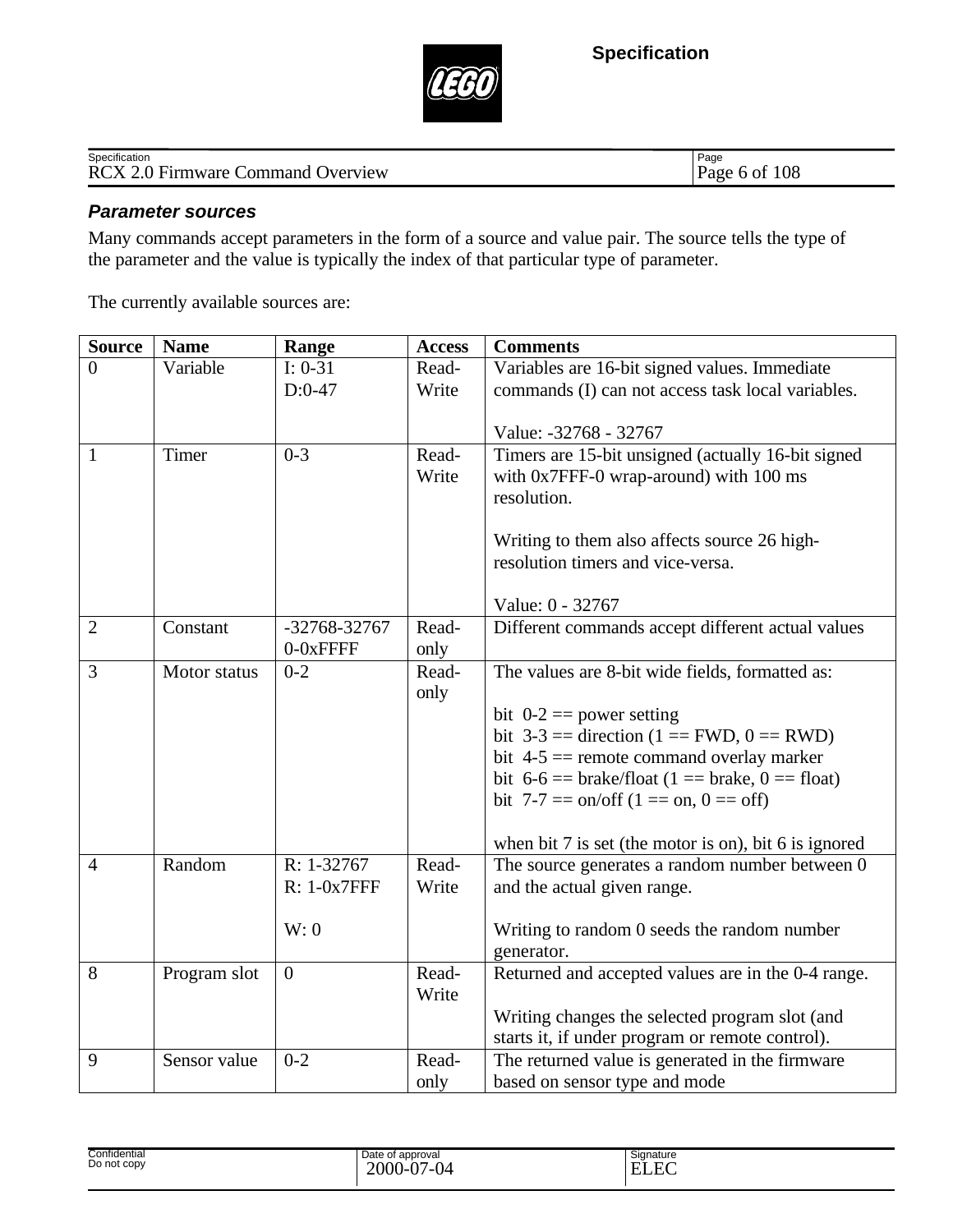

| Specification | <b>RCX 2.0 Firmware Command Overview</b> |              |                | Page<br>Page 7 of 108                                                                                                                                                                                                                                                                                                                                                           |
|---------------|------------------------------------------|--------------|----------------|---------------------------------------------------------------------------------------------------------------------------------------------------------------------------------------------------------------------------------------------------------------------------------------------------------------------------------------------------------------------------------|
| <b>Source</b> | <b>Name</b>                              | Range        | <b>Access</b>  | <b>Comments</b>                                                                                                                                                                                                                                                                                                                                                                 |
| 10            | Sensor type                              | $0 - 2$      | Read-<br>Write | The values are 8-bit numbers, meaning:<br>$0 = NoSensor$<br>$1 ==$ Switch<br>$2 ==$ Temperature<br>$3 =$ Reflection<br>$4 = \text{Angle}$                                                                                                                                                                                                                                       |
| 11            | Sensor mode                              | $0 - 2$      | Read-<br>Write | The values are 8-bit fields, with the bits meaning:<br>Bit 0-4:<br>$0x00 ==$ Absolute measurement<br>0x01<br>$0x1F =$ Dynamic measurement<br>Bit 5-7:<br>$0x00 == RawMode$<br>$0x20 == BooleanMode$<br>$0x40 ==$ TransitionCntMode<br>$0x60 == PeriodCounterMode$<br>$0x80 == PetFullScaleMode$<br>$0xA0 = CelsiusMode$<br>$0xC0 == FahrenheitMode$<br>$0xE0 == AngleStepsMode$ |
| 12            | Sensor raw                               | $0 - 2$      | Read-<br>only  | The un-processed 10 bit A/D value, straight off the<br>hardware.<br>Value: 0 - 1023                                                                                                                                                                                                                                                                                             |
| 13            | Sensor bool                              | $0 - 2$      | Read-<br>only  | The raw value, with thresholds and hysteresis at<br>45/55%.<br>Value: $0 - 1$                                                                                                                                                                                                                                                                                                   |
| 14            | Watch                                    | $\mathbf{0}$ | Read-<br>Write | The source is interpreted as "hours $*60 +$ minutes"<br>and cannot exceed 23 hrs and 59 min.                                                                                                                                                                                                                                                                                    |
| 15            | Message                                  | $\mathbf{0}$ | Read-<br>Write | The value is an 8-bit unsigned number received<br>from another P-brick.<br>When writing to the source, only the lower 8 bit of<br>the value are used.                                                                                                                                                                                                                           |

| Confidential<br>Do not copy | Date of approval<br>2000<br>n7<br>7-04<br>. 1-U. | Signature<br>$\Gamma$<br>mт<br>⊟ ELE⊂ |
|-----------------------------|--------------------------------------------------|---------------------------------------|
|-----------------------------|--------------------------------------------------|---------------------------------------|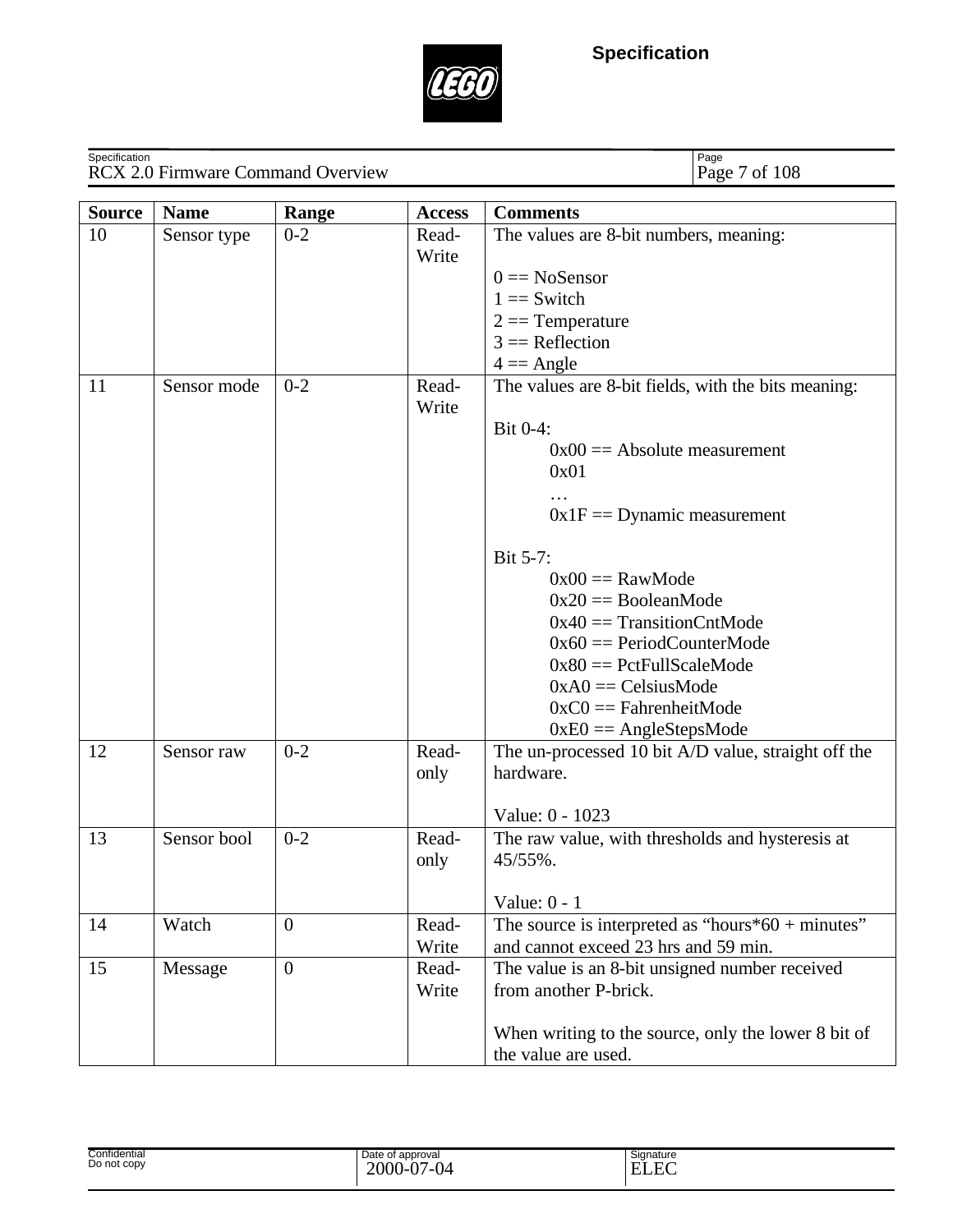

| Specification | <b>RCX 2.0 Firmware Command Overview</b> |                       |               | Page<br>Page 8 of 108                                                                            |  |  |
|---------------|------------------------------------------|-----------------------|---------------|--------------------------------------------------------------------------------------------------|--|--|
| <b>Source</b> | <b>Name</b>                              | Range                 | <b>Access</b> | <b>Comments</b>                                                                                  |  |  |
| 17            | Global motor                             | $0 - 2$               | Read-         | The values are 8-bit wide fields, formatted as:                                                  |  |  |
|               | status                                   |                       | only          |                                                                                                  |  |  |
|               |                                          |                       |               | bit $0-2 == max$ power setting                                                                   |  |  |
|               |                                          |                       |               | bit $3-3 ==$ global direction (1 = Normal, 0 = =                                                 |  |  |
|               |                                          |                       |               | Reverse)<br>bit $4-5 ==$ remote command overlay marker                                           |  |  |
|               |                                          |                       |               | bit 7-7 = global on/off $(1 == on, 0 == off)$                                                    |  |  |
| 21            | Counter                                  | $0 - 2$               | Read-         | The counters are identical to global variables 0-2.                                              |  |  |
|               |                                          |                       | Write         | The difference is that they can be used to generate                                              |  |  |
|               |                                          |                       |               | events based on thresholds.                                                                      |  |  |
|               |                                          |                       |               |                                                                                                  |  |  |
|               |                                          |                       |               | Value: -32768 - 32767                                                                            |  |  |
| 23            | Task events                              | $I: 0-9$<br>$D: 0-10$ | Read-<br>only | Contains a copy of the bit register of the event(s)                                              |  |  |
|               |                                          |                       |               | that lead to event monitoring succeeding. In tasks<br>and subroutines (mainly) (D for downloaded |  |  |
|               |                                          |                       |               | commands), the index 10 means 'current task'.                                                    |  |  |
| 25            | Event state                              | $0 - 15$              | Read-<br>only | Tells whether the event is in the low, normal or high                                            |  |  |
|               |                                          |                       |               | state depending on the set thresholds. The event                                                 |  |  |
|               |                                          |                       |               | state may also be undefined or calibrating.                                                      |  |  |
|               |                                          |                       |               |                                                                                                  |  |  |
|               |                                          |                       |               | $0 == Low$<br>$1 =$ Normal                                                                       |  |  |
|               |                                          |                       |               | $2 ==$ High                                                                                      |  |  |
|               |                                          |                       |               | $3 =$ Undefined                                                                                  |  |  |
|               |                                          |                       |               | $4 =$ Start calibrating                                                                          |  |  |
|               |                                          |                       |               | $5 =$ Calibrating in process                                                                     |  |  |
| 26            | 10 ms timer                              | $0 - 3$               | Read-         | Timers are 15-bit unsigned (actually 16-bit signed                                               |  |  |
|               |                                          |                       | Write         | with 0x7FFF-0 wrap-around). 10 ms resolution.                                                    |  |  |
|               |                                          |                       |               | These timers are derived from source 1 and only                                                  |  |  |
|               |                                          |                       |               | generated on demand.                                                                             |  |  |
|               |                                          |                       |               |                                                                                                  |  |  |
|               |                                          |                       |               | Writing to them also affects source 1 timers and                                                 |  |  |
|               |                                          |                       |               | vice-versa.                                                                                      |  |  |
|               |                                          |                       |               |                                                                                                  |  |  |
| 27            | Click counter                            | $0 - 15$              | Read-         | Value: 0 - 32767<br>Contains the number of Clicks detected by firmware                           |  |  |
|               |                                          |                       | Write         | for the event sensor.                                                                            |  |  |
|               |                                          |                       |               |                                                                                                  |  |  |
|               |                                          |                       |               | Value: -32768 - 32767                                                                            |  |  |

| Confidential<br>Date of approval<br>Do not copy<br>2000<br>$\sim$<br>' 14<br>.<br>$\mathbf{v}$ .<br>$\cdot$ | Signature<br>$\Gamma$<br>Ē<br>н<br>---- |  |
|-------------------------------------------------------------------------------------------------------------|-----------------------------------------|--|
|-------------------------------------------------------------------------------------------------------------|-----------------------------------------|--|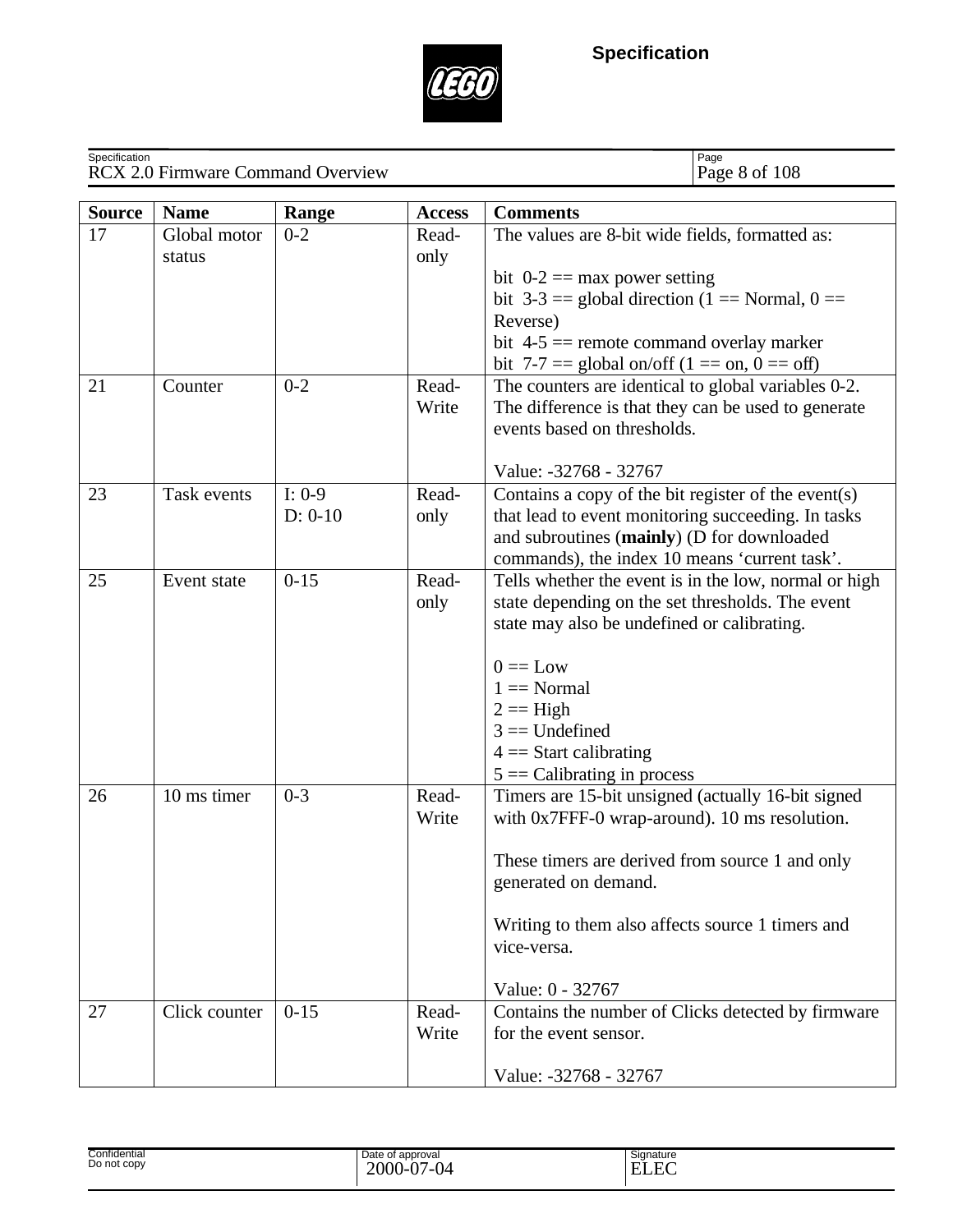

| Specification | <b>RCX 2.0 Firmware Command Overview</b> |                            |                | Page<br>Page 9 of 108                                                                                                                                                                                                                                                                                                                                                                                                                                                                                                      |  |
|---------------|------------------------------------------|----------------------------|----------------|----------------------------------------------------------------------------------------------------------------------------------------------------------------------------------------------------------------------------------------------------------------------------------------------------------------------------------------------------------------------------------------------------------------------------------------------------------------------------------------------------------------------------|--|
| <b>Source</b> | <b>Name</b>                              | Range                      | <b>Access</b>  | <b>Comments</b>                                                                                                                                                                                                                                                                                                                                                                                                                                                                                                            |  |
| 28            | Upper<br>threshold                       | $0 - 15$                   | Read-<br>Write | Used for event generation. The actual values should<br>be in native units (source $0, 1, 9, 15$ and $21$ ).<br>When specifying temperature thresholds the<br>threshold must be given as temperature multiplied<br>by 10.<br>Value: -32768 - 32767                                                                                                                                                                                                                                                                          |  |
| 29            | Lower<br>threshold                       | $0 - 15$                   | Read-<br>Write | As above.                                                                                                                                                                                                                                                                                                                                                                                                                                                                                                                  |  |
| 30            | Hysteresis                               | $0 - 15$                   | Read-<br>Write | As above. The value must be non-negative.<br>Value: 0 - 32767                                                                                                                                                                                                                                                                                                                                                                                                                                                              |  |
| 31            | Duration                                 | $0 - 15$                   | Read-<br>Write | The value is measured in 10 ms units.<br>Value: $5 - 32767$ (50ms $-227s$ )                                                                                                                                                                                                                                                                                                                                                                                                                                                |  |
| 33            | <b>UART</b> setup                        | 0-15: Data<br>16-17: Setup | Read-<br>Write | The values are 8-bit values<br>$[0-15]$ Data to be sent using the setup below<br>[16] PackConf $-$ data formatting:<br>bit $0$ : Preamble (0x55 0xFF 0x00)<br>bit 1 : Negated (incl. negated checksum)<br>bit 2 : Checksum (if not negated)<br>[17] UartConf – transmit parameters:<br>bit 0 : Baudrate ( $0 = 2400$ baud, $1 = 4800$ baud)<br>bit 1 : Carrier freq (0 = 38 kHz, 1 = 76 kHz)<br>bit 2 : Dutycycle (0 = $50\%$ , 1 = $25\%$ )<br>When writing to the source, only the lower 8 bit of<br>the value are used. |  |
| 34            | <b>Battery</b> level                     | $\theta$                   | Read-<br>only  | The value is the battery voltage level multiplied by<br>1000.                                                                                                                                                                                                                                                                                                                                                                                                                                                              |  |
| 35            | Firmware<br>version                      | $\overline{0}$             | Read-<br>only  | The value is the firmware version number<br>multiplied by 100.                                                                                                                                                                                                                                                                                                                                                                                                                                                             |  |

2000-07-04 ELEC Confidential Date of approval Signature Confidential<br>Do not copy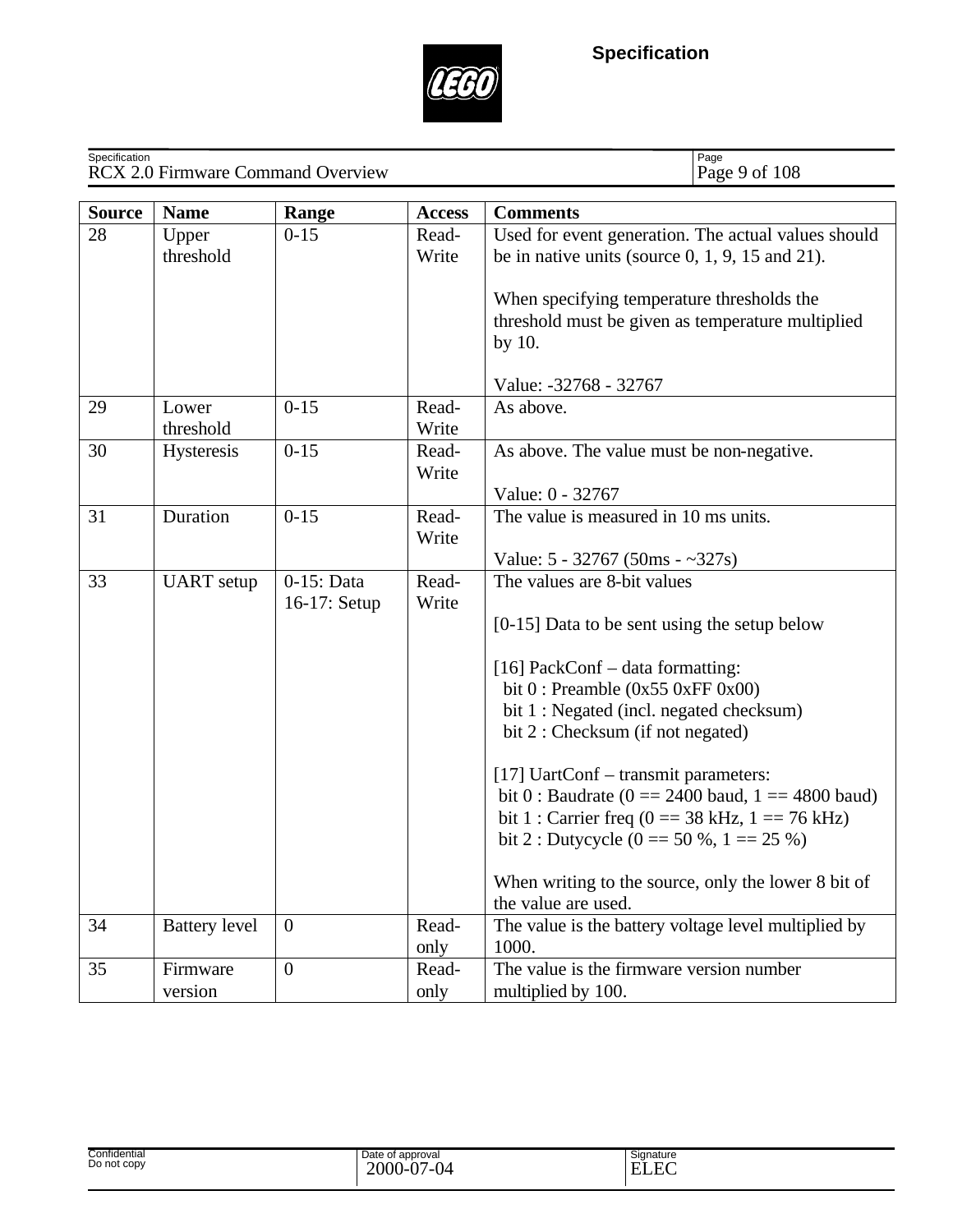

| Specification<br><b>RCX 2.0 Firmware Command Overview</b> |                      |                       |                | Page<br>Page 10 of 108                                                                                                                                                                                                                                                                             |
|-----------------------------------------------------------|----------------------|-----------------------|----------------|----------------------------------------------------------------------------------------------------------------------------------------------------------------------------------------------------------------------------------------------------------------------------------------------------|
| <b>Source</b>                                             | <b>Name</b>          | Range                 | <b>Access</b>  | <b>Comments</b>                                                                                                                                                                                                                                                                                    |
| 36                                                        | Indirect<br>variable | $I: 0-31$<br>$D:0-47$ | Read-<br>Write | This source first looks up the indicated<br>(index/pointer) variable and then uses the value of<br>that variable to look up the final variable which is<br>either read from or written to.                                                                                                         |
|                                                           |                      |                       |                | It enables array-based access to variables and<br>efficient coding of program loop bodies. One can<br>(indirectly) read a value into a work variable,<br>perform the processing and the write (indirectly) the<br>value back, before incrementing or decrementing<br>the (index/pointer) variable. |

Strictly speaking, there are no write-only sources, but some commands pack information together in registers, which can later be accessed as read-only and unpacked by a program.

| Date of approval<br>Signature<br>Do not copy<br>$\Delta$<br>$\Gamma$<br>2000<br>$\sim$<br>н<br>/ – II 141<br>-<br><br>п.<br>LJ LAN<br>$\cdot$ | Confidential |  |  |
|-----------------------------------------------------------------------------------------------------------------------------------------------|--------------|--|--|
|-----------------------------------------------------------------------------------------------------------------------------------------------|--------------|--|--|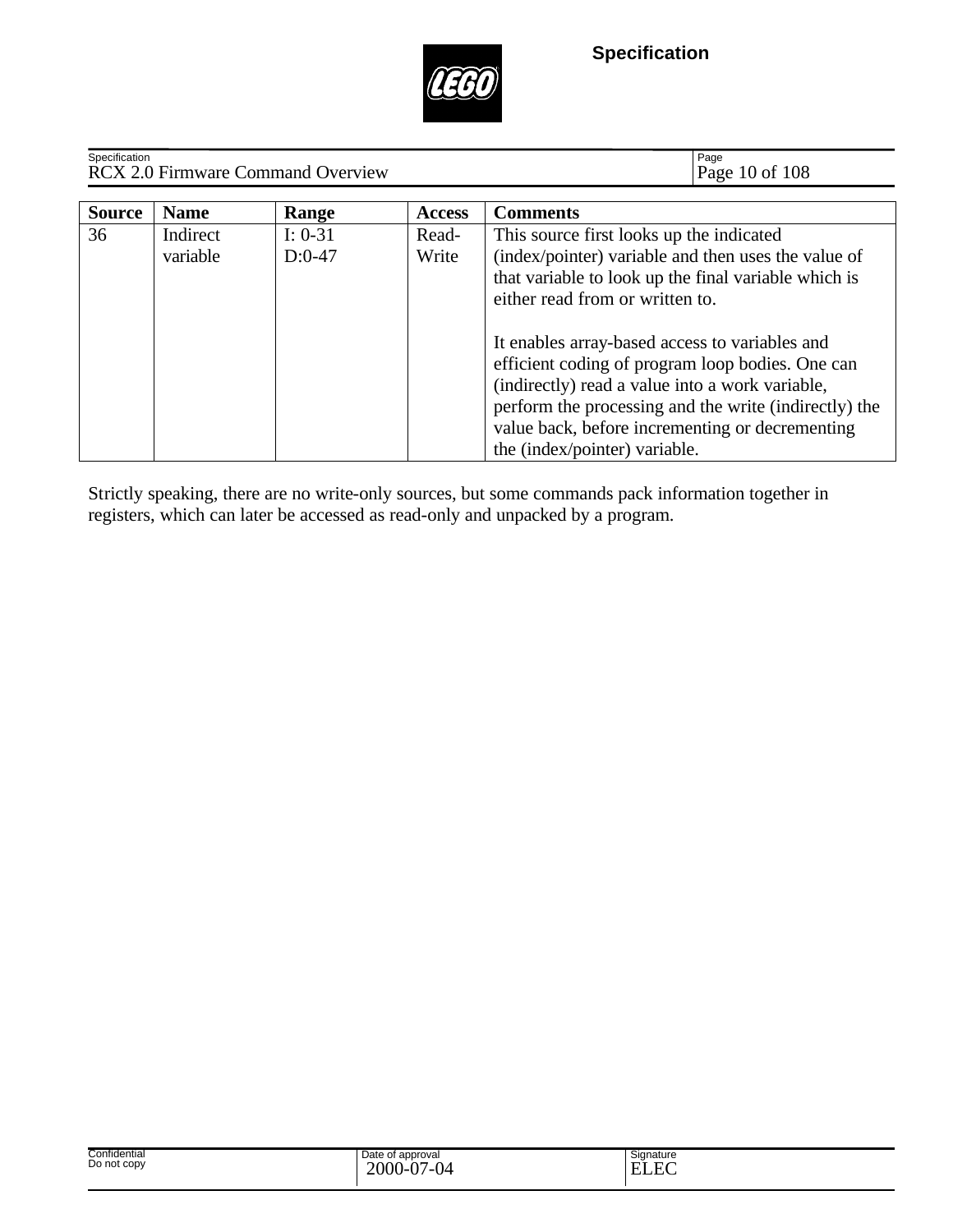

| .<br>Specification                                                                 | Page                |
|------------------------------------------------------------------------------------|---------------------|
| $\sim$ $\blacksquare$<br><b>RCX 2.</b><br><b>Overview</b><br>Jommand<br>Firmware C | 108<br>Page<br>- OI |
|                                                                                    |                     |

#### *Byte code commands*

The following sections describe all the byte code commands in terms of command layout, expected return answer from the RCX2, LASM syntax and an explanation of what the command does.

In this overview, all command and reply byte codes have the transmission toggle bit set to zero.

There is an important different between LASM commands and the actual byte codes themselves when it comes to relative jump distances. When given as absolute numbers, LASM counts from the **start** of the command but the actual value in the (jump) distance field is **relative to the position of the field itself**. This means that an infinite loop is written in LASM as "**jmp** 0" but the generated byte codes are "0x27 0x81" i.e. jump 1 byte backwards.

Please refer to the source/value table on the preceding pages for additional information when reading about the individual commands.

| Confidential<br>.<br>Do not copy | e of approval<br>Date<br>2000<br><b>ILL</b><br>.<br> | Signature<br>$\Gamma$<br>. .<br>-<br>w<br>_______ |
|----------------------------------|------------------------------------------------------|---------------------------------------------------|
|----------------------------------|------------------------------------------------------|---------------------------------------------------|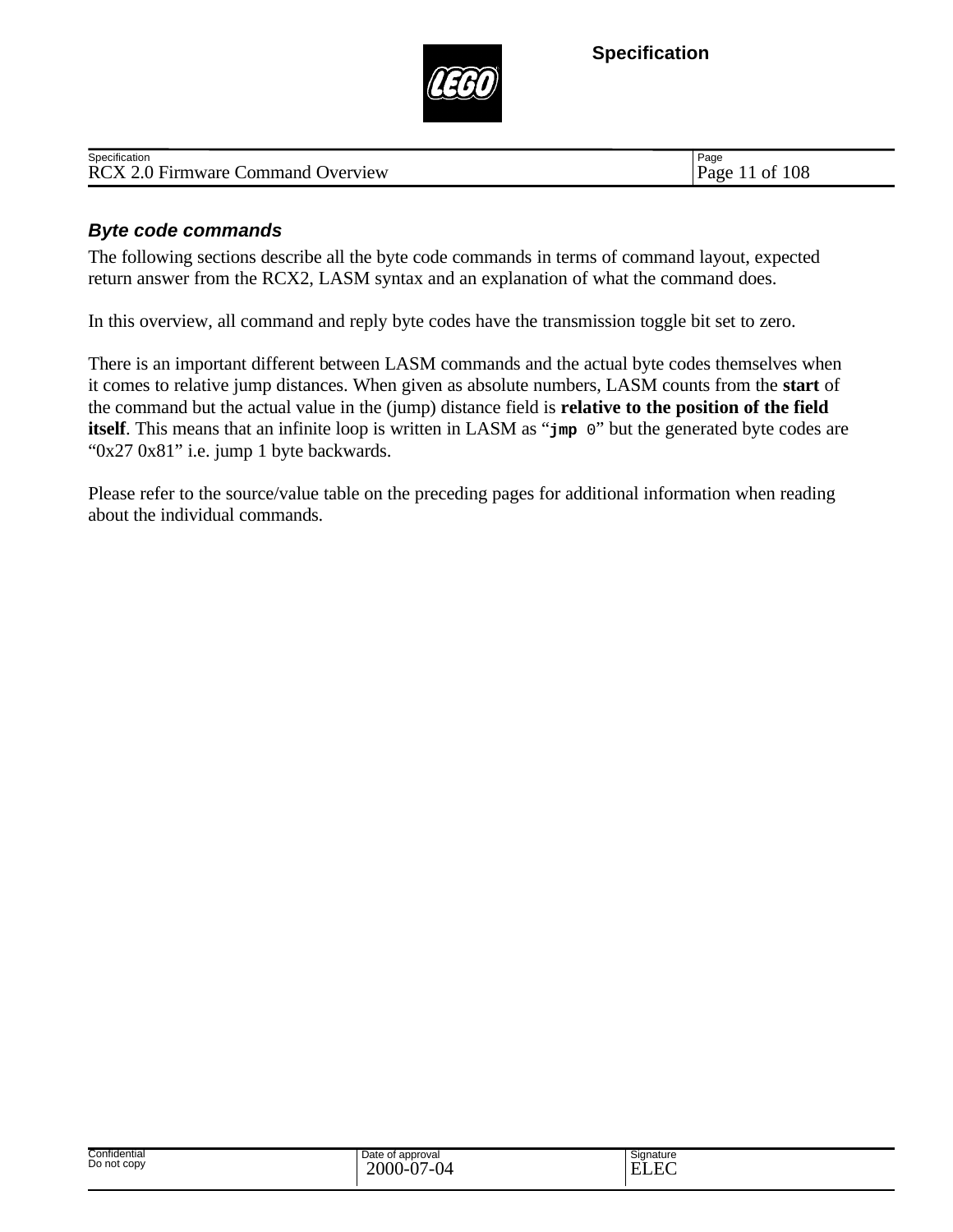

RCX 2.0 Firmware Command Overview Specification

Page 12 of 108

## **PBAliveOrNot (0x10)**

Command structure:

0x10

Reply:

0xE7

Availability:

**Direct/Program**

LASM syntax:

**ping**

Explanation:

The command tests for the presence of a P-brick and re-initialises the toggle bit from the communication protocol in the RCX, when executed as a direct command. When executed as a program command, it resets the power-down timer.

| Confidential<br>Do not copy | Date of approval<br>2000<br>Ñ7<br>$\sim$<br><u>. .</u><br>$\mathbf{U}$<br>v | Signature<br>$\Gamma$<br><b>TIT</b><br>н<br>-<br>LLL |
|-----------------------------|-----------------------------------------------------------------------------|------------------------------------------------------|
|-----------------------------|-----------------------------------------------------------------------------|------------------------------------------------------|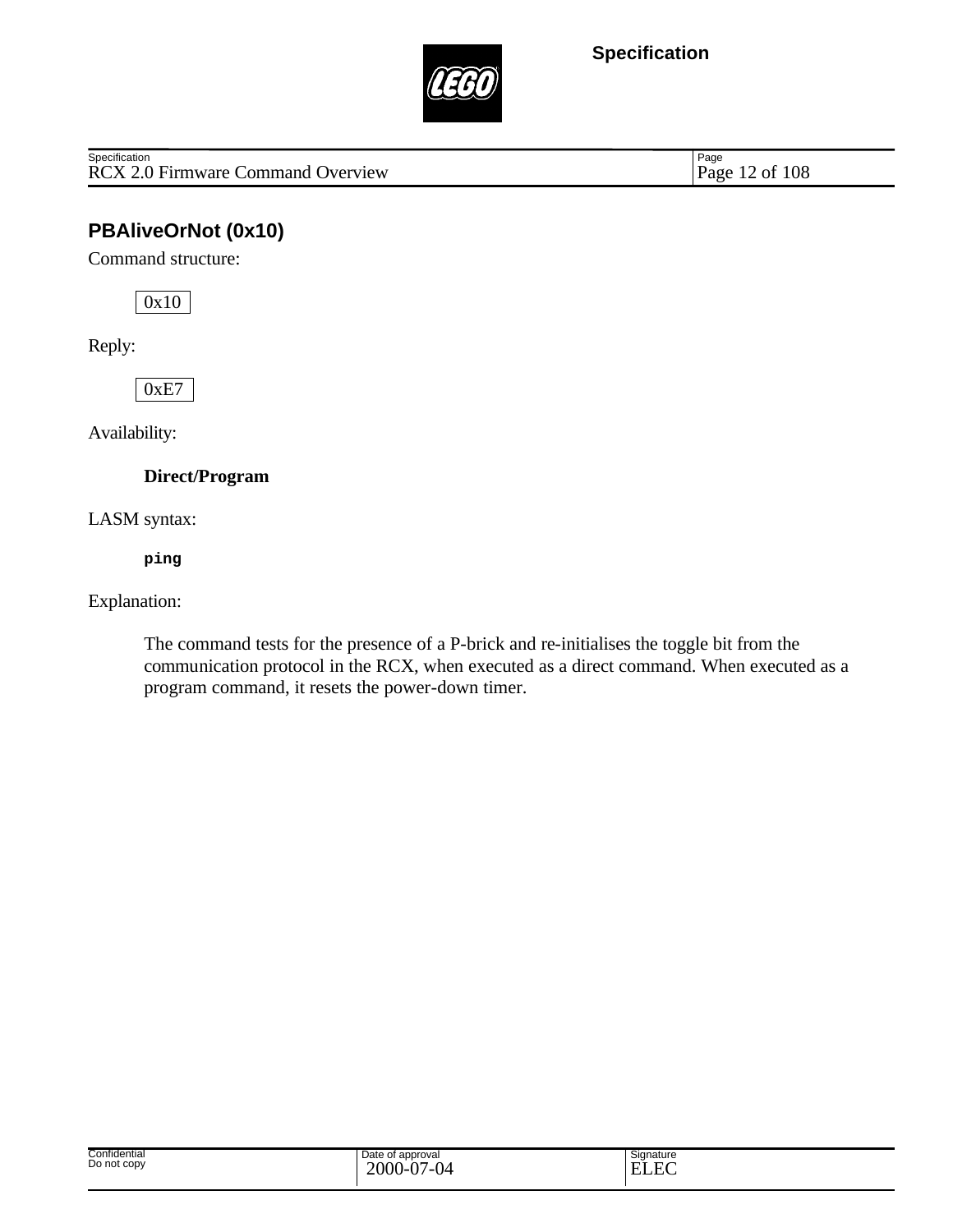

Page 13 of 108

## **MemMap (0x20)**

Command structure:

0x20

Reply:

| 0xD7 | HI(Sub00)      | LO(Sub00)      | $\cdots$ | HI(Sub07)         | LO(Sub07) |            |            |
|------|----------------|----------------|----------|-------------------|-----------|------------|------------|
|      | $\cdots$       | $\cdots$       | $\cdots$ | $\cdot\cdot\cdot$ | $\cdots$  |            |            |
|      | HI(Sub40)      | LO(Sub40)      | $\cdots$ | HI(Sub47)         | LO(Sub47) |            |            |
|      | HI(Task00)     | LO(Task00)     |          | $\cdots$          |           | HI(Task09) | LO(Task09) |
|      | .              | $\cdots$       |          | $\cdots$          |           | $\cdots$   | $\cdots$   |
|      | HI(Task40)     | LO(Task40)     |          | $\cdots$          |           | HI(Task49) | LO(Task49) |
|      | HI(Log)        | LO(Log)        |          |                   |           |            |            |
|      | HI(CurrentLog) | LO(Currentlog) |          |                   |           |            |            |
|      | HI(MemUsed)    | LO(MemUsed)    |          |                   |           |            |            |
|      | HI(MemTop)     | LO(MemTop)     |          |                   |           |            |            |
|      |                |                |          |                   |           |            |            |

Availability:

#### **Direct**

#### LASM syntax:

#### **memmap**

#### Explanation:

The command returns the addresses for the downloaded program tasks, subroutines and data log area. They can then be used to calculate the remaining memory size or in subsequent calls to UploadRam.

| Confidential<br>Do not copy | Date of approval<br>2000<br>$\cdot$ 0.7<br>$\sim$<br>v.<br>$\mathbf{v}$ | Signature<br>$\Gamma$<br>-<br>حصد |
|-----------------------------|-------------------------------------------------------------------------|-----------------------------------|
|-----------------------------|-------------------------------------------------------------------------|-----------------------------------|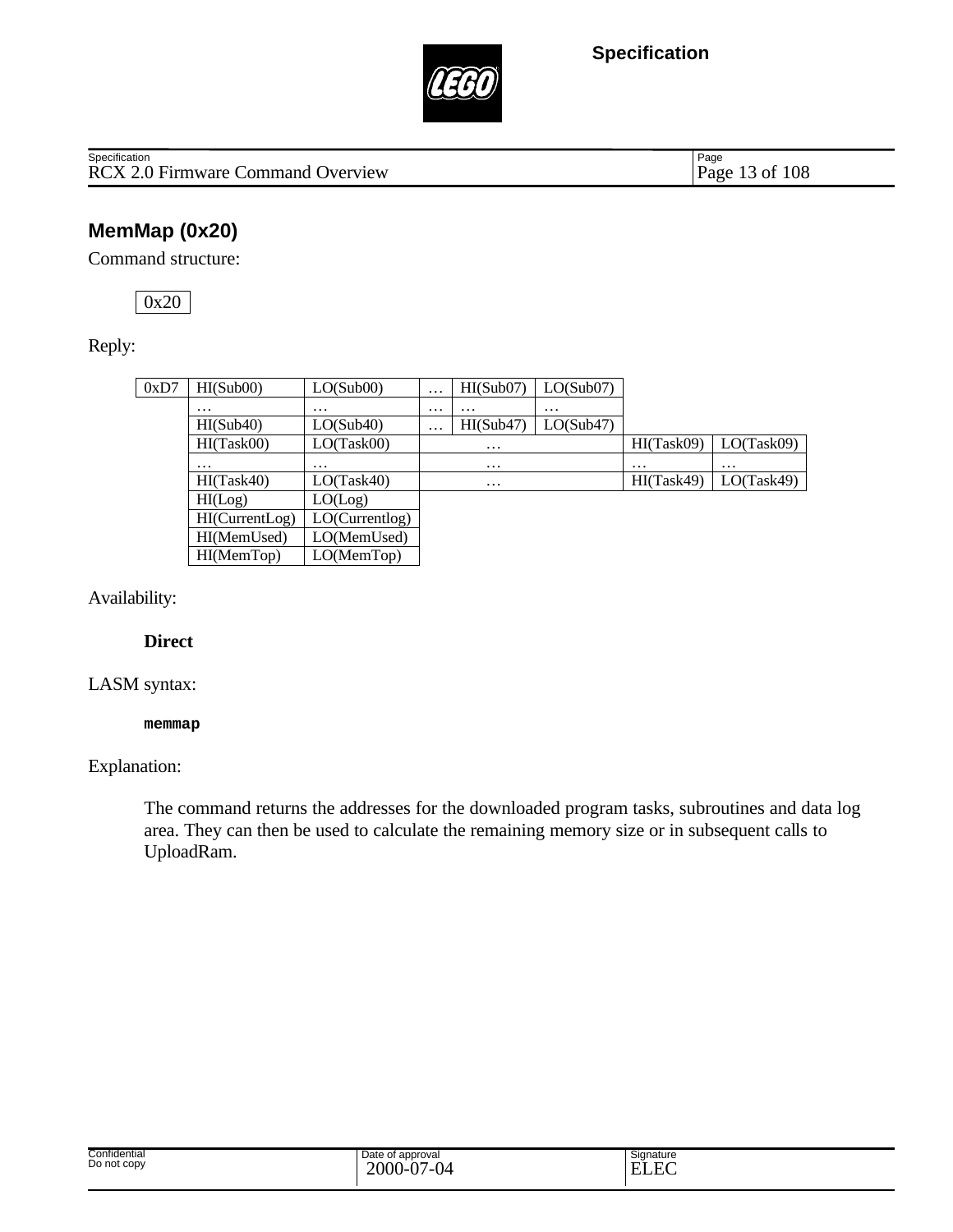

Specification<br>
RCX 2.0 Firmware Command Overview Page 14 of 108

Page 14 of 108

# **PBBattery (0x30)**

Command structure:

0x30

Reply:

0xC7 Value (LO) Value (HI)

Availability:

**Direct**

LASM syntax:

**pollb**

Explanation:

The command returns the current battery level multiplied by 1000.

| Confidential<br>Do not copy | Date of<br>approval<br>2000<br>$\sim$ $-$<br>$\sim$<br>Պ∠<br><br>$\cdot$<br>v | $\overline{\phantom{0}}$<br>Signature<br>T.<br>$\overline{H}$<br>H<br>. |
|-----------------------------|-------------------------------------------------------------------------------|-------------------------------------------------------------------------|
|-----------------------------|-------------------------------------------------------------------------------|-------------------------------------------------------------------------|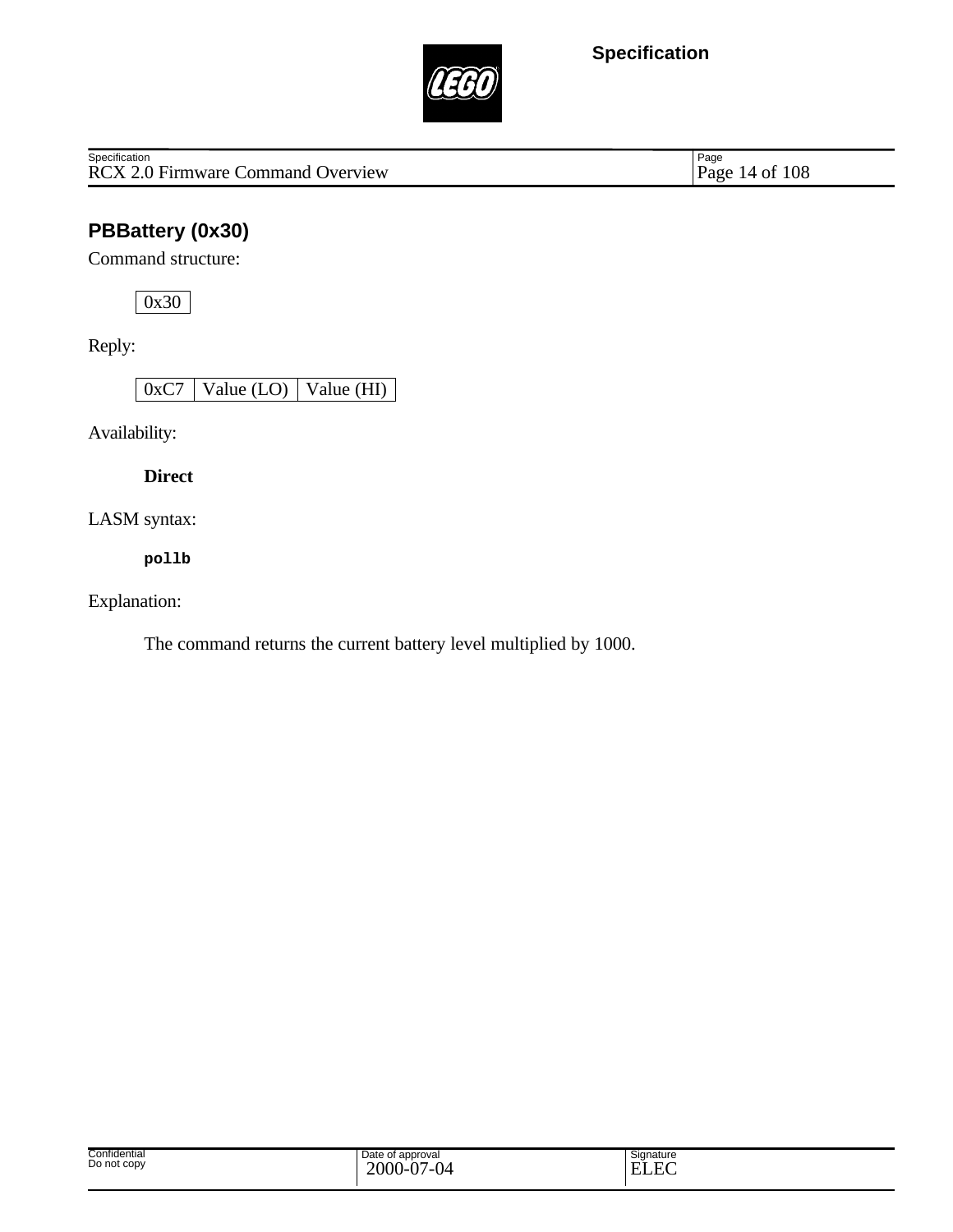

RCX 2.0 Firmware Command Overview Specification

Page 15 of 108

## **DeleteAllTasks (0x40)**

Command structure:

0x40

Reply:

0xB7

Availability:

**Direct**

LASM syntax:

**delt**

#### Explanation:

The command deletes all the tasks in the currently selected program.

Before being deleted, the tasks are stopped and their acquired access resources released.

| Confidential<br>Do not copy | Date of approval<br>2000<br>$\Delta$<br>$\sim$<br>$\mathbf v$<br>ັ | Signature<br>$\Gamma$<br><b>TIT</b><br>н<br>www |
|-----------------------------|--------------------------------------------------------------------|-------------------------------------------------|
|-----------------------------|--------------------------------------------------------------------|-------------------------------------------------|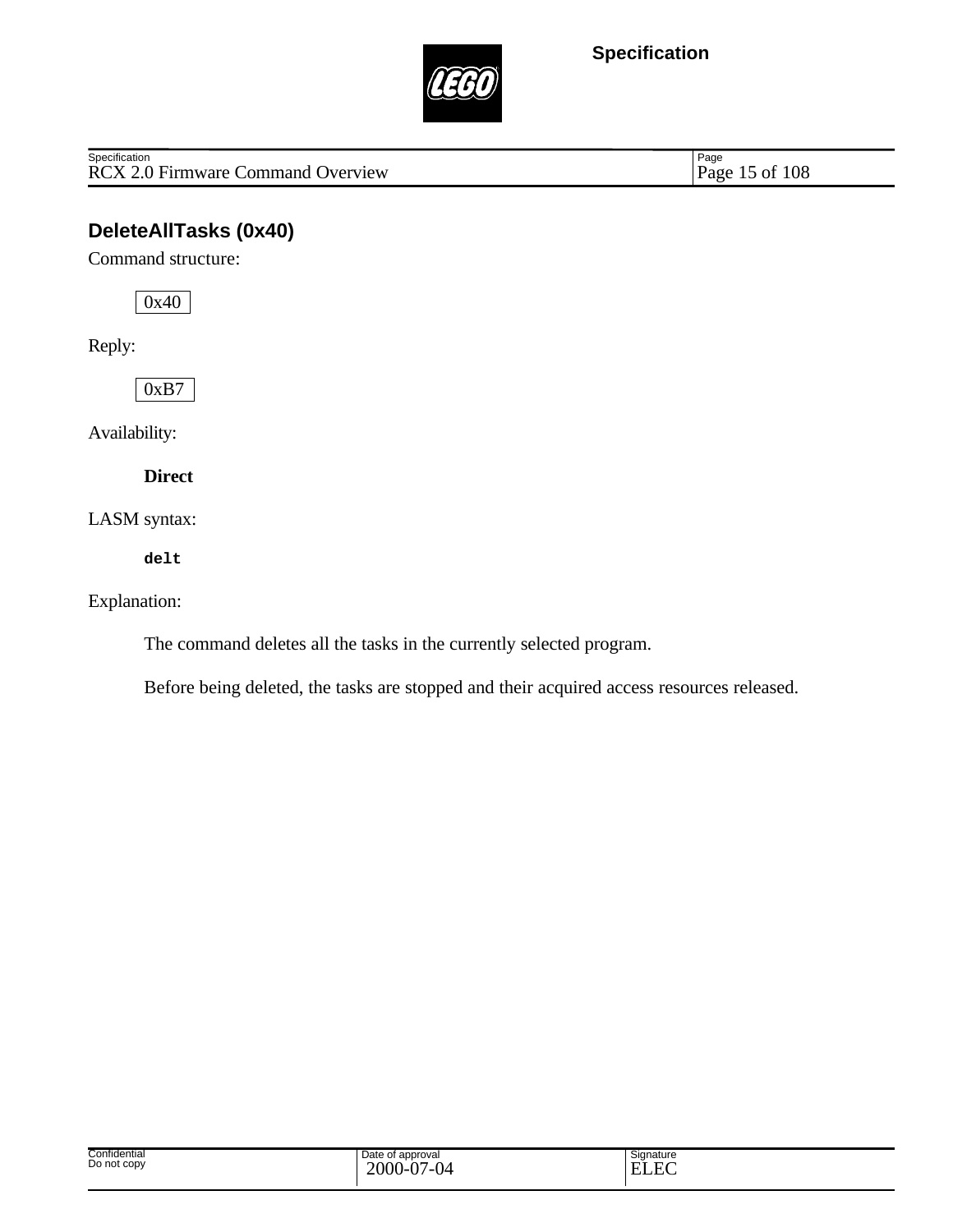

Specification<br>
RCX 2.0 Firmware Command Overview Page 16 of 108

Page 16 of 108

## **StopAllTasks (0x50)**

Command structure:

0x50

Reply:

0xA7

Availability:

**Direct/Program**

LASM syntax:

**stop**

Explanation:

The command stops all (running) tasks in the currently selected program and releases acquired access resources.

| Confidential<br>.<br>Do not copy | Date of<br>of approval<br>2000<br>$\overline{2}$<br>$\sim$<br><br>$\cdot$<br>$\cdot$ | Signature<br>E<br>. . |  |
|----------------------------------|--------------------------------------------------------------------------------------|-----------------------|--|
|----------------------------------|--------------------------------------------------------------------------------------|-----------------------|--|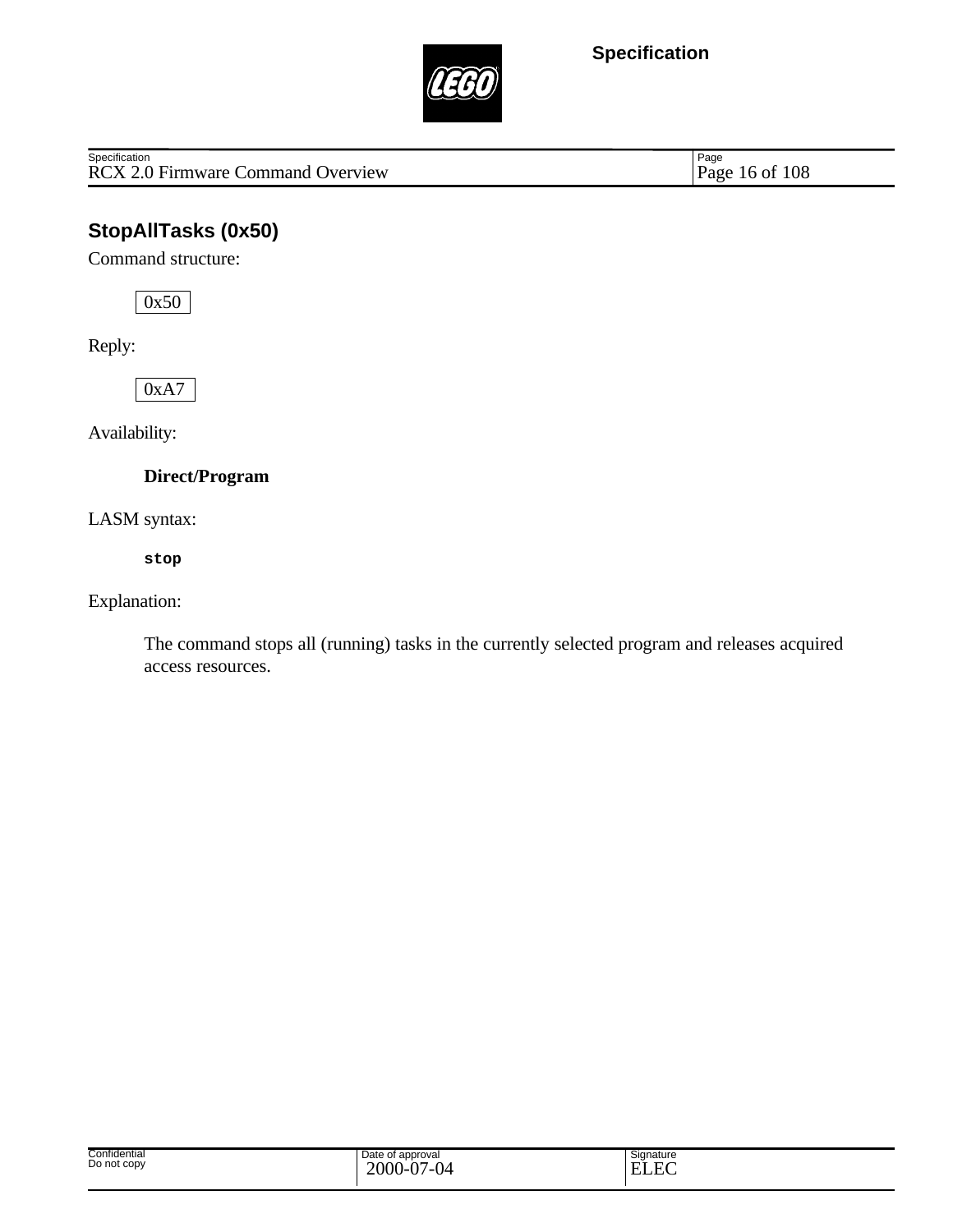

Specification<br>
RCX 2.0 Firmware Command Overview Page 17 of 108

Page 17 of 108

# **PBTurnOff (0x60)**

Command structure:

0x60

Reply:

0x97

Availability:

**Direct/Program**

LASM syntax:

**offp**

Explanation:

The command turns the RCX off by resetting the power-down timer to 0.

| Confidential<br>Do not copy | Date of approval<br>$2000 -$<br>$\Delta$ $\sim$<br>$\sim$<br>/_( )⊿<br>$\mathbf v$<br>◡ | Signature<br>$\sim$<br>T.<br>- Hif<br>.<br>-<br>LJ LAN |
|-----------------------------|-----------------------------------------------------------------------------------------|--------------------------------------------------------|
|-----------------------------|-----------------------------------------------------------------------------------------|--------------------------------------------------------|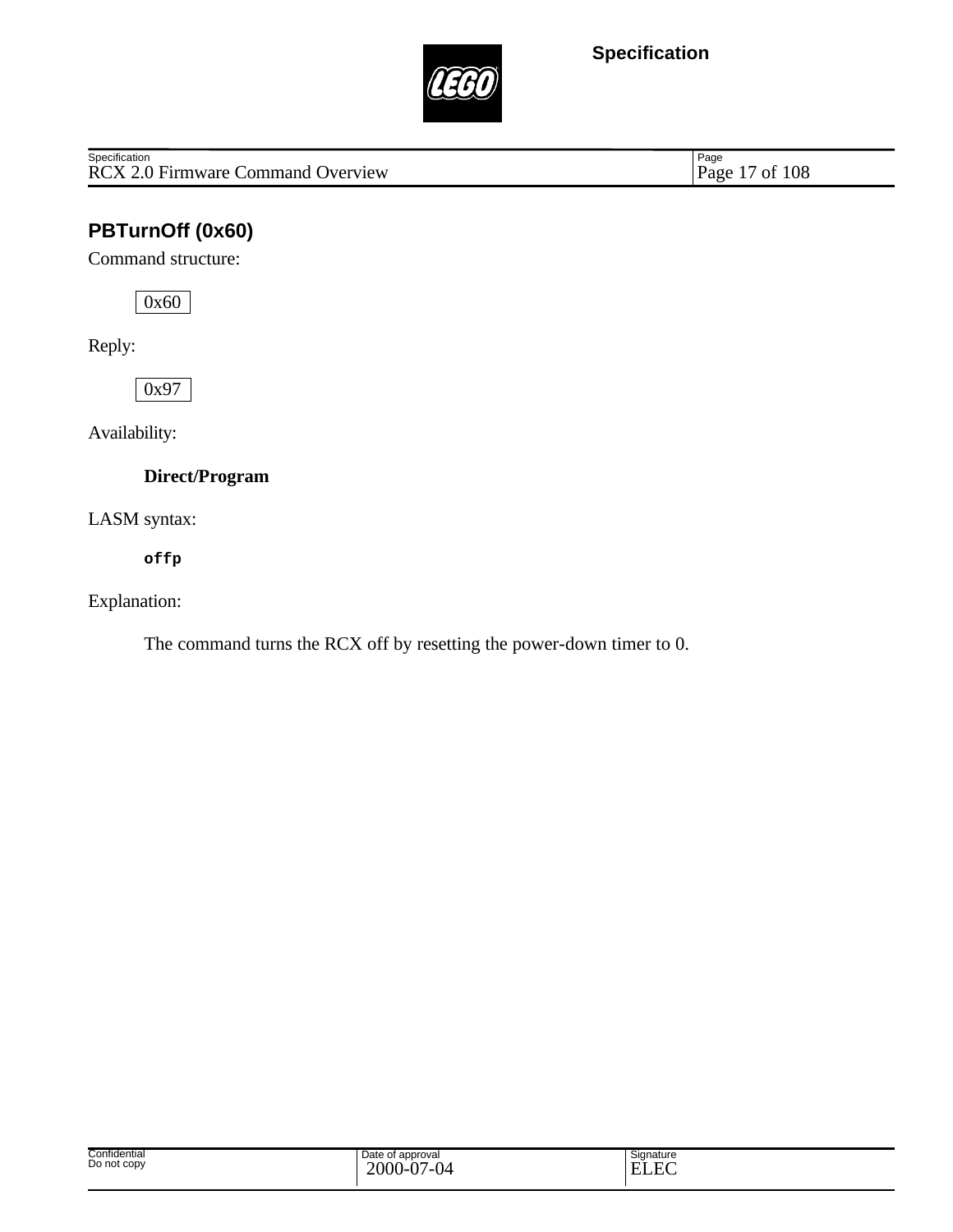

RCX 2.0 Firmware Command Overview **Specification** 

Page 18 of 108

## **DeleteAllSubs (0x70)**

Command structure:

0x70

Reply:

0x87

Availability:

**Direct**

LASM syntax:

**dels**

Explanation:

The command deletes all subroutines in the currently selected program.

Tasks that call subroutines are stopped as a precaution. Access resources acquired by those tasks are released.

| Confidential<br>Do not copy | Date of<br>of approval<br>$\overline{a}$<br>$\sim$<br>200<br>v<br><u>v</u> . | Signature<br>$\Gamma$<br>−<br>-<br>$\overline{1}$ |
|-----------------------------|------------------------------------------------------------------------------|---------------------------------------------------|
|                             |                                                                              |                                                   |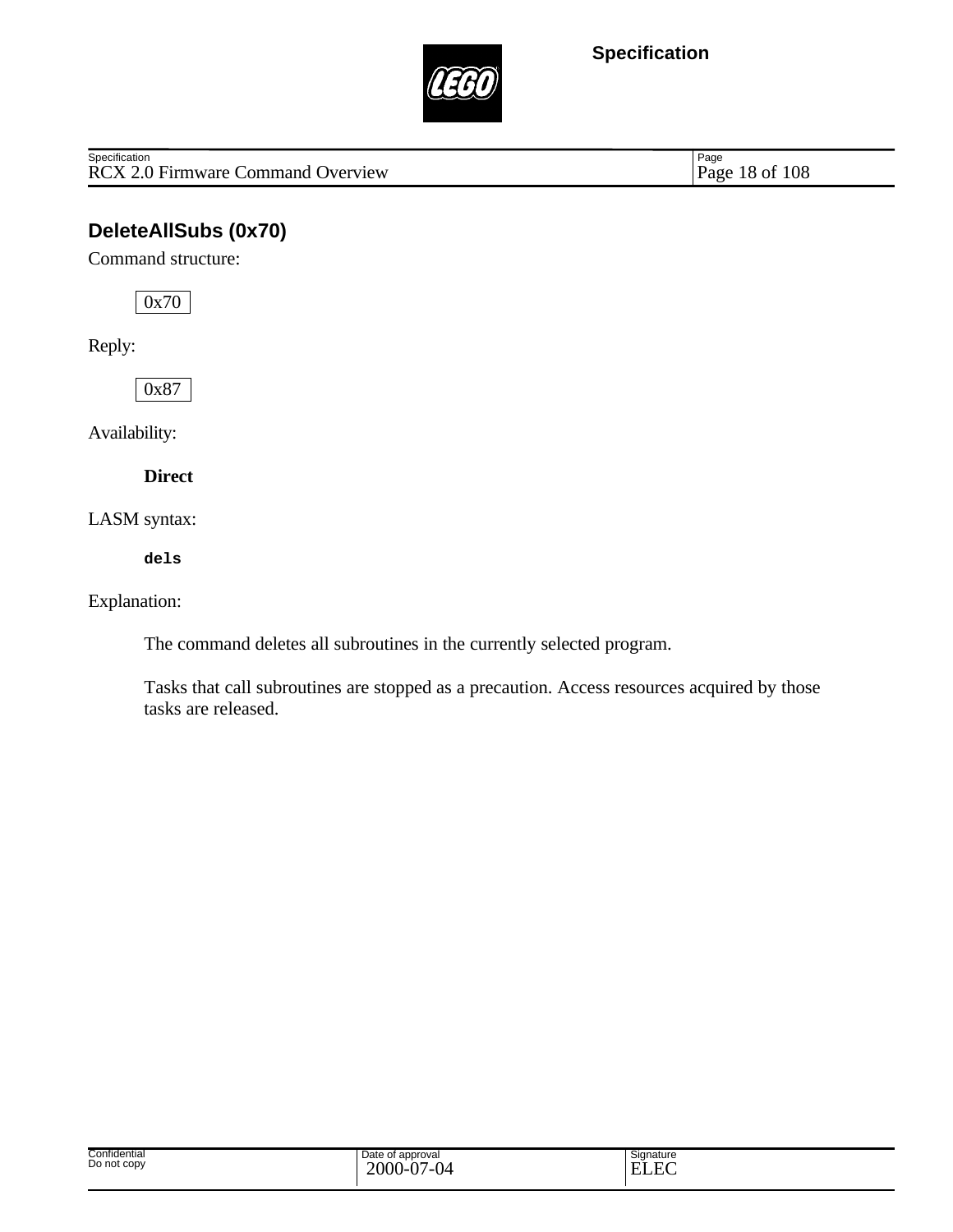

RCX 2.0 Firmware Command Overview **Specification** 

Page 19 of 108

## **ClearSound (0x80)**

Command structure:

0x80

Reply:

0x77

Availability:

**Direct/Program**

LASM syntax:

**playz**

Explanation:

The command immediately empties the sound buffer in the RCX from any and all queued tones or system sounds. This can be used to implement immediate sound feedback for events.

| Confidential<br>.<br>Do not copy | Date of approval<br>$\sim$<br>$\sim$<br>2000<br>v<br>$\cdot$ | Signature<br>$\Gamma$<br>┳.<br>н<br>2 L A |  |
|----------------------------------|--------------------------------------------------------------|-------------------------------------------|--|
|----------------------------------|--------------------------------------------------------------|-------------------------------------------|--|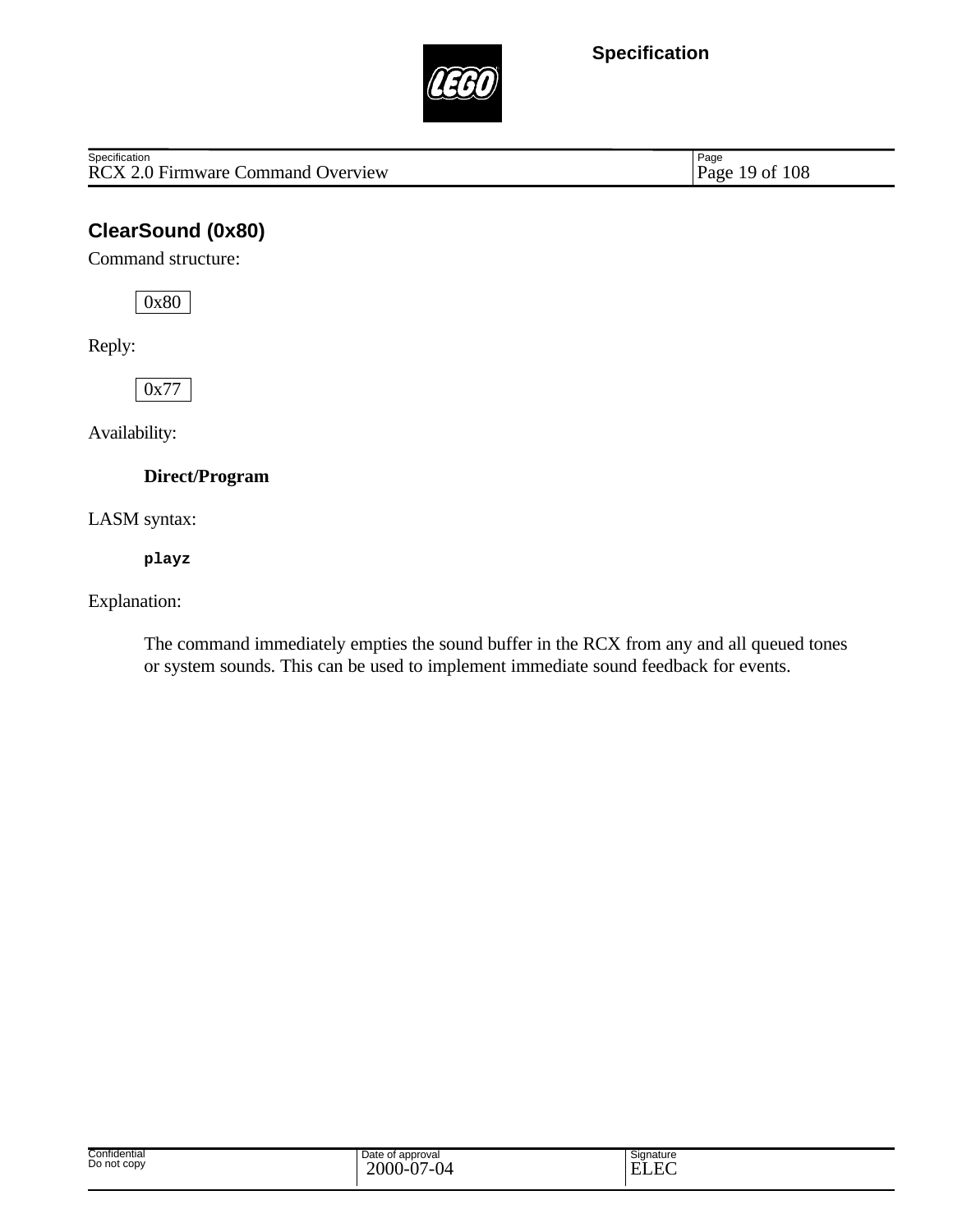

Specification<br>
RCX 2.0 Firmware Command Overview Page 20 of 108

Page 20 of 108

## **ClearPBMessage (0x90)**

Command structure:

0x90

Reply:

0x67

Availability:

**Direct/Program**

LASM syntax:

**msgz**

Explanation:

The command resets the IR message buffer to 0.

| Confidential<br>Do not copy | Date of<br>f approval<br>2000-<br>$\cdot$ $\sim$<br>04<br>. <i>.</i><br>$\mathbf v$ . | Signature<br>ELEC |
|-----------------------------|---------------------------------------------------------------------------------------|-------------------|
|-----------------------------|---------------------------------------------------------------------------------------|-------------------|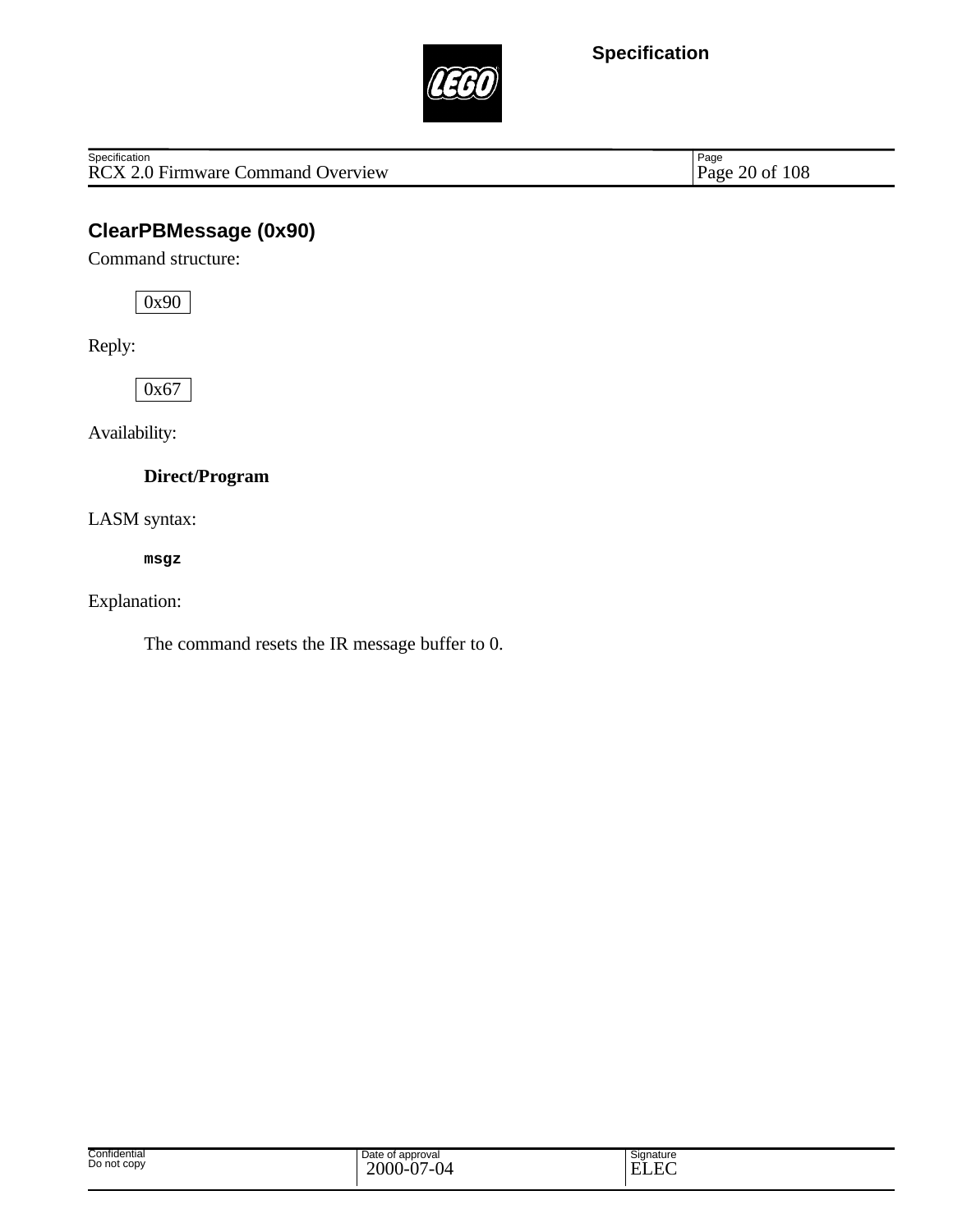

RCX 2.0 Firmware Command Overview **Specification** 

Page 21 of 108

## **ExitAccessControl (0xA0)**

Command structure:

0xA0

Availability:

**Program**

LASM syntax:

**monax**

#### Explanation:

The command exits the access control region if the task were inside one. It is assumed that the task leaves the resources in the desired state, as the command will not change their setup.

| Confidential<br>Do not copy | Date of<br>approval<br>2000<br>04<br><br>$\mathbf v$ . | Signature<br> ELE |
|-----------------------------|--------------------------------------------------------|-------------------|
|                             |                                                        |                   |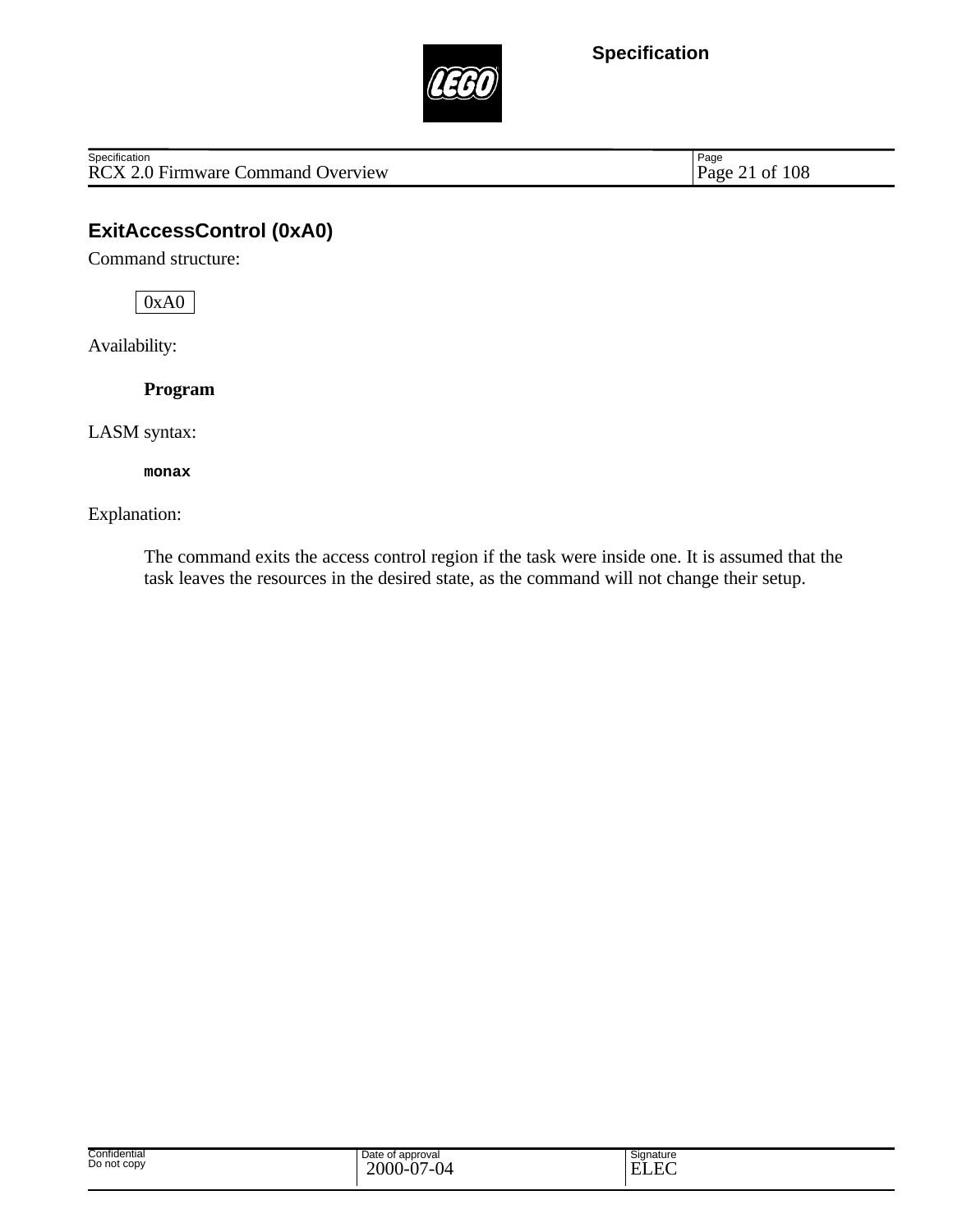

Specification<br>
RCX 2.0 Firmware Command Overview Page 22 of 108

Page 22 of 108

## **ExitEventCheck (0xB0)**

Command structure:

0xB0

Availability:

**Program**

LASM syntax:

**monex**

Explanation:

The command stops event monitoring for the task, if it were running any.

| Confidential<br>Do not copy | Date of approval<br>$\sim$<br>$\sim$<br>2000<br>Q <sup>4</sup><br>.<br>Ξυ. | Signature<br>E<br>$\mathbf{H}$<br>.<br>◡◡ |
|-----------------------------|----------------------------------------------------------------------------|-------------------------------------------|
|-----------------------------|----------------------------------------------------------------------------|-------------------------------------------|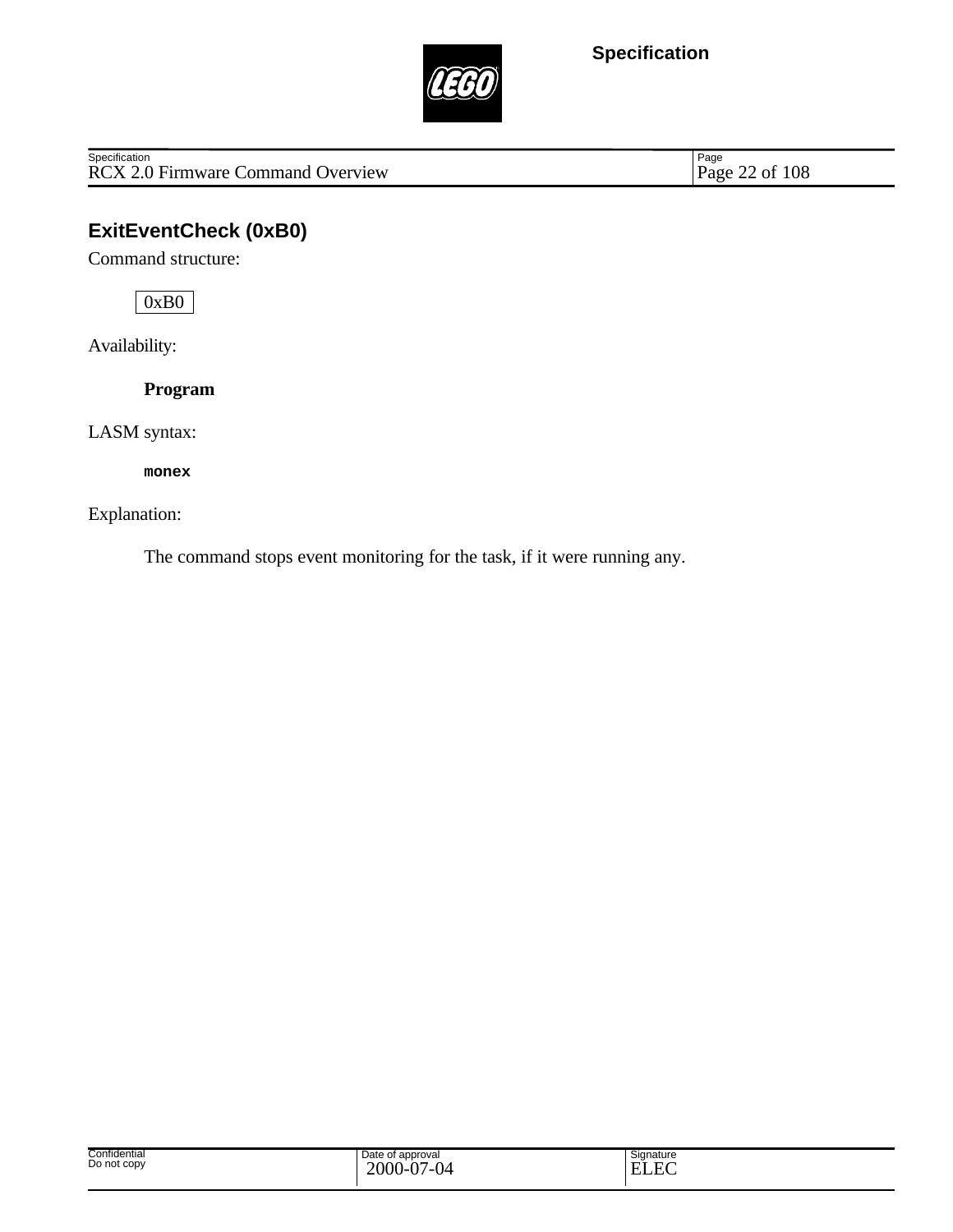

RCX 2.0 Firmware Command Overview **Specification** 

Page 23 of 108

## **MuteSound (0xD0)**

Command structure:

0xD0

Reply:

0x27

Availability:

**Direct/Program**

LASM syntax:

**mute**

Explanation:

The command empties the sound buffer and ignores future sounds requested by the command interpreter. System generated sounds from e.g. button presses or low battery detection are still processed.

| Confidential<br>Do not copy | Date of approval<br>$2000 -$<br>$\sim$ 0 $\ell$<br>Ñ7<br>.<br>: ש<br>v | Signature<br>ن ۔<br>$\Gamma$<br><b>TIT</b><br>н<br>-<br>LLL |
|-----------------------------|------------------------------------------------------------------------|-------------------------------------------------------------|
|-----------------------------|------------------------------------------------------------------------|-------------------------------------------------------------|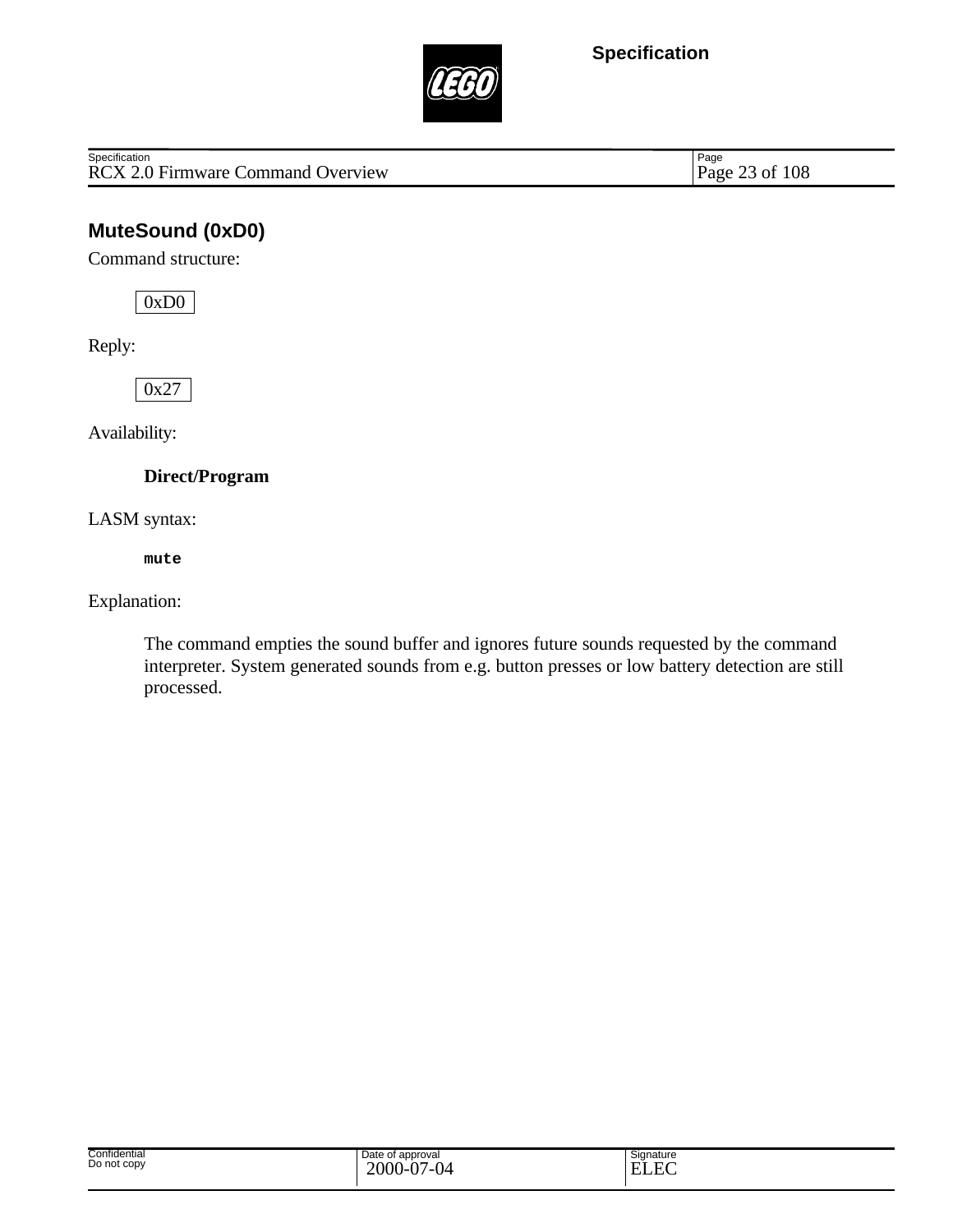

Specification<br>
RCX 2.0 Firmware Command Overview Page 24 of 108

Page 24 of 108

## **UnmuteSound (0xE0)**

Command structure:

0xE0

Reply:

0x17

Availability:

**Direct/Program**

LASM syntax:

**speak**

Explanation:

The command restarts the processing of sounds requested by the command interpreter.

| Confidential<br>Do not copy | Date of<br>t approval<br>$2000 -$<br>7-04<br>. $\mathsf{D}$<br>◡<br>v | -<br>Signature<br>$\sim$<br>E)<br>- |
|-----------------------------|-----------------------------------------------------------------------|-------------------------------------|
|-----------------------------|-----------------------------------------------------------------------|-------------------------------------|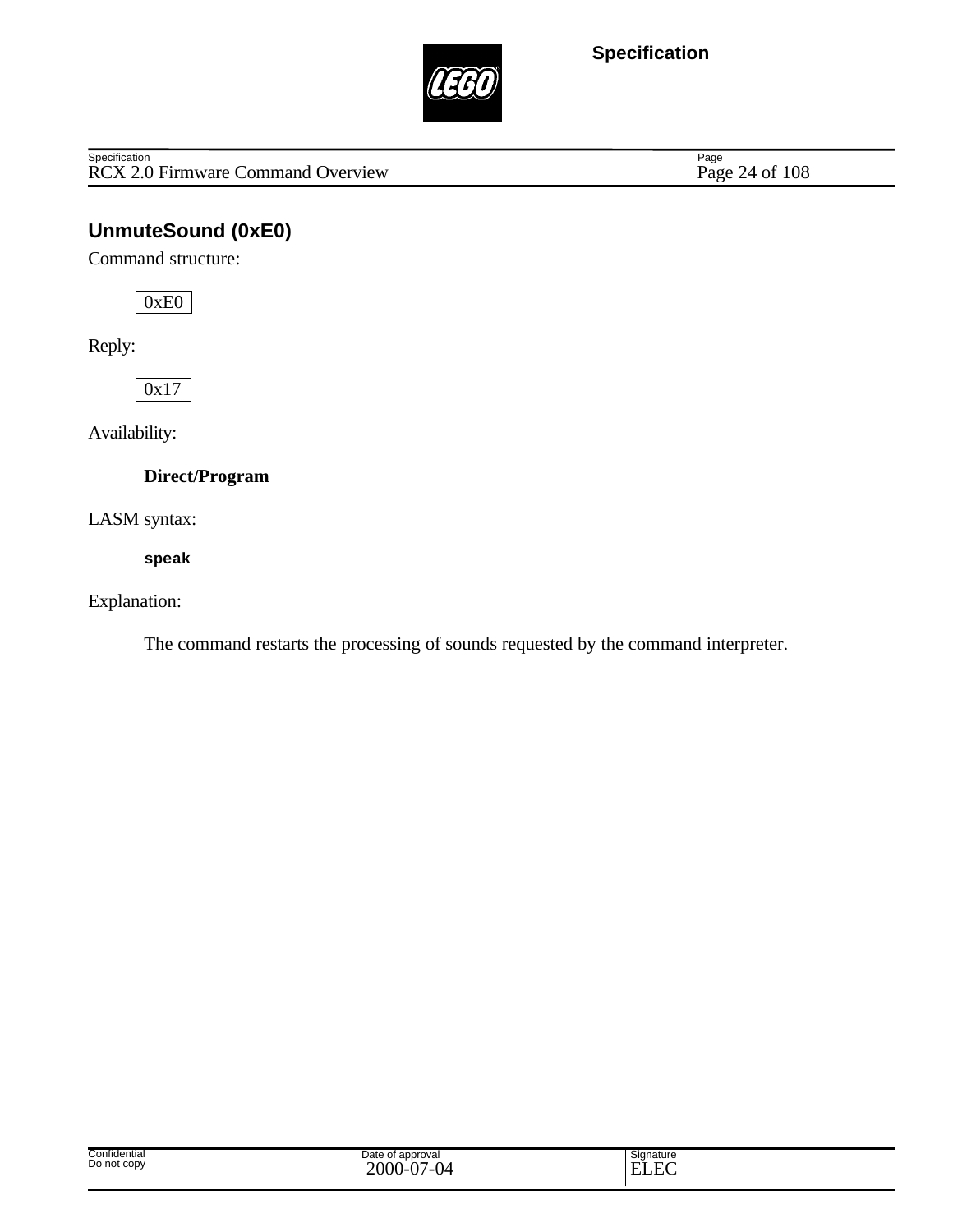

Specification<br>
RCX 2.0 Firmware Command Overview Page 25 of 108

Page 25 of 108

## **ClearAllEvents (0x06)**

Command structure:

0x06

Reply:

0xF1

Availability:

**Direct/Program**

LASM syntax:

**dele**

Explanation:

The command clears all the 16 events. Tasks that are actively waiting/monitoring for events are **not** alerted to this fact.

| Confidential<br>. | Date of approval           | Signature          |
|-------------------|----------------------------|--------------------|
| Do not copy       | $\Delta$<br>2000<br>$\sim$ | $\Gamma$<br>T<br>н |
|                   | .<br>.<br>v.<br>ັ          | $\sim$             |
|                   |                            |                    |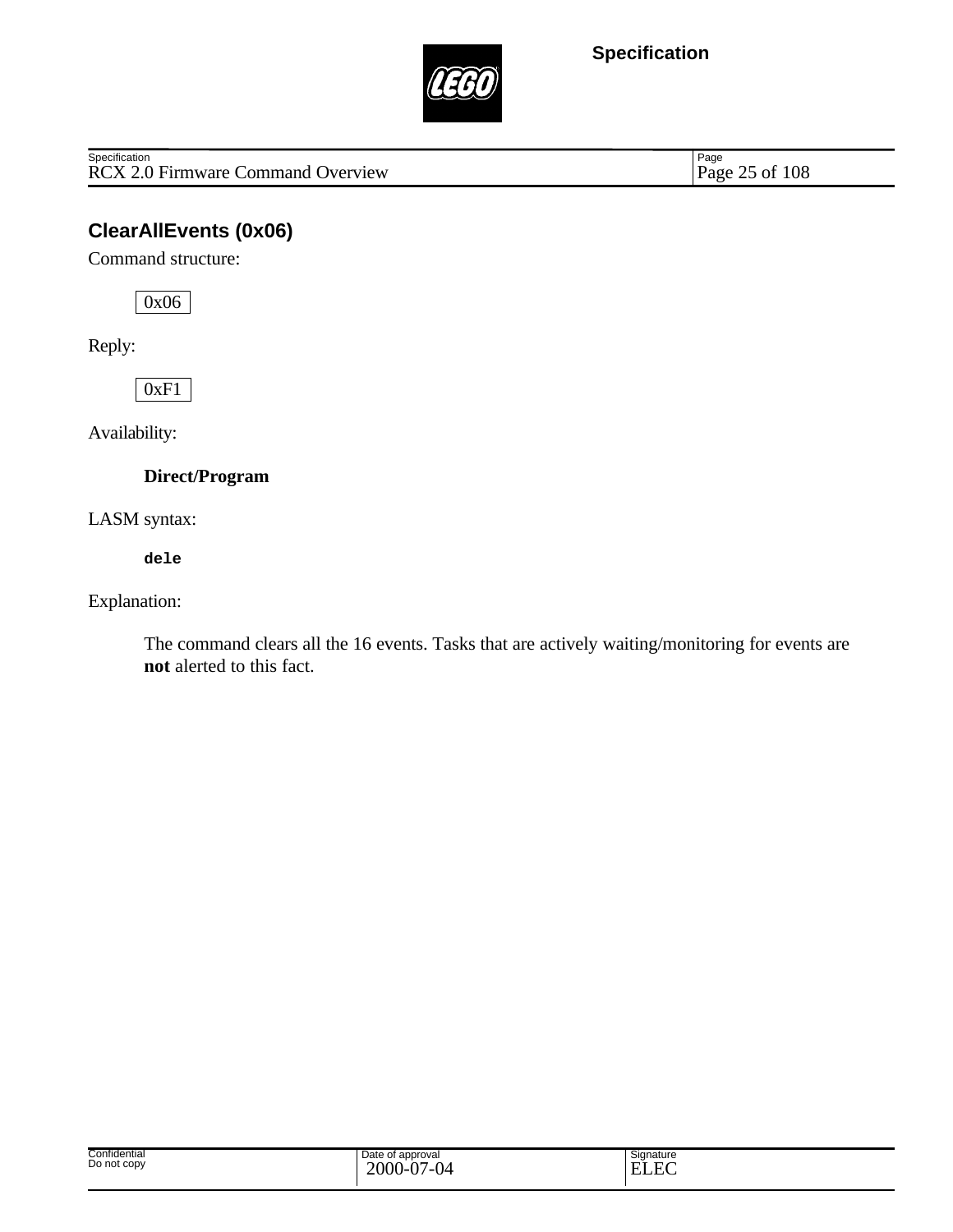

RCX 2.0 Firmware Command Overview Page 26 of 108 **Specification** 

Page

## **EndOfSub (0xF6)**

Command structure:

0xF6

Availability:

**Program**

LASM syntax:

**rets**

Explanation:

The command is inserted at the end of every downloaded subroutine, but may be used as a (subroutine) program command to return at the earliest possible moment, maybe to get an easier-to-understand flow-control.

The command checks to see if task has any event monitoring or access control region active inside the subroutine and exits them if necessary (releasing the resources).

After returning, the subroutine return address is cleared.

If called outside of a subroutine (when the return address is cleared) the firmware command interpreter will stop the task as something has gone completely wrong. Access resources acquired by the task will be released.

| Signature |  |
|-----------|--|
|           |  |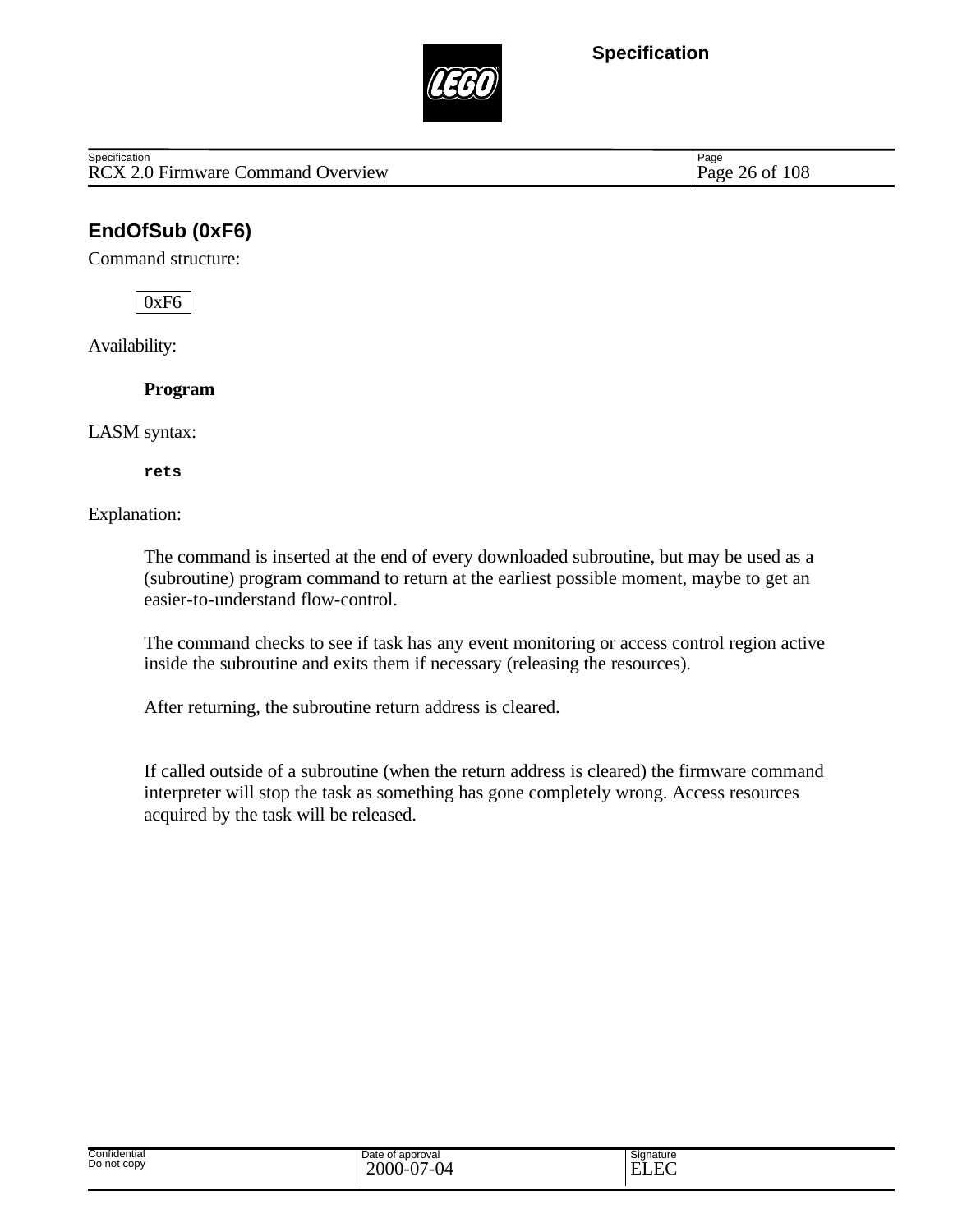

RCX 2.0 Firmware Command Overview **Specification** 

Page 27 of 108

## **OnOffFloat (0x21)**

Command structure:

 $0x21$  Bit 0-2: motor list Bit 6-7: float (0), off (1), on (2)

Reply:

0xD6

Availability:

#### **Direct/Program**

LASM syntax:

**out** onofffloat, motor list

Explanation:

The command sets the Motor Status register with the given values.

| Confidential<br>Date of approval<br>.<br>Do not copy<br>2000-<br>$\sim$<br>$\sim$<br>$\cdot$<br>$\cdot$ | Signature<br>−<br>. .<br>. .<br>- |
|---------------------------------------------------------------------------------------------------------|-----------------------------------|
|---------------------------------------------------------------------------------------------------------|-----------------------------------|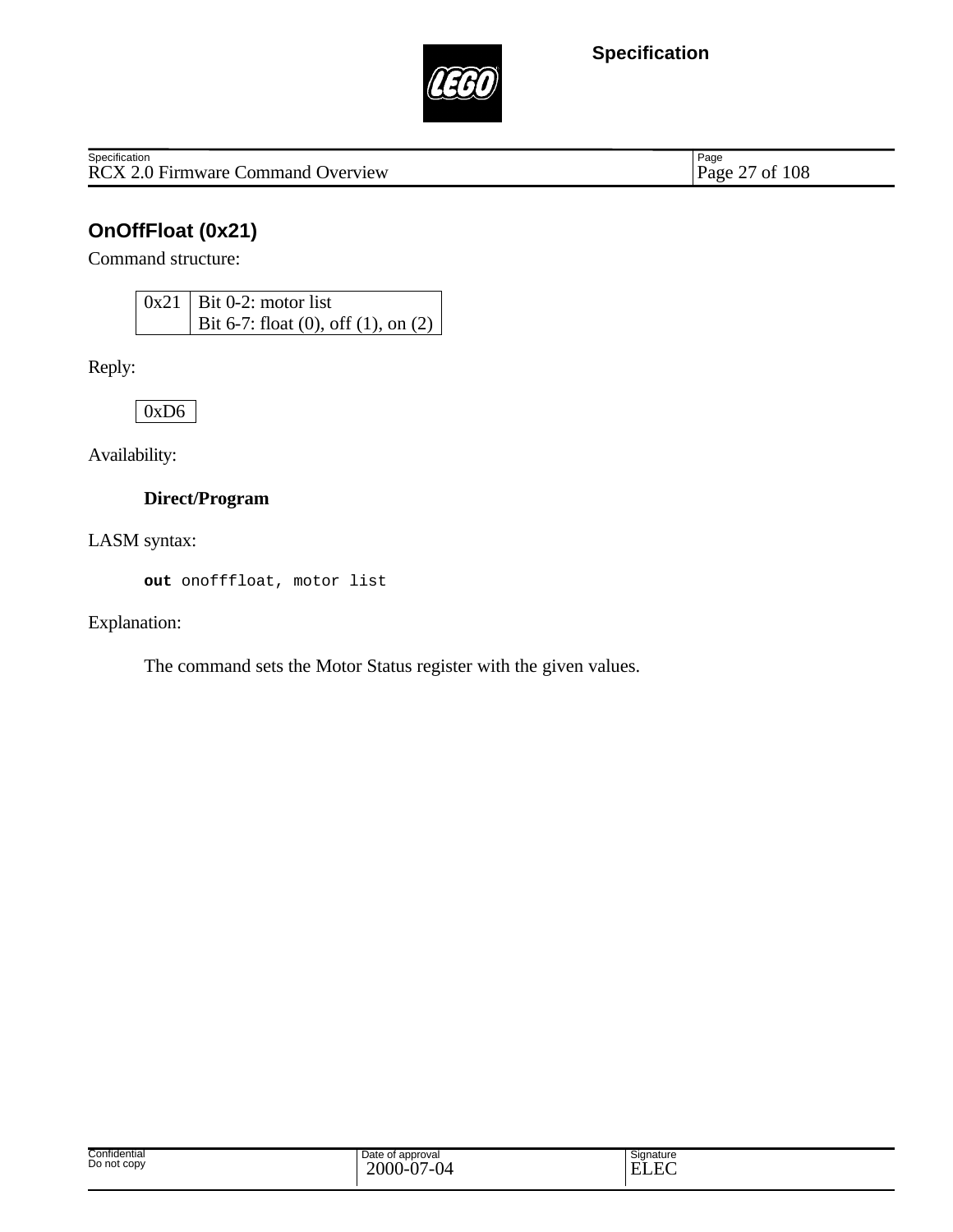

Specification<br>
RCX 2.0 Firmware Command Overview Page 28 of 108

Page 28 of 108

## **PbTXPower (0x31)**

Command structure:

0x31 0: short range 1: long range

Reply:

0xC6

Availability:

**Direct/Program**

LASM syntax:

**txs** range

Explanation:

The command sets the IR transmission range in the RCX.

| Confidential<br>.<br>Do not copy | Date of approval<br>$\sim$<br>$\sim$<br>2000<br>v<br>$\cdot$ | Signature<br>$\Gamma$<br>┳.<br>н<br>2 L A |  |
|----------------------------------|--------------------------------------------------------------|-------------------------------------------|--|
|----------------------------------|--------------------------------------------------------------|-------------------------------------------|--|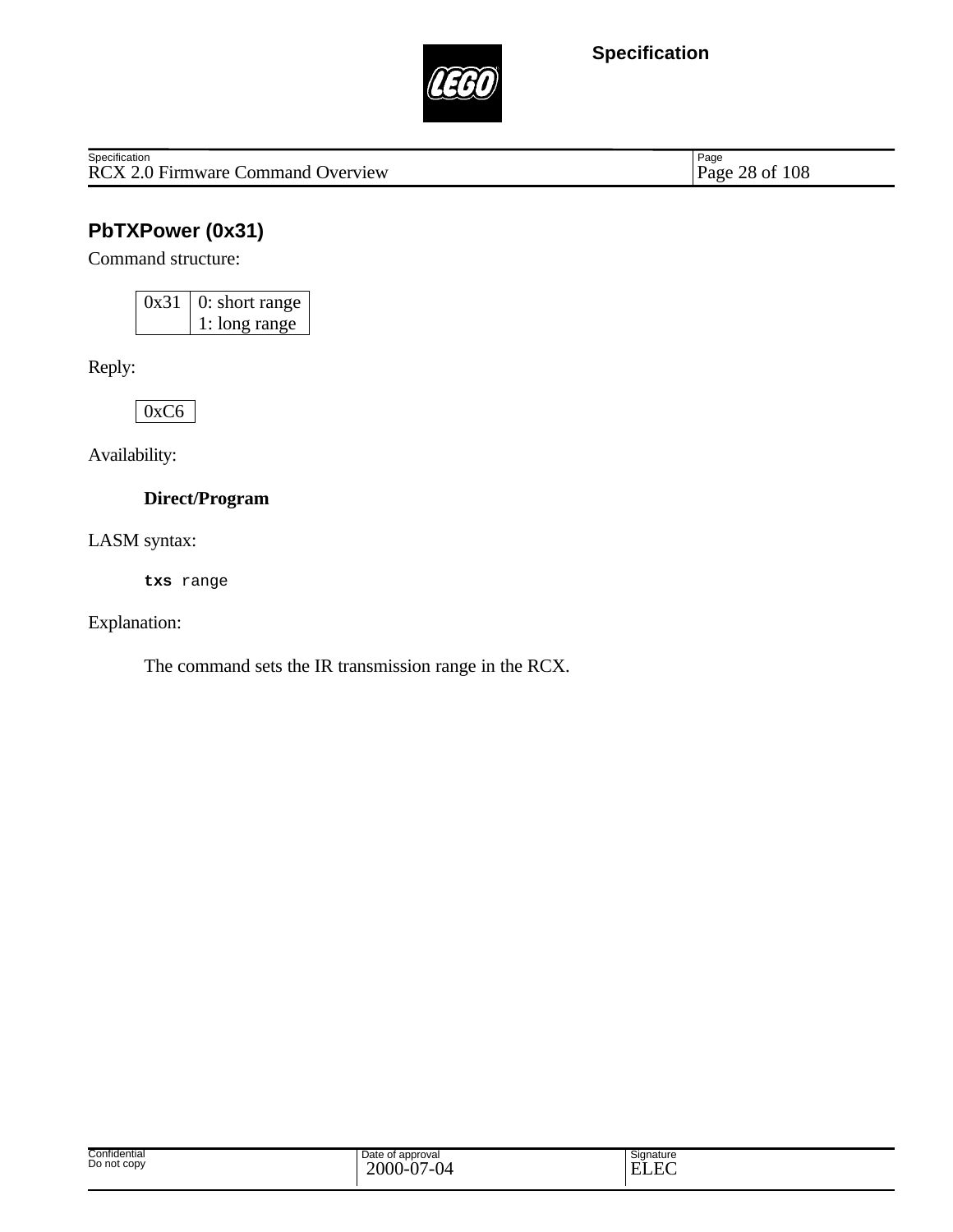

Specification<br>
RCX 2.0 Firmware Command Overview Page 29 of 108

Page 29 of 108

## **PlaySystemSound (0x51)**

Command structure:

| 0x51 | 0: key click sound |
|------|--------------------|
|      | 1: beep sound      |
|      | 2: sweep down      |
|      | 3: sweep up        |
|      | 4: error sound     |
|      | 5: fast sweep up   |

Reply:

0xA6

Availability:

**Direct/Program**

LASM syntax:

**plays** sound

Explanation:

The command plays the given system sound, if sounds are globally enabled.

| Confidential<br>Do not copy | Date of<br>t approval<br>.<br>2000-<br>$\sim$<br>/-04<br>$\mathbf v$ | Signature<br>ت ۔<br>$\Gamma$<br><b>TI</b><br>н<br>н<br>பல |
|-----------------------------|----------------------------------------------------------------------|-----------------------------------------------------------|
|-----------------------------|----------------------------------------------------------------------|-----------------------------------------------------------|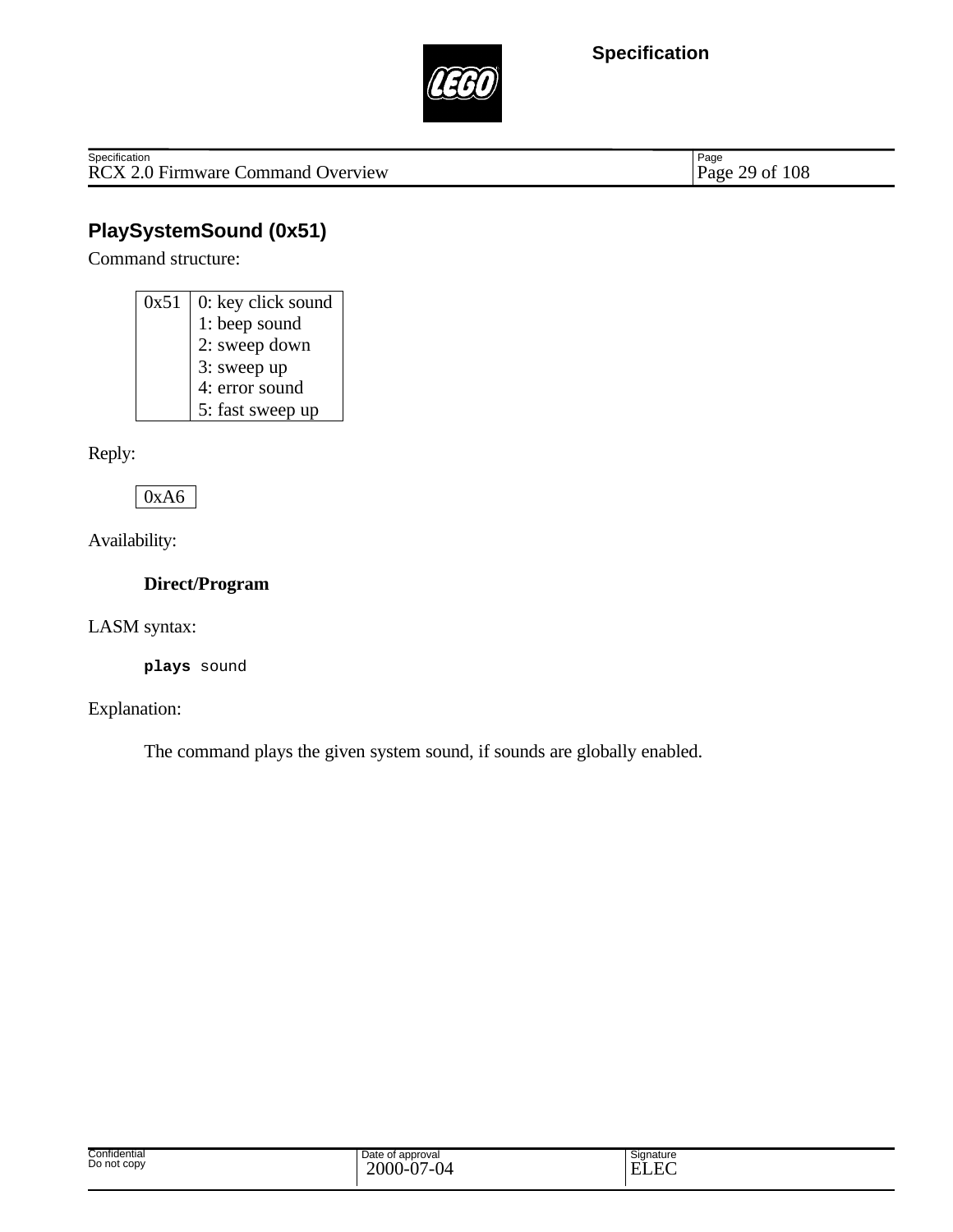

Specification<br>
RCX 2.0 Firmware Command Overview Page 30 of 108

Page 30 of 108

## **DeleteTask (0x61)**

Command structure:

 $0x61$  Task number  $(0-9)$ 

Reply:

0x96

Availability:

**Direct**

LASM syntax:

**delt** task number

Explanation:

The command deletes a task. If the task was running, it is stopped and its access resources released.

| Confidential     | Date of approval  | Signature              |
|------------------|-------------------|------------------------|
| .<br>Do not copy | $\sim$            | $\Gamma$<br><b>TIT</b> |
|                  | 2000<br>.107<br>. | н<br>-                 |
|                  | v.<br>ັ           | ccc                    |
|                  |                   |                        |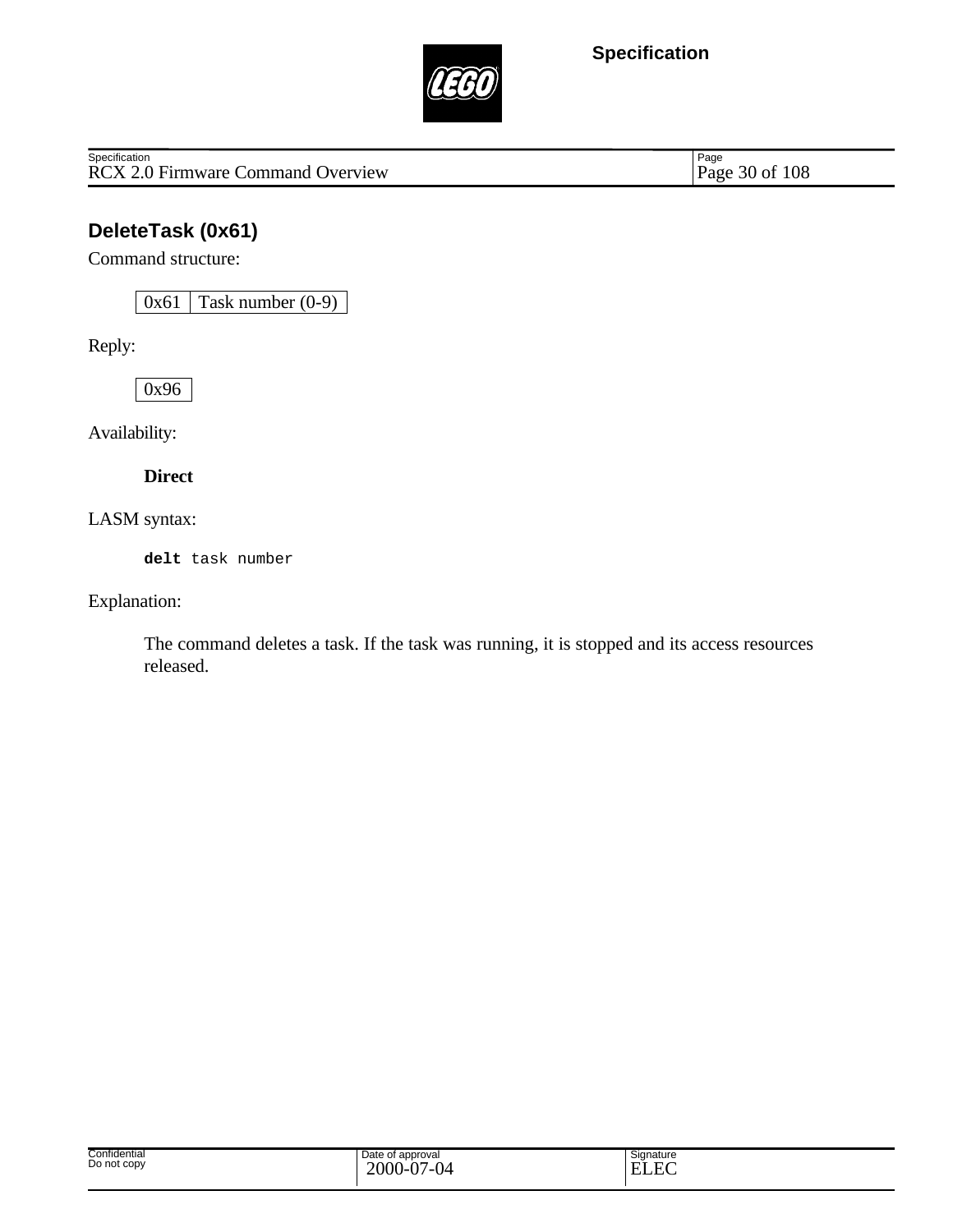

Specification<br>
RCX 2.0 Firmware Command Overview Page 31 of 108

Page 31 of 108

# **StartTask (0x71)**

Command structure:

 $0x71$  Task number  $(0-9)$ 

Reply:

0x86

Availability:

#### **Direct/Program**

LASM syntax:

**start** task number

Explanation:

The command (re)starts the given task if the task slot is non-empty.

| Confidential<br>Do not copy | Date of approval<br>2000-<br>$\sim$<br>$\sim$<br>/_( )⊿<br>v<br>◡ | Signature<br>Ē<br>$\overline{\phantom{0}}$<br>. .<br>. .<br>-<br>- |
|-----------------------------|-------------------------------------------------------------------|--------------------------------------------------------------------|
|-----------------------------|-------------------------------------------------------------------|--------------------------------------------------------------------|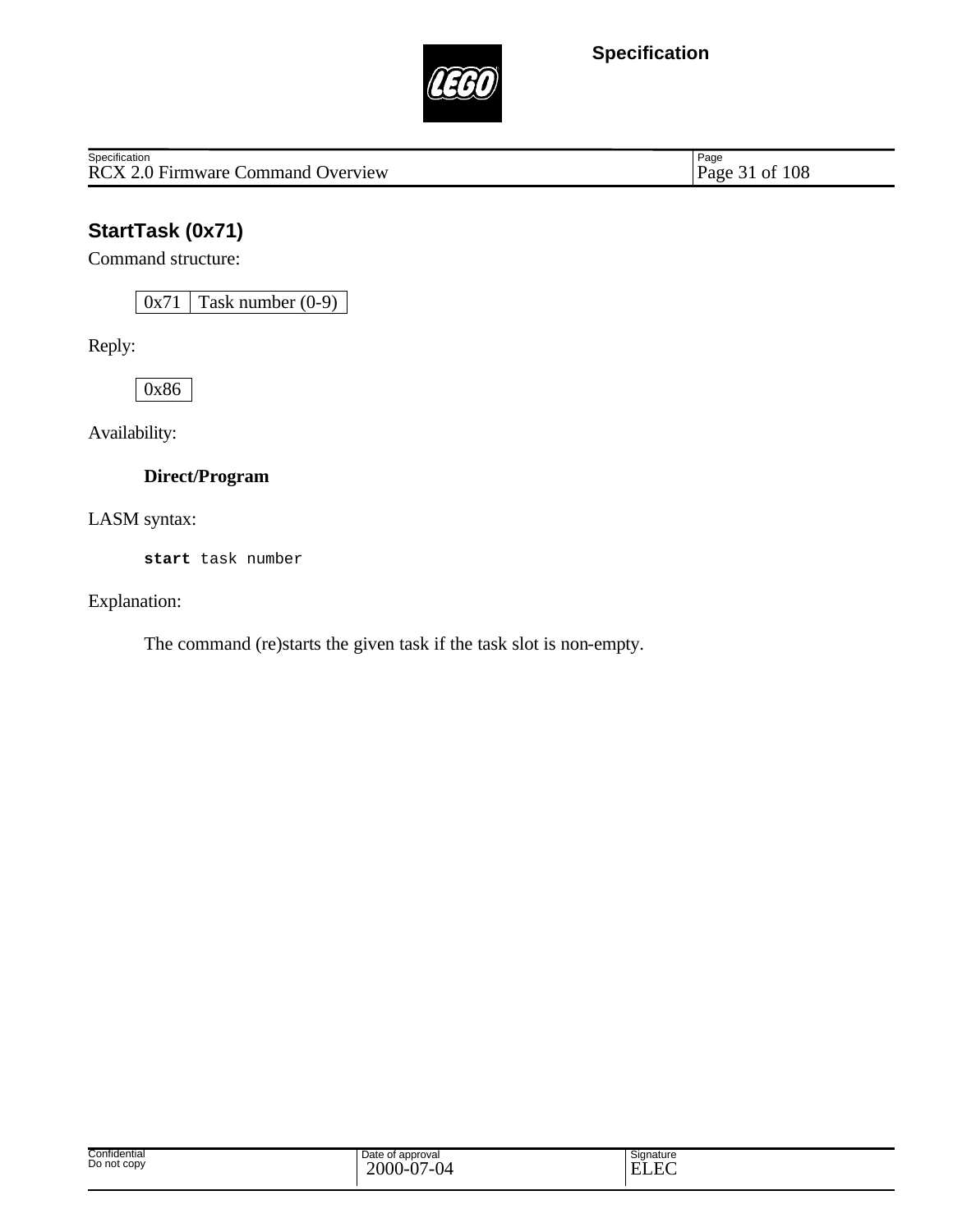

Specification<br>
RCX 2.0 Firmware Command Overview Page 32 of 108

Page 32 of 108

# **StopTask (0x81)**

Command structure:

 $0x81$  Task number  $(0-9)$ 

Reply:

0x76

Availability:

#### **Direct/Program**

LASM syntax:

**stop** task number

Explanation:

The command stops the given task and releases its access resources.

| Confidential<br>Do not copy | Date of approval<br>2000<br>$\Delta$<br>04<br>. I-V. | $\sim$<br>Signature<br>$\Gamma$<br>$\mathbf{E}$<br>H (<br>حتللت |
|-----------------------------|------------------------------------------------------|-----------------------------------------------------------------|
|-----------------------------|------------------------------------------------------|-----------------------------------------------------------------|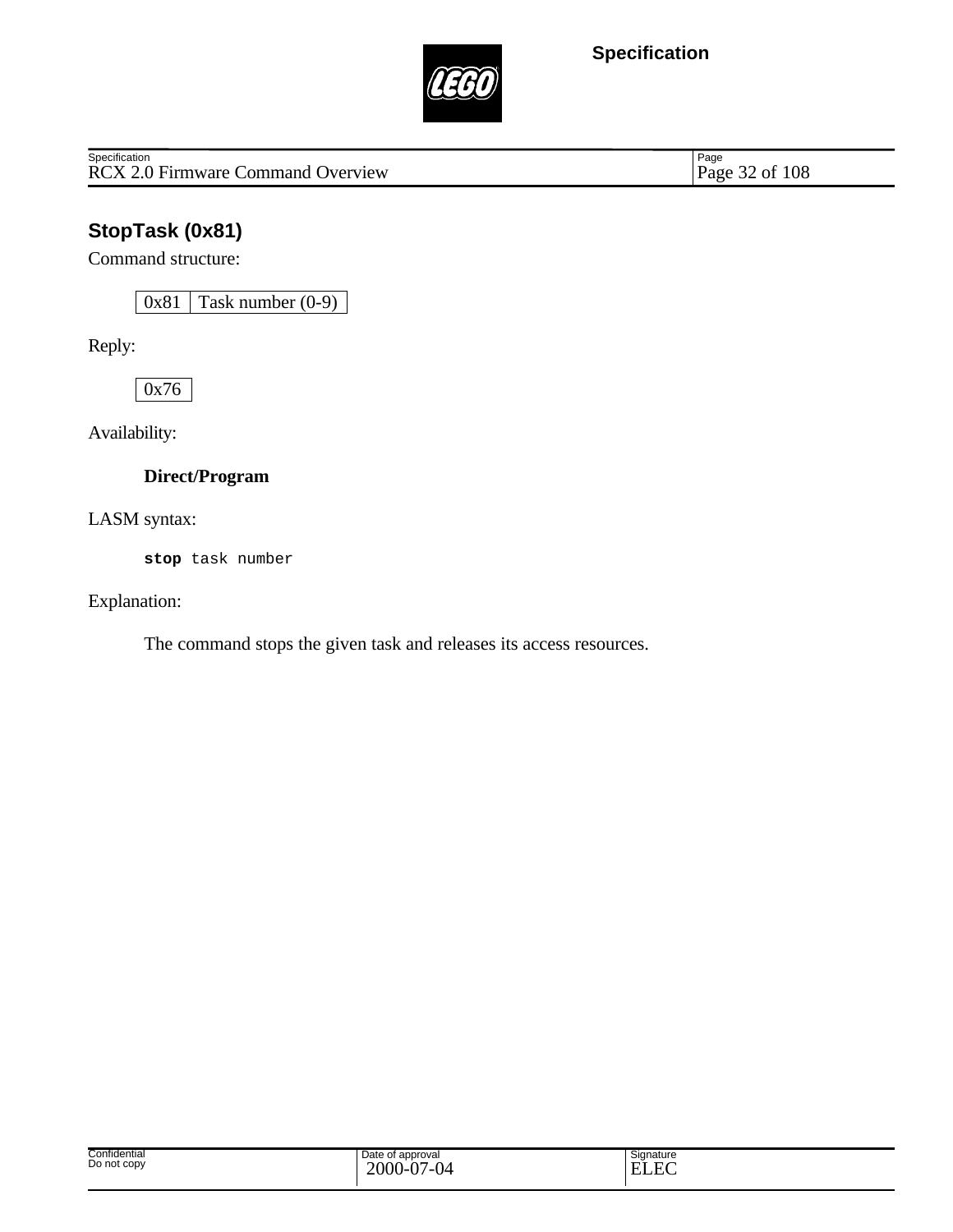

RCX 2.0 Firmware Command Overview Page 33 of 108 **Specification** 

Page

### **SelectProgram (0x91)**

Command structure:

 $0x91$  Program number  $(0-4)$ 

Reply:

0x66

Availability:

#### **Direct/Program**

LASM syntax:

**prgm** program slot

Explanation:

The command stops all tasks in the currently selected program and then selects the given program slot.

If the command is executed as part of a downloaded program, task 0 is started in the new program. This allows for chaining together of programs and the functionality was added to be consistent with the behaviour exhibited by the LEGO MindStorms remote control.

The same differentiated behaviour can be observed using the SetSourceValue command to write to source 8.

It furthermore follows a philosophy of providing richer functionality at the programming level than at the button/key level.

| Confidential<br>. | Date of approval               | Signature          |
|-------------------|--------------------------------|--------------------|
| Do not copy       | $\Delta$<br>2000<br>$\sqrt{ }$ | $\Gamma$<br>н<br>- |
|                   | ---<br>$\sqrt{2}$<br>v.<br>◡   | uli                |
|                   |                                |                    |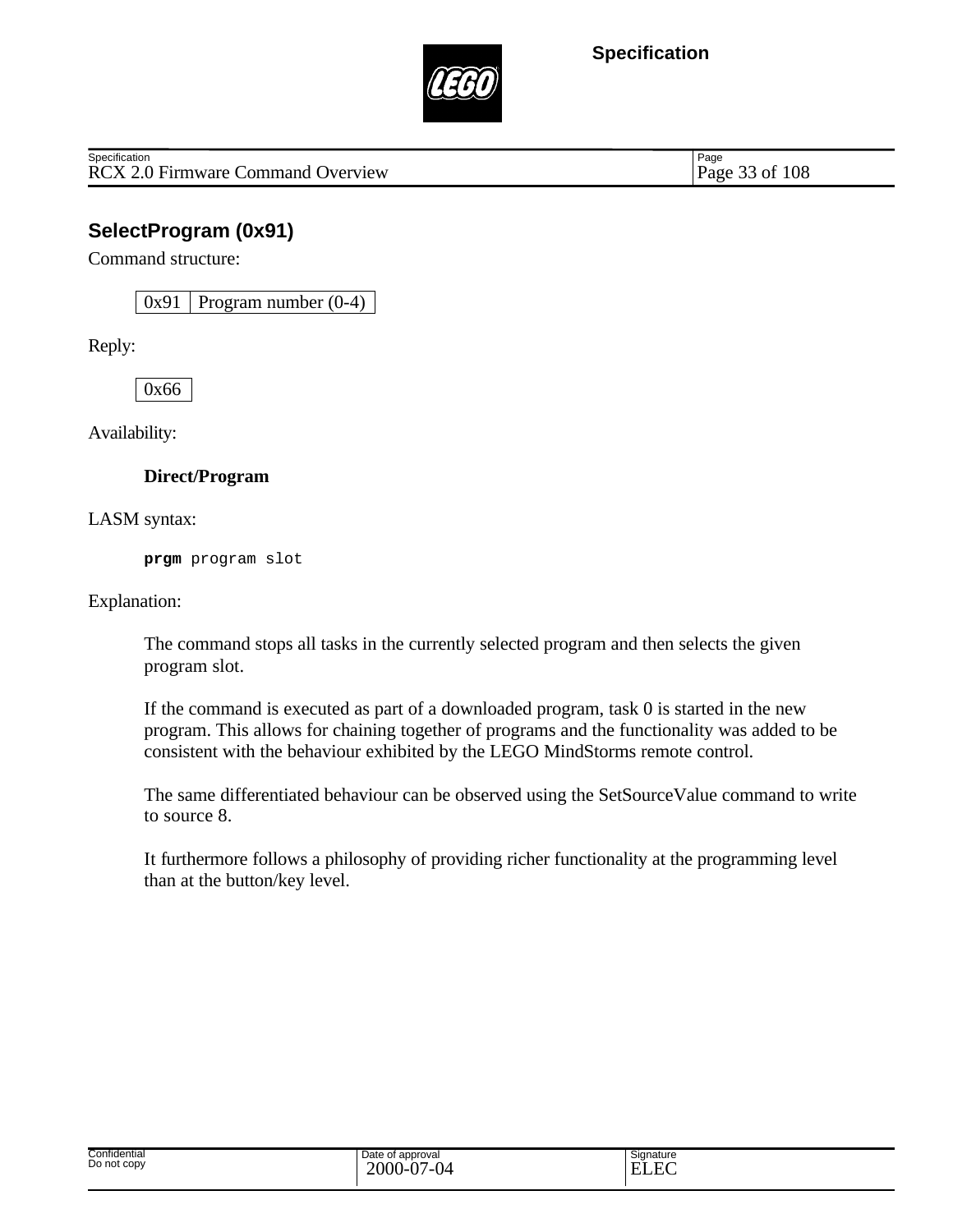

Specification<br>
RCX 2.0 Firmware Command Overview Page 34 of 108

Page 34 of 108

## **ClearTimer (0xA1)**

Command structure:

 $0xA1$  Timer number  $(0-3)$ 

Reply:

0x56

Availability:

#### **Direct/Program**

LASM syntax:

**tmrz** timer number

Explanation:

The command resets the given system timer to zero.

| Confidential<br>Do not copy | Date of approval<br>2000<br>$\Delta$<br>04<br>. I-V. | $\sim$<br>Signature<br>$\Gamma$<br>$\mathbf{E}$<br>H (<br>حتللت |
|-----------------------------|------------------------------------------------------|-----------------------------------------------------------------|
|-----------------------------|------------------------------------------------------|-----------------------------------------------------------------|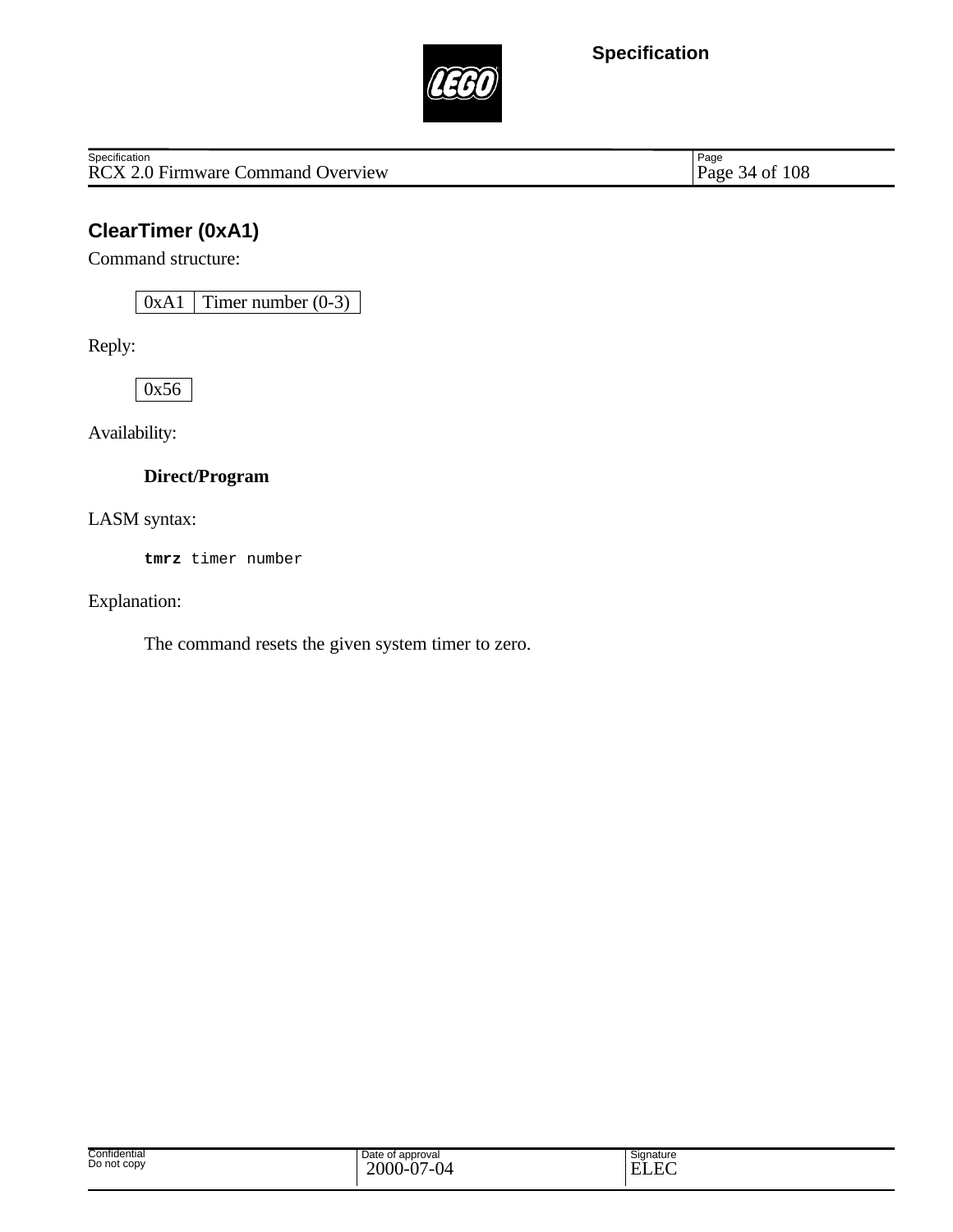

RCX 2.0 Firmware Command Overview Page 35 of 108 **Specification** 

Page

## **PBPowerDownTime (0xB1)**

Command structure:

 $0xB1$  Power down time in minutes ( $0 ==$  don't time out)

Reply:

0x46

Availability:

#### **Direct/Program**

LASM syntax:

**tout** power down time

Explanation:

The command sets the power down time to the given amount and resets the power down timer accordingly. The timer is reset every time a command is received or every time the downloaded program executed the PBAliveOrNot command.

The power down timer is controlled by a "low level" timer, counting in seconds. This "low level" timer can not be reset, therefore an inaccuracy on the power down timer must be expected.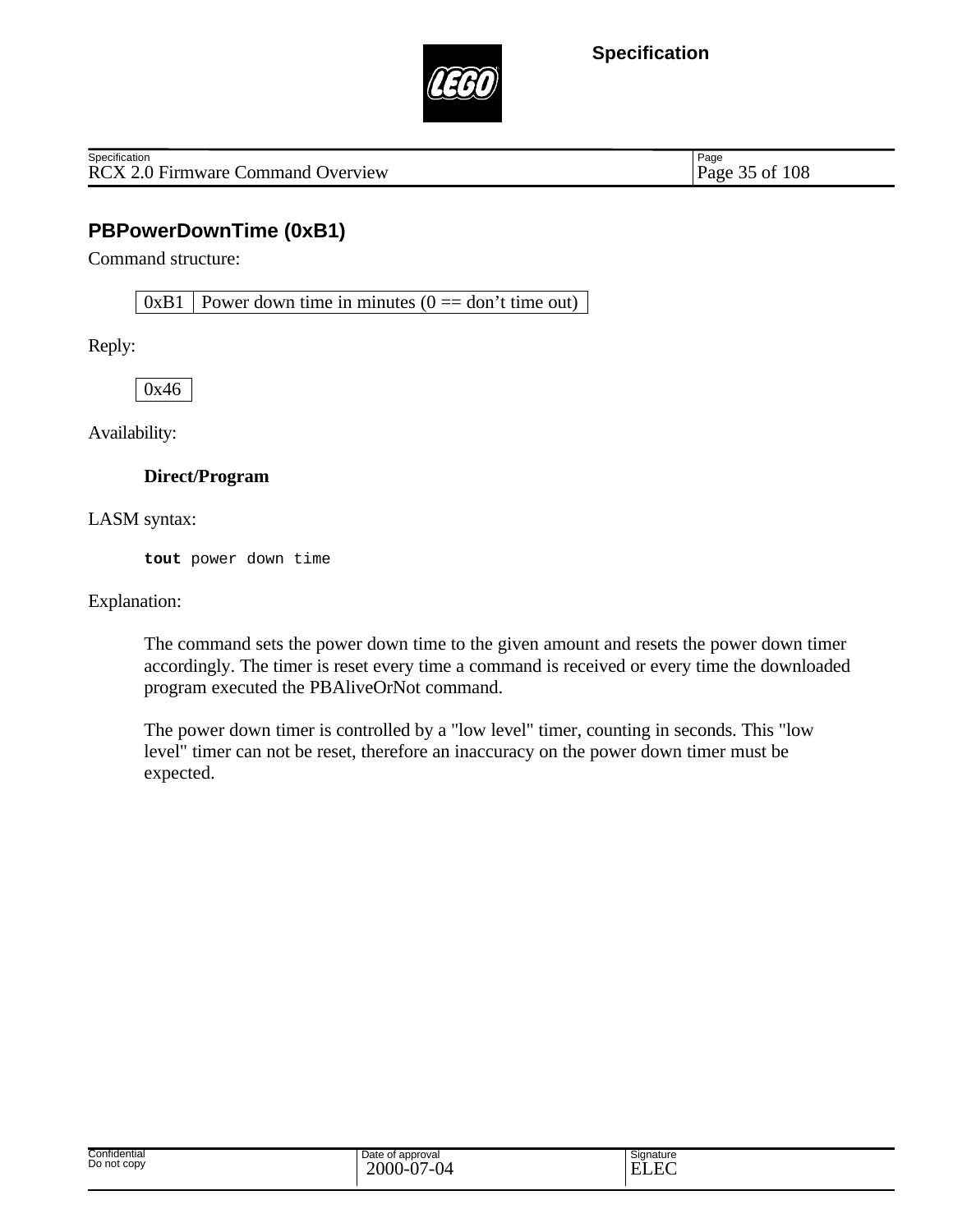

RCX 2.0 Firmware Command Overview **Specification** 

Page 36 of 108

## **DeleteSub (0xC1)**

Command structure:

 $0xC1$  Subroutine number  $(0-7)$ 

Reply:

0x36

Availability:

**Direct**

LASM syntax:

**dels** subroutine number

Explanation:

The command deletes the given subroutine and stops all tasks that could be calling this subroutine. Access resources acquired by those tasks are released.

| Date of approval<br>2000<br>Ò٦<br>$\sim$<br>1 M<br>.<br>.<br>v.<br>v | Signature<br>$\Gamma$<br>┳,<br>н<br>-<br>LLL |
|----------------------------------------------------------------------|----------------------------------------------|
|                                                                      |                                              |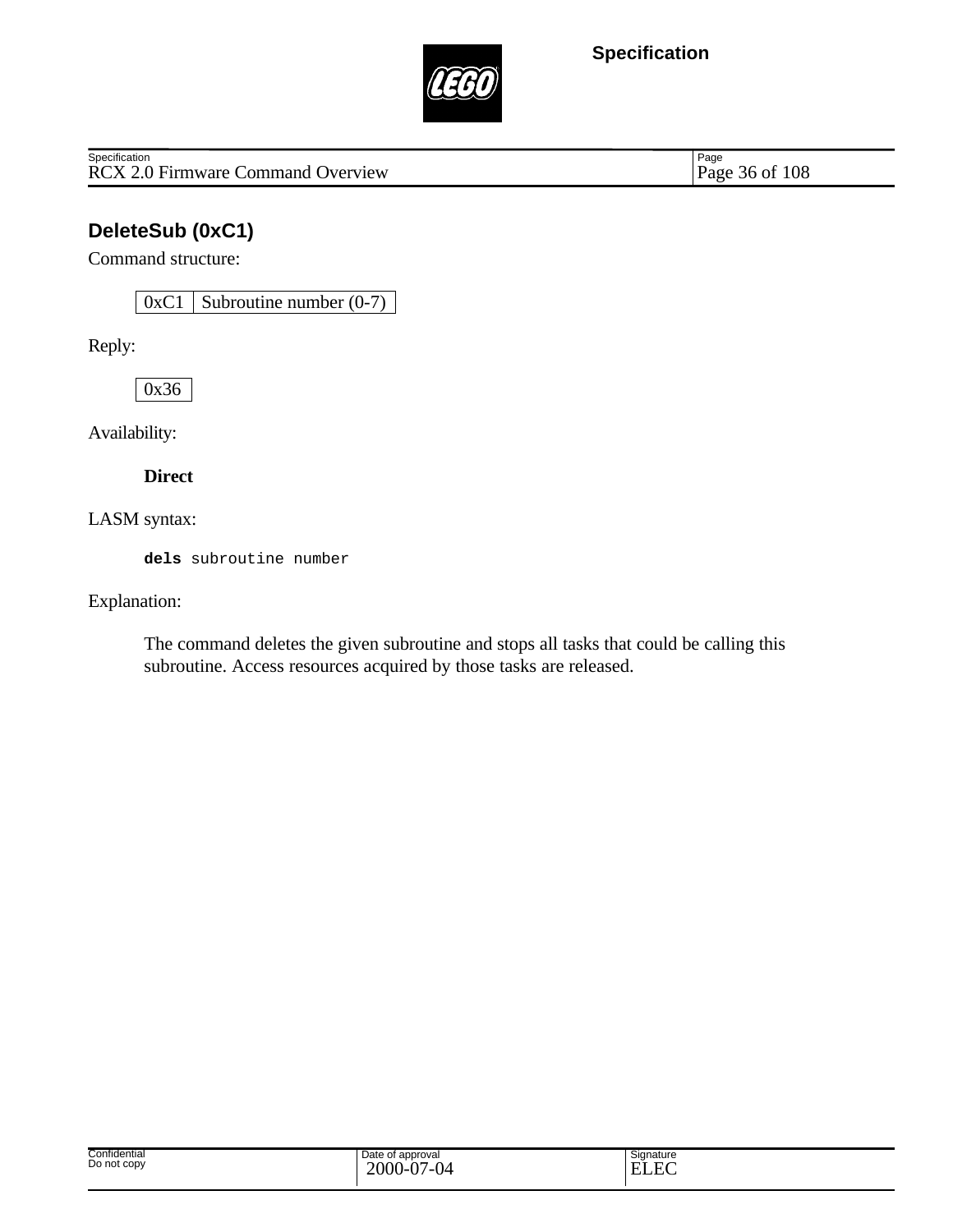

RCX 2.0 Firmware Command Overview **Specification** 

Page 37 of 108

## **ClearSensorValue (0xD1)**

Command structure:

 $0xD1$  Sensor number  $(0-2)$ 

Reply:

0x26

Availability:

### **Direct/Program**

LASM syntax:

**senz** sensor number

Explanation:

The command resets the source 9 register for the sensor. The current sensor value is computed again as part of the normal sensor processing.

This is only really useful for resetting an angle sensor (that counts rotations in 1/16 ticks).

| Confidential<br>Do not copy | Date of approval<br>2000<br>$\overline{a}$<br>$\sim$<br>ื้น<br>$\epsilon = 1$<br><br>υ.<br>ັ | Signature<br>$\Gamma$<br>н.<br>-<br>w |
|-----------------------------|----------------------------------------------------------------------------------------------|---------------------------------------|
|-----------------------------|----------------------------------------------------------------------------------------------|---------------------------------------|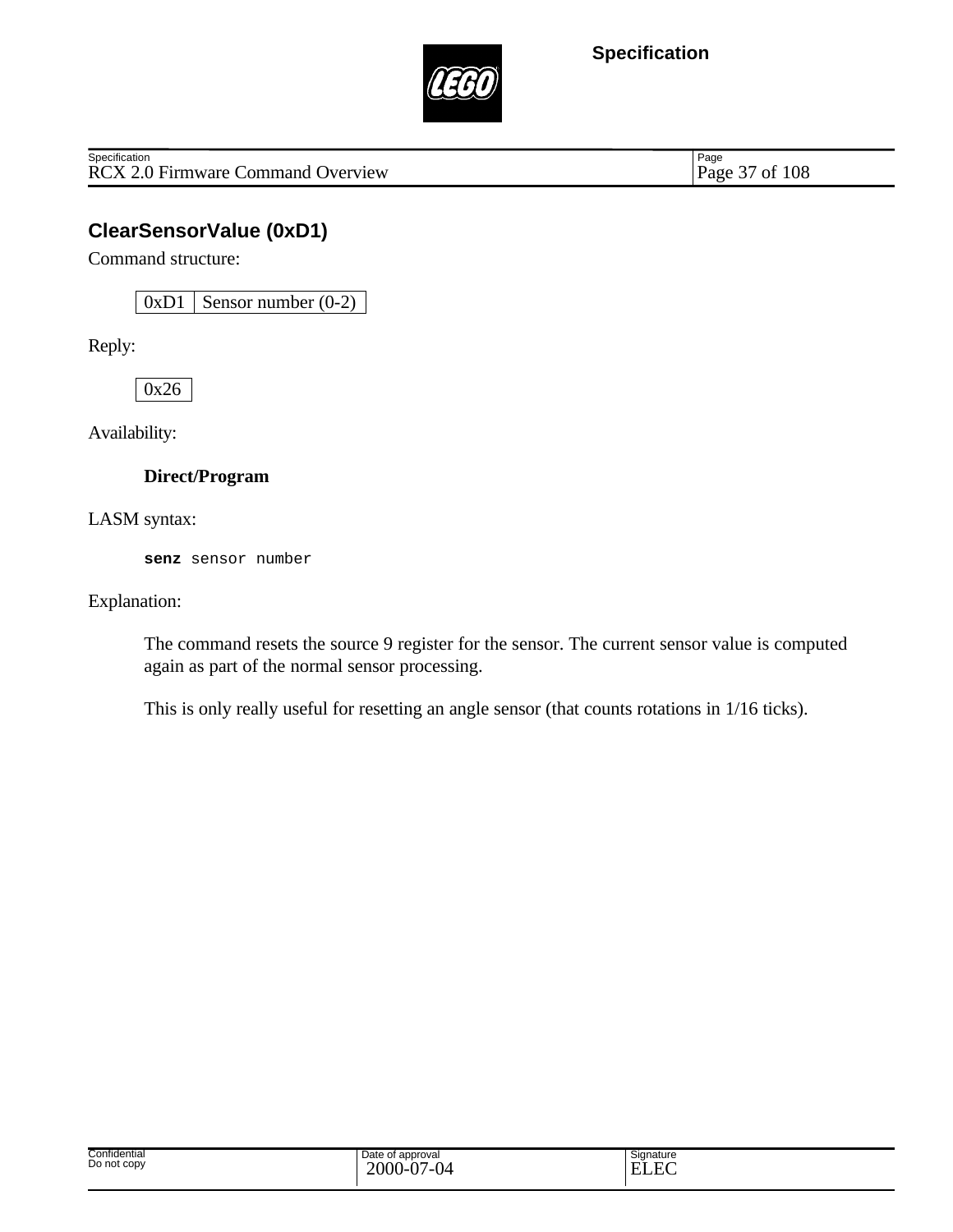

RCX 2.0 Firmware Command Overview **Specification** 

Page 38 of 108

## **SetFwdSetRwdRewDir (0xE1)**

Command structure:

 $0xE1$  0-2: motor list 6-7: backwards (0), reverse (1), forwards (2)

Reply:

0x16

Availability:

#### **Direct/Program**

LASM syntax:

**dir** direction, motor list

Explanation:

The command sets the Motor Status register with the given values.

| Date of<br>approval<br>$2000 -$<br>$\Delta$<br>7-04<br>$\mathbf v$<br>$\cdot$ | $\overline{\phantom{0}}$<br>Signature<br>E<br>. . |
|-------------------------------------------------------------------------------|---------------------------------------------------|
|                                                                               |                                                   |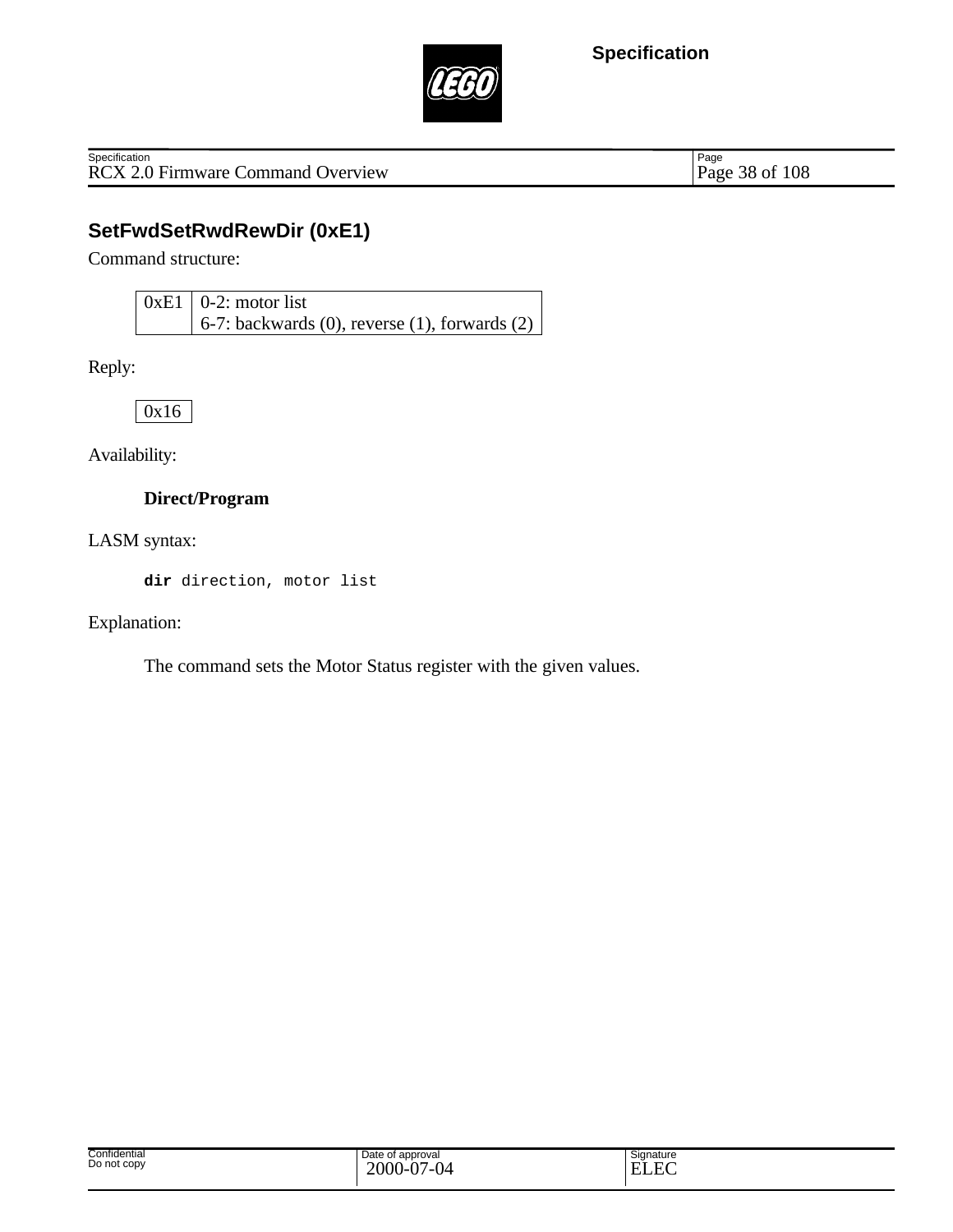

RCX 2.0 Firmware Command Overview Page 39 of 108 **Specification** 

Page

## **Gosub (0x17)**

Command structure:

 $0x17$  Subroutine number  $(0-7)$ 

Availability:

**Program**

LASM syntax:

**calls** subroutine number

Explanation:

The command moves the tasks instruction pointer to the start of the given subroutine and saves the address of the next instruction in the task as the subroutine return address.

This command should only ever be called from within a task. Executing it from within another subroutine will corrupt the return address for the calling subroutine eventually causing the task that originally called the offending subroutine to be stopped.

| Confidential<br>Date of approval<br>Do not copy<br>$\Delta$<br>2000<br>.<br>v | $ -$<br>$\sim$<br>-<br>.<br>v | Signature<br>$\Gamma$<br>. H.A<br>$\sim$ |
|-------------------------------------------------------------------------------|-------------------------------|------------------------------------------|
|-------------------------------------------------------------------------------|-------------------------------|------------------------------------------|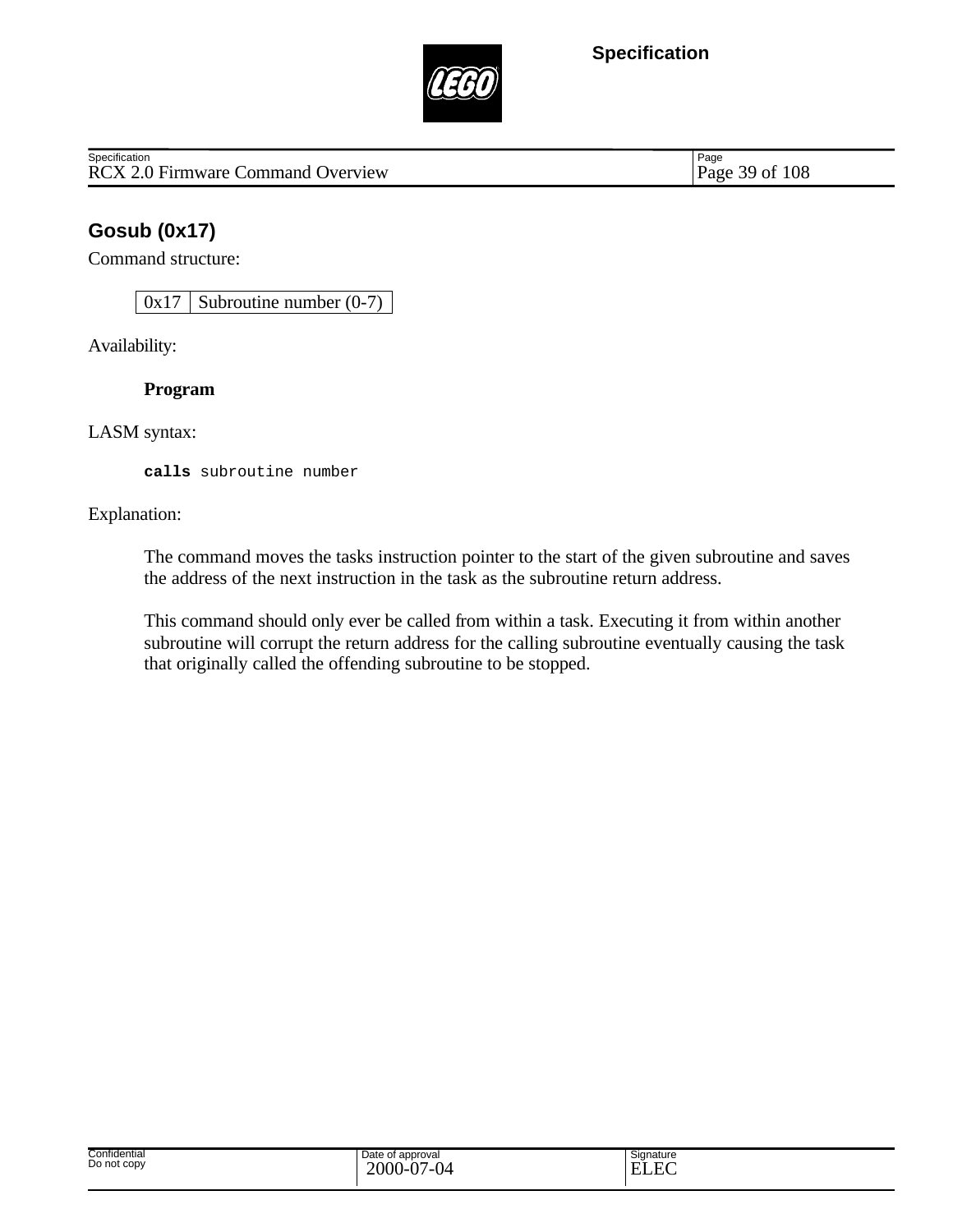

RCX 2.0 Firmware Command Overview **Specification** 

Page 40 of 108

## **SJump (0x27)**

Command structure:

 $0x27$  0-6: jump distance 7-7: forwards (0), backwards (1)

Availability:

**Program**

LASM syntax:

**jmp** label or offset from start of command

Explanation:

The command jumps a certain distance, either forwards or backwards.

An infinite loop can be implemented using the command '**jmp** 0'.

| Date of<br>approval<br>$2000 -$<br>$\Delta$<br>7-04<br>$\mathbf v$<br>$\cdot$ | $\overline{\phantom{0}}$<br>Signature<br>E<br>. . |
|-------------------------------------------------------------------------------|---------------------------------------------------|
|                                                                               |                                                   |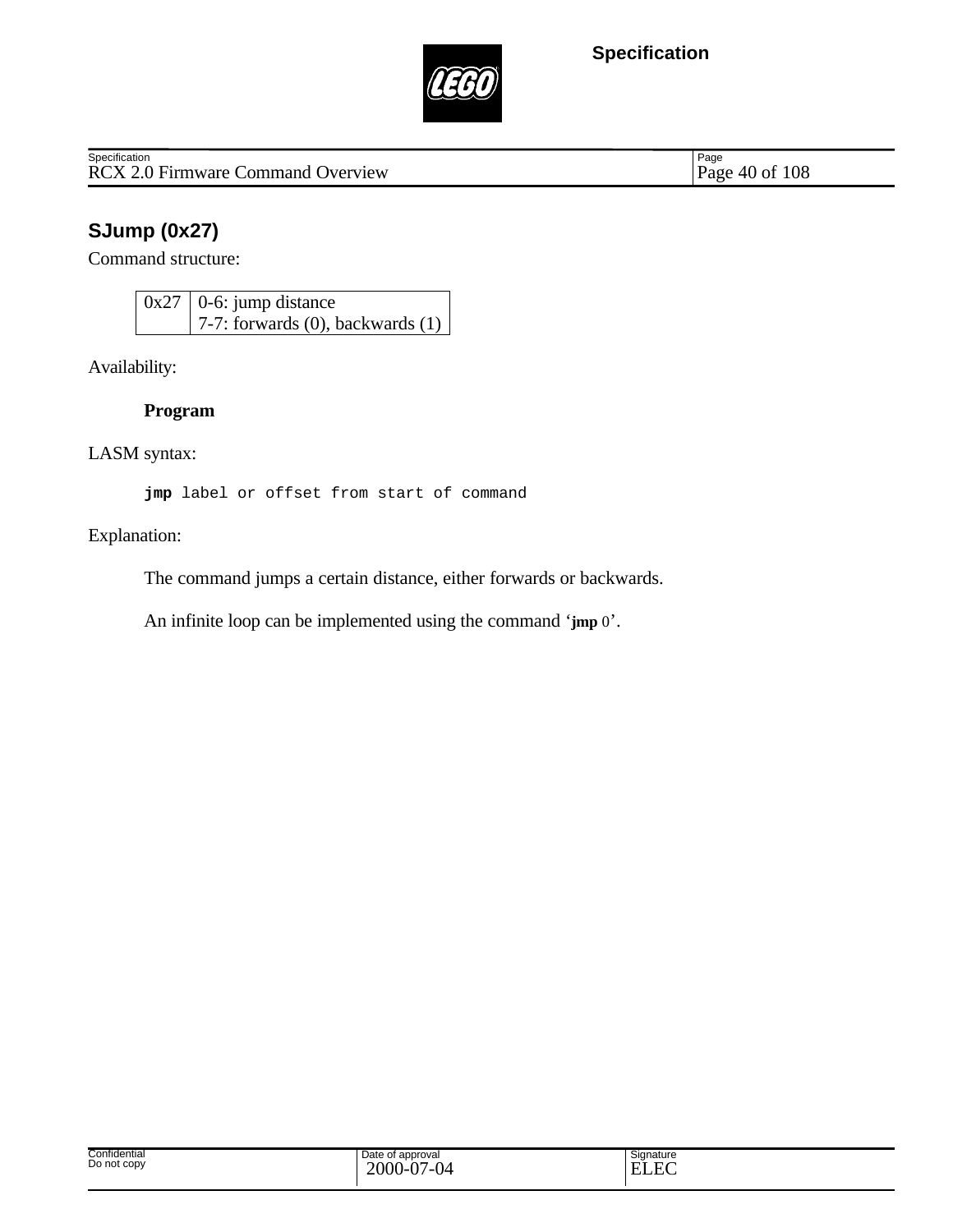

RCX 2.0 Firmware Command Overview Page 41 of 108 **Specification** 

Page

# **SCheckLoopCounter (0x37)**

Command structure:

 $0x37$  Jump distance

Availability:

**Program**

LASM syntax:

**loopc** forward label or forward distance

Explanation:

The command checks the current loop counter. If it is 0 (zero), the command removes the current (nested) loop level and jumps forward, otherwise the current loop counter is decremented.

If there is no current or active loop level, the command is ignored.

It is **recommended not to use this command at all** since it relies on internal state information which may become corrupted if the program flow-of-control changes due to firmware generated events or access control revocations. **Instead use the DecVarJumpLTZero commands** as they use ordinary variables that can be manipulated in many other ways for controlled loop termination.

| Confidential<br>Do not copy | Date of approval<br>$2000-0'$<br>$7 - \Omega$<br>Ñ7<br>v | Signature<br>$\Gamma$<br>$ -$<br>ь<br>н.<br>حصابا |
|-----------------------------|----------------------------------------------------------|---------------------------------------------------|
|-----------------------------|----------------------------------------------------------|---------------------------------------------------|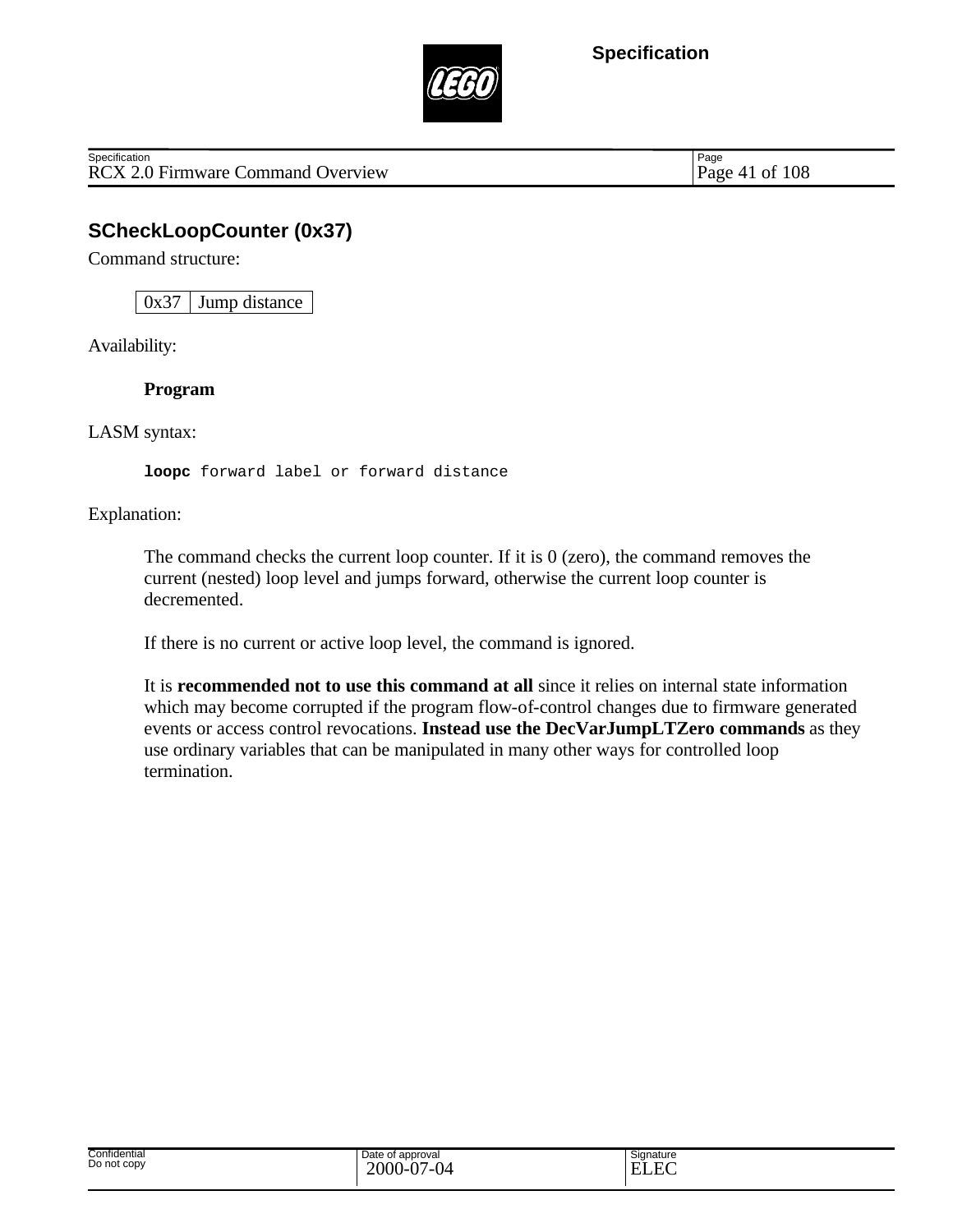

Specification<br>
RCX 2.0 Firmware Command Overview Page 42 of 108

Page 42 of 108

## **ConnectDisconnect (0x67)**

Command structure:

| $0x67$   Bit 0-2: motor list                |
|---------------------------------------------|
| Bit 6-7: float (0), off (1), on (2) $\vert$ |

Reply:

0x90

Availability:

### **Direct/Program**

LASM syntax:

**gout** onofffloat, motor list

Explanation:

The command sets the Global Motor Status register with the given values.

| Confidential<br>. | Date of<br>of approval                 | Signature                     |
|-------------------|----------------------------------------|-------------------------------|
| Do not copy       | $\Delta$<br>$2000 -$<br>7-04<br>◡<br>v | $\sim$<br>$\mathbf{E}$<br>. . |
|                   |                                        |                               |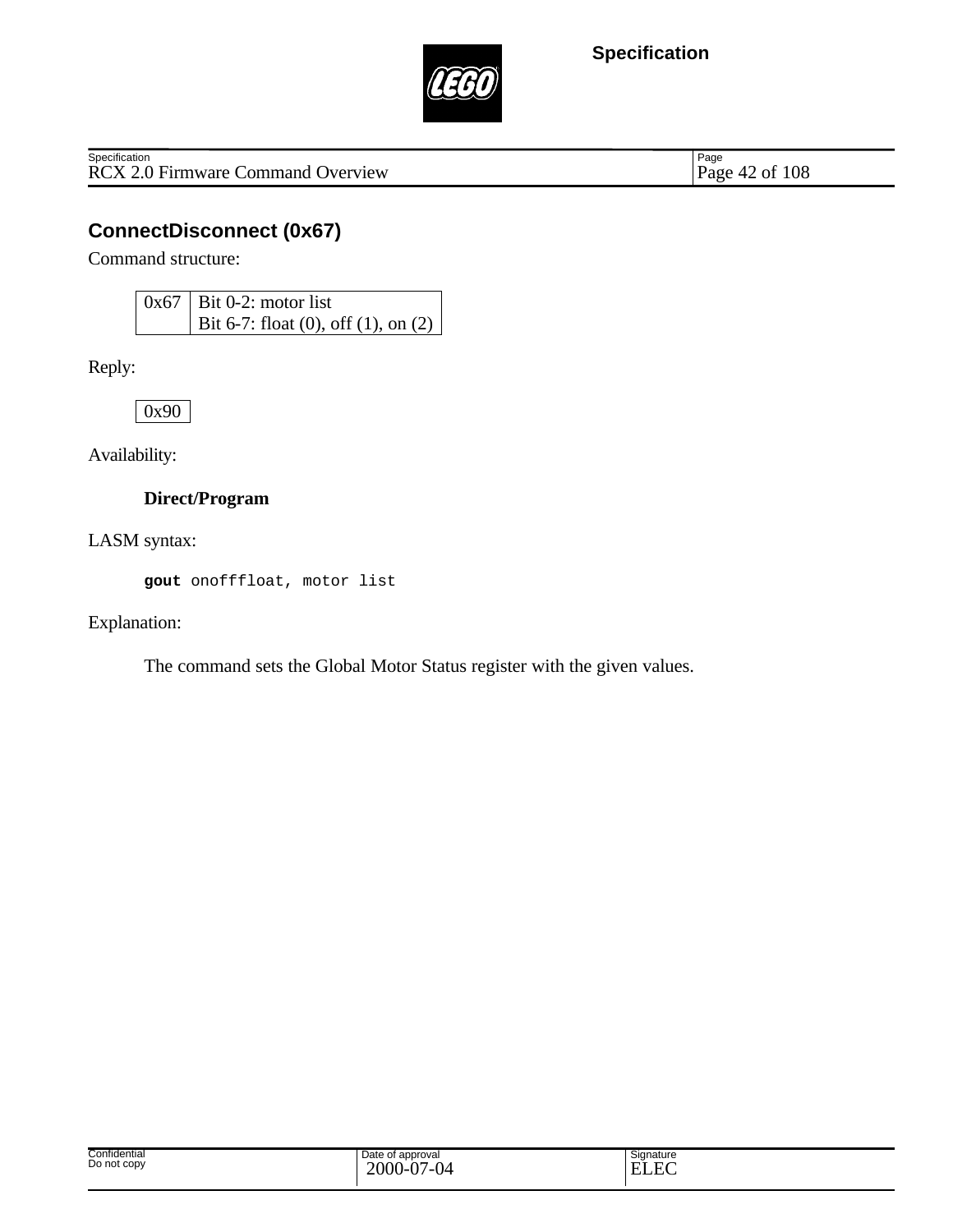

RCX 2.0 Firmware Command Overview **Specification** 

Page 43 of 108

## **SetNormSetInvAltDir (0x77)**

Command structure:

 $0x77$  0-2: motor list 6-7: backwards (0), reverse (1), forwards (2)

Reply:

0x80

Availability:

#### **Direct/Program**

LASM syntax:

**gdir** direction, motor list

Explanation:

The command sets the Global Motor Status register with the given values.

| Confidential<br>Do not copy | Date of<br>of approval<br>$\Delta$ $\sim$<br>$2000 -$<br>7-04<br>◡ | Signature<br>$\sim$<br>E<br>. |
|-----------------------------|--------------------------------------------------------------------|-------------------------------|
|-----------------------------|--------------------------------------------------------------------|-------------------------------|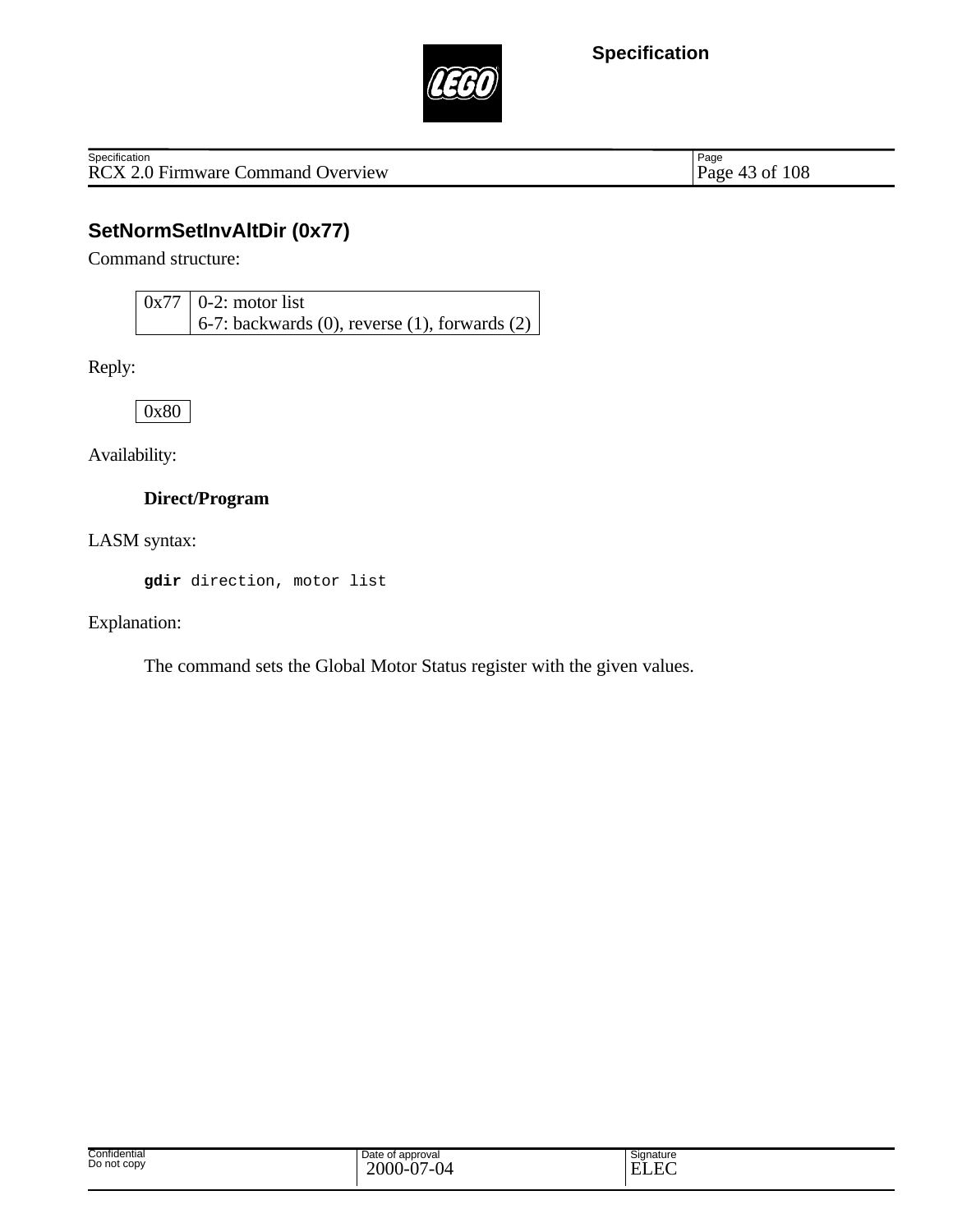

RCX 2.0 Firmware Command Overview **Specification** 

Page 44 of 108

## **IncCounter (0x97)**

Command structure:

 $0x97$  Counter number  $(0-2)$ 

Reply:

0x60

Availability:

### **Direct/Program**

LASM syntax:

**cnti** counter number

Explanation:

The command increments the given counter (which equals the global variable with the same number) and then checks for possible events.

| Confidential<br>Do not copy | Date of approval<br>2000<br>$\Delta$<br>$\sim$<br>.<br>.<br>v.<br>ັ | Signature<br>$\sim$<br>$\Gamma$<br>T<br>н<br>-<br>www |  |
|-----------------------------|---------------------------------------------------------------------|-------------------------------------------------------|--|
|-----------------------------|---------------------------------------------------------------------|-------------------------------------------------------|--|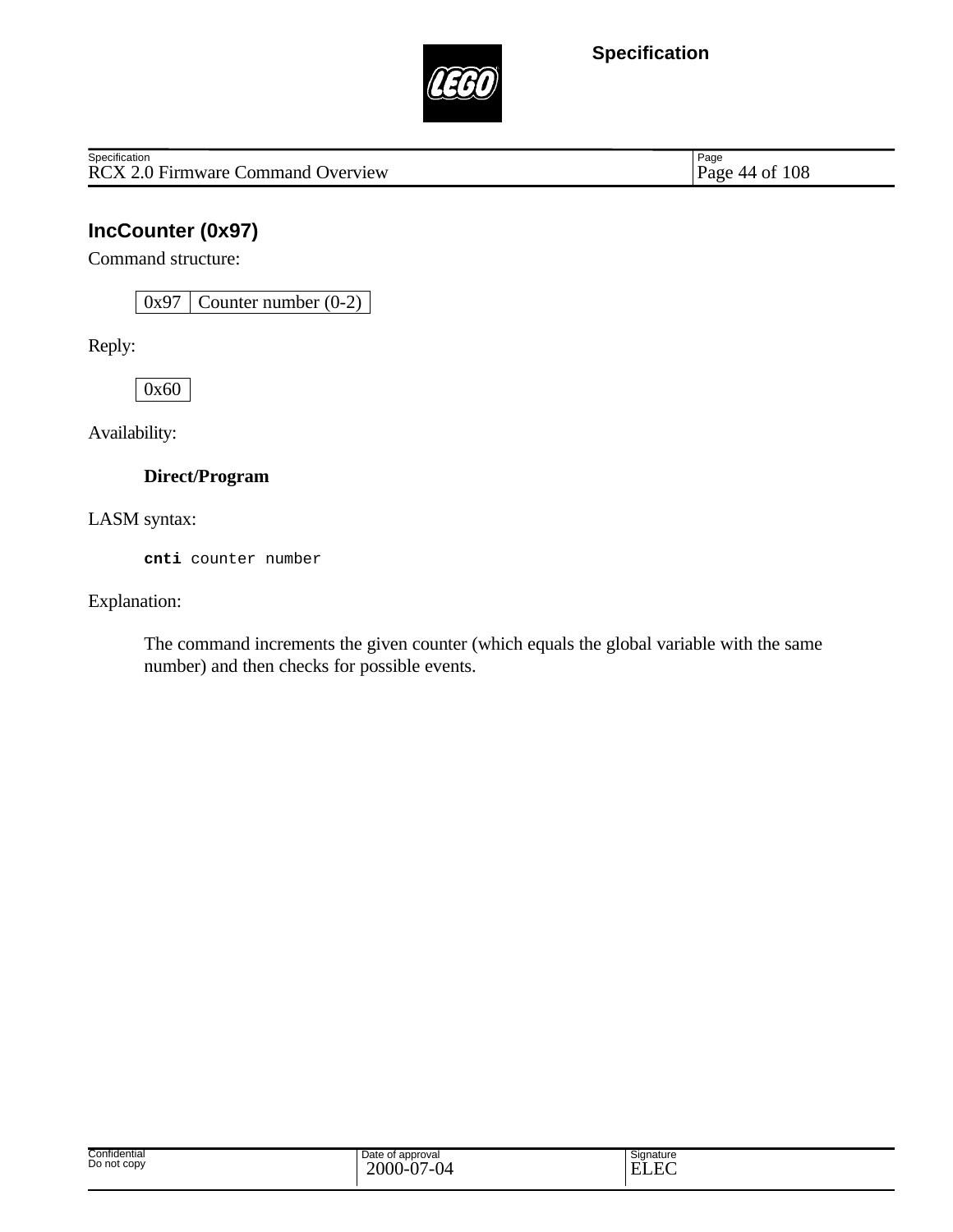

RCX 2.0 Firmware Command Overview **Specification** 

Page 45 of 108

## **DecCounter (0xA7)**

Command structure:

 $0xA7$  Counter number  $(0-2)$ 

Reply:

0x50

Availability:

### **Direct/Program**

LASM syntax:

**cntd** counter number

Explanation:

The command decrements the given counter (which equals the global variable with the same number) and then checks for possible events.

| Confidential<br>Do not copy | Date of approval<br>2000<br>$J-07$<br>/_∩∠<br>$\mathbf{U}^-$ | Signature<br>$\Gamma$<br><b>TIT</b><br>н<br>-<br>LLL |
|-----------------------------|--------------------------------------------------------------|------------------------------------------------------|
|-----------------------------|--------------------------------------------------------------|------------------------------------------------------|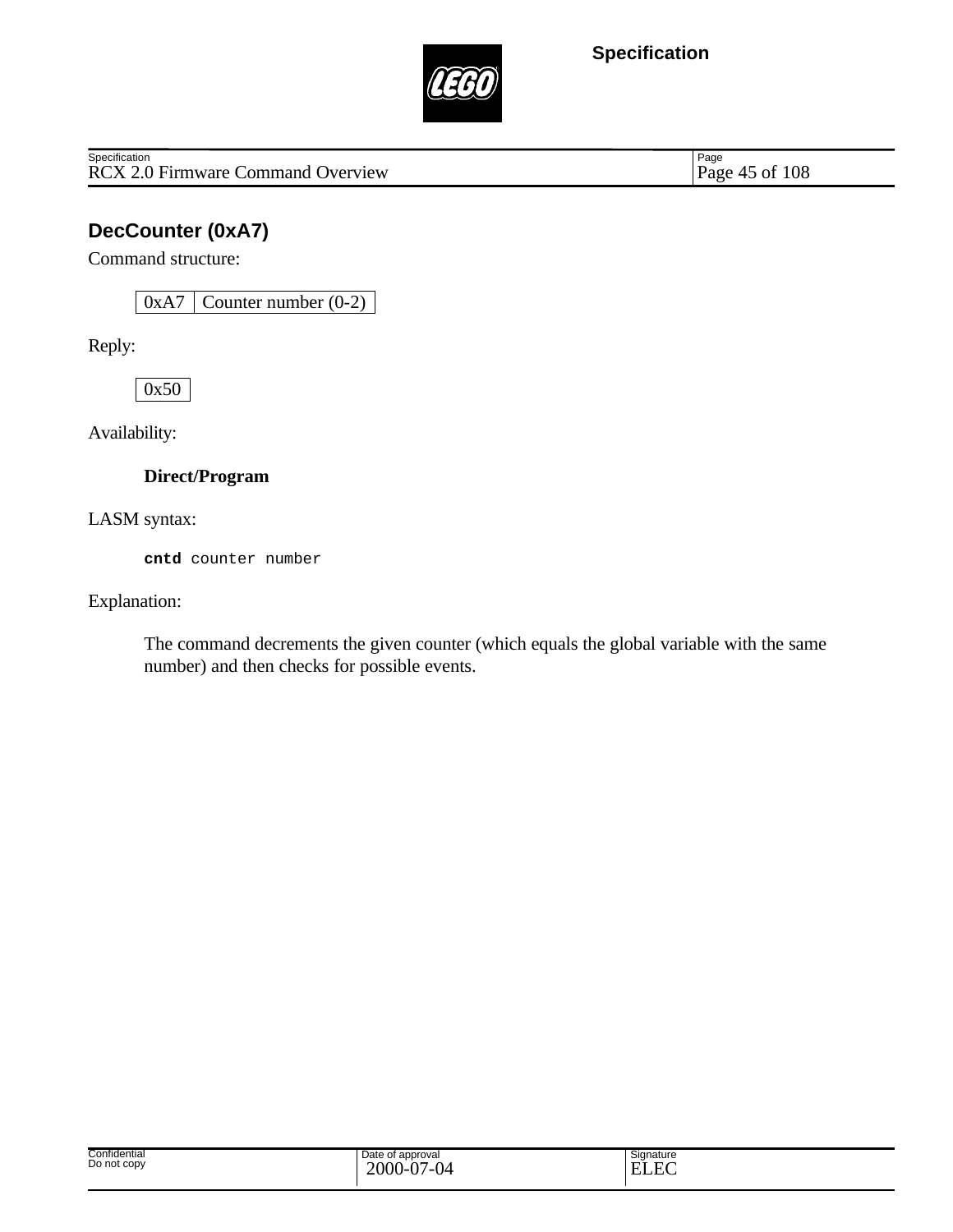

RCX 2.0 Firmware Command Overview **Specification** 

Page 46 of 108

## **ClearCounter (0xB7)**

Command structure:

0xB7 Counter number (0-2)

Reply:

0x40

Availability:

#### **Direct/Program**

LASM syntax:

**cntz** counter number

Explanation:

The command resets the given counter (which equals the global variable with the same number) and then checks for possible events.

| Confidential<br>Do not copy | Date of<br>of approval<br>$\Delta$ $\sim$<br>$2000 -$<br>7-04<br>◡ | Signature<br>$\sim$<br>E<br>. |
|-----------------------------|--------------------------------------------------------------------|-------------------------------|
|-----------------------------|--------------------------------------------------------------------|-------------------------------|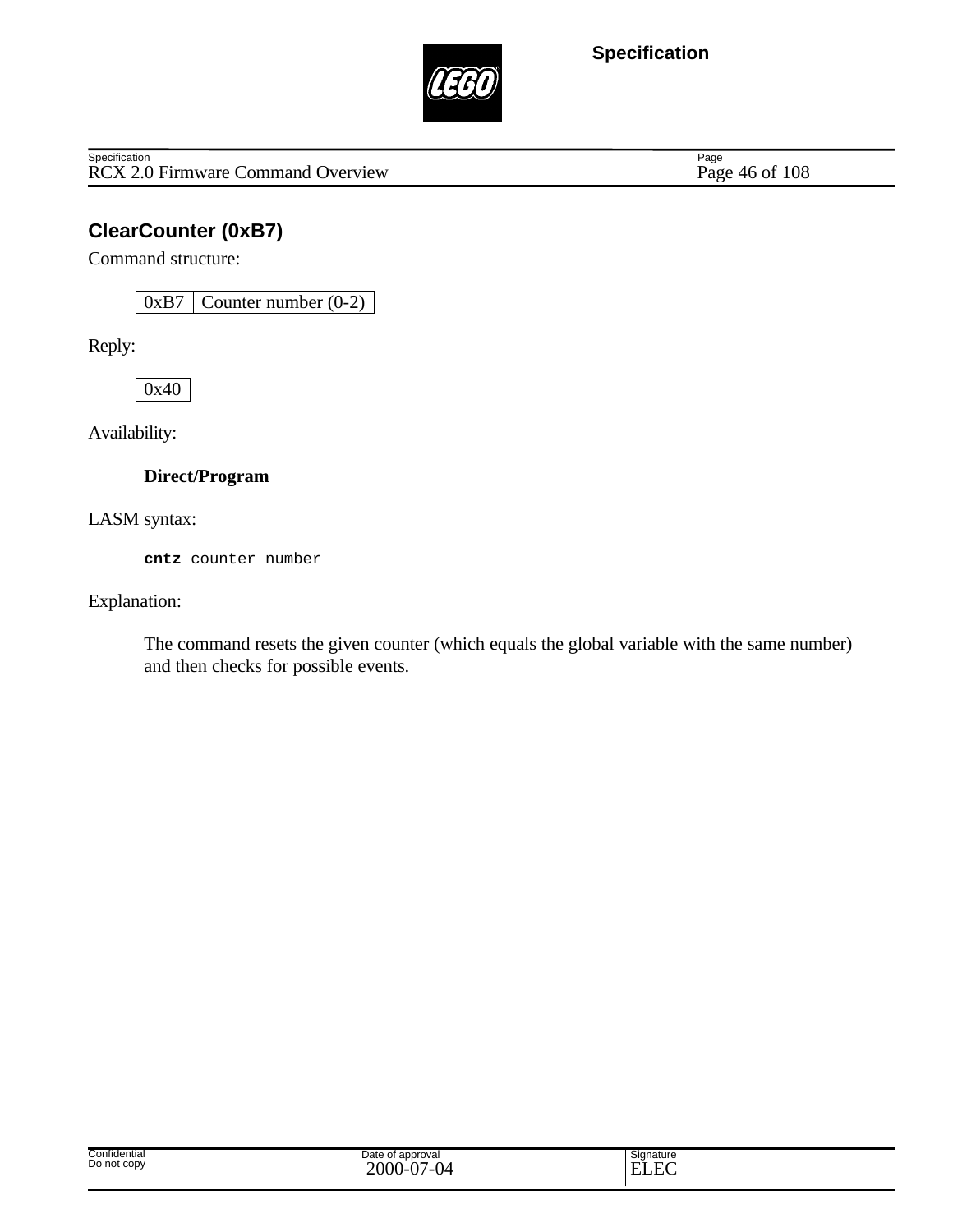

Specification<br>
RCX 2.0 Firmware Command Overview Page 47 of 108

Page 47 of 108

# **SetPriority (0xD7)**

Command structure:

0xD7 Task priority

Availability:

**Program**

LASM syntax:

**setp** priority

Explanation:

The command sets the priority level for the given tasks. All 256 levels can be used, with level 0 having highest priority.

| Confidential<br>Do not copy | Date of<br>approval<br>∍∩∩∩<br>$\sim$<br>' 14<br>∠∪∪∪<br>---<br>`V /<br>◡ | Signature<br>. <del>. .</del><br>T.<br>$\overline{\phantom{0}}$<br>н.<br>. .<br>.г<br>$\overline{\phantom{a}}$<br>$\lambda$ |
|-----------------------------|---------------------------------------------------------------------------|-----------------------------------------------------------------------------------------------------------------------------|
|-----------------------------|---------------------------------------------------------------------------|-----------------------------------------------------------------------------------------------------------------------------|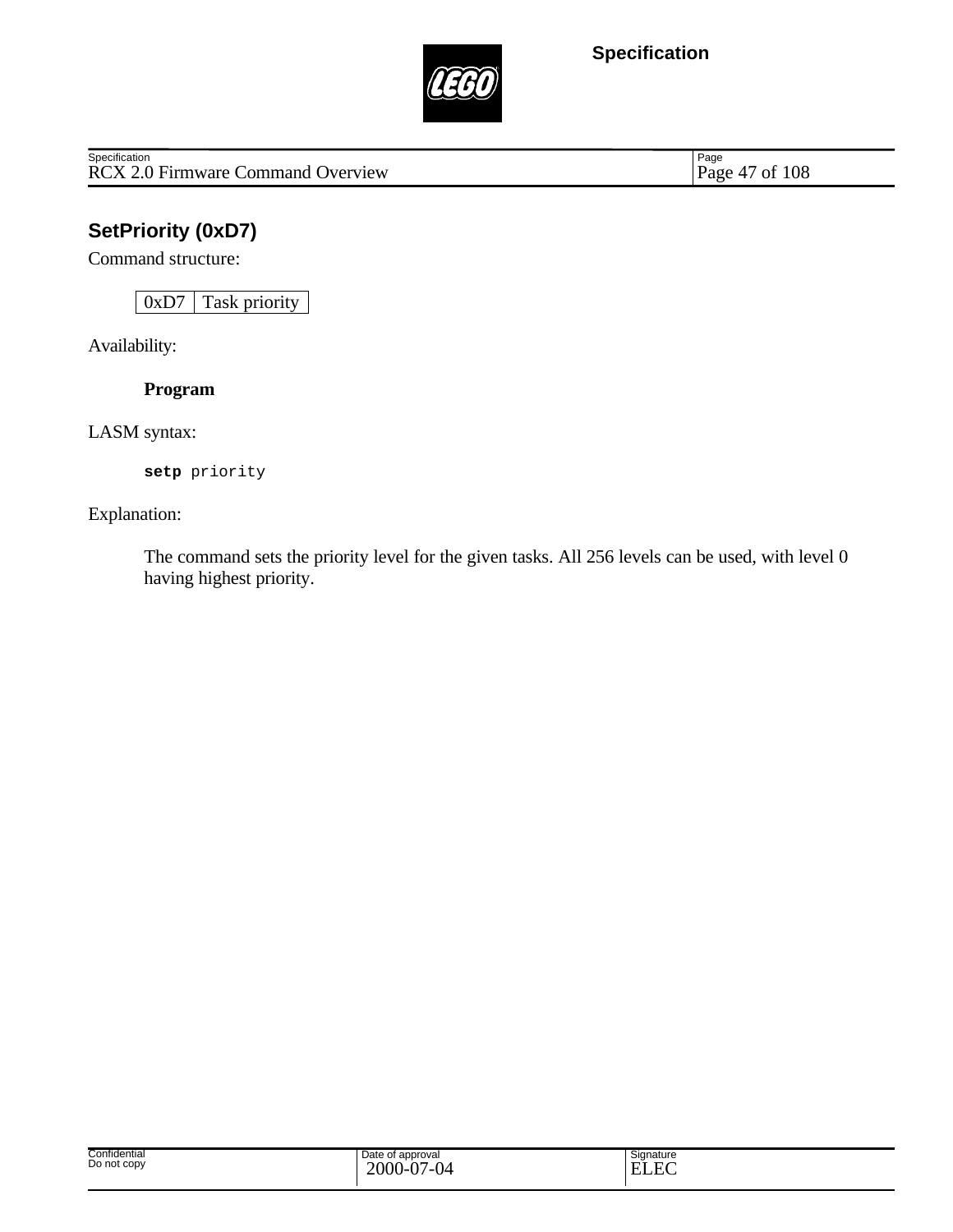

RCX 2.0 Firmware Command Overview **Specification** 

Page 48 of 108

## **InternMessage (0xF7)**

Command structure:

0xF7 | IR message

Reply:

There is no reply to this command.

Availability:

### **Direct/Program**

LASM syntax:

**msgs** non-zero message

Explanation:

The command sets the IR message buffer with the given value and then checks for possible events.

| Date of<br>approval<br>$2000 -$<br>$\Delta$<br>7-04<br>$\mathbf v$<br>$\cdot$ | $\overline{\phantom{0}}$<br>Signature<br>E<br>. . |
|-------------------------------------------------------------------------------|---------------------------------------------------|
|                                                                               |                                                   |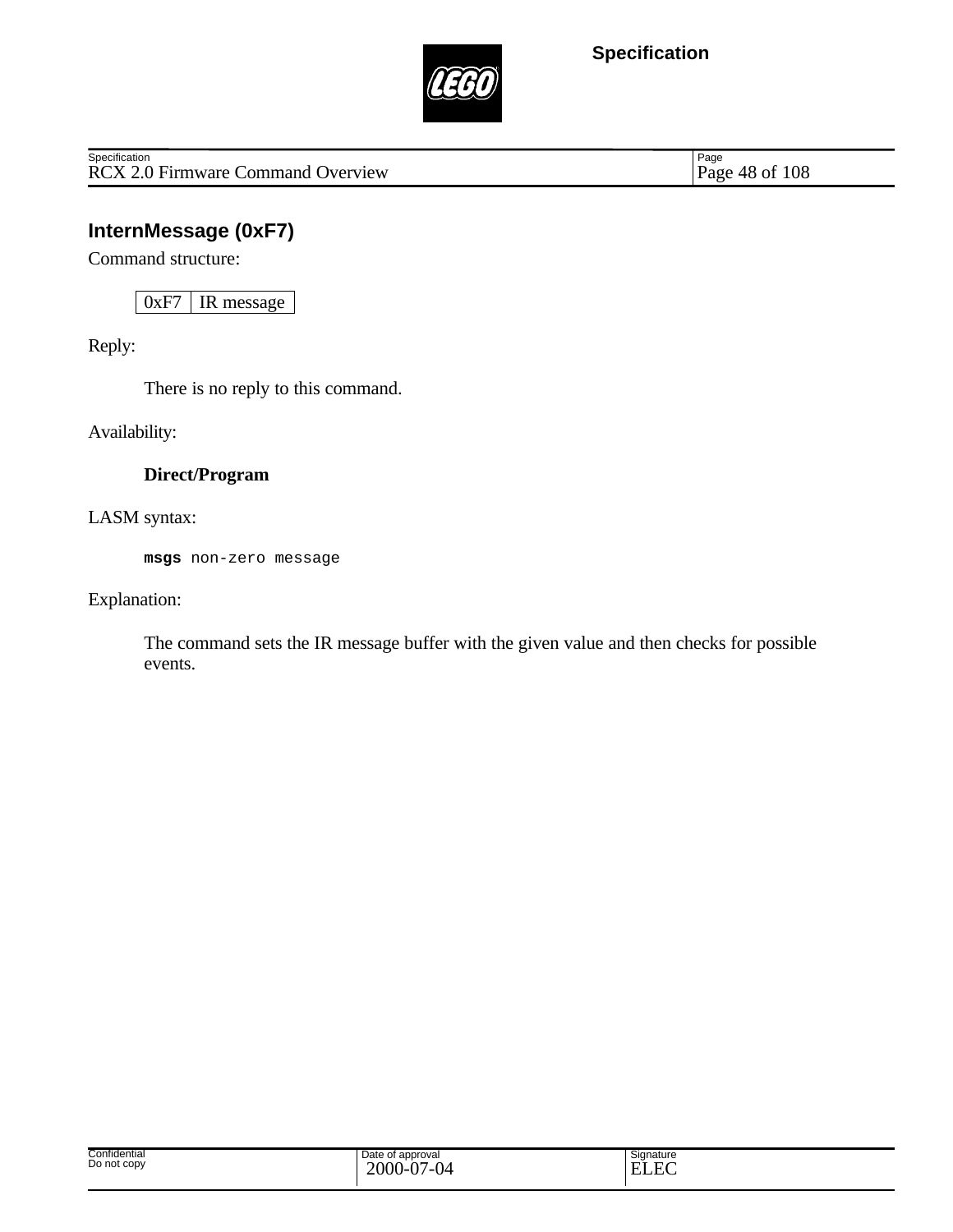

RCX 2.0 Firmware Command Overview **Specification** 

Page 49 of 108

## **PlayToneVar (0x02)**

Command structure:

0x02 Variable number Duration in 1/100 sec

Reply:

0xF5

Availability:

#### **Direct/Program**

LASM syntax:

**playv** variable number, duration

Explanation:

Gets the variable contents as the frequency and puts the tone and duration in the RCX sound buffer.

| Confidential<br>Do not copy | Date of<br>of approval<br>$\Delta$ $\sim$<br>$2000 -$<br>7-04<br>◡ | Signature<br>$\sim$<br>E<br>. |
|-----------------------------|--------------------------------------------------------------------|-------------------------------|
|-----------------------------|--------------------------------------------------------------------|-------------------------------|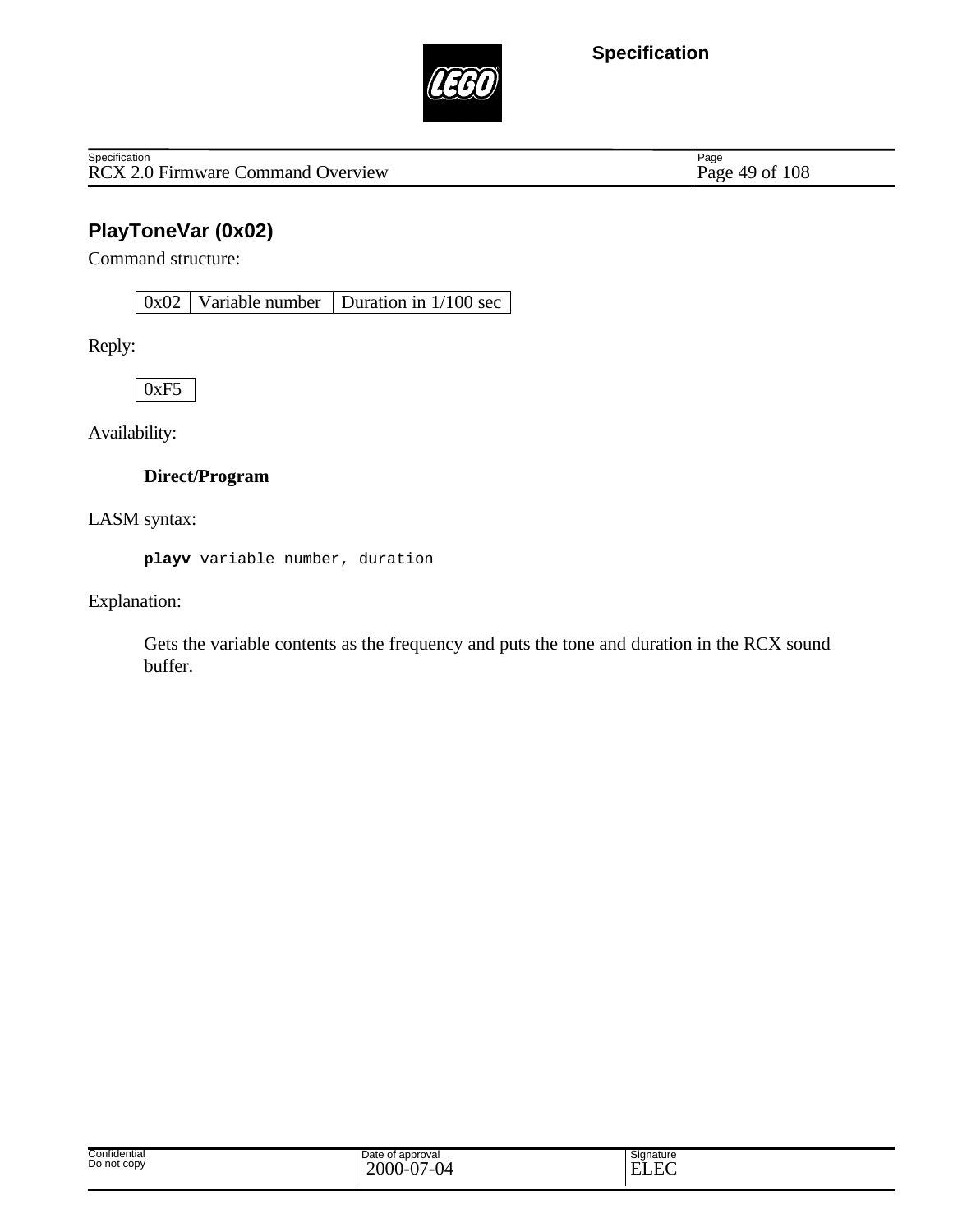

RCX 2.0 Firmware Command Overview **Specification** 

Page 50 of 108

## **Poll (0x12)**

Command structure:

0x12 | Poll source | Poll value

Reply:

0xE5 Value (LO) Value (HI)

Availability:

**Direct**

LASM syntax:

**poll** source, value

Explanation:

Reads the given source and value combination and sends the reply back.

Task local variables cannot be polled.

| Confidential<br>Date of approval<br>.<br>Do not copy<br>2000-<br>$\sim$<br>$\sim$<br>$\cdot$<br>$\cdot$ | Signature<br>−<br>. .<br>. .<br>- |
|---------------------------------------------------------------------------------------------------------|-----------------------------------|
|---------------------------------------------------------------------------------------------------------|-----------------------------------|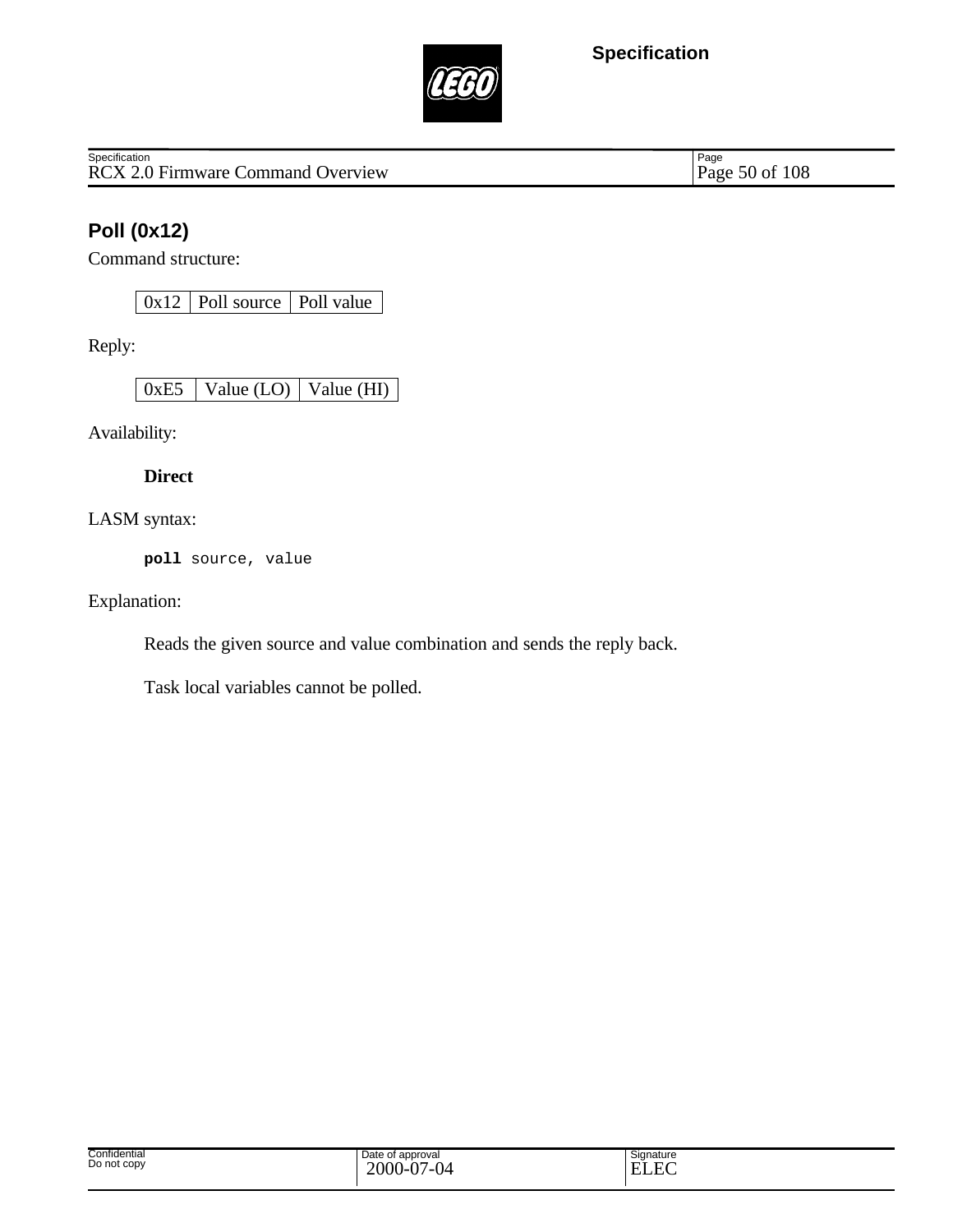

Specification<br>
RCX 2.0 Firmware Command Overview Page 51 of 108

Page 51 of 108

# **SetWatch (0x22)**

Command structure:

0x22 Hours Minutes

Reply:

0xD5

Availability:

### **Direct/Program**

LASM syntax:

**setw** hours, minutes

Explanation:

Sets the internal watch to the given time.

| Confidential<br>Do not copy | Date of approval<br>$2000 - 0'$<br>$\Delta$ $\sim$<br>04 | Signature<br>$\sim$<br>TJ.<br>н.<br>.<br>.г<br>. .<br>ww. |
|-----------------------------|----------------------------------------------------------|-----------------------------------------------------------|
|-----------------------------|----------------------------------------------------------|-----------------------------------------------------------|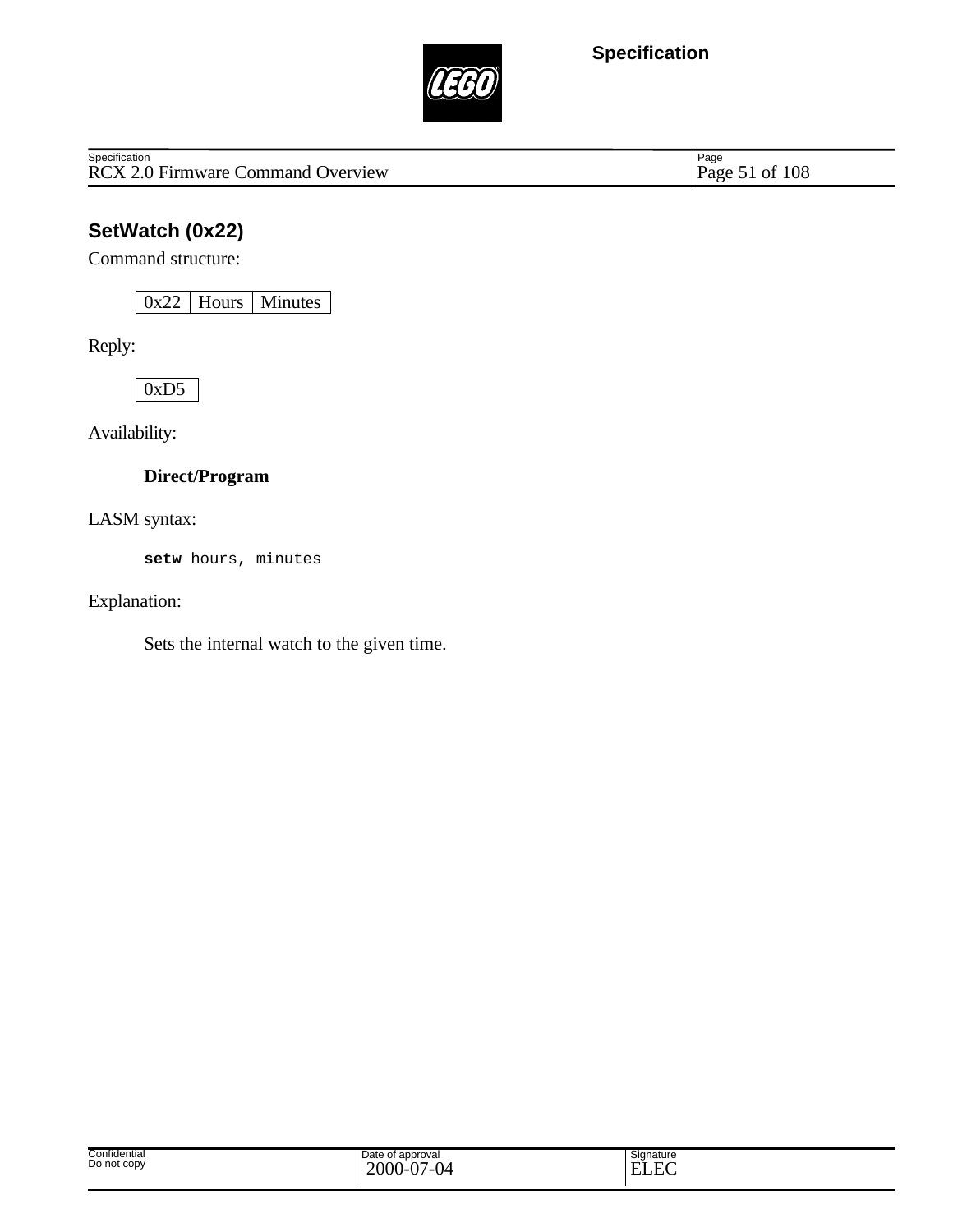

RCX 2.0 Firmware Command Overview Page 52 of 108 **Specification** 

Page

# **SetSensorType (0x32)**

Command structure:

| 0x32 | Sensor number | Sensor type:       |
|------|---------------|--------------------|
|      |               | $0 = NoSensor$     |
|      |               | $1 =$ Switch       |
|      |               | $2 ==$ Temperature |
|      |               | $3 =$ Reflection   |
|      |               | $4 = \text{Angle}$ |

Reply:

 $0xC5$ 

Availability:

#### **Direct/Program**

LASM syntax:

**sent** sensor number, sensor type

#### Explanation:

Sets the given sensor to the given type. Resets previous sensor state and sensor information. Default sensor modes are assigned or each type of sensor.

- NoSensor  $\Rightarrow$  RawMode
- Switch  $\Rightarrow$  BooleanMode
- Temperature => CelsiusMode
- Reflection  $\Rightarrow$  PctFullScaleMode
- Angle  $\Rightarrow$  AngleStepsMode

For different modes, use the SetSensorMode command **afterwards**.

| Confidential<br>Do not copy | Date<br>approval<br>$\sim$<br>1 M | Signature<br>$\Gamma$<br>. .<br>-<br>-<br> |
|-----------------------------|-----------------------------------|--------------------------------------------|
|                             |                                   |                                            |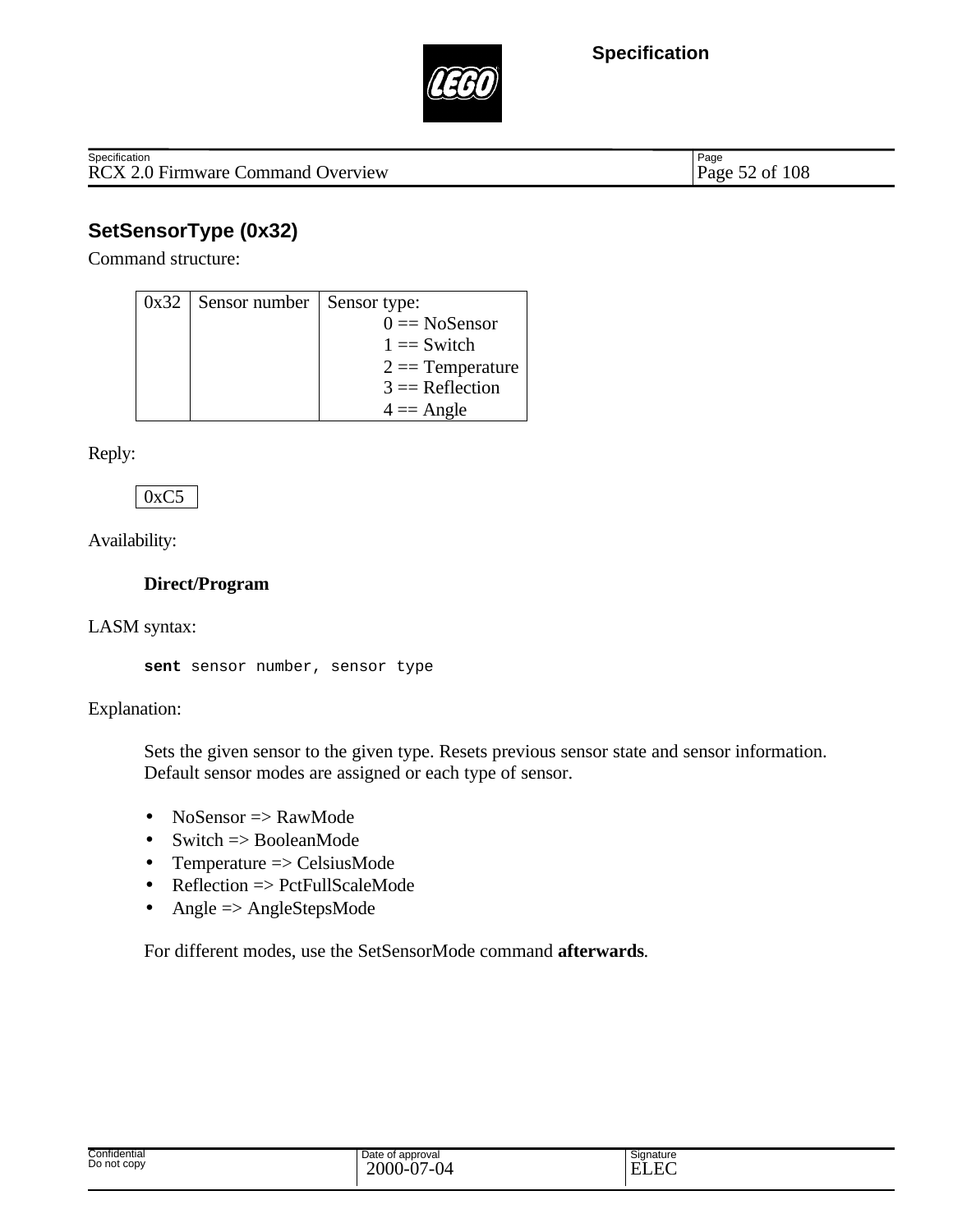



RCX 2.0 Firmware Command Overview **Specification** 

Page 53 of 108

## **SetSensorMode (0x42)**

Command structure:

| 0x42 | Sensor number | Bit $0-4$ (slope):                   |
|------|---------------|--------------------------------------|
|      |               | $0 ==$ absolute measurement          |
|      |               | $1-31 =$ dynamic measurement (slope) |
|      |               |                                      |
|      |               | Bit $5-7$ (mode):                    |
|      |               | $0 = \text{RawMode}$                 |
|      |               | $1 =$ BooleanMode                    |
|      |               | $2 \equiv$ Transition CntMode        |
|      |               | $3 =$ PeriodCounterMode              |
|      |               | $4 = PetFullScaleMode$               |
|      |               | $5 = CelsiusMode$                    |
|      |               | $6 =$ FahrenheitMode                 |
|      |               | $7 = AngleStepsMode$                 |

Reply:

### 0xB5

Availability:

### **Direct/Program**

LASM syntax:

**senm** sensor number, sensor mode, slope

Explanation:

Sets the given mode and measurement slope for the given sensor.

The command also resets the processed sensor value.

| ี confidentiaเ<br>וטש | approval | Signature          |
|-----------------------|----------|--------------------|
| Do not copy           | $\sim$   | –<br>$\sim$<br>. . |
|                       |          |                    |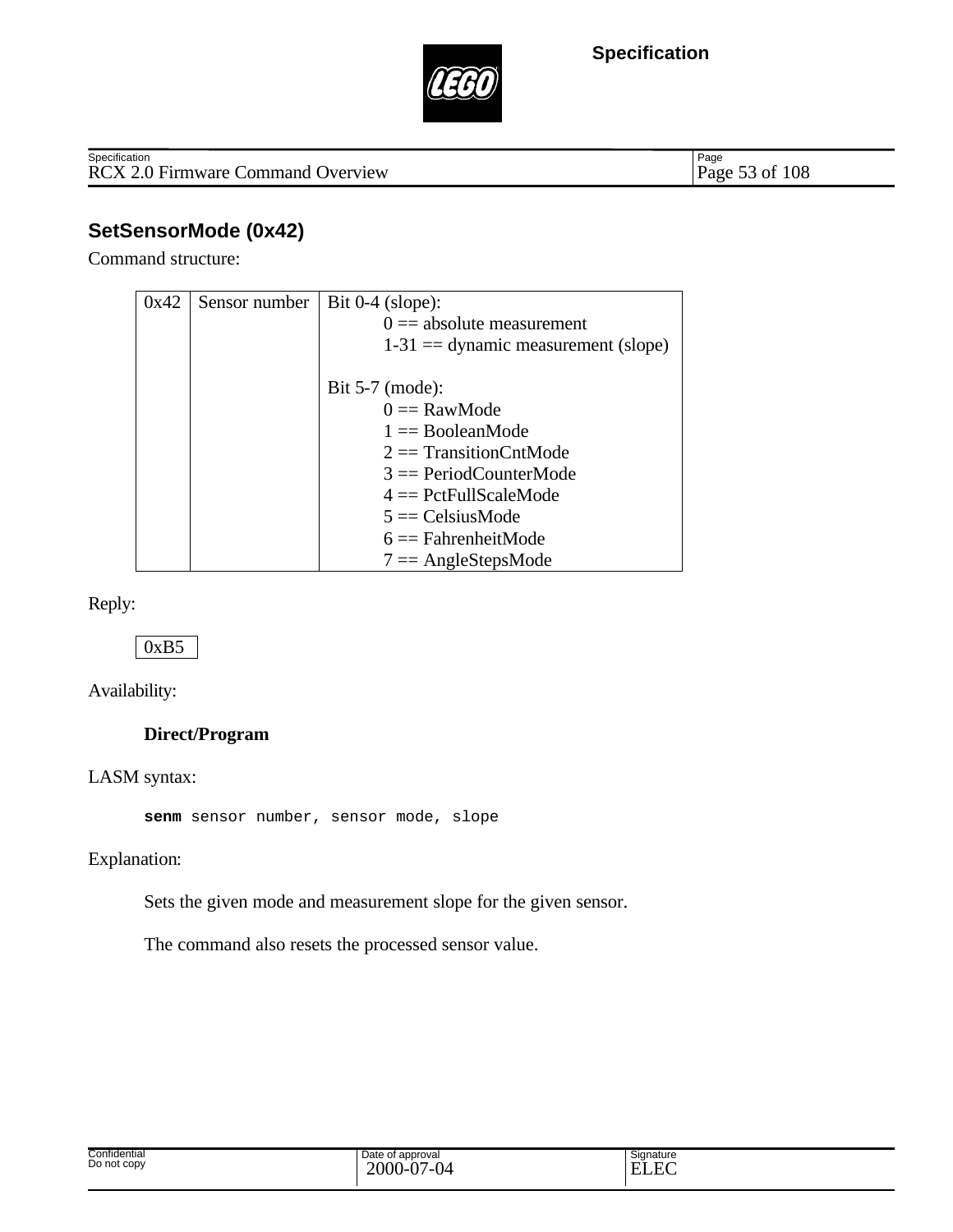

RCX 2.0 Firmware Command Overview Page 54 of 108 **Specification** 

Page

## **SetDataLog (0x52)**

Command structure:

 $0x52$  Datalog size (LO) Datalog size (HI)

Reply:

0xA5

Availability:

#### **Direct/Program**

LASM syntax:

**logz** datalog size

Explanation:

Clears the current data log buffer and allocates room for a new one of the given size.

In fact room is allocated for an extra element to hold the number of data points currently in the log. Since that element is then used, the initial number is set to 1. Its type field as described in the DataLogNext command is set to the value 0xFF to distinguish it from other values.

This means that subsequent "real" data points appear as elements 1 and upwards.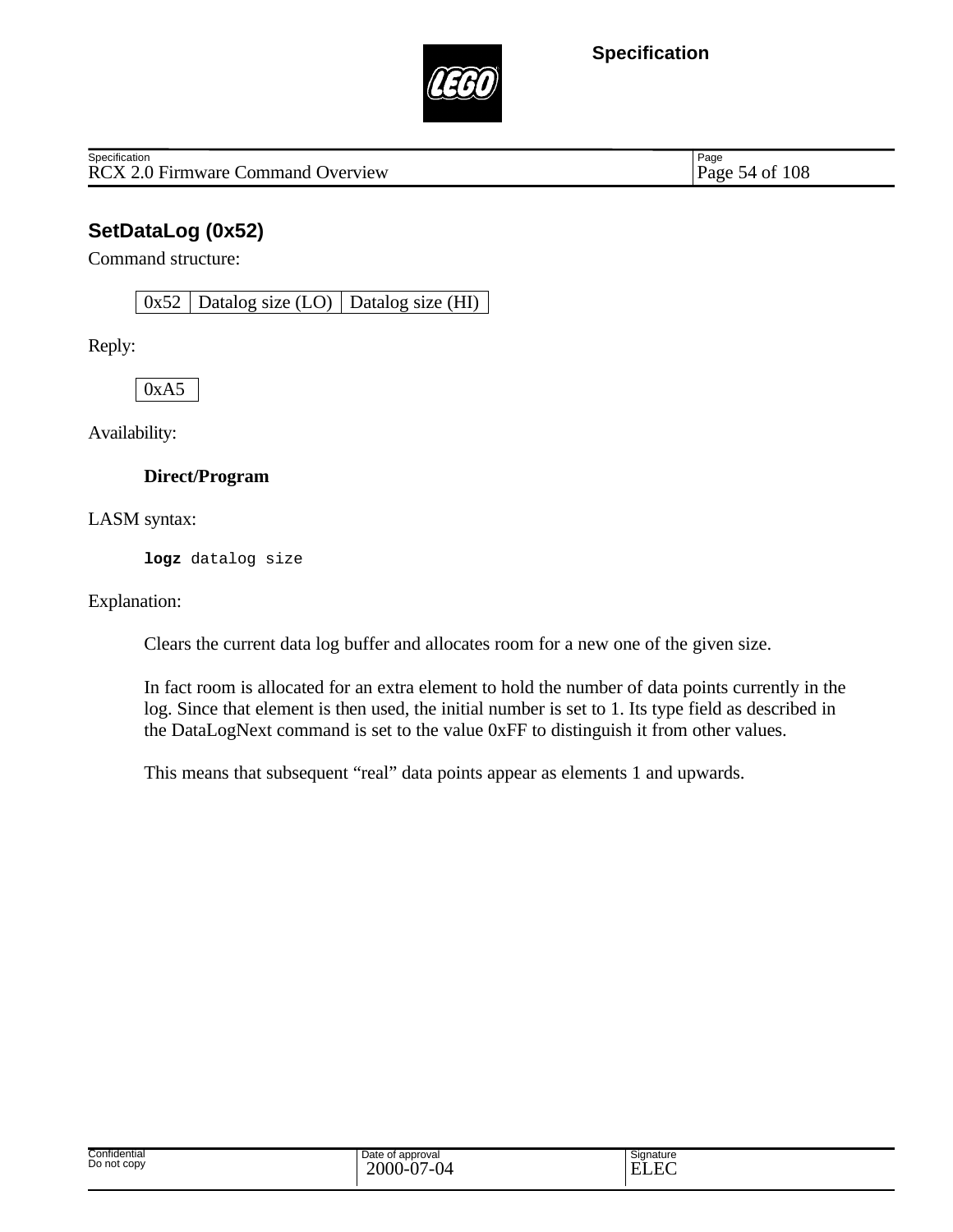

RCX 2.0 Firmware Command Overview Page 55 of 108 **Specification** 

Page

## **DataLogNext (0x62)**

Command structure:

 $0x62$  Datalog source Datalog value

Reply:

0x95

Availability:

#### **Direct/Program**

LASM syntax:

**log** datalog source, datalog value

Explanation:

Stores a 3 byte data point in the log. If there is no more space in the log, the data point is ignored. Only variables, timers, sensor values and the watch (data sources 0, 1, 9 and 14) can be logged. The stored data point type information **is not** the same as the parameters to the function.

Data point structure:

| Bit 0-4: Source index | Value $(LO)$ | $\forall$ alue (HI) |
|-----------------------|--------------|---------------------|
|                       |              |                     |
| Bit 5-7: Source type  |              |                     |
| $0 =$ variable        |              |                     |
| $1 ==$ timer          |              |                     |
| $2 ==$ sensor value   |              |                     |
| $4 ==$ watch          |              |                     |

Task local variables cannot be logged as their source index lies outside the range that can be represented in the 5 bits from 0-4 (5 bits cover 32 index values).

| Date of approval<br>2000<br>Ò٦<br>$\sim$<br>/ LI 1⊿<br>$\mathbf v$<br>v | Signature<br>н |
|-------------------------------------------------------------------------|----------------|
|                                                                         |                |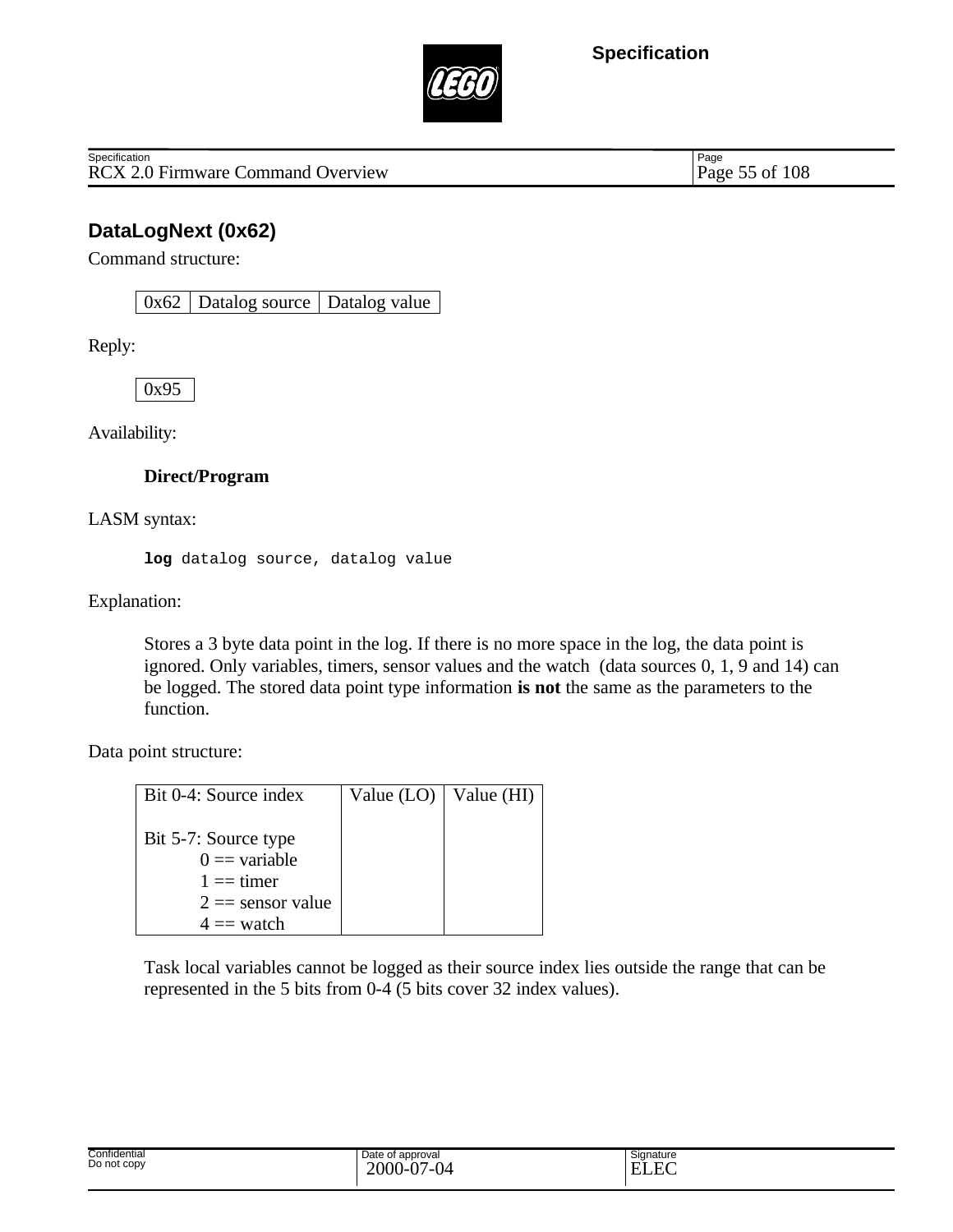



Specification<br>
RCX 2.0 Firmware Command Overview Page 56 of 108

Page 56 of 108

# **LJump (0x72)**

Command structure:

| $0x72$   Bit 0-6: jump distance (LO)   Jump distance (HI)  |  |
|------------------------------------------------------------|--|
| Bit 7: jump direction<br>$0 =$ forwards<br>$1 = backwards$ |  |

Availability:

### **Program**

LASM syntax:

**jmpl** label or offset from start of command

Explanation:

The command jumps a certain distance, either forwards or backwards.

An infinite loop can be implemented using the command '**jmpl** 0'.

| Confidential | Date of approval                       | Signature                                      |
|--------------|----------------------------------------|------------------------------------------------|
| Do not copy  | $\Lambda$<br>2000-<br>$\sim$<br>/_( )⊿ | −<br>–<br>. .<br>-<br>$\overline{\phantom{a}}$ |
|              | v<br>◡                                 | $\lambda$                                      |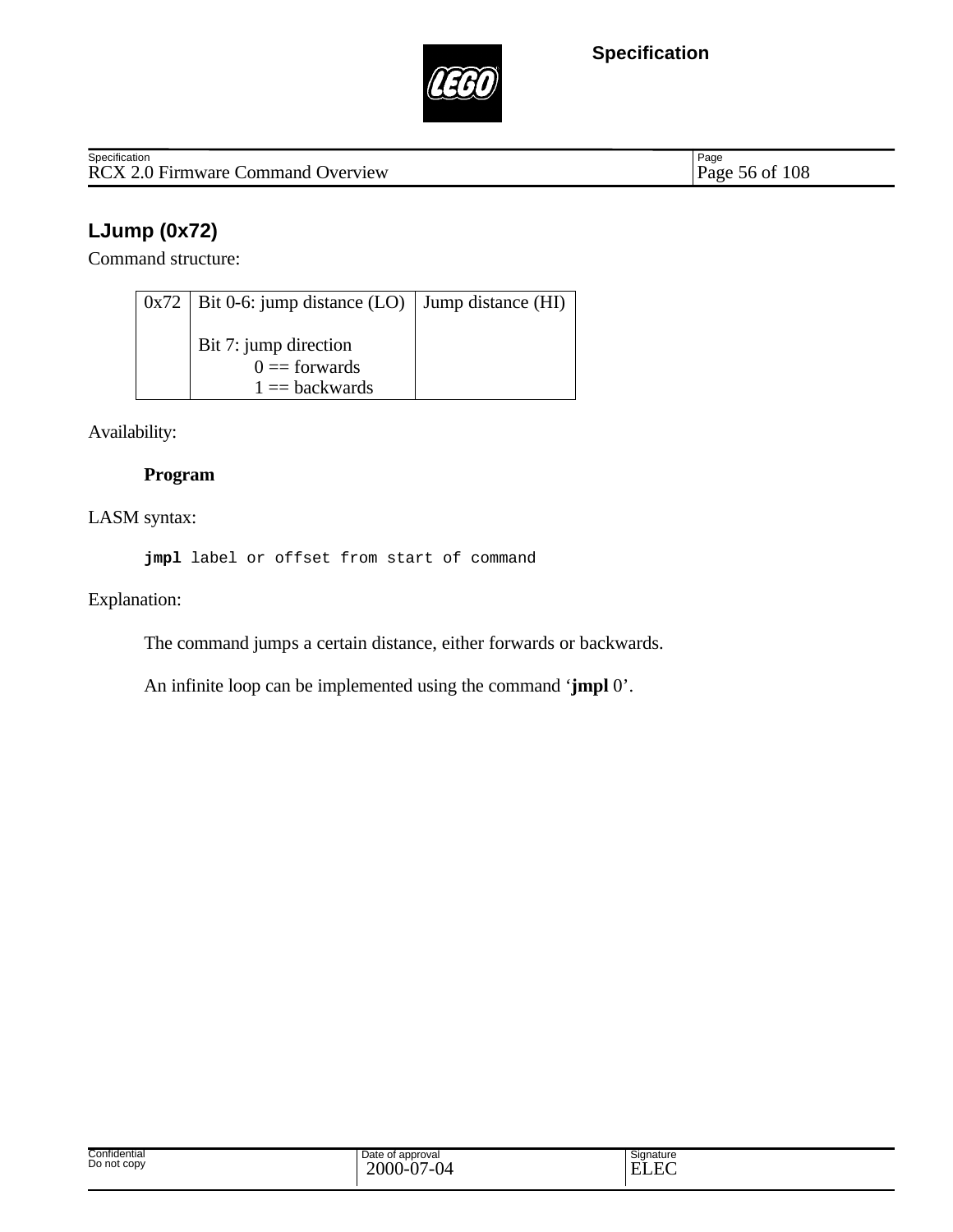

RCX 2.0 Firmware Command Overview Page 57 of 108 **Specification** 

Page

## **SetLoopCounter (0x82)**

Command structure:

 $0x82$  Loop counter source Loop counter value

Availability:

#### **Program**

LASM syntax:

**loops** loop counter source, loop counter value

Explanation:

The command tries to increment the current loop nesting level and set the loop counter for that level to the given value.

There are only 4 (four) loop levels and if they are all in use, the command is ignored.

If the given value lies outside the 1-255 range, the value 0 (zero) is used instead. This will cause a subsequent CheckLoopCounter command to exit immediately.

It is **recommended not to use this command at all** since it relies on internal state information which may become corrupted if the program flow-of-control changes due to firmware generated events or access control revocations. **Instead use the DecVarJumpLTZero commands** as they use ordinary variables that can be manipulated in many other ways for controlled loop termination.

| Signature<br>. . |
|------------------|
|                  |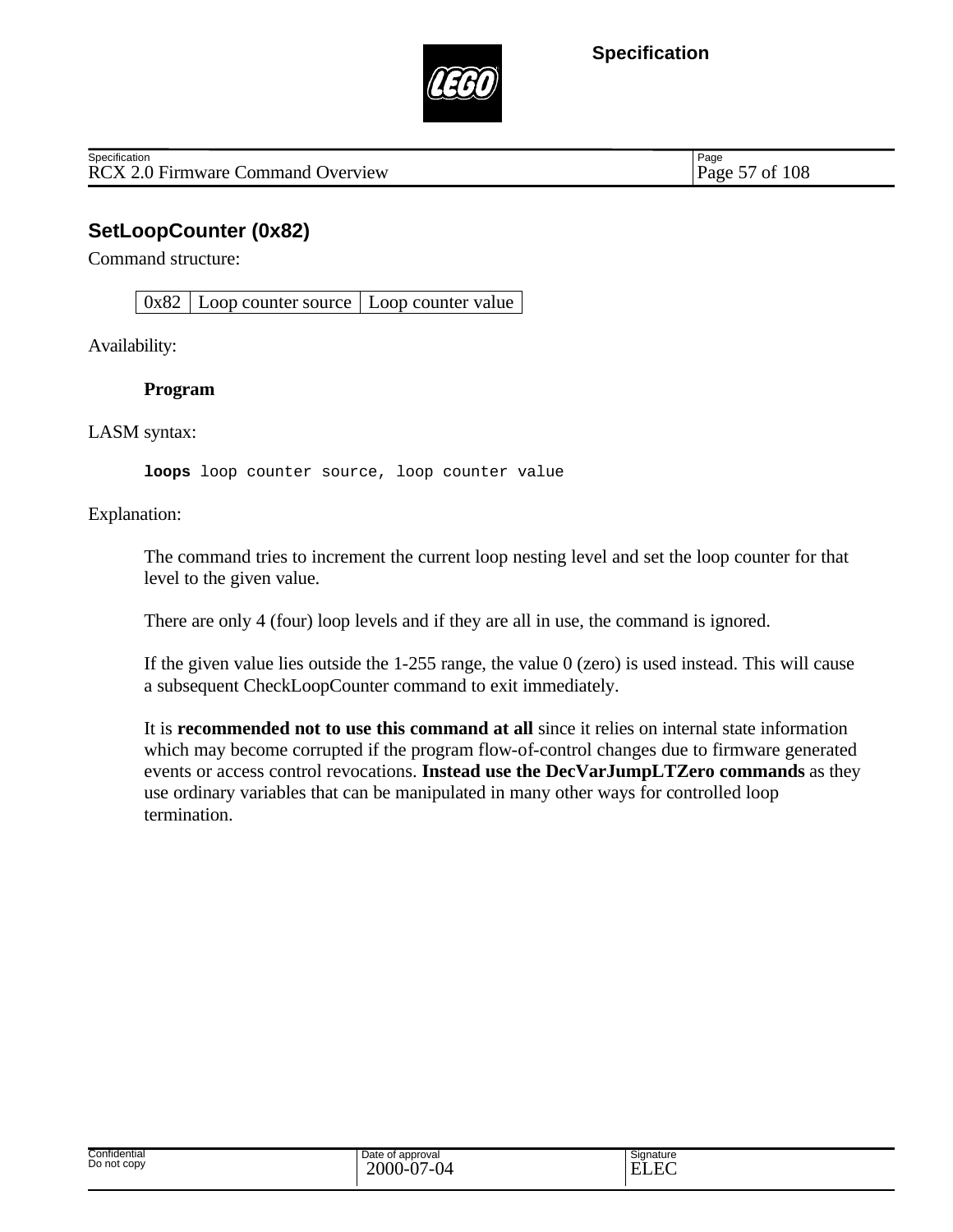

RCX 2.0 Firmware Command Overview Page 58 of 108 **Specification** 

Page

## **LCheckLoopCounter (0x92)**

Command structure:

 $0x92$  Jump distance (LO) Jump distance (HI)

Availability:

#### **Program**

LASM syntax:

**loopcl** forward label or forward distance

Explanation:

The command checks the current loop counter. If it is 0 (zero), the command removes the current (nested) loop level and jumps forward, otherwise the current loop counter is decremented.

If there is no current or active loop level, the command is ignored.

It is **recommended not to use this command at all** since it relies on internal state information which may become corrupted if the program flow-of-control changes due to firmware generated events or access control revocations. **Instead use the DecVarJumpLTZero commands** as they use ordinary variables that can be manipulated in many other ways for controlled loop termination.

| Confidential<br>Date of approval<br>Signature<br>Do not copy<br>2000<br>$\Gamma$<br>$\overline{C}$<br>$\sim$<br>--<br>н<br>-<br>---<br>.<br>v.<br><b>LLV</b><br>v |  |
|-------------------------------------------------------------------------------------------------------------------------------------------------------------------|--|
|-------------------------------------------------------------------------------------------------------------------------------------------------------------------|--|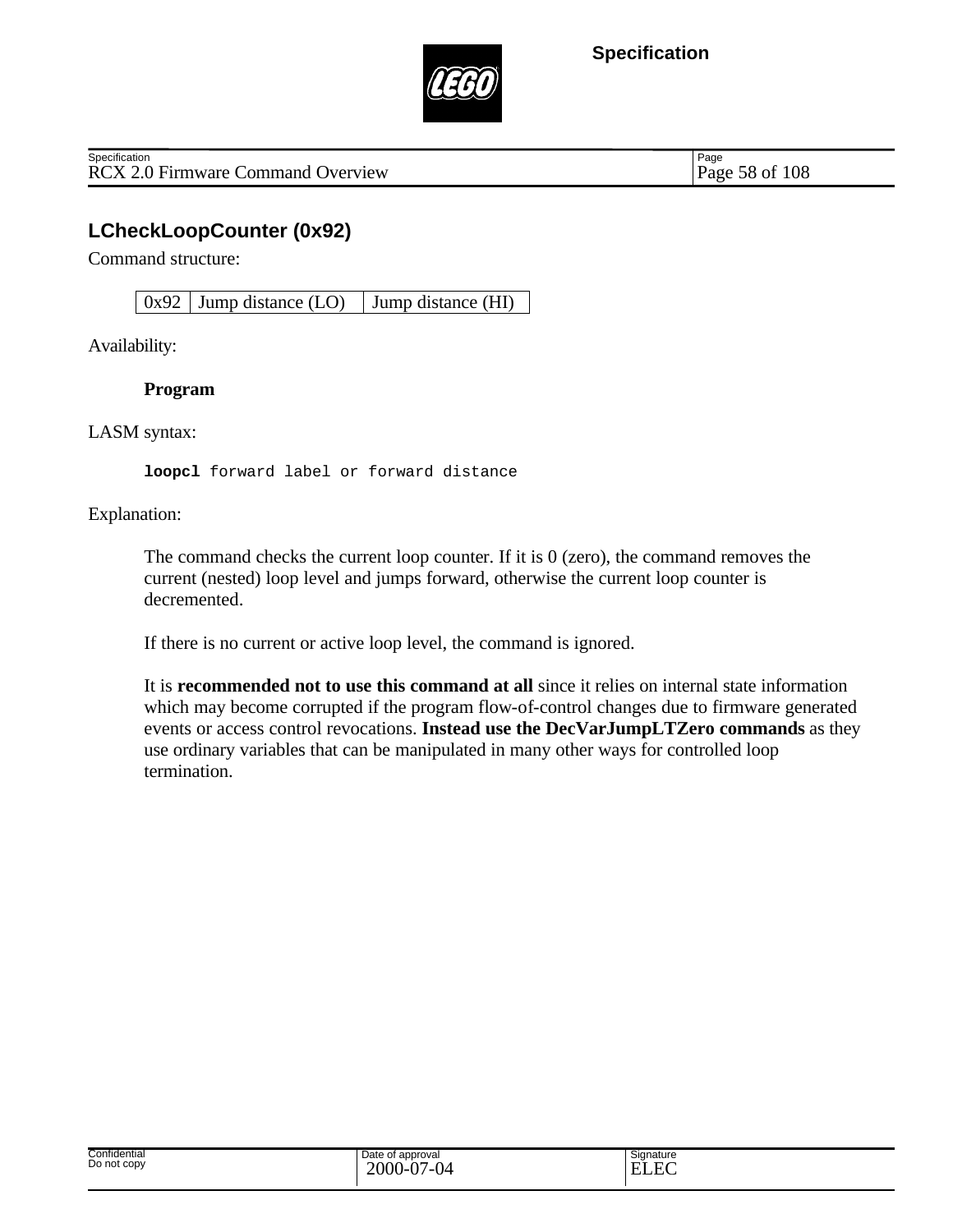

RCX 2.0 Firmware Command Overview **Specification** 

Page 59 of 108

## **SendPBMessage (0xB2)**

Command structure:

0xB2 | Message source | Message value

Availability:

**Program**

LASM syntax:

**msg** source, value

#### Explanation:

Gets the given value and sends the low 8 bits of that value as an IR message (InternMessage, 0xF7) for other RCXs or Scouts to receive.

| Confidential<br>Do not copy | Date of<br>t approval<br>$2000 -$<br>. $\mathsf{D}$<br>7-04<br>.<br>$\mathbf v$<br>v | Signature<br>$\Gamma$<br>FĨ<br>w<br>_______ |
|-----------------------------|--------------------------------------------------------------------------------------|---------------------------------------------|
|-----------------------------|--------------------------------------------------------------------------------------|---------------------------------------------|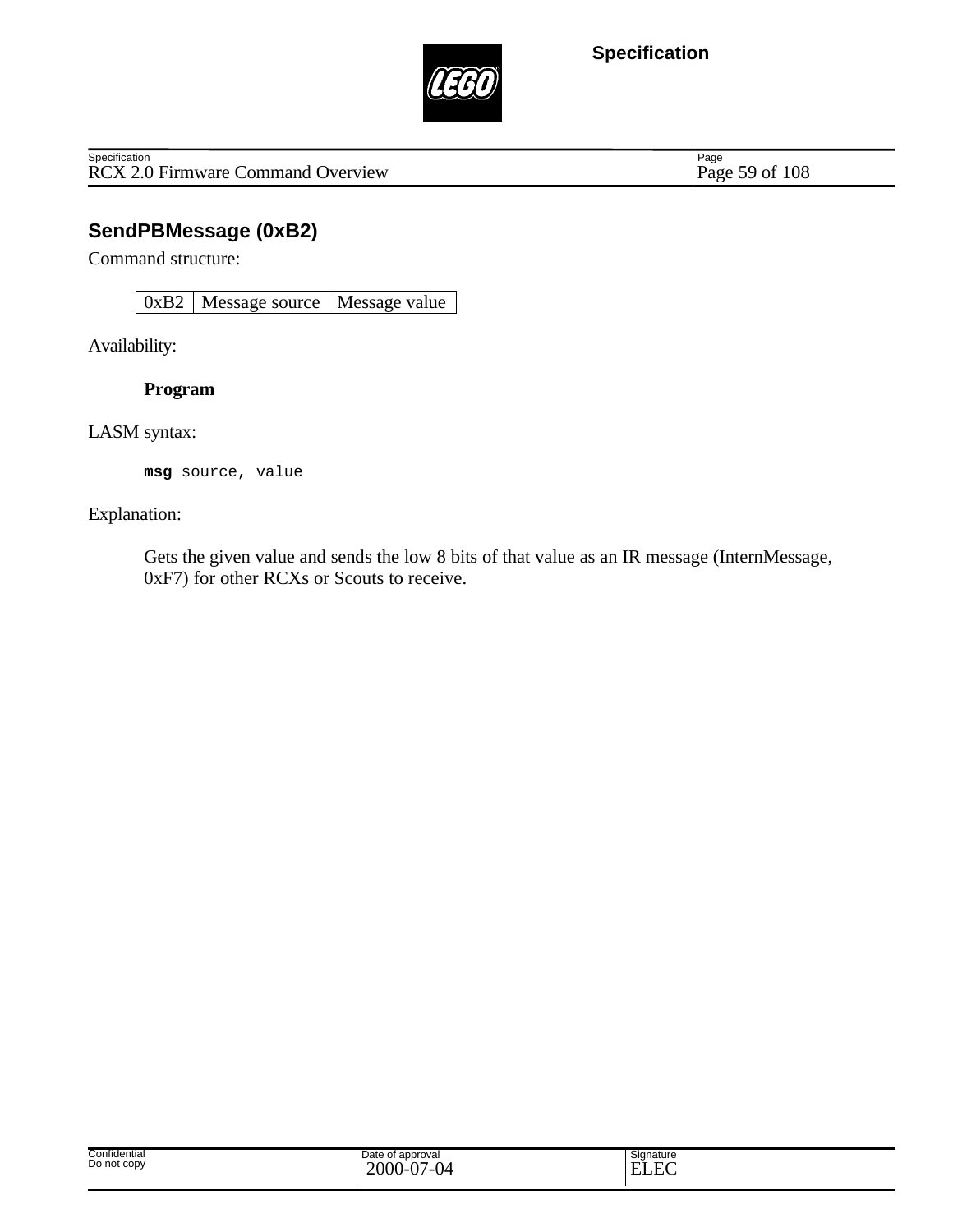

RCX 2.0 Firmware Command Overview Page 60 of 108 **Specification** 

Page

## **SendUARTData (0xC2)**

Command structure:

 $0xC2$  Data start Data size

Reply:

There is no reply to this command.

Availability:

#### **Direct/Program**

LASM syntax:

**uart** start, size

Explanation:

The command reads the communication setup from the UART source (33) and then sends data from the same buffer accordingly.

The condition "start + size  $\leq$  16" must be satisfied to prevent overrun when reading from the buffer.

With proper setup of the data formatting (0x03) and transmit control parameters (0x00), the command **can** be used to send IR commands to other RCXs – just look up the byte codes in this document, store the desired values somewhere in the data buffer and call this command. Look out for the toggle bit **and** the reply from the other P-brick (some commands have replies that can have catastrophic results, so do this at your own risk).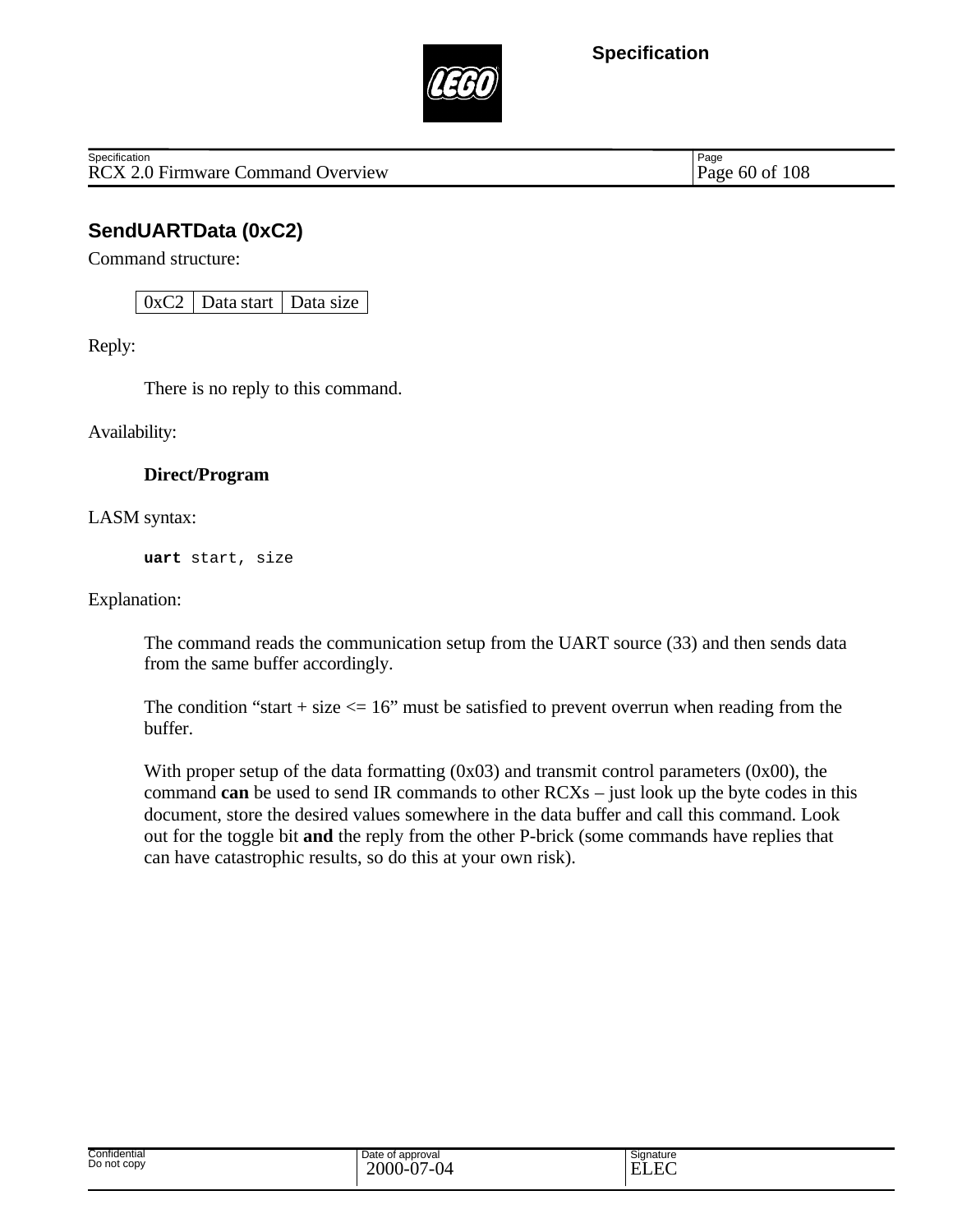



RCX 2.0 Firmware Command Overview **Specification** 

Page 61 of 108

## **RemoteCommand (0xD2)**

Command structure:

| 0xD2 | Remote command (LO)             | Remote command (HI)         |
|------|---------------------------------|-----------------------------|
|      |                                 |                             |
|      | $0x01 ==$ Motor C backwards     | $0x01 == PBMessage 1$       |
|      | $0x02 == Program 1$             | $0x02 == PBMessage 2$       |
|      | $0x04 == Program 2$             | $0x04 == PBMessage 3$       |
|      | $0x08 == Program 3$             | $0x08 ==$ Motor A forwards  |
|      | $0x10 == Program 4$             | $0x10 ==$ Motor B forwards  |
|      | $0x20 == Program 5$             | $0x20 ==$ Motor C forwards  |
|      | $0x40 ==$ Stop program & motors | $0x40 ==$ Motor A backwards |
|      | $0x80 ==$ Remote sound          | $0x80 ==$ Motor B backwards |

Reply:

There is no reply to this command.

Availability:

#### **Direct**

#### LASM syntax:

**remote** remote command

#### Explanation:

The motor commands are interpreted continuously, the others are one-shot commands.

To execute several remote commands, send a 'remote 0' between them to clear internal buffers.

| Confidential<br>Do not copy | Date of approval<br>$2000 -$<br>$7 - 0$<br>Ñ7<br><u>. .</u><br>. ש<br>v | Signature<br>$\Gamma$<br><b></b><br>-<br>-<br>. JULU |
|-----------------------------|-------------------------------------------------------------------------|------------------------------------------------------|
|-----------------------------|-------------------------------------------------------------------------|------------------------------------------------------|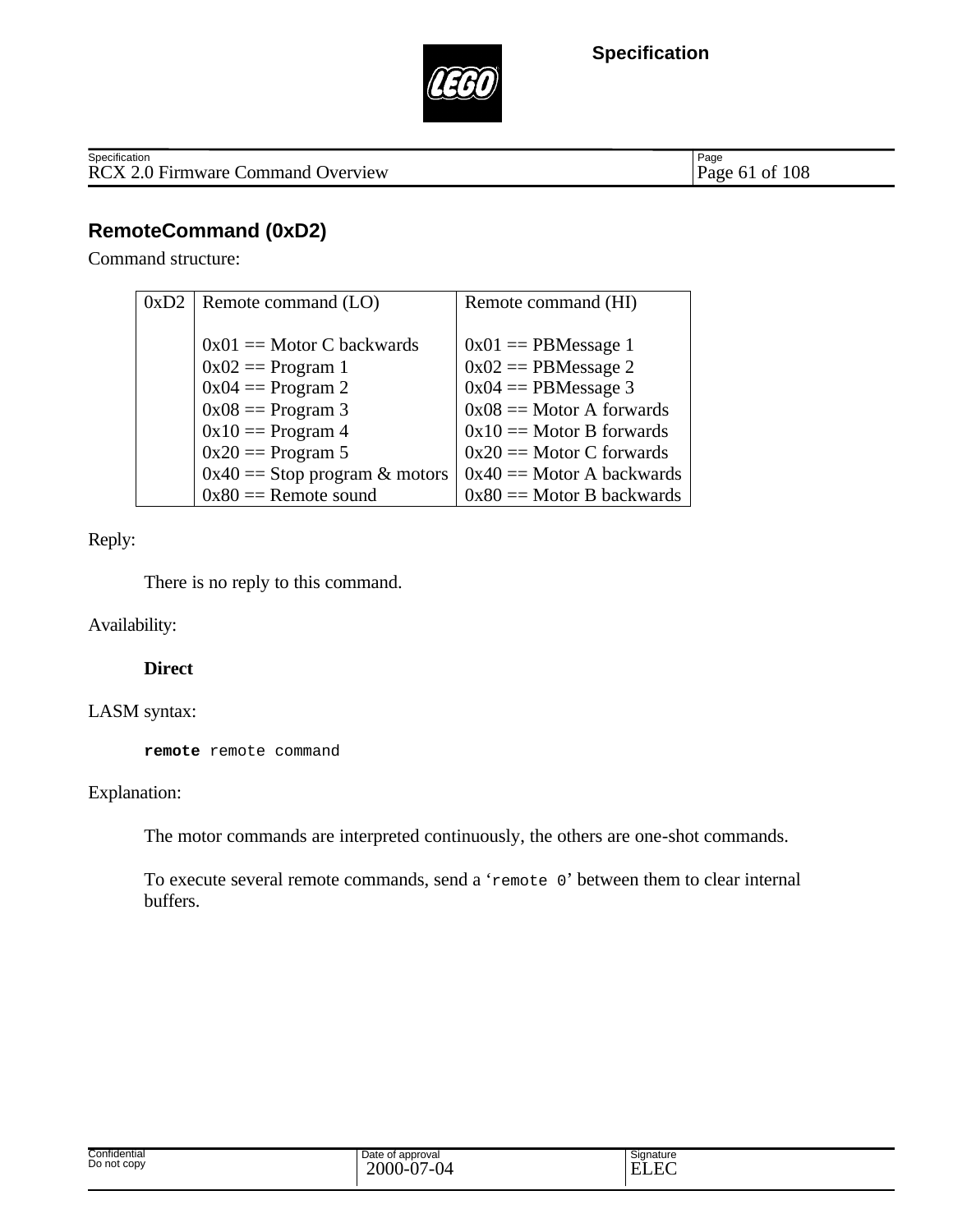

RCX 2.0 Firmware Command Overview Page 62 of 108 **Specification** 

Page

# **SDecVarJumpLTZero (0xF2)**

Command structure:

|  | $0xF2$   Variable number   Bit 0-6: jump distance |
|--|---------------------------------------------------|
|  | Bit 7: jump direction<br>$0 =$ forwards           |
|  | $1 = backwards$                                   |

Availability:

### **Program**

LASM syntax:

**decvjn** variable number, label or jump distance

Explanation:

Decrements the variable and jumps if the variable is negative afterwards.

This is the preferred way of implementing loops as it does not rely on internal state information like the SetLoopCounter/CheckLoopCounter commands. Since it uses ordinary variables it also allows direct access to the loop counter for conditional termination of loops.

| Confidential<br>.<br>Do not copy | Date of approval<br>$\sim$<br>$-000 - c$<br>⌒∽<br>ட<br>.<br>∿ | $\sim$<br>Signature<br>$\sim$<br>--<br>ь<br>⊷ |
|----------------------------------|---------------------------------------------------------------|-----------------------------------------------|
|                                  |                                                               |                                               |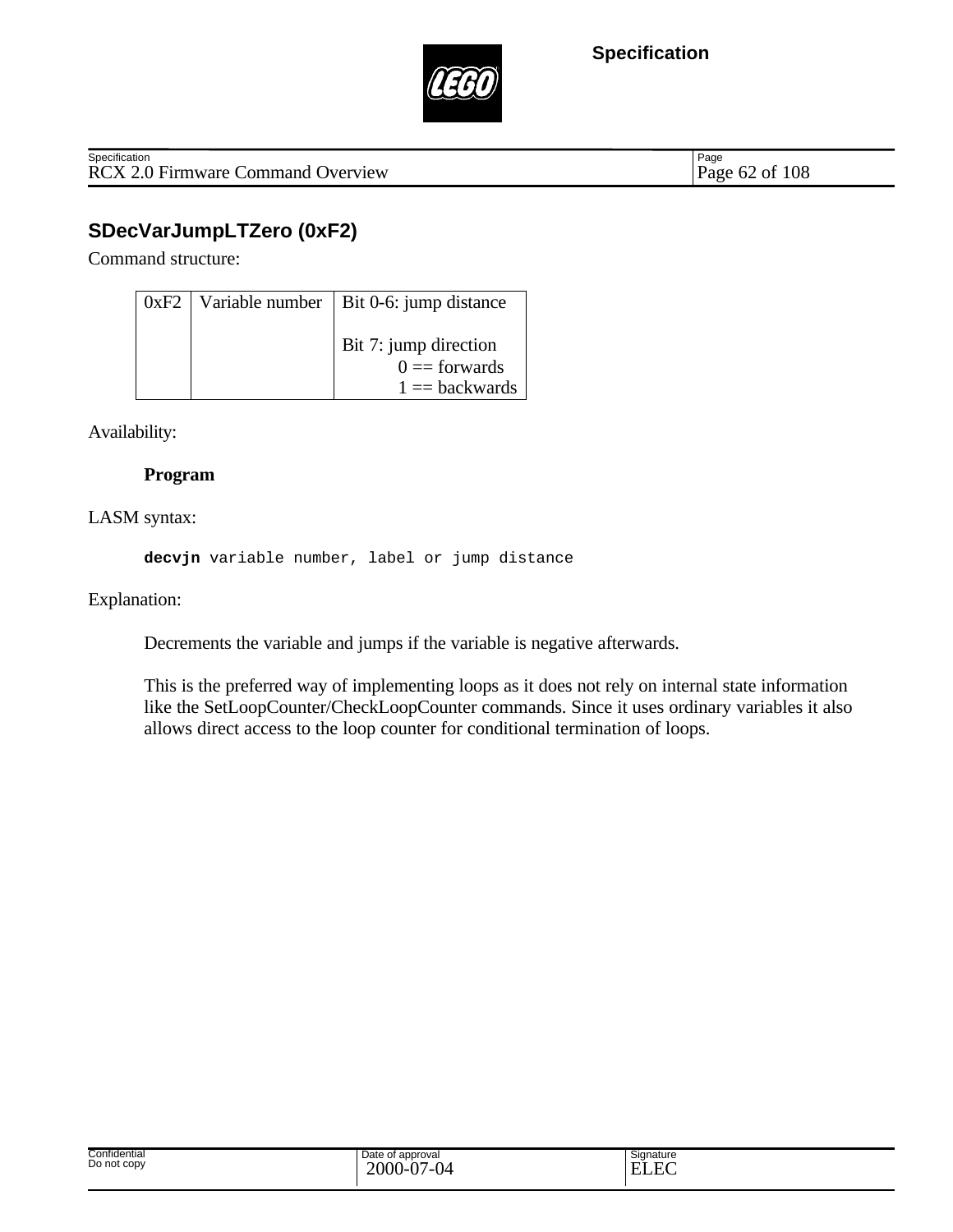

RCX 2.0 Firmware Command Overview **Specification** 

Page 63 of 108

## **DirectEvent (0x03)**

Command structure:

 $0x03$  Event source Event value (LO) Event value (HI)

Reply:

 $0xF4$ 

Availability:

### **Direct/Program**

LASM syntax:

**event** event source, event value

Explanation:

Forces the firmware to behave as if the events, whose bits are set in the calculated 16 bit value, had actually happened.

| Confidential<br>.<br>Do not copy | Date of<br>of approval<br>2000<br>$\overline{2}$<br>$\sim$<br><br>$\cdot$<br>$\cdot$ | Signature<br>E<br>. . |  |
|----------------------------------|--------------------------------------------------------------------------------------|-----------------------|--|
|----------------------------------|--------------------------------------------------------------------------------------|-----------------------|--|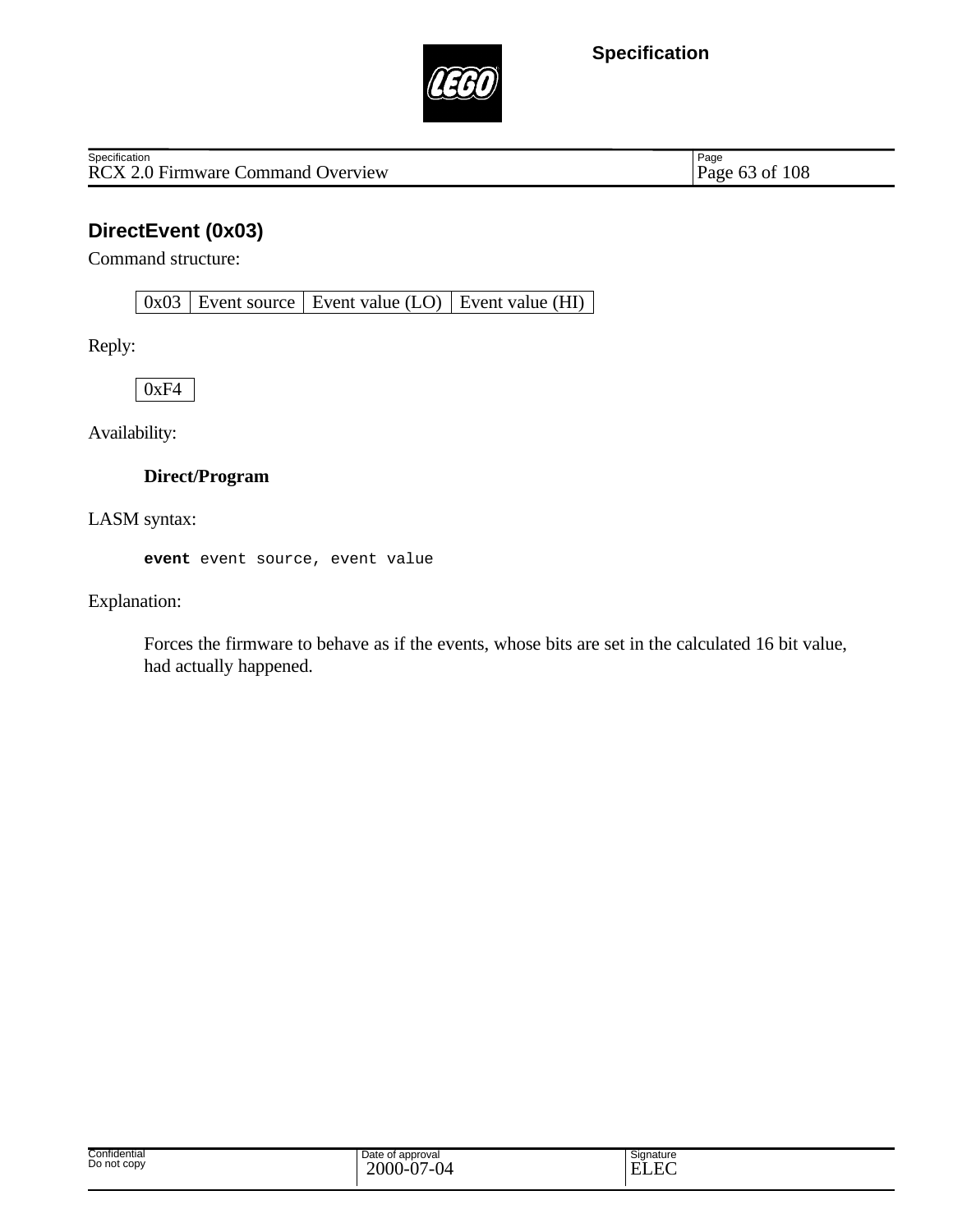

RCX 2.0 Firmware Command Overview **Specification** 

Page 64 of 108

# **SetPower (0x13)**

Command structure:

0x13 Motor list Power source Power value

Reply:

0xE4

Availability:

#### **Direct/Program**

LASM syntax:

**pwr** motor list, power source, power value

Explanation:

Sets the Motor Status registers with the new power levels.

| Confidential<br>Do not copy | Date of approval<br>2000<br>$\Delta$<br>04<br>. v-v.<br>. . | $\sim$<br>Signature<br>$\sim$<br>Ē<br>H)<br>н.<br>. |
|-----------------------------|-------------------------------------------------------------|-----------------------------------------------------|
|-----------------------------|-------------------------------------------------------------|-----------------------------------------------------|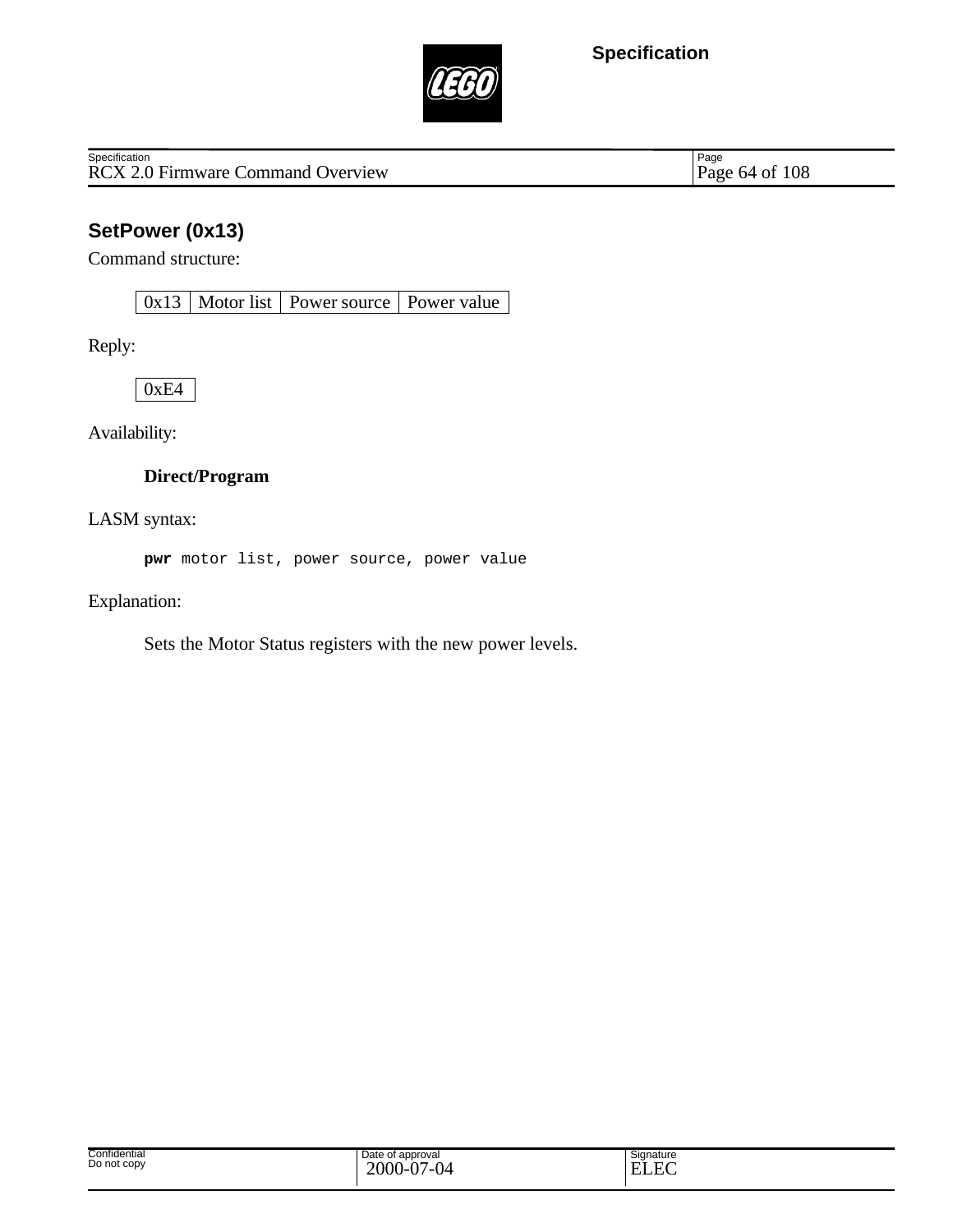

RCX 2.0 Firmware Command Overview **Specification** 

Page 65 of 108

# **PlayTone (0x23)**

Command structure:

0x23 Frequency (LO) Frequency (HI) Duration

Reply:

0xD4

Availability:

### **Direct/Program**

LASM syntax:

**playt** frequency, duration

Explanation:

Queues the tone in the RCX sound buffer, if enabled.

| Confidential<br>Do not copy | Date of approval<br>2000<br>$\Delta$<br>.04<br>. I-V. | $\sim$<br>Signature<br>$\Gamma$<br>$\mathbf{E}$<br>H (<br>حتللت |
|-----------------------------|-------------------------------------------------------|-----------------------------------------------------------------|
|-----------------------------|-------------------------------------------------------|-----------------------------------------------------------------|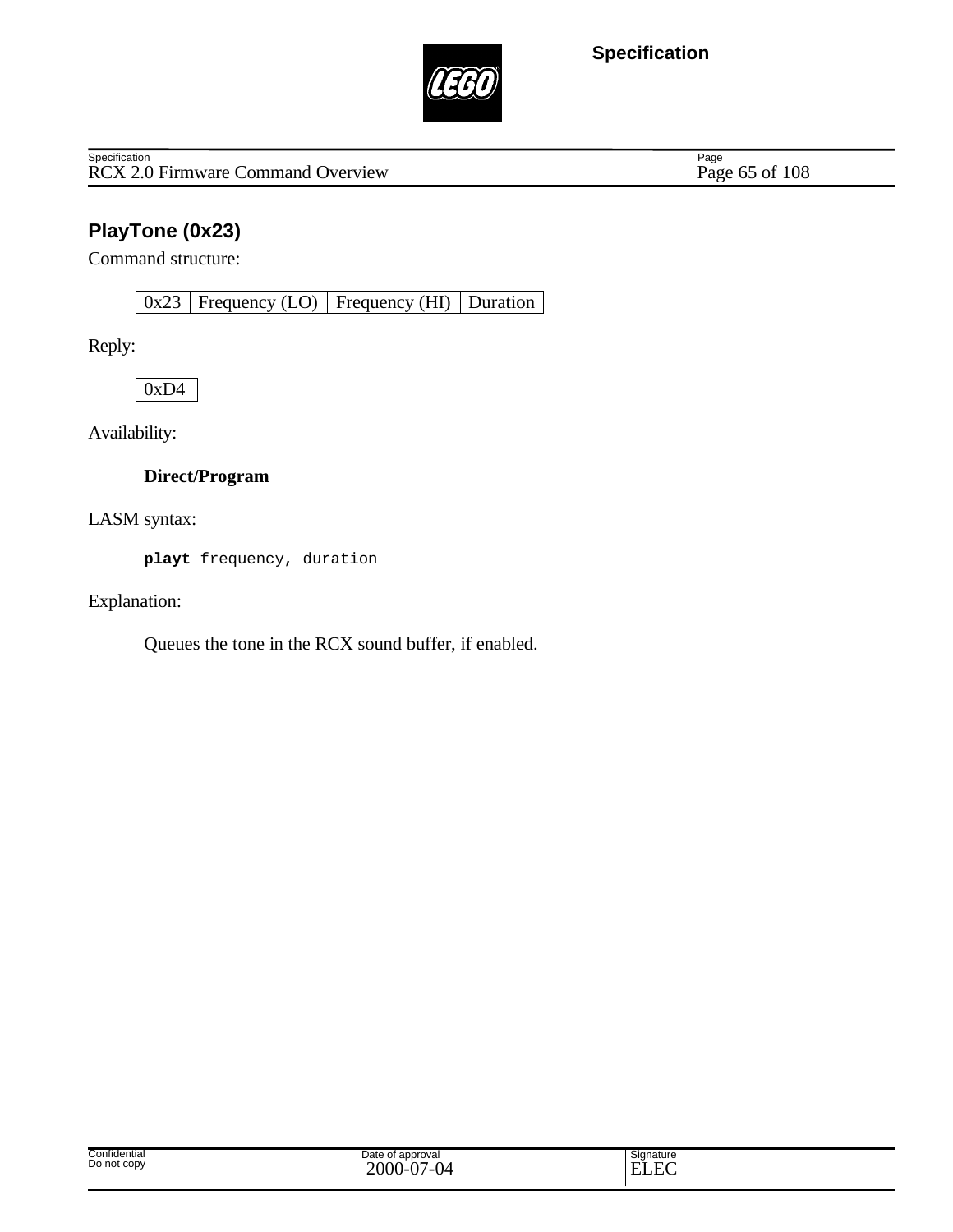

RCX 2.0 Firmware Command Overview Page 66 of 108 **Specification** 

Page

## **SelectDisplay (0x33)**

Command structure:

 $0x33$  View source View value (LO) View value (HI)

Reply:

 $0xC4$ 

Availability:

#### **Direct/Program**

LASM syntax:

**view** view source, view value

Explanation:

The number is evaluated and the LCD display will then show and update the corresponding data source. The possible values are:

- $\bullet$  0 = Watch
- $\bullet$  1 = Input 1
- $2 == Input 2$
- $3 == Input 3$
- $\bullet$  4 = Output A
- $\bullet$  5 = Output B
- $\bullet$  6 = Output C
- $7 =$  User Selection

The User Selection is further described in the ViewSourceValue command.

| Confidential<br>Do not copy | Date of approval<br>$2000 -$<br>$\sim$ 0 $\ell$<br>Ñ7<br>.<br>: ש<br>v | Signature<br>ن ۔<br>$\Gamma$<br><b>TIT</b><br>н<br>-<br>LLL |
|-----------------------------|------------------------------------------------------------------------|-------------------------------------------------------------|
|-----------------------------|------------------------------------------------------------------------|-------------------------------------------------------------|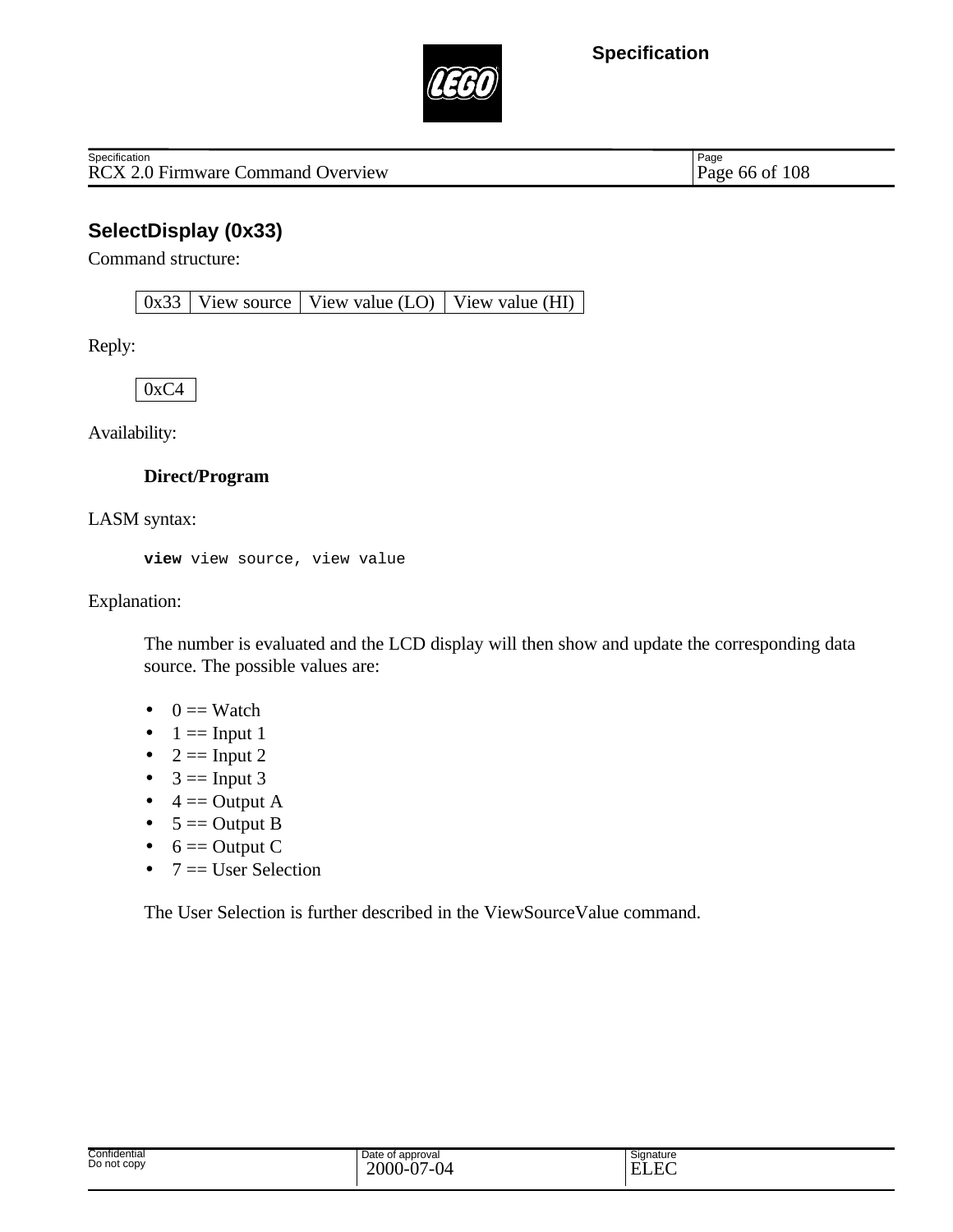

RCX 2.0 Firmware Command Overview **Specification** 

Page 67 of 108

# **Wait (0x43)**

Command structure:

 $0x43$  Wait source Wait value (LO) Wait value (HI)

Availability:

### **Program**

LASM syntax:

**wait** wait source, wait value

Explanation:

Suspends the task execution for the given number of 10 ms.

If the given number is negative, the command is ignored.

| Confidential<br>Do not copy | Date of approval<br>2000<br>.04<br>. | Signature<br>. FC $\,$<br><b>ELEC</b> |
|-----------------------------|--------------------------------------|---------------------------------------|
|-----------------------------|--------------------------------------|---------------------------------------|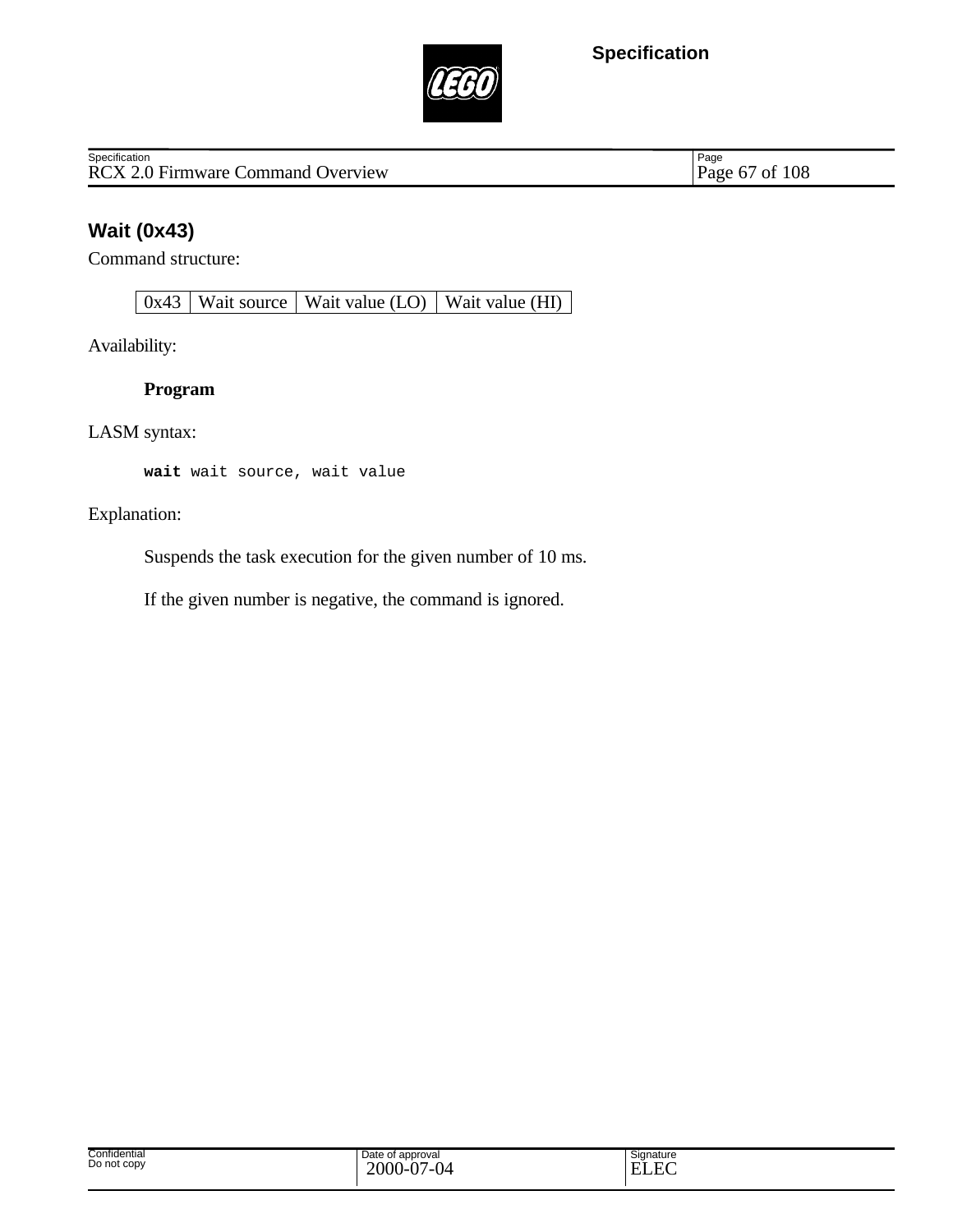

RCX 2.0 Firmware Command Overview **Specification** 

Page 68 of 108

# **UploadRam (0x63)**

Command structure:

 $0x63$  RAM address (LO) RAM address (HI) Byte count

Reply:

 $\begin{array}{|c|c|c|c|c|c|c|c|c|}\n\hline\n0x94 &\text{Bytes} & \text{address} & \dots & \text{Byte @ (address + byte count - 1)}\n\end{array}$ 

Availability:

**Direct**

LASM syntax:

**pollm** start address, number of bytes

Explanation:

Uploads raw data from the RCX.

Data can be read from the addresses 0x8000 - 0xFD80.

A maximum of 150 bytes is allowed because of automatic shutdown in the IR tower.

| Confidential<br>Do not copy | Date of approval<br>$\sim$<br>$\sim$<br>2000<br>Q <sup>4</sup><br>.<br>Ξυ. | Signature<br>E<br>$\mathbf{H}$<br>.<br>◡◡ |
|-----------------------------|----------------------------------------------------------------------------|-------------------------------------------|
|-----------------------------|----------------------------------------------------------------------------|-------------------------------------------|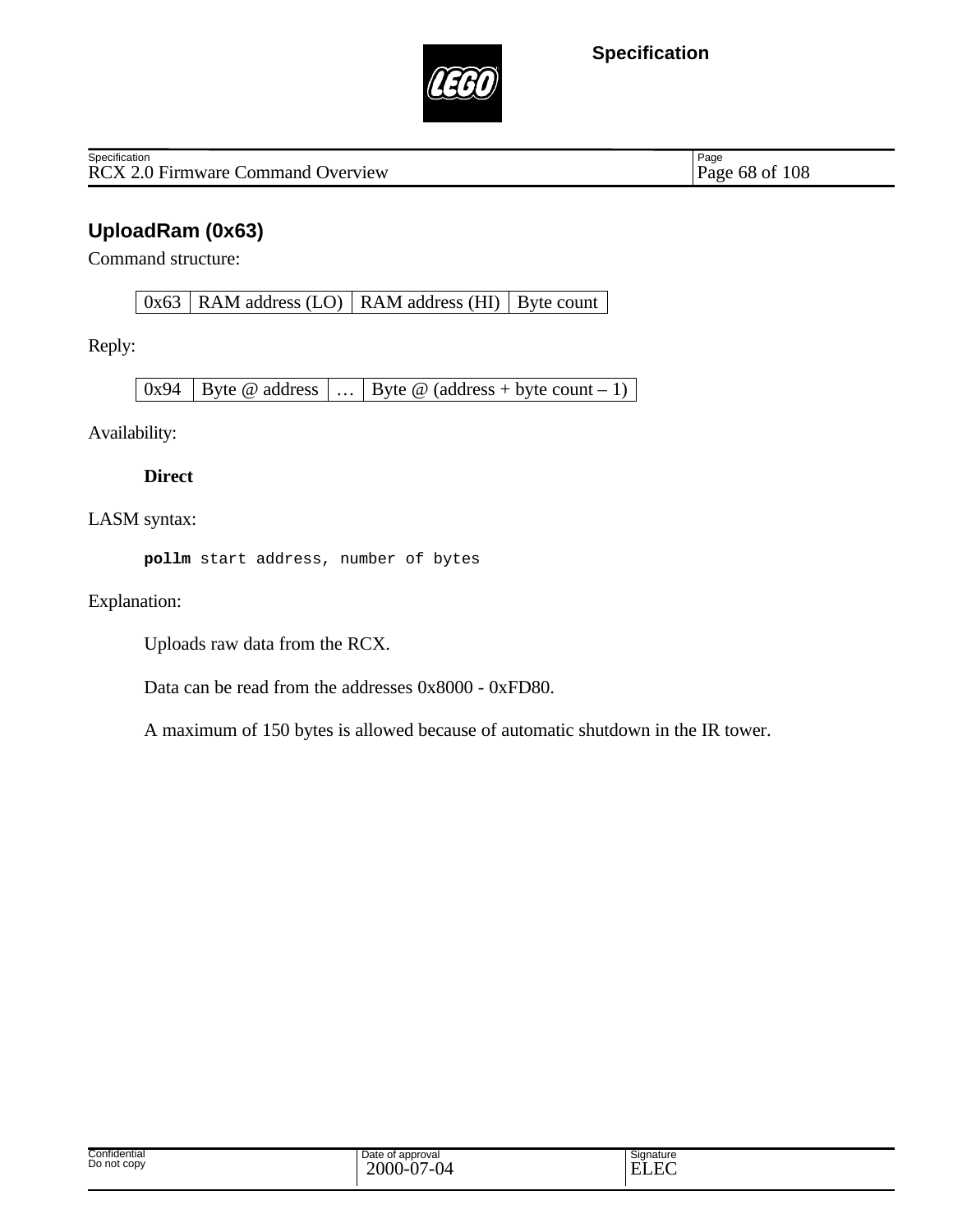



RCX 2.0 Firmware Command Overview Page 69 of 108 **Specification** 

Page

## **EnterAccessControl (0x73)**

Command structure:

| 0x73 | Resources         | Bit 0-6: Jump distance $(LO)$ Jump distance $(HI)$ |  |
|------|-------------------|----------------------------------------------------|--|
|      | $0x01 ==$ Motor A |                                                    |  |
|      |                   | $0x02 ==$ Motor B   Bit 7: Jump direction          |  |
|      | $0x04 == Sound$   | $0 =$ forwards                                     |  |
|      | $0x08 ==$ Motor C | $1 = backwards$                                    |  |

Availability:

#### **Program**

#### LASM syntax:

**monal** resources, label or jump distance

#### Explanation:

Tries to gain access to the requested resources (OR them together to request more than one) with the tasks priority. If the task succeeds, execution continues. If the task fails to acquire the resources or if the resources are later claimed by another task with a higher priority (before releasing the resources), execution continues from the address given in the command.

The slightly strange resource values gives Scout compatibility where the VLL diode mimics a third motor.

The command and underlying state machine accepts 8 different resources (each having a bit in the resource field) so the user can implement priority based access to other (virtual) resources. Since the state machine cannot know about such other resources, the user is responsible for releasing them when access is revoked.

| Confidential     | Date of approval                        | Signature    |
|------------------|-----------------------------------------|--------------|
| .<br>Do not copy | $\Delta$<br>$\sim$                      | $\mathbf{r}$ |
|                  | $2000 - 6$<br>ıд<br>$\mathbf{1}$<br>י ש |              |
|                  | $\mathbf{v}$                            |              |
|                  |                                         |              |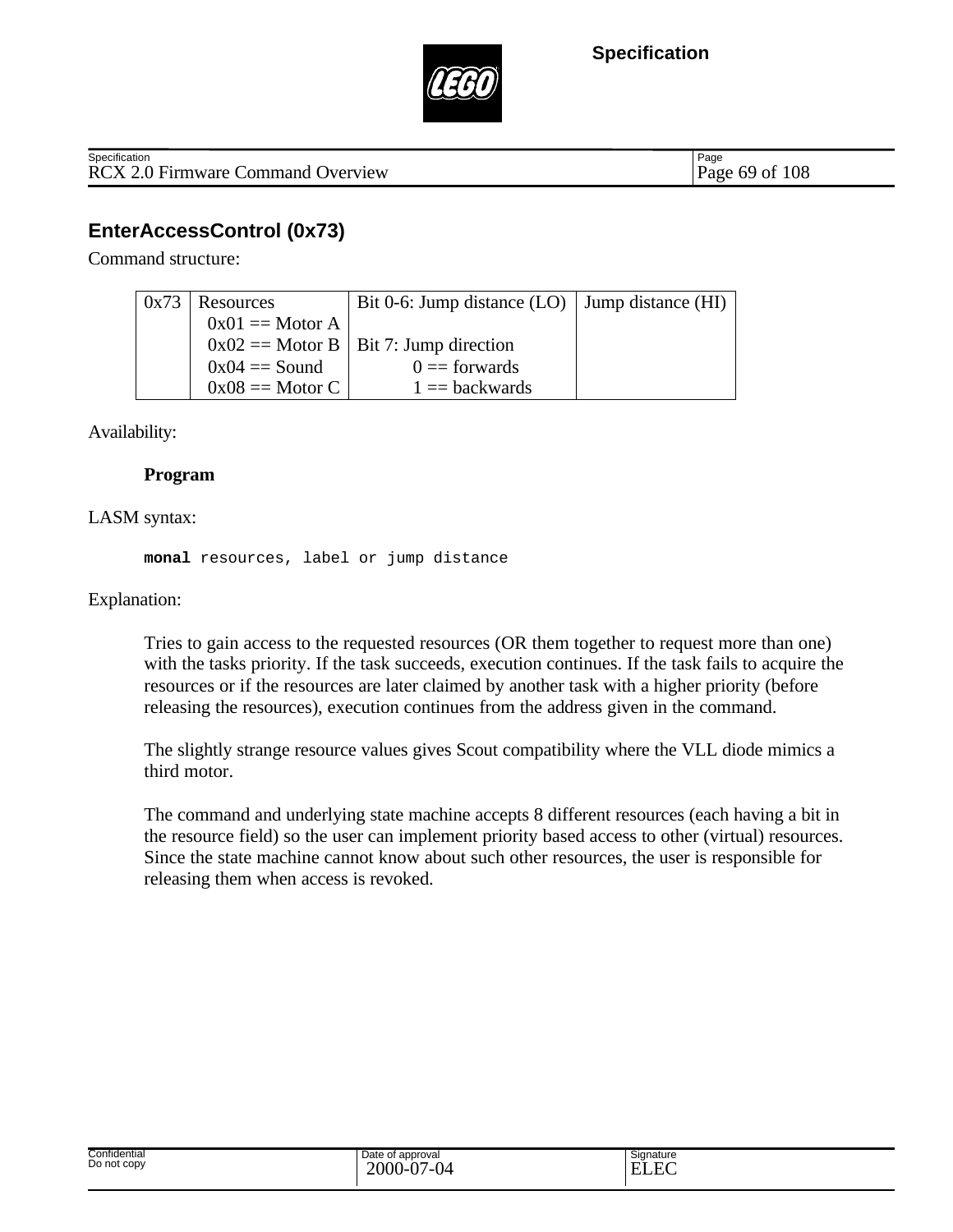



#### RCX 2.0 Firmware Command Overview **Specification**

Page 70 of 108

# **SetEvent (0x93)**

Command structure:

| 0x93 | Event number $(0-15)$ |          | Event sensor number $(0-10)$ |                | Event type $(0-16)$ |
|------|-----------------------|----------|------------------------------|----------------|---------------------|
|      |                       |          |                              |                |                     |
|      |                       | $0 - 2$  | Input $1-3$ (Source 9)       | $\theta$       | Pressed             |
|      |                       | $3 - 6$  | Timers 0-3 (Source 1)        |                | Released            |
|      |                       | 7        | Mailbox (Source 15)          | $\overline{2}$ | Period              |
|      |                       | $8 - 10$ | Counter 0-2 (Source 21)      | 3              | <b>Transision</b>   |
|      |                       |          |                              | $\overline{7}$ | $\geq$ Changerate   |
|      |                       |          |                              | 8              | Enter low           |
|      |                       |          |                              | 9              | Enter normal        |
|      |                       |          |                              | 10             | Enter high          |
|      |                       |          |                              | 11             | Click               |
|      |                       |          |                              | 12             | Double click        |
|      |                       |          |                              | 14             | Mail box            |
|      |                       |          |                              |                |                     |
|      |                       |          |                              | 16             | Reset event         |

Reply:

0x64

Availability:

#### **Direct/Program**

#### LASM syntax:

**sete** event number, sensor number, event type

Explanation:

Tells the firmware to start looking for the given event type on the given sensor and set the given event bit when the event occurs. An event type of 16 deletes (clears) the event.

| Confidential<br>Do not copy | Date of approval<br>$\overline{a}$<br>$\sim$<br>2000<br>⊬ن<br>.<br>$\mathbf{U}$ | Signature<br>$\Gamma$<br>. .<br>محاصلات |  |
|-----------------------------|---------------------------------------------------------------------------------|-----------------------------------------|--|
|-----------------------------|---------------------------------------------------------------------------------|-----------------------------------------|--|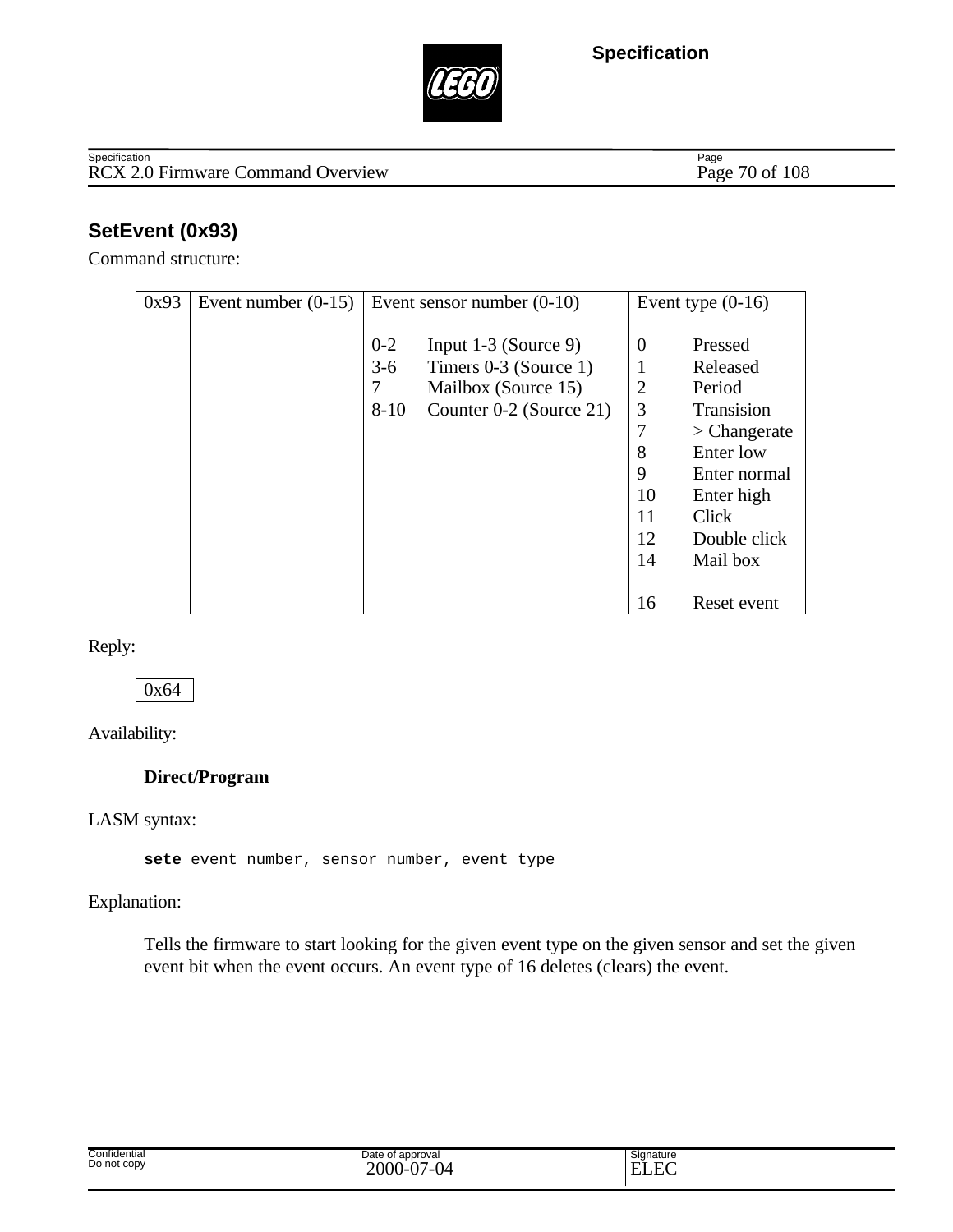

| Specification    | Page |
|------------------|------|
| RCX2             | 108  |
| .0 Firmware 0    | Page |
| Command Overview | Οİ   |

Default upper and lower thresholds as well as hysteresis are set depending on the physical sensor mode as presented in the table below:

| <b>Physical sensor mode</b> | <b>Lower threshold</b> | <b>Upper threshold</b> | <b>Hysteresis</b> |
|-----------------------------|------------------------|------------------------|-------------------|
| $0 =$ RawMode               |                        | 1023                   |                   |
| $1 =$ BooleanMode           |                        |                        |                   |
| $2 ==$ Transition CntMode   |                        | 32767                  |                   |
| $3 =$ PeriodCounterMode     |                        | 32767                  |                   |
| $4 = PetFullScaleMode$      |                        | 100                    |                   |
| $5 = CelsiusMode$           | $-200$                 | 700                    |                   |
| $6 ==$ FahrenheitMode       | $-40$                  | 1580                   |                   |
| $7 = AngleStepsMode$        | $-32768$               | 32767                  |                   |

| <b>Virtual sensor type</b> |          |       |  |
|----------------------------|----------|-------|--|
| Timer                      |          | 32767 |  |
| <b>Counter</b>             | $-32768$ | 32767 |  |
| <b>IR</b> Message          |          | 255   |  |

In addition to these values, the default duration time (used for Click event generation) is set to 150 ms and the Click counter is correspondingly cleared (set to zero).

| Confidential<br>.<br>Do not copy | Date of<br>of approval<br>2000<br>$\overline{2}$<br>$\sim$<br><br>$\cdot$<br>$\cdot$ | Signature<br>E<br>. . |  |
|----------------------------------|--------------------------------------------------------------------------------------|-----------------------|--|
|----------------------------------|--------------------------------------------------------------------------------------|-----------------------|--|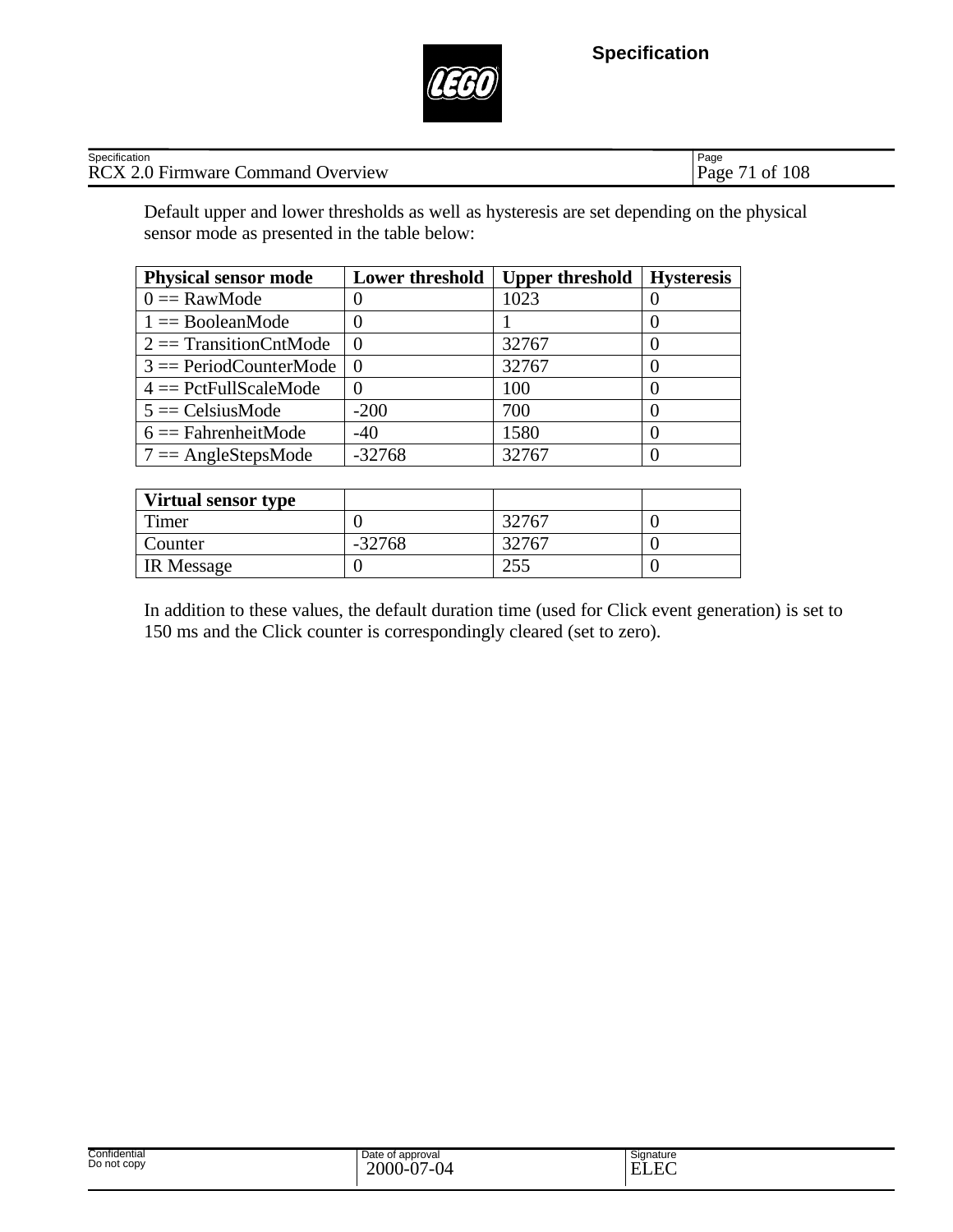

RCX 2.0 Firmware Command Overview **Specification** 

Page 72 of 108

# **SetMaxPower (0xA3)**

Command structure:

 $0xA3$  Motor list Max power source Max power value

Reply:

0x54

Availability:

### **Direct/Program**

LASM syntax:

**gpwr** motor list, power source, power value

Explanation:

Sets the Global Motor Status registers with the new power levels.

| Confidential<br>Do not copy | Date of<br>of approval<br>$2000 - 0$<br>$\Delta$ $\sim$<br>7-04<br>v | Signature<br>$\sim$<br>E<br>- Eif<br>. . |
|-----------------------------|----------------------------------------------------------------------|------------------------------------------|
|-----------------------------|----------------------------------------------------------------------|------------------------------------------|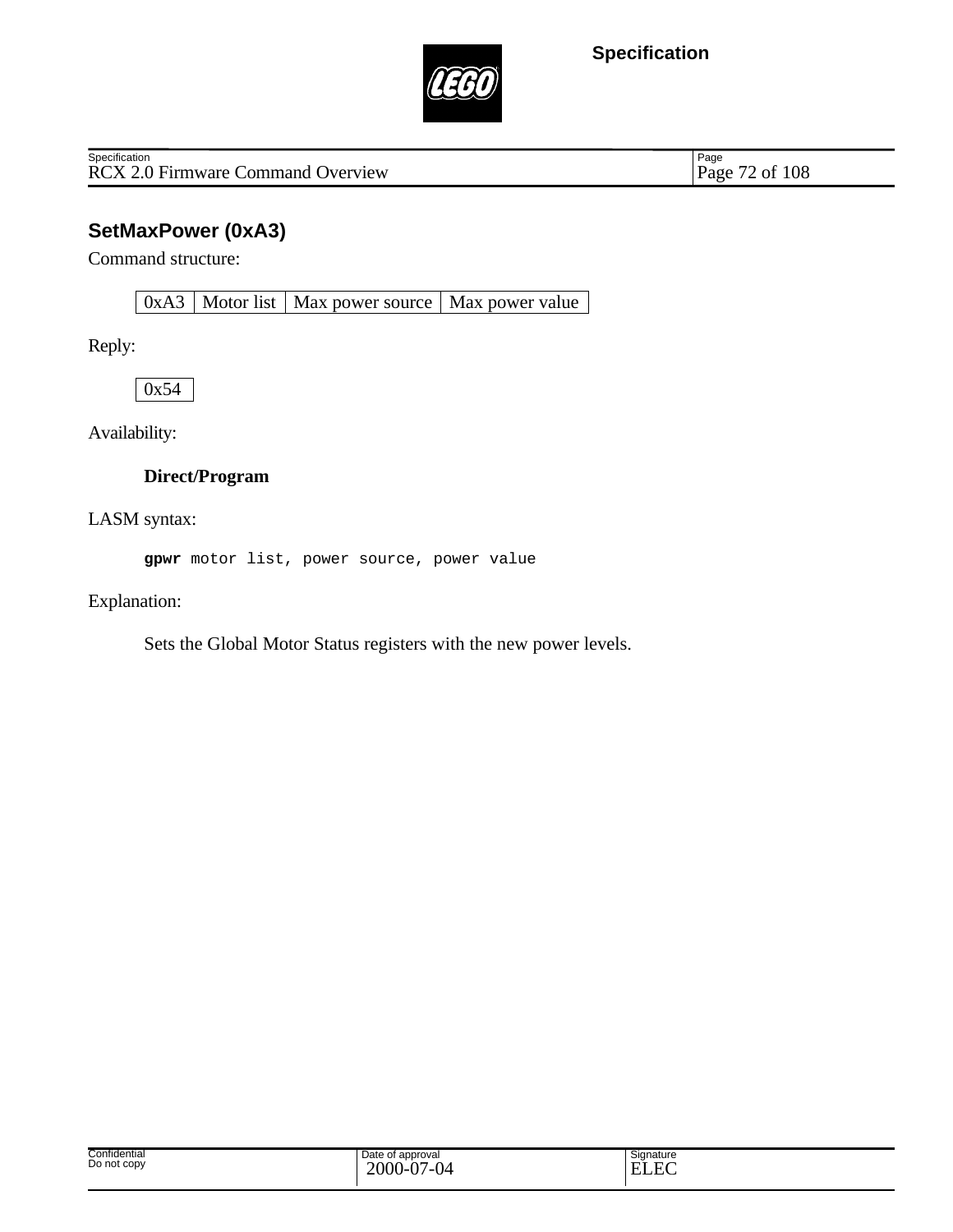



RCX 2.0 Firmware Command Overview Page 73 of 108 **Specification** 

Page

# **LDecVarJumpLTZero (0xF3)**

Command structure:

| 0xF3 | Variable number   Bit 0-6: Jump distance $(LO)$   Jump distance $(HI)$ |  |
|------|------------------------------------------------------------------------|--|
|      |                                                                        |  |
|      | Bit 7: Jump direction                                                  |  |
|      | $0 =$ forwards                                                         |  |
|      | $1 = backwards$                                                        |  |

Availability:

#### **Program**

LASM syntax:

**decvjnl** variable number, label or jump distance

Explanation:

Decrements the variable and jumps if the variable is negative afterwards.

This is the preferred way of implementing loops as it does not rely on internal state information like the SetLoopCounter/CheckLoopCounter commands. Since it uses ordinary variables it also allows direct access to the loop counter for conditional termination of loops.

| Signature<br>$\Gamma$<br>н.<br>-no |  |
|------------------------------------|--|
|                                    |  |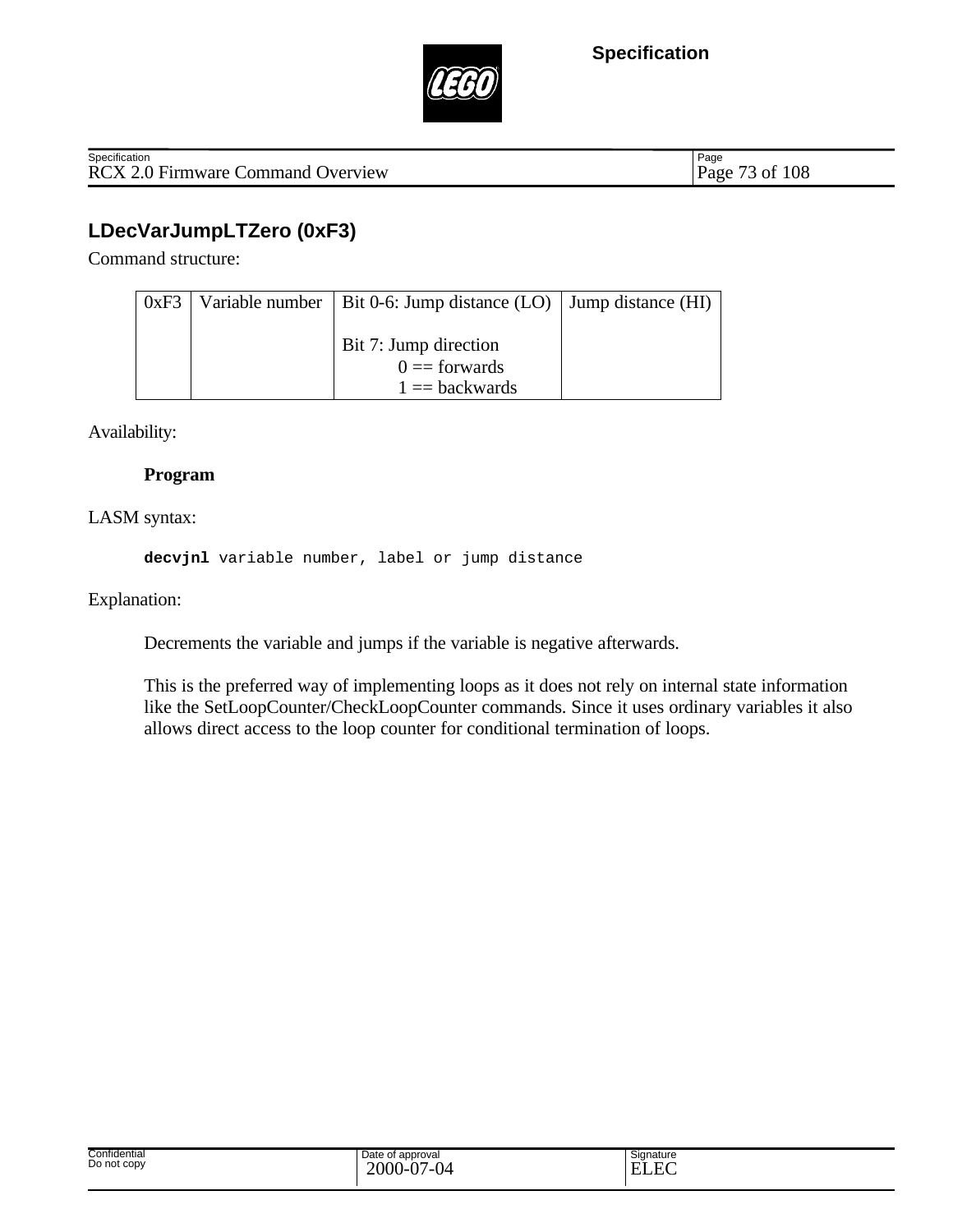



RCX 2.0 Firmware Command Overview Page 74 of 108 **Specification** 

Page

### **CalibrateEvent (0x04)**

Command structure:

| $0x04$ Event |                     | Upper threshold   Lower threshold   Hysteresis |            |
|--------------|---------------------|------------------------------------------------|------------|
|              | number   percentage | percentage                                     | percentage |

Reply:

 $0xF3$ 

Availability:

#### **Direct/Program**

LASM syntax:

**cale** event number, upper threshold, lower threshold, hysteresis

Explanation:

The command sets the thresholds and hysteresis for the specified event number. The settings are calculated from the sensor measurements taken, and the sensor mode.

In order to secure "correct" parameters, several measurements are taken. From these measurements the average EventValue is calculated. No of measurements is as follows:

Physical sensors : 8 measurements Virtual sensors : 1 measurement

When using the '**cale**' command, the program must be halted for some time, in order to allow the firmware to do the calibration.

To see how the actual calculations are done, please refer to the chapter Events, page 100.

The command is **not** useful for calibrating an event that monitors a switch sensor.

| Confidential<br>Do not copy | Date of approval<br>$\sim$<br>2000<br>$\sim$<br>U4<br>. v-v.<br>. . | $\overline{\phantom{a}}$<br>Signature<br>$\Gamma$<br><b>TIT</b> |
|-----------------------------|---------------------------------------------------------------------|-----------------------------------------------------------------|
|-----------------------------|---------------------------------------------------------------------|-----------------------------------------------------------------|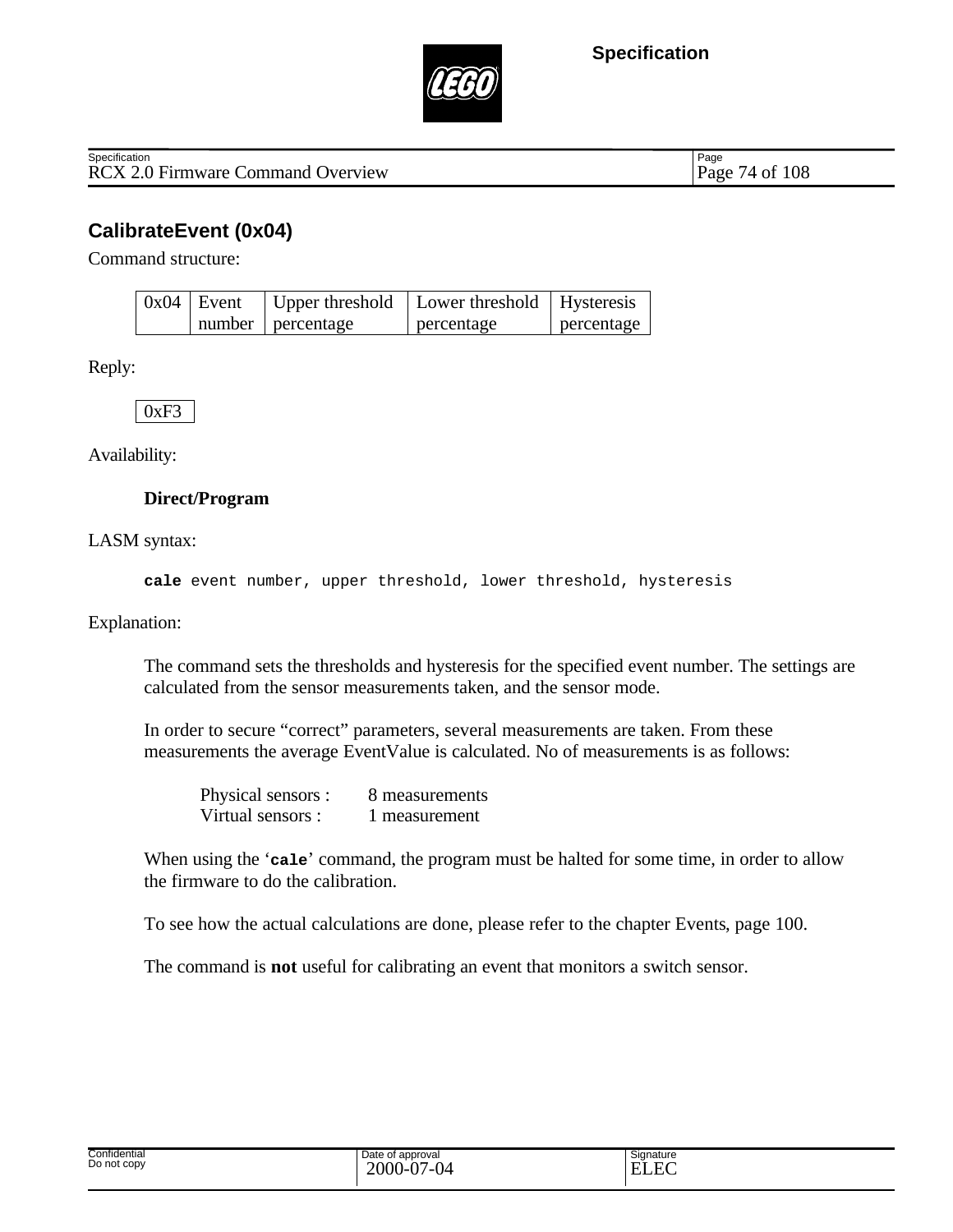

RCX 2.0 Firmware Command Overview **Specification** 

Page 75 of 108

# **SetVar (0x14)**

Command structure:

0x14 | Variable number | Source | Value (LO) | Value (HI) |

Reply:

0xE3

Availability:

#### **Direct/Program**

LASM syntax:

**setv** variable number, source, value

Explanation:

Sets the given variable with the given number.

| Confidential<br>Do not copy | Date of approval<br>2000<br>$\sim$<br>04<br>ີ່ '−ບ. | Signature<br>–<br>E<br>- H`/<br>' LILIN. |
|-----------------------------|-----------------------------------------------------|------------------------------------------|
|-----------------------------|-----------------------------------------------------|------------------------------------------|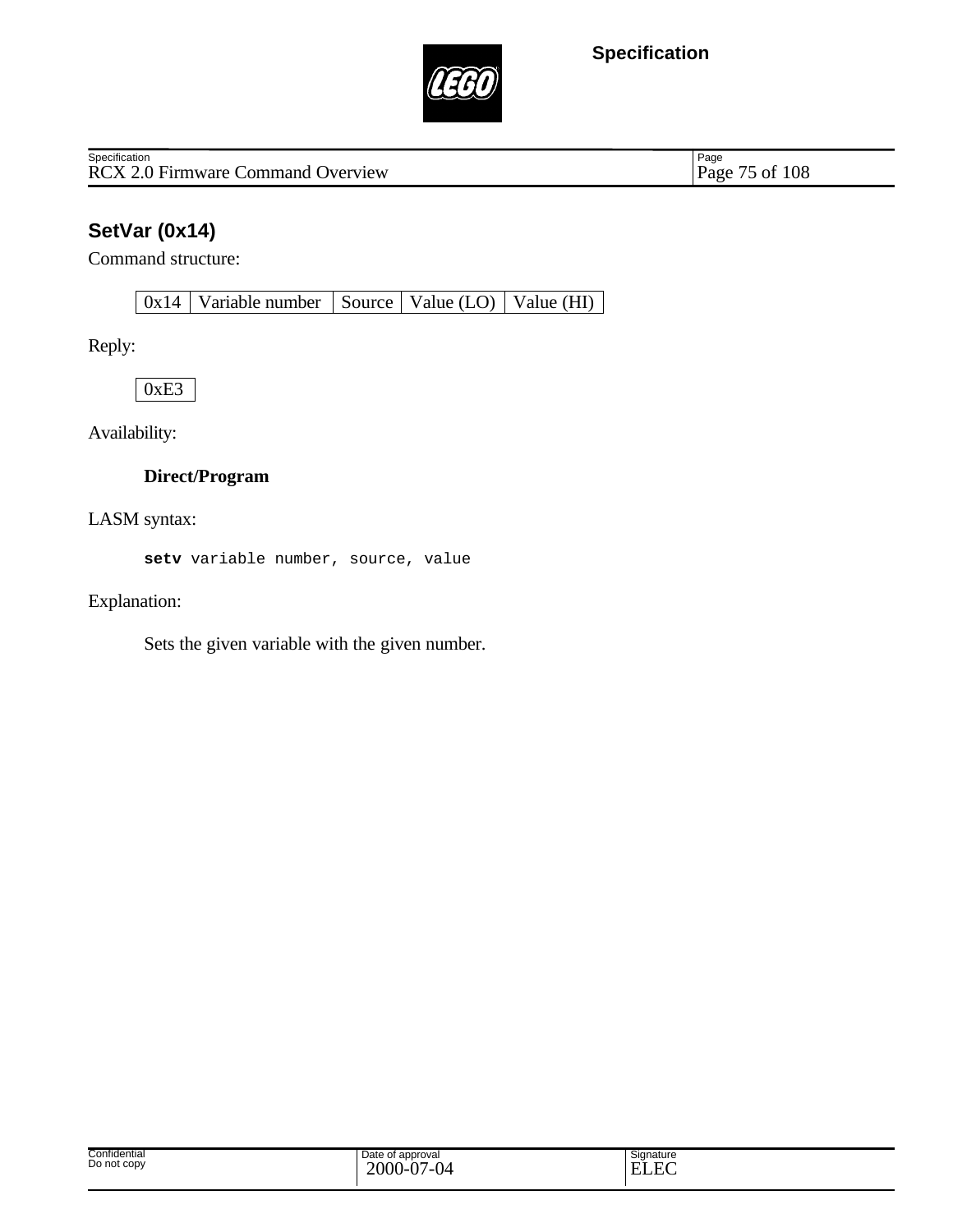

RCX 2.0 Firmware Command Overview **Specification** 

Page 76 of 108

# **SumVar (0x24)**

Command structure:

0x24 Variable number Source Value (LO) Value (HI)

Reply:

0xD3

Availability:

#### **Direct/Program**

LASM syntax:

**sumv** variable number, source, value

Explanation:

Adds the given number to the given variable.

| Confidential<br>Do not copy | Date of approval<br>2000<br>$\sim$<br>'-04<br>. | Signature<br>--<br>н.<br>н |
|-----------------------------|-------------------------------------------------|----------------------------|
|-----------------------------|-------------------------------------------------|----------------------------|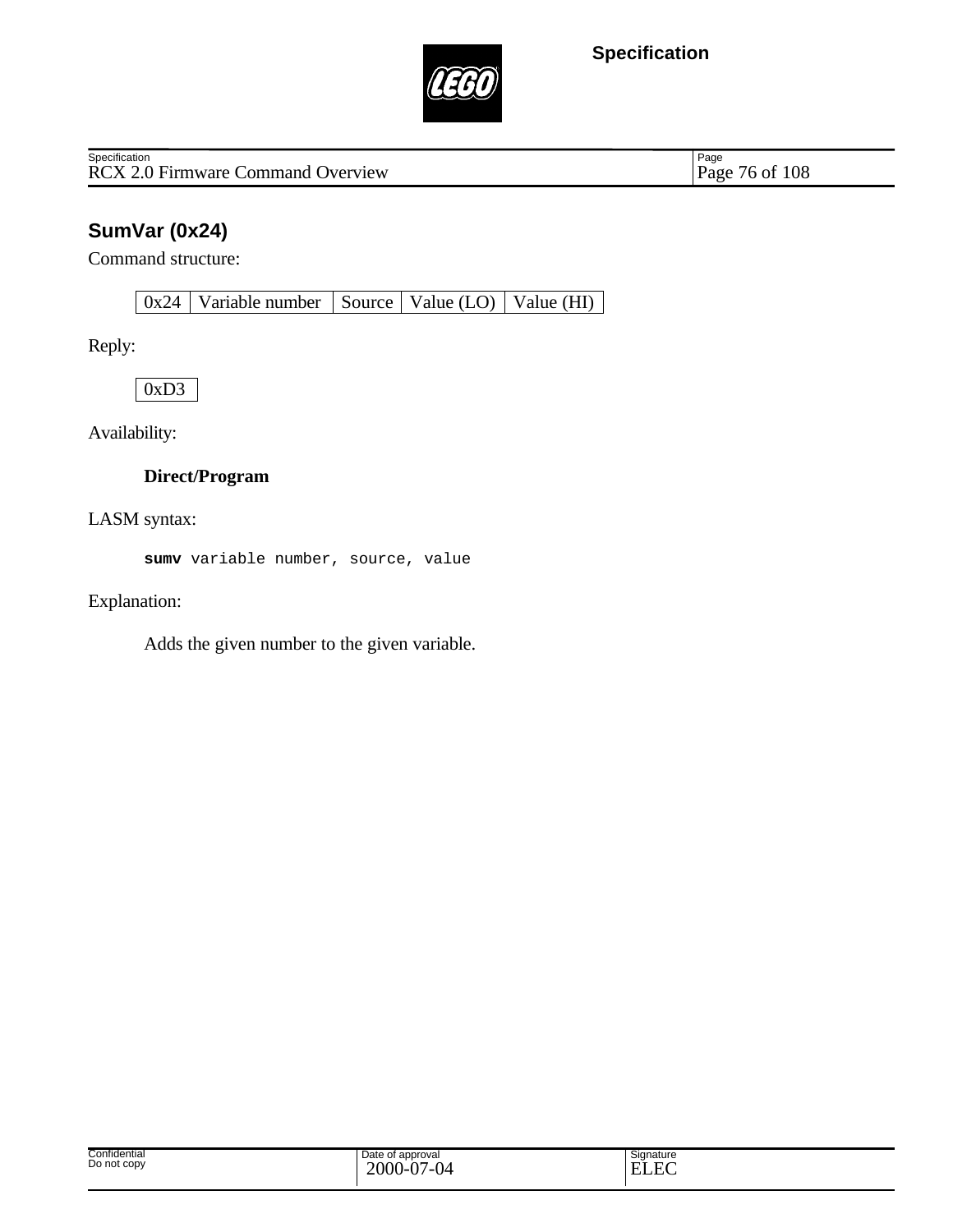

RCX 2.0 Firmware Command Overview **Specification** 

Page 77 of 108

# **SubVar (0x34)**

Command structure:

0x34 | Variable number | Source | Value (LO) | Value (HI) |

Reply:

0xC3

Availability:

### **Direct/Program**

LASM syntax:

**subv** variable number, source, value

Explanation:

Subtracts the given number from the given variable.

| Confidential<br>Do not copy | Date of approval<br>2000<br>'-04<br>. 1-U | $\overline{\phantom{a}}$<br>Signature<br>$\Gamma$<br><b>TIT</b><br>. L 7<br>н<br>ccc |
|-----------------------------|-------------------------------------------|--------------------------------------------------------------------------------------|
|-----------------------------|-------------------------------------------|--------------------------------------------------------------------------------------|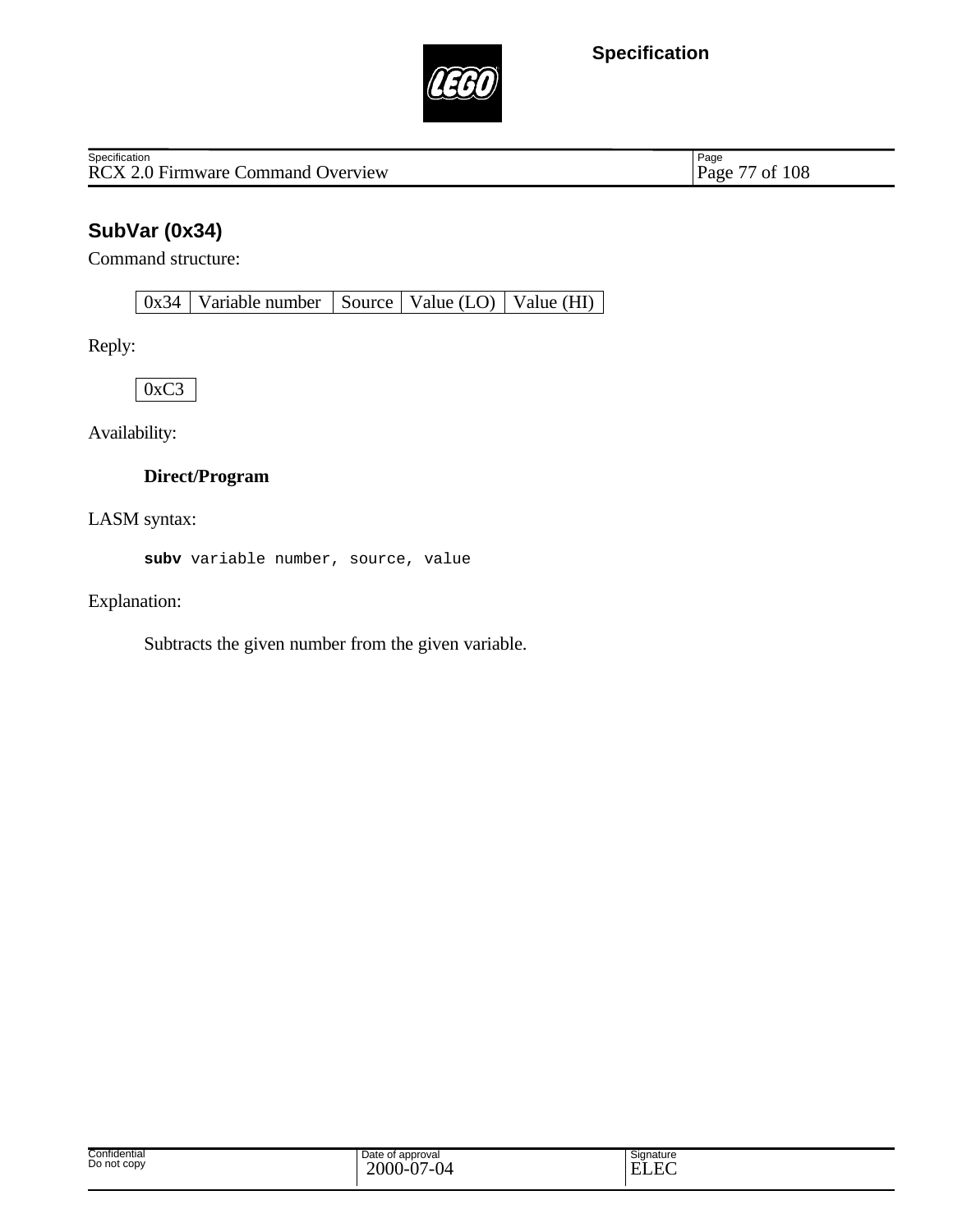

RCX 2.0 Firmware Command Overview **Specification** 

Page 78 of 108

# **DivVar (0x44)**

Command structure:

 $0x44$  Variable number Source Value (LO) Value (HI)

Reply:

0xB3

Availability:

#### **Direct/Program**

LASM syntax:

**divv** variable number, source, value

Explanation:

Divides the given variable with the given number.

If the given number is zero, the command is ignored.

| Confidential<br>Date of approval<br>Signature<br>Do not copy<br>2000-<br>$\overline{P}$<br>$\sim$<br>Ē<br>/_( )⊿<br>. .<br>. .<br>-<br>-<br>◡▴▴<br>v<br>v |  |
|-----------------------------------------------------------------------------------------------------------------------------------------------------------|--|
|-----------------------------------------------------------------------------------------------------------------------------------------------------------|--|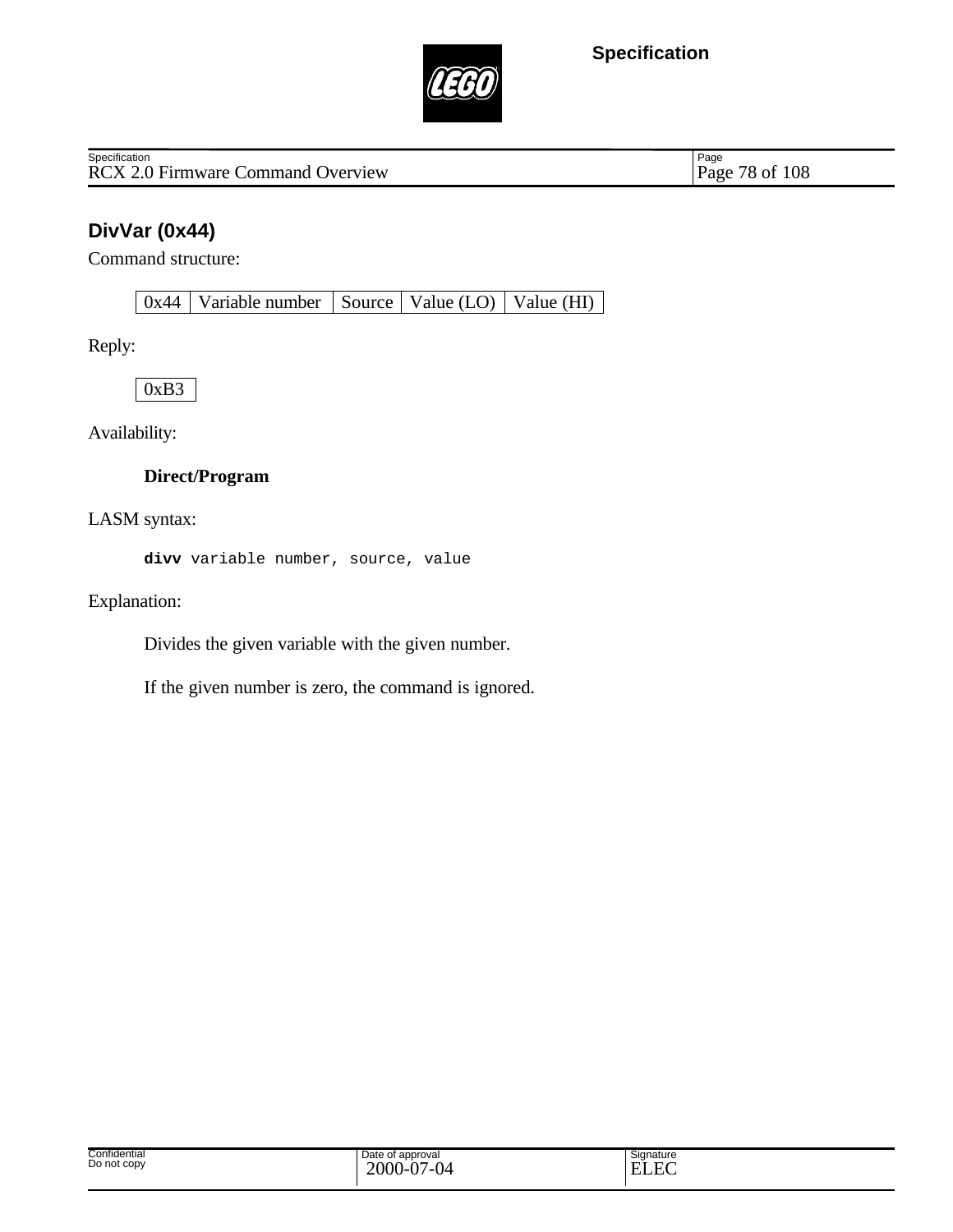

RCX 2.0 Firmware Command Overview **Specification** 

Page 79 of 108

# **MulVar (0x54)**

Command structure:

0x54 Variable number Source Value (LO) Value (HI)

Reply:

0xA3

Availability:

### **Direct/Program**

LASM syntax:

**mulv** variable number, source, value

Explanation:

Multiplies the given variable with the given number.

| Confidential<br>Do not copy | Date of approval<br>2000<br>$\Delta$<br>.04<br>. I-V. | $\sim$<br>Signature<br>$\Gamma$<br>$\mathbf{E}$<br>H (<br>حتللت |
|-----------------------------|-------------------------------------------------------|-----------------------------------------------------------------|
|-----------------------------|-------------------------------------------------------|-----------------------------------------------------------------|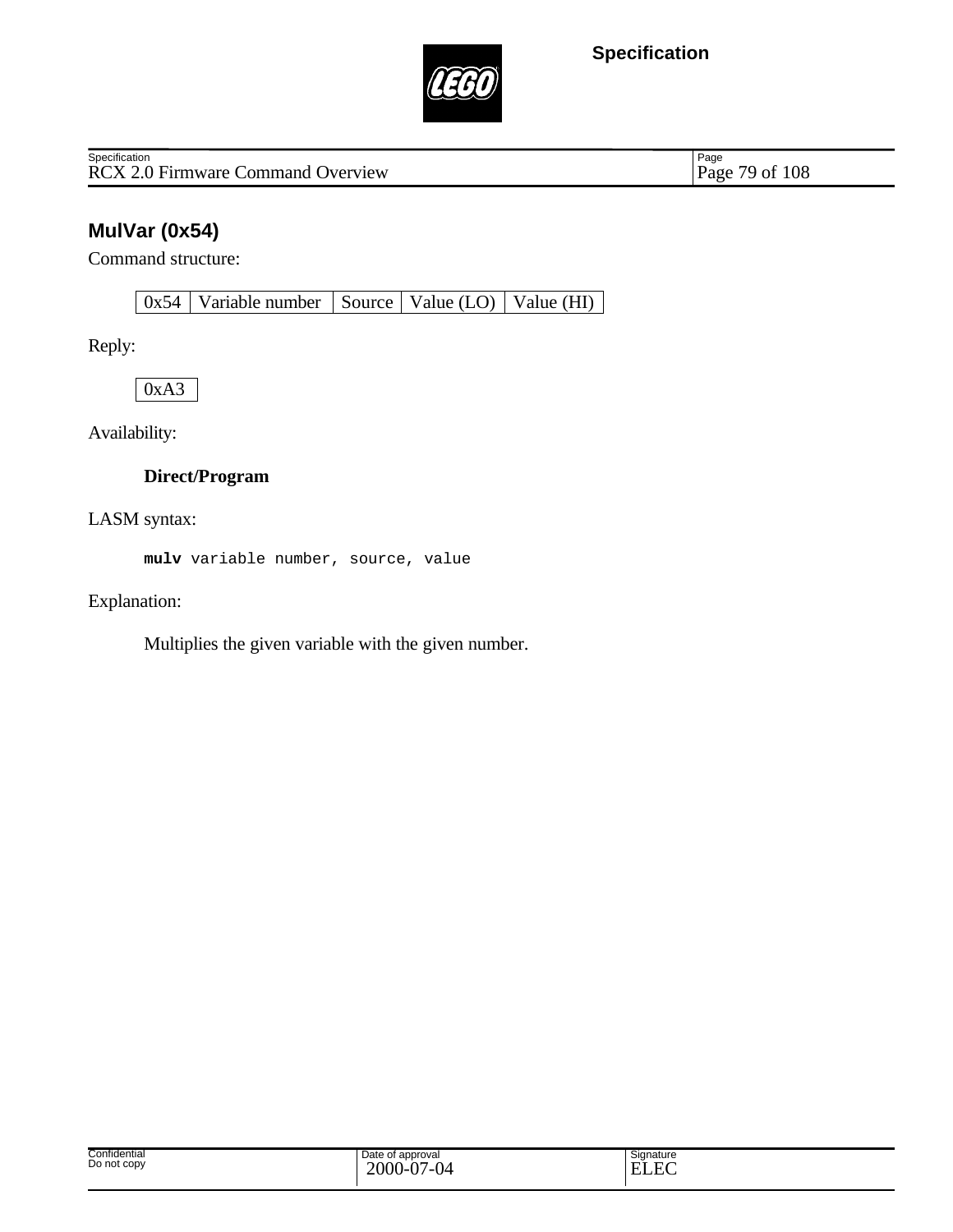

RCX 2.0 Firmware Command Overview **Specification** 

Page 80 of 108

# **SgnVar (0x64)**

Command structure:

0x64 Variable number Source Value (LO) Value (HI)

Reply:

0x93

Availability:

### **Direct/Program**

LASM syntax:

**sgnv** variable number, source, value

Explanation:

Sets the given variable with the sign of the given number  $(-1, 0 \text{ or } +1)$ .

| Confidential<br>Do not copy | Date of<br>f approval<br>2000-<br>$\cdot$ $\sim$<br>04<br>. <i>.</i><br>$\mathbf v$ . | Signature<br>ELEC |
|-----------------------------|---------------------------------------------------------------------------------------|-------------------|
|-----------------------------|---------------------------------------------------------------------------------------|-------------------|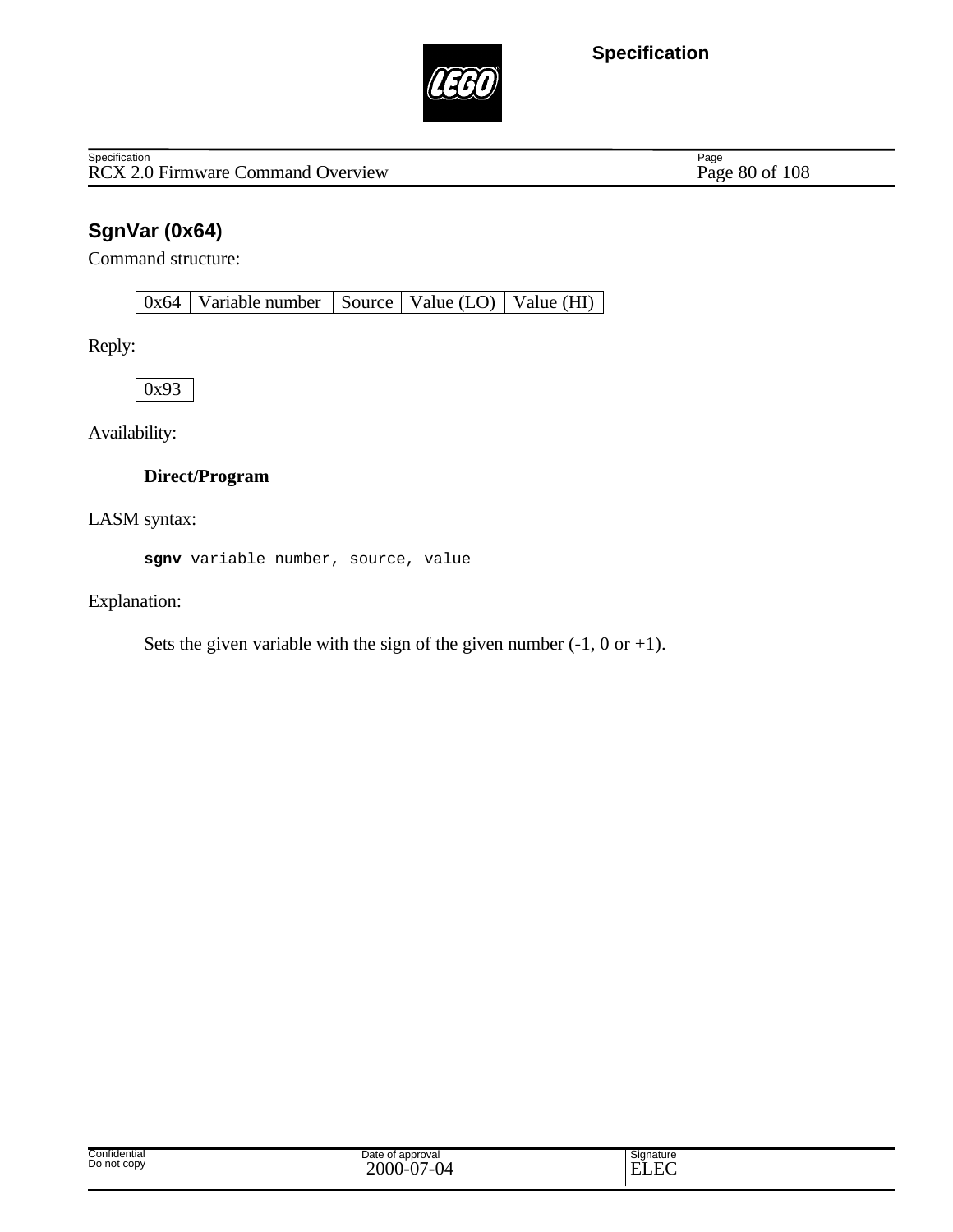

RCX 2.0 Firmware Command Overview **Specification** 

Page 81 of 108

# **AbsVar (0x74)**

Command structure:

 $0x74$  Variable number Source Value (LO) Value (HI)

Reply:

0x83

Availability:

### **Direct/Program**

LASM syntax:

**absv** variable number, source, value

Explanation:

Sets the given variable with the absolute (positive) value of the given number.

| Confidential<br>Do not copy | Date of<br>t approval<br>$2000 -$<br>7-04<br>. $\mathsf{D}$<br>◡<br>v | -<br>Signature<br>$\sim$<br>E)<br>- |
|-----------------------------|-----------------------------------------------------------------------|-------------------------------------|
|-----------------------------|-----------------------------------------------------------------------|-------------------------------------|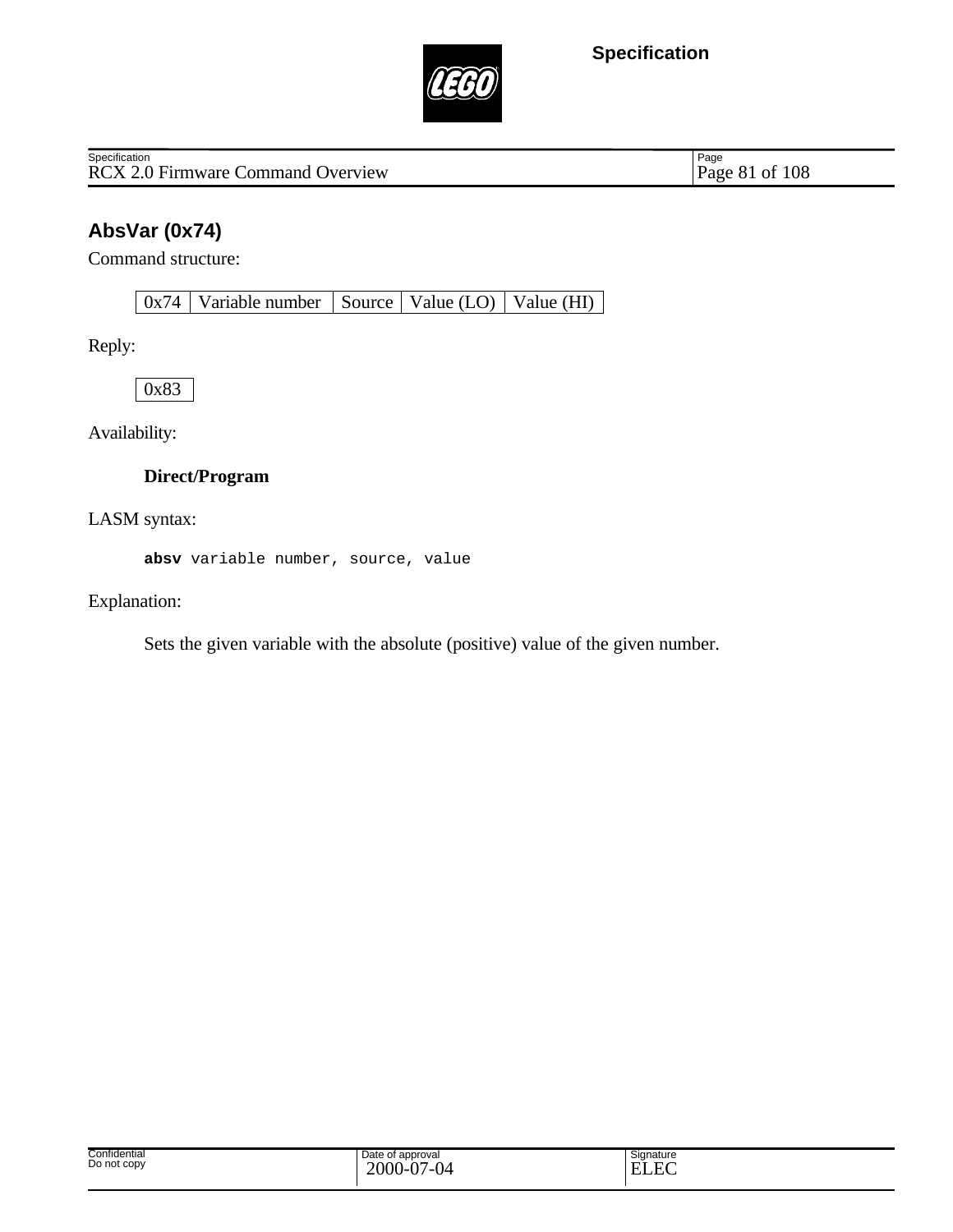

RCX 2.0 Firmware Command Overview **Specification** 

Page 82 of 108

# **AndVar (0x84)**

Command structure:

0x84 | Variable number | Source | Value (LO) | Value (HI) |

Reply:

0x73

Availability:

#### **Direct/Program**

LASM syntax:

**andv** variable number, source, value

Explanation:

Does a bit-wise AND on the given variable with the given number.

| Confidential<br>Do not copy | Date of approval<br>2000<br>$\Delta$<br>04<br>. v-v.<br>. . | $\sim$<br>Signature<br>$\sim$<br>Ē<br>H)<br>н.<br>. |
|-----------------------------|-------------------------------------------------------------|-----------------------------------------------------|
|-----------------------------|-------------------------------------------------------------|-----------------------------------------------------|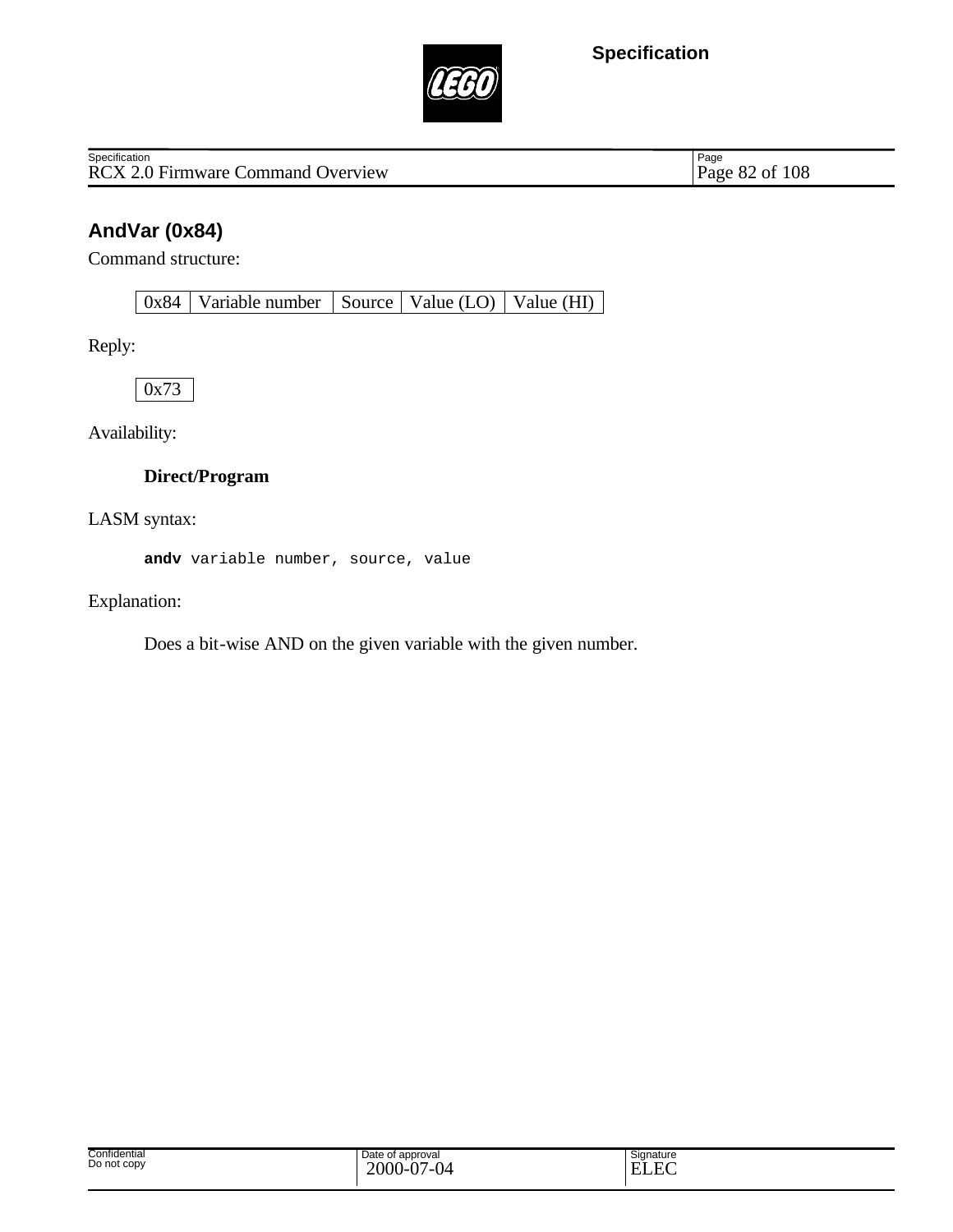

RCX 2.0 Firmware Command Overview **Specification** 

Page 83 of 108

# **OrVar (0x94)**

Command structure:

0x94 Variable number Source Value (LO) Value (HI)

Reply:

0x63

Availability:

### **Direct/Program**

LASM syntax:

**orv** variable number, source, value

Explanation:

Does a bit-wise OR on the given variable with the given number.

| Confidential<br>Do not copy | Date of<br>t approval<br>2000<br>$\Delta$<br>$\sim$<br>(∖⊿<br>---<br>$\mathbf v$ .<br>., | Signature<br>E<br>н.<br>LIJLAN. |
|-----------------------------|------------------------------------------------------------------------------------------|---------------------------------|
|-----------------------------|------------------------------------------------------------------------------------------|---------------------------------|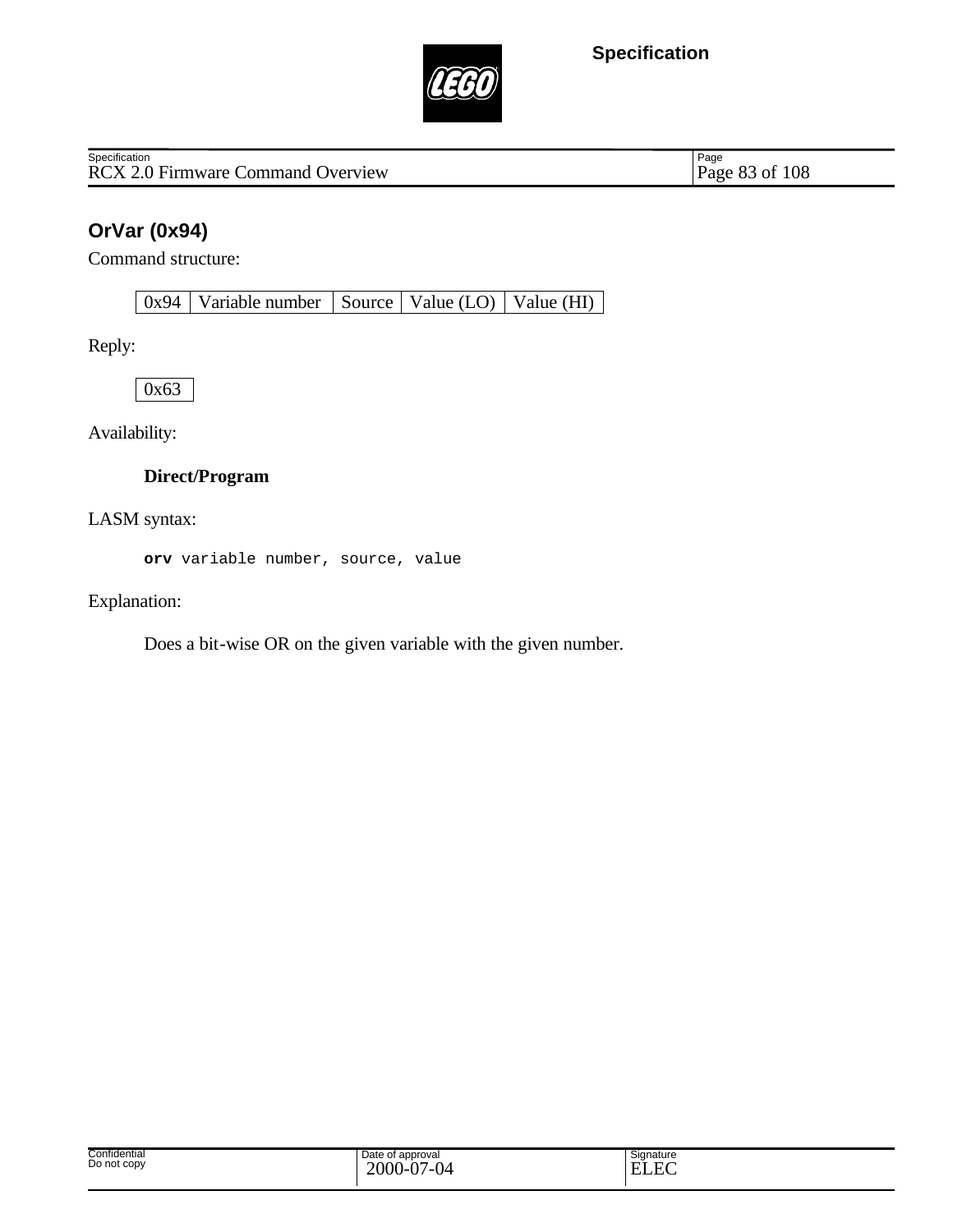



RCX 2.0 Firmware Command Overview Page 84 of 108 **Specification** 

Page

### **Upload (0xA4)**

Command structure:

 $0xA4$  Datalog start (LO) Datalog start (HI) Datalog size (LO) Datalog size (HI)

Reply structure:

| $0x53$ Data point type<br>[start] | Data point value (LO)<br>[start] | Data point value (HI)<br>[start] |
|-----------------------------------|----------------------------------|----------------------------------|
| $\cdot\cdot\cdot$                 | $\cdot\cdot\cdot$                | $\cdot$                          |
| Data point type                   | Data point value (LO)            | Data point value (HI)            |
| [start + size - 1]                | $\vert$ [start + size - 1]       | $[start + size - 1]$             |

Availability:

**Direct**

#### LASM syntax:

**polld** start, size

#### Explanation:

Extracts data points from the data log (both size and start are measured in data points – not bytes) and puts them in the reply to the controlling PC. The first entry (index 0) has a type of 0xFF and the value contains the number of (valid) data points in the rest of the buffer.

See DatalogNext for a detailed explanation of the data points in the log.

| Confidential<br>Date of approval<br>.<br>Do not copy<br>$\sim$<br>$\sim$<br>2000<br>v<br>v | Signature<br>$\Gamma$<br>-<br>-<br><b>JLA</b> |  |
|--------------------------------------------------------------------------------------------|-----------------------------------------------|--|
|--------------------------------------------------------------------------------------------|-----------------------------------------------|--|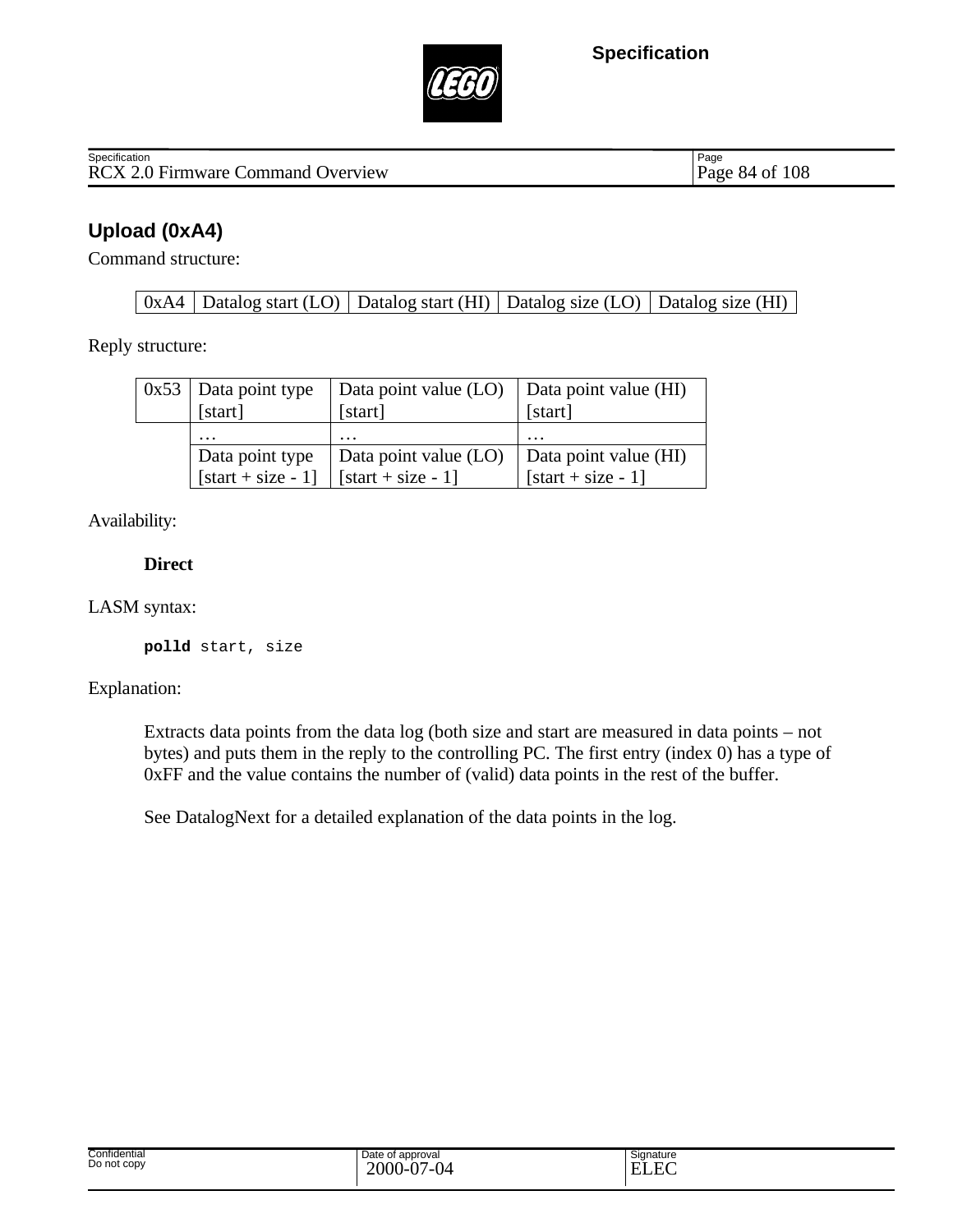

Page

# **SEnterEventCheck (0xB4)**

Command structure:

| 0xB4 |  | Event source Event value (LO) Event value (HI) Bit 0-6: Jump Distance |
|------|--|-----------------------------------------------------------------------|
|      |  | Bit 7: Jump direction<br>$0 =$ forwards<br>$1 = backwards$            |

Availability:

#### **Program**

### LASM syntax:

**mone** event source, event value, label or jump distance

Explanation:

Tells the firmware to inform the task when (any of) the given event(s) occur.

When the event occurs, execution continues at the given address and the monitoring is suspended.

Afterwards the actual event(s) can be read from source 23 if the task needs to distinguish between several different causes.

| Confidential<br>Do not copy | Date of approval<br>2000<br>$\Lambda$<br>$\sim$<br>.<br>.<br>. ש<br>◡ | Signature<br>. .<br>-<br>- Lu |
|-----------------------------|-----------------------------------------------------------------------|-------------------------------|
|                             |                                                                       |                               |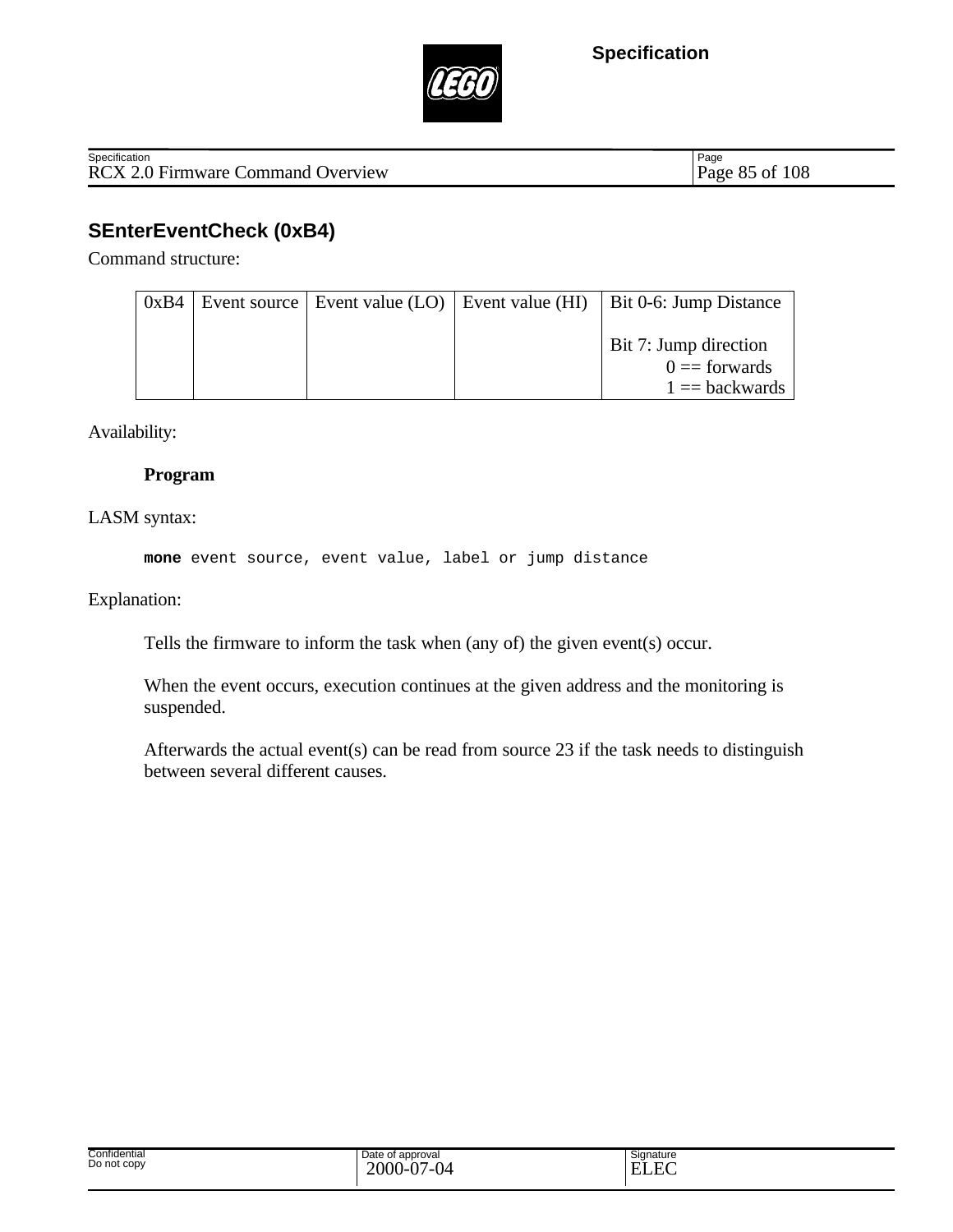

RCX 2.0 Firmware Command Overview Page 86 of 108 Specification

Page

### **SetSourceValue (0x05)**

Command structure:

Reply:

0xF2

Availability:

#### **Direct/Program**

LASM syntax:

**set** destination source, destination value, origin source, origin value

Explanation:

The command is a general-purpose command that can be used to set any writable source inside the RCX.

It was introduced to avoid a plethora of specialized commands for setting the various new sources for e.g. event monitoring.

| Signature<br>$\Gamma$<br>н.<br>-no |  |
|------------------------------------|--|
|                                    |  |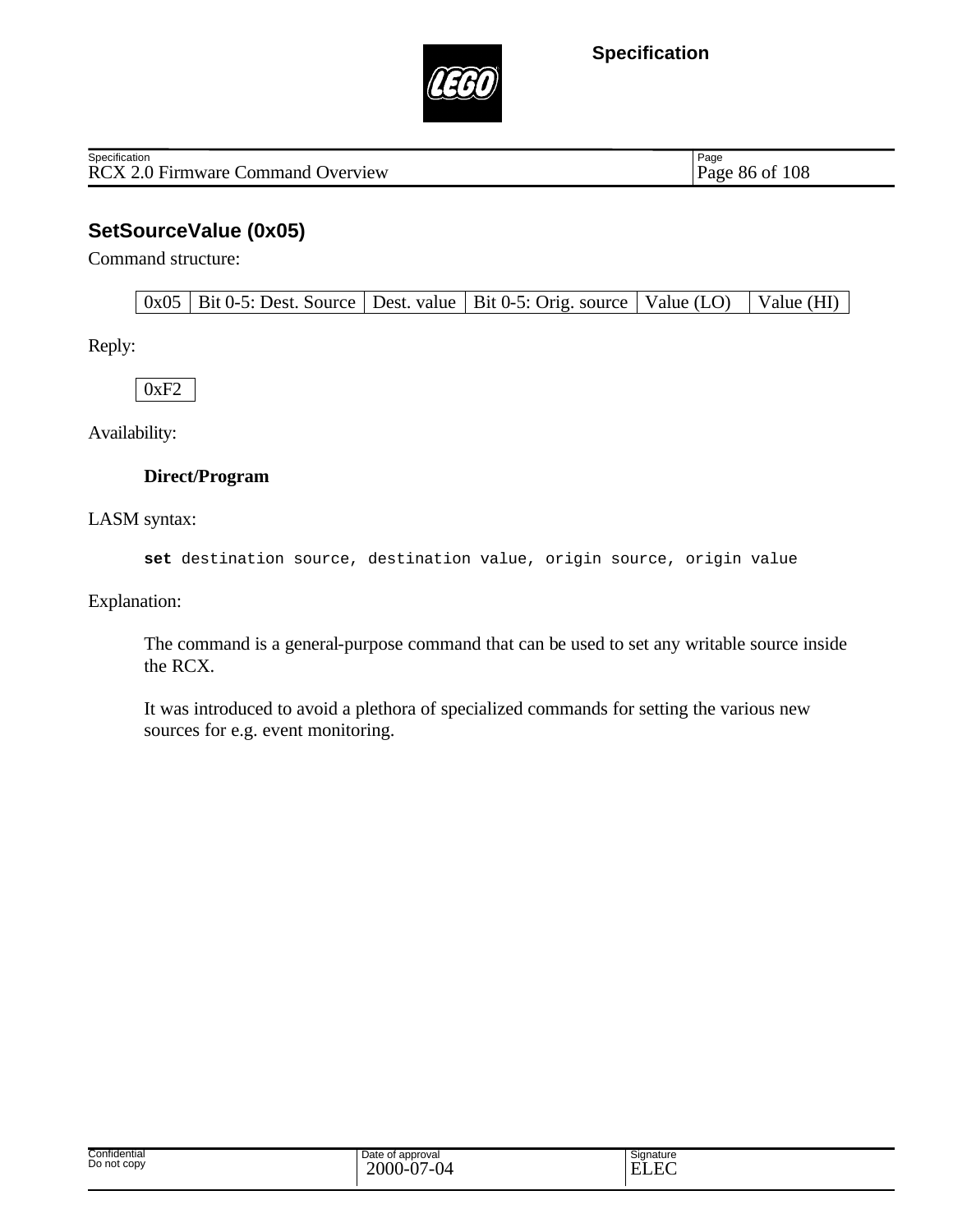

Specification<br>
RCX 2.0 Firmware Command Overview Page 87 of 108

Page 87 of 108

# **UnlockPBrick (0x15)**

Command structure:

 $\boxed{0x15}$  1 3 5 7 11

Reply structure:

| 0xE2 | <b>ROM</b> | <b>ROM</b> | <b>ROM</b> | <b>ROM</b> | <b>RAM</b> | <b>RAM</b>                | <b>RAM</b> | <b>RAM</b> |
|------|------------|------------|------------|------------|------------|---------------------------|------------|------------|
|      | Major      | Major      | Minor      | Minor      | Major      | Major                     | Minor      | Minor      |
|      | ΉI         | w          | (HI        | (LO)       | ΉI         | $\left( {\rm LO} \right)$ | (HI        | $\rm (LO)$ |

Availability:

### **Direct**

LASM syntax:

**pollp** 1,3,5,7,11

Explanation:

The command replies with RCX firmware version information.

| Confidential<br>.<br>Do not copy | Date of<br>of approval<br>2000<br>$\overline{2}$<br>$\sim$<br><br>$\cdot$<br>$\cdot$ | Signature<br>E<br>. . |  |
|----------------------------------|--------------------------------------------------------------------------------------|-----------------------|--|
|----------------------------------|--------------------------------------------------------------------------------------|-----------------------|--|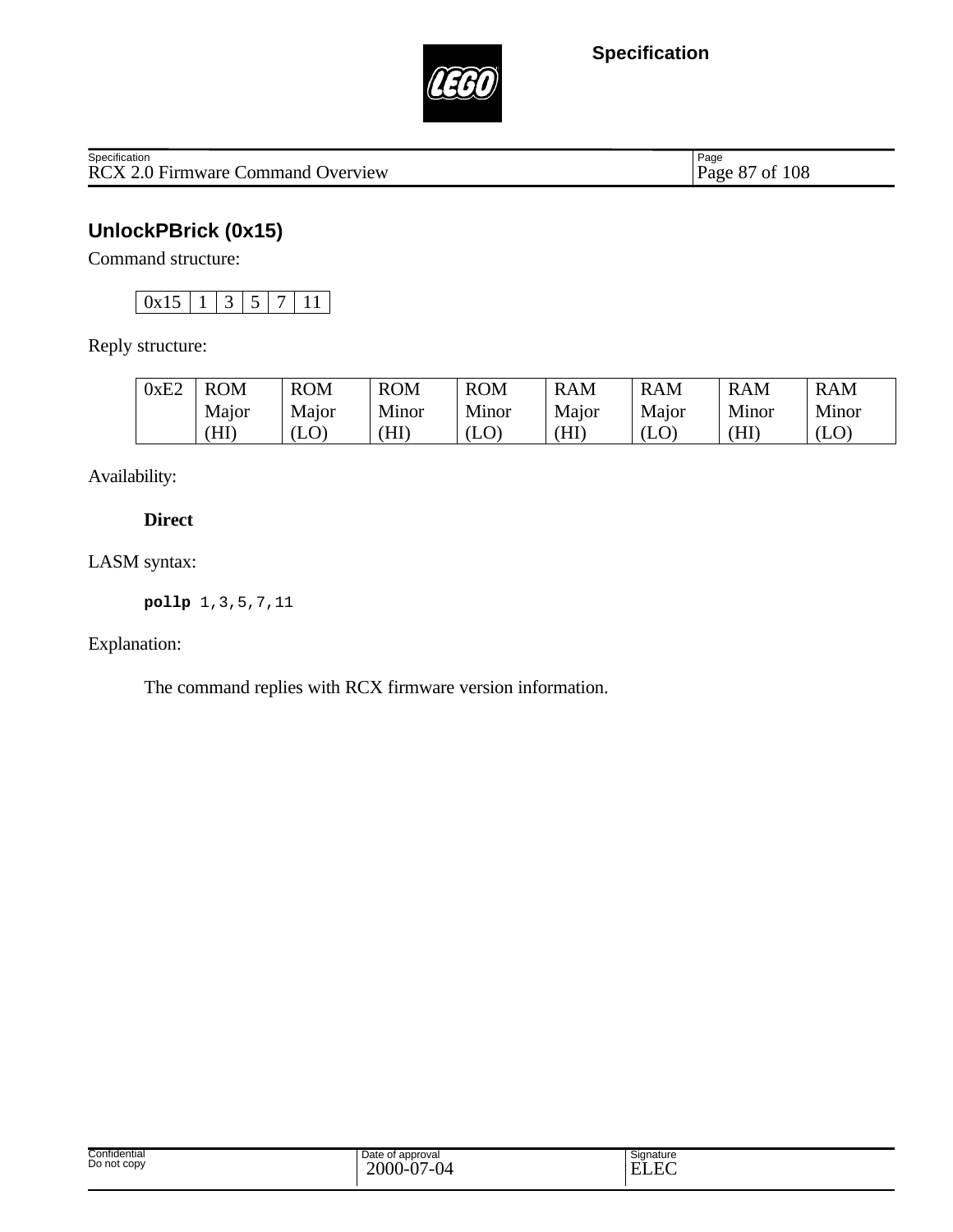

RCX 2.0 Firmware Command Overview Page 88 of 108 **Specification** 

Page

### **BeginOfTask (0x25)**

Command structure:

 $0x25 \mid 0 \mid$  Task number Subroutine call list Task size (LO) Task size (HI)

Reply structure:

| $0xD2$ Status:             |
|----------------------------|
| $0 \equiv \mathrm{OK}$     |
| $1 =$ Not enough memory    |
| $2 ==$ Illegal task number |

Availability:

#### **Direct**

#### LASM syntax:

```
; there is no direct LASM syntax, this command is generated during download
```
Explanation:

The command reply tells whether there is memory enough and whether the task number is legal, so that the download may continue.

A number of ContinueDL commands is expected following a successful reply.

| Confidential<br>Do not copy | Date of<br>of approval<br>2000<br>$\Delta$<br>⊿∩∠<br><br>$\mathbf v$ .<br>$\cdot$ | Signature<br>$\Gamma$<br>ירד<br>н<br>.<br>$\sim$ |
|-----------------------------|-----------------------------------------------------------------------------------|--------------------------------------------------|
|-----------------------------|-----------------------------------------------------------------------------------|--------------------------------------------------|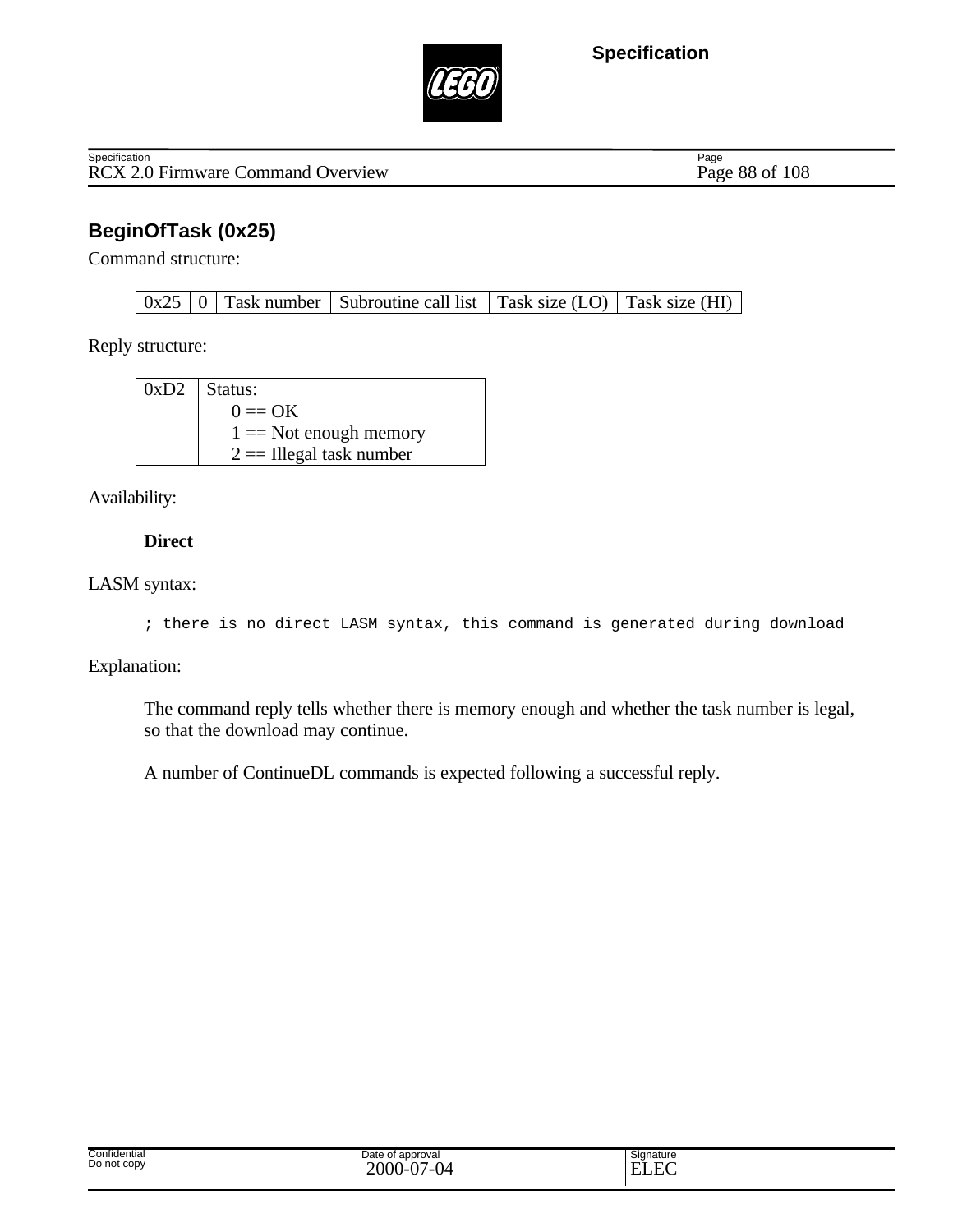



RCX 2.0 Firmware Command Overview Page 89 of 108 **Specification** 

Page

# **BeginOfSub (0x35)**

Command structure:

 $0x35 \mid 0$  Subroutine number  $\mid 0 \mid$  Subroutine size (LO) Subroutine size (HI)

Reply structure:

| $0xC2$ Status:                  |
|---------------------------------|
| $0 \equiv \mathrm{OK}$          |
| $1 ==$ Not enough memory        |
| $2 =$ Illegal subroutine number |

Availability:

#### **Direct**

#### LASM syntax:

```
; there is no direct LASM syntax, this command is generated during download
```
#### Explanation:

The command reply tells whether there is memory enough and the subroutine number is legal, so the download may continue.

A number of ContinueDL commands is expected following a successful reply.

| Confidential<br>Do not copy | Date of<br>approval<br>.<br>2000-<br>7-04<br>$\mathbf v$ . | Signature<br>$\mathbf{r}$<br>E<br>.<br>- |
|-----------------------------|------------------------------------------------------------|------------------------------------------|
|-----------------------------|------------------------------------------------------------|------------------------------------------|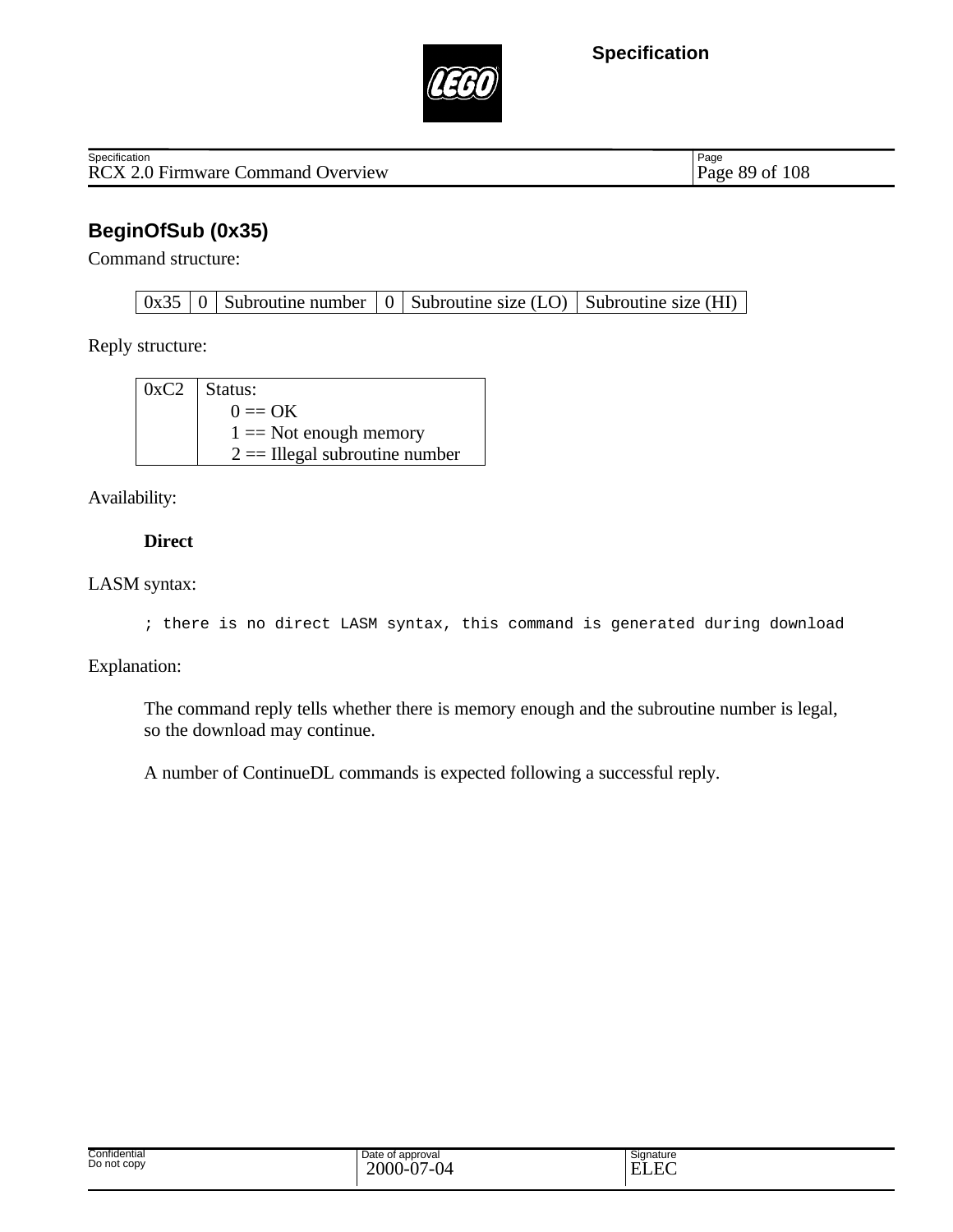



RCX 2.0 Firmware Command Overview Page 90 of 108 **Specification** 

Page

### **ContinueFirmwareDownLoad, ContinueDL (0x45)**

Command structure:

| 0x45 | Block count (LO)             | Block count (HI) | Byte count<br>(LO | Byte count<br>Ήl |
|------|------------------------------|------------------|-------------------|------------------|
|      | Data byte $[0]$              |                  |                   |                  |
|      | $\cdots$                     |                  |                   |                  |
|      | Data byte [Byte count $-1$ ] |                  |                   |                  |
|      | <b>Block checksum</b>        |                  |                   |                  |

Reply structure:

| $0xB2$   Status:                |
|---------------------------------|
| $0 \equiv \mathrm{OK}$          |
| $3 = Block$ check sum error     |
| $4 ==$ Firmware check sum error |
| $6 =$ Download not active       |

Availability:

#### **Direct**

LASM syntax:

; there is no direct LASM syntax, this command is generated during download

Explanation:

The command reply tells whether there is memory enough or the task number is legal, so the download may continue.

Blocks are numbered 1, 2, …, n, 0 so the firmware can tell when the controlling computer believes the download is finished.

The block check sum is the sum of all the data bytes modulo 256.

| Confidential | e of approval<br>Jate    | Signature                |
|--------------|--------------------------|--------------------------|
| Do not copy  |                          | $\overline{\phantom{0}}$ |
|              | $-000$ - $\degree$<br>-- | -                        |
|              |                          | _______                  |
|              |                          |                          |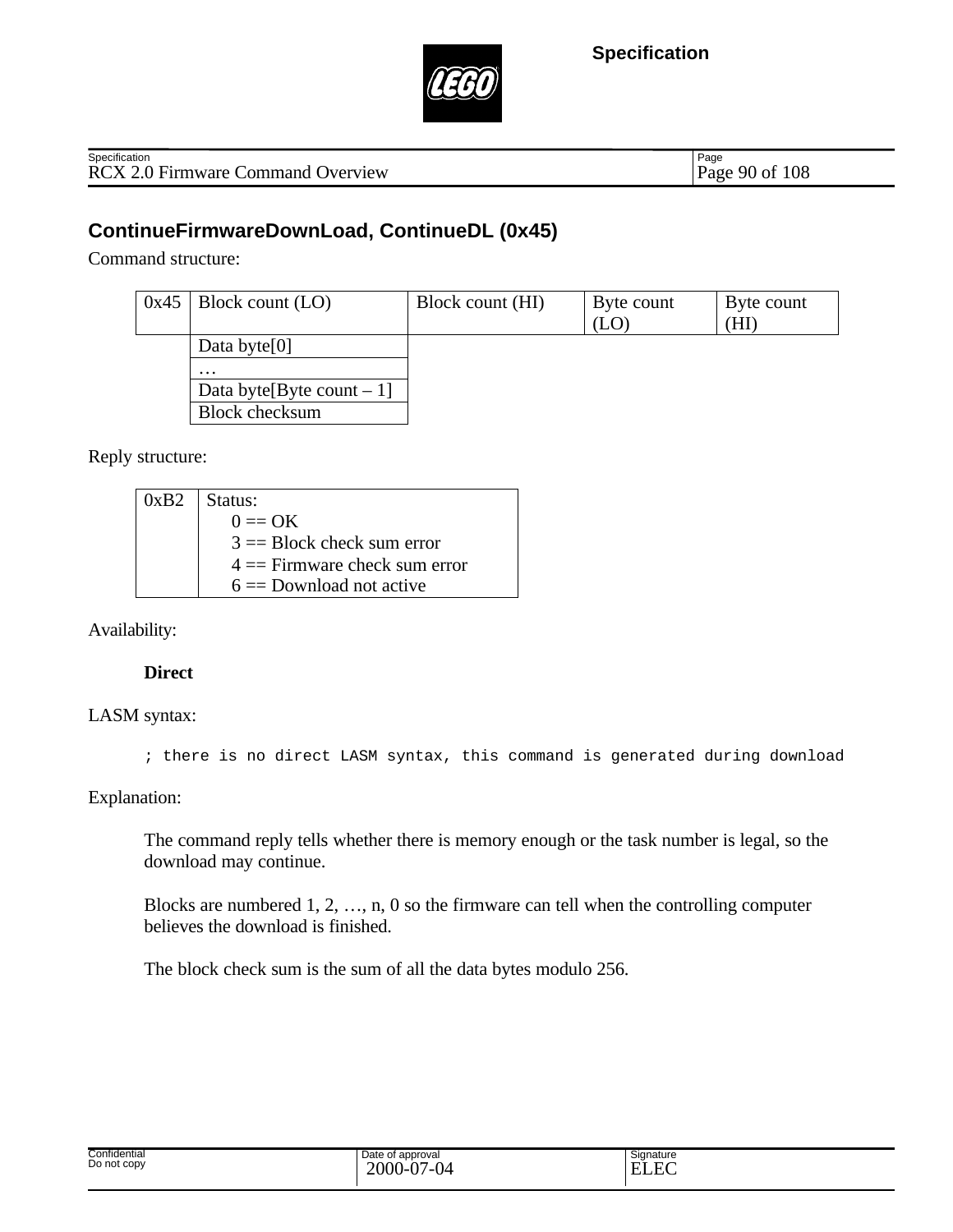

RCX 2.0 Firmware Command Overview **Specification** 

Page 91 of 108

### **GoIntoBootMode (0x65)**

Command structure:

 $0x65$  | 1 | 3 | 5 | 7 | 11 |

Reply:

0x92

Availability:

**Direct**

LASM syntax:

**reset** 1,3,5,7,11

Explanation:

Sends the RCX firmware into boot mode where it can mainly respond to very few commands and await the downloading of new firmware.

| Confidential<br>Do not copy | Date of approval<br>2000<br>$\Delta$<br>$\sim$<br>.<br>.<br>v.<br>ັ | Signature<br>$\sim$<br>$\Gamma$<br>T<br>н<br>-<br>www |  |
|-----------------------------|---------------------------------------------------------------------|-------------------------------------------------------|--|
|-----------------------------|---------------------------------------------------------------------|-------------------------------------------------------|--|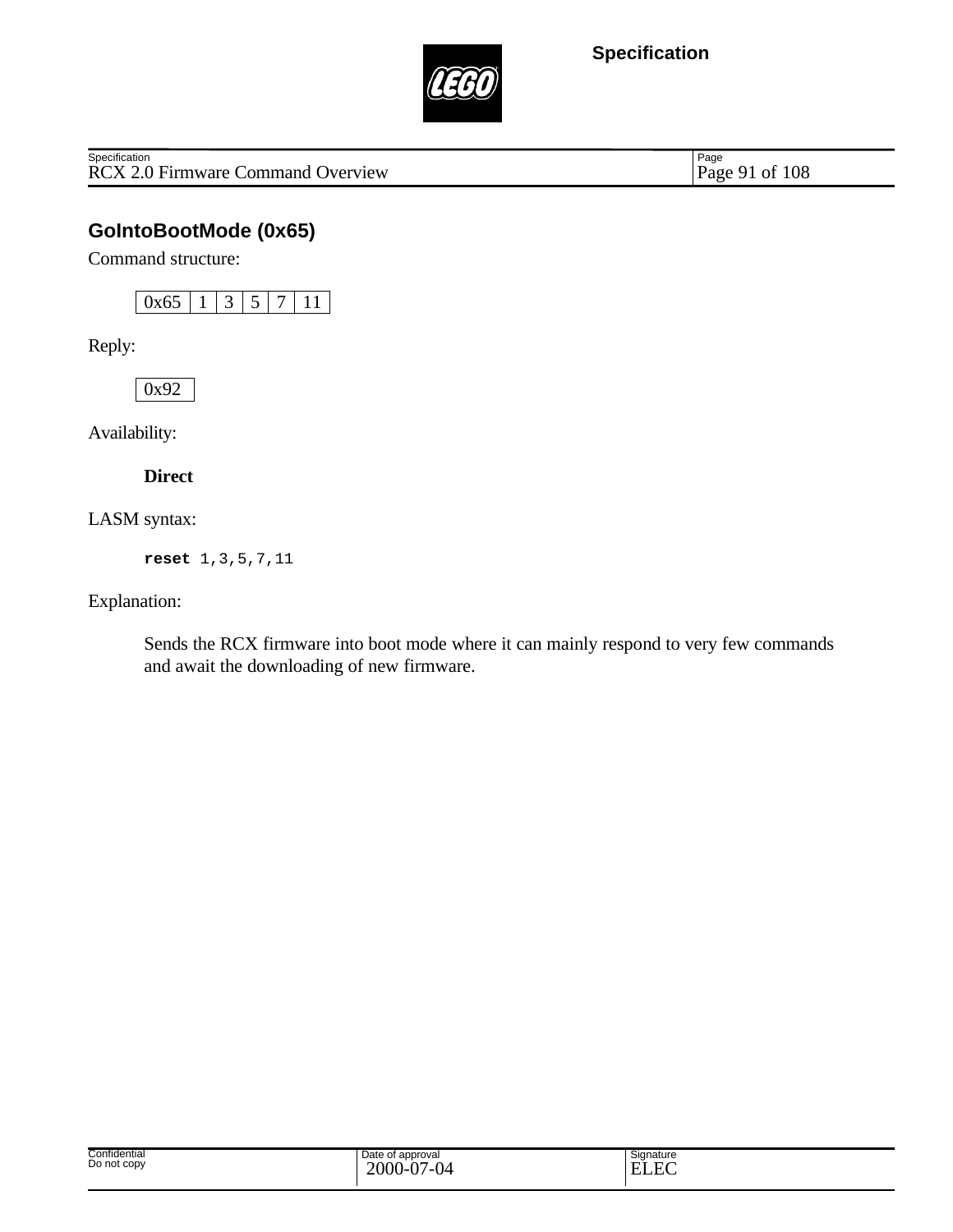

RCX 2.0 Firmware Command Overview Page 92 of 108 **Specification** 

Page

### **BeginFirmwareDownLoad (0x75)**

Command structure:

 $0x75$  Start address (LO) Start address (HI) Check sum (LO) Check sum (HI)  $\vert 0 \vert$ 

Reply structure:

| $0x82$ Status       |
|---------------------|
| $0 \equiv \Omega K$ |

Availability:

**Direct**

LASM syntax:

; there is no direct LASM syntax, this command is generated during download

Explanation:

The command reply tells whether there is memory enough so the firmware download can continue.

The start address is always 0x8000.

The firmware check sum is the sum of the first 19456 bytes in the firmware program  $(= 19 *$  $1024 = 19K$ ) modulo 65536. If the size of the firmware file is less than 19 K, zeroes are assumed for the remainder.

A number of ContinueDL commands is expected following a successful reply.

| Confidential<br>-<br>Date of approval<br>Signature<br>Do not copy<br>$\sim$<br>2000-<br>$\sim$<br>– ∼<br>ıд<br>$\mathbf{1}$<br>₩.<br>----<br>$\cdot$ |  |
|------------------------------------------------------------------------------------------------------------------------------------------------------|--|
|------------------------------------------------------------------------------------------------------------------------------------------------------|--|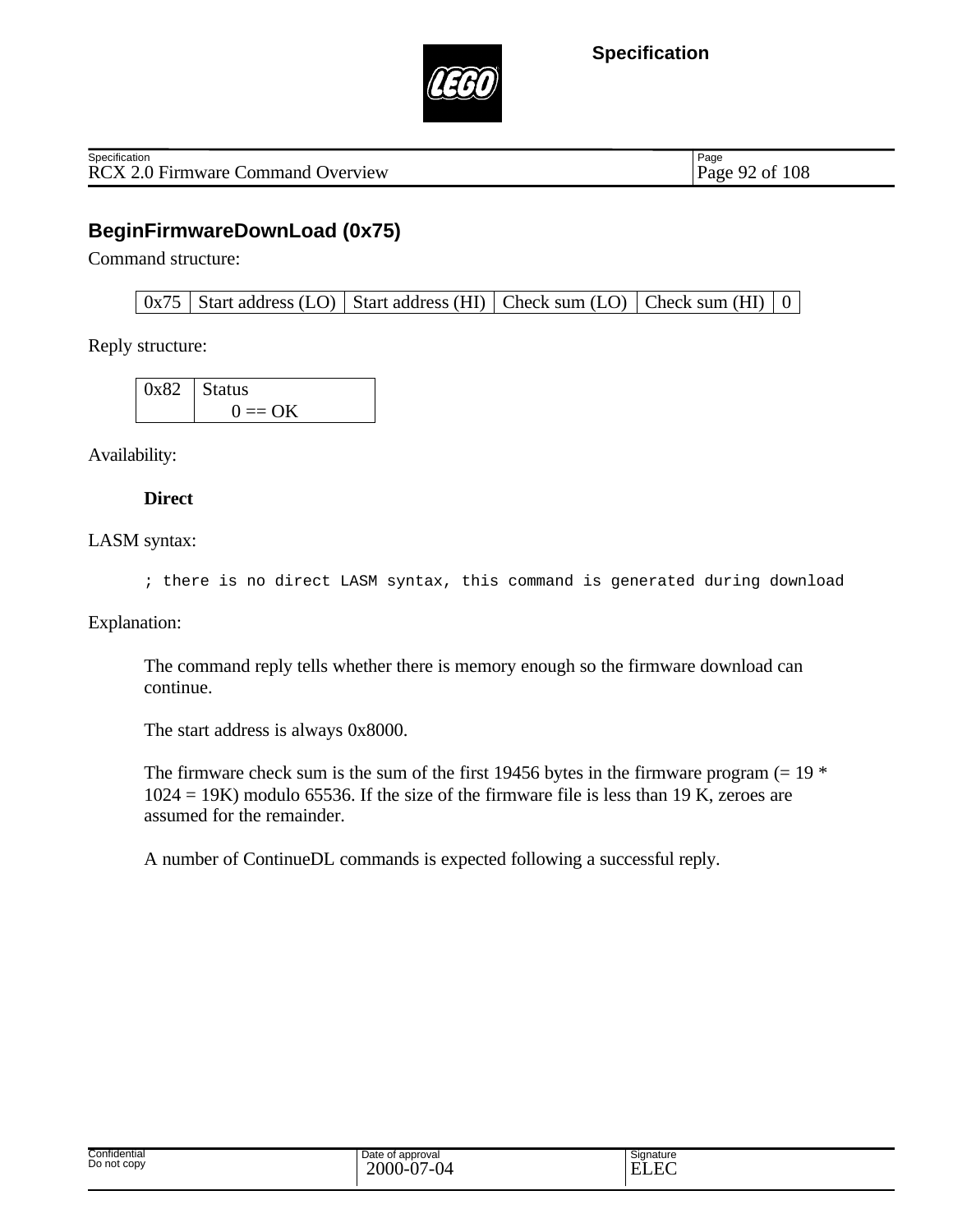

RCX 2.0 Firmware Command Overview Specification

Page 93 of 108

# **SCheckDo (0x85)**

Command structure:

| $0x85$   Bit 0-5: Source 1 | Bit $0-5$ : | Value 1   Value 1 | Value 2 | Jump     |
|----------------------------|-------------|-------------------|---------|----------|
|                            | Source 2    | HI)               |         | distance |
| Bit 6-7: Comparison        |             |                   |         |          |
| $0 =$ Greater than         |             |                   |         |          |
| $1 =$ Less than            |             |                   |         |          |
| $2 ==$ Equal to            |             |                   |         |          |
| $3 =$ Different from       |             |                   |         |          |

Availability:

#### **Program**

LASM syntax:

**chk** src1, val1, relop, src2, val2, forward label or jump distance

Explanation:

If the comparison fails (evaluates to FALSE) execution jumps to the given address.

This can facilitate quite efficient implementation of switch/case statements because a failed match can jump forward to the next check.

| Signature<br>$\Gamma$<br>н.<br>-no |  |
|------------------------------------|--|
|                                    |  |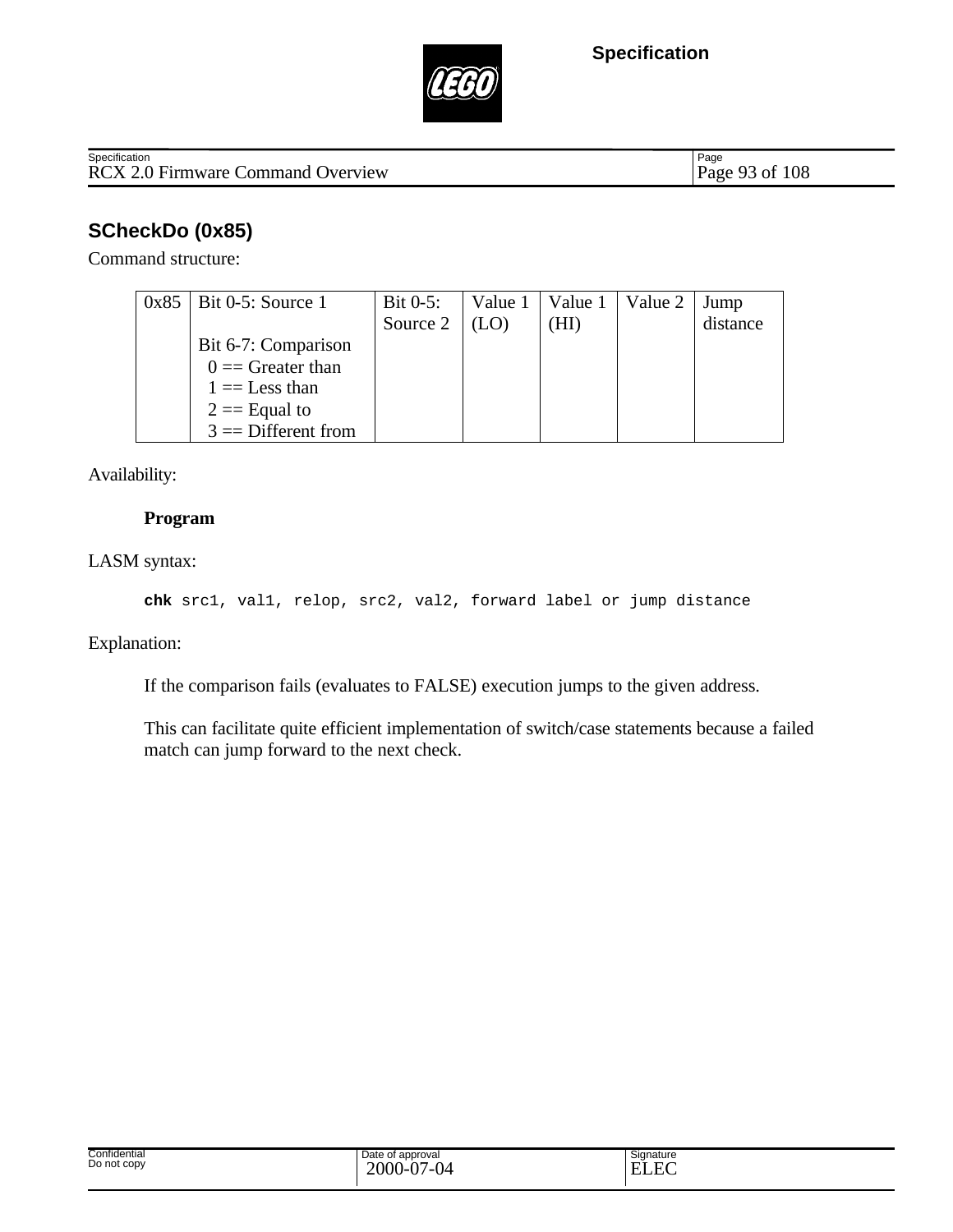

RCX 2.0 Firmware Command Overview Page 94 of 108 Specification

Page

# **LCheckDo (0x95)**

Command structure:

| $0x95$   Bit 0-5: Source 1 | Bit $0-5$ : | Value 1 | Value 1 | Value 2 | Jump     | Jump     |
|----------------------------|-------------|---------|---------|---------|----------|----------|
|                            | Source 2    |         | HI)     |         | distance | distance |
| Bit 6-7: Comparison        |             |         |         |         |          | (HI)     |
| $0 =$ Greater than         |             |         |         |         |          |          |
| $1 =$ Less than            |             |         |         |         |          |          |
| $2 ==$ Equal to            |             |         |         |         |          |          |
| $3 =$ Different from       |             |         |         |         |          |          |

Availability:

#### **Program**

LASM syntax:

**chkl** src1, val1, relop, src2, val2, forward label or jump distance

Explanation:

If the comparison fails (evaluates to FALSE) the execution jumps to the given address.

This can facilitate quite efficient implementation of switch/case statements because a failed match can jump forward to the next check.

| Confidential<br>Do not copy | Date of approval<br>2000-<br>$\Delta$<br>$\sim$<br>v<br>ັ | Signature<br>$\Gamma$<br>. .<br>◡◡ |
|-----------------------------|-----------------------------------------------------------|------------------------------------|
|-----------------------------|-----------------------------------------------------------|------------------------------------|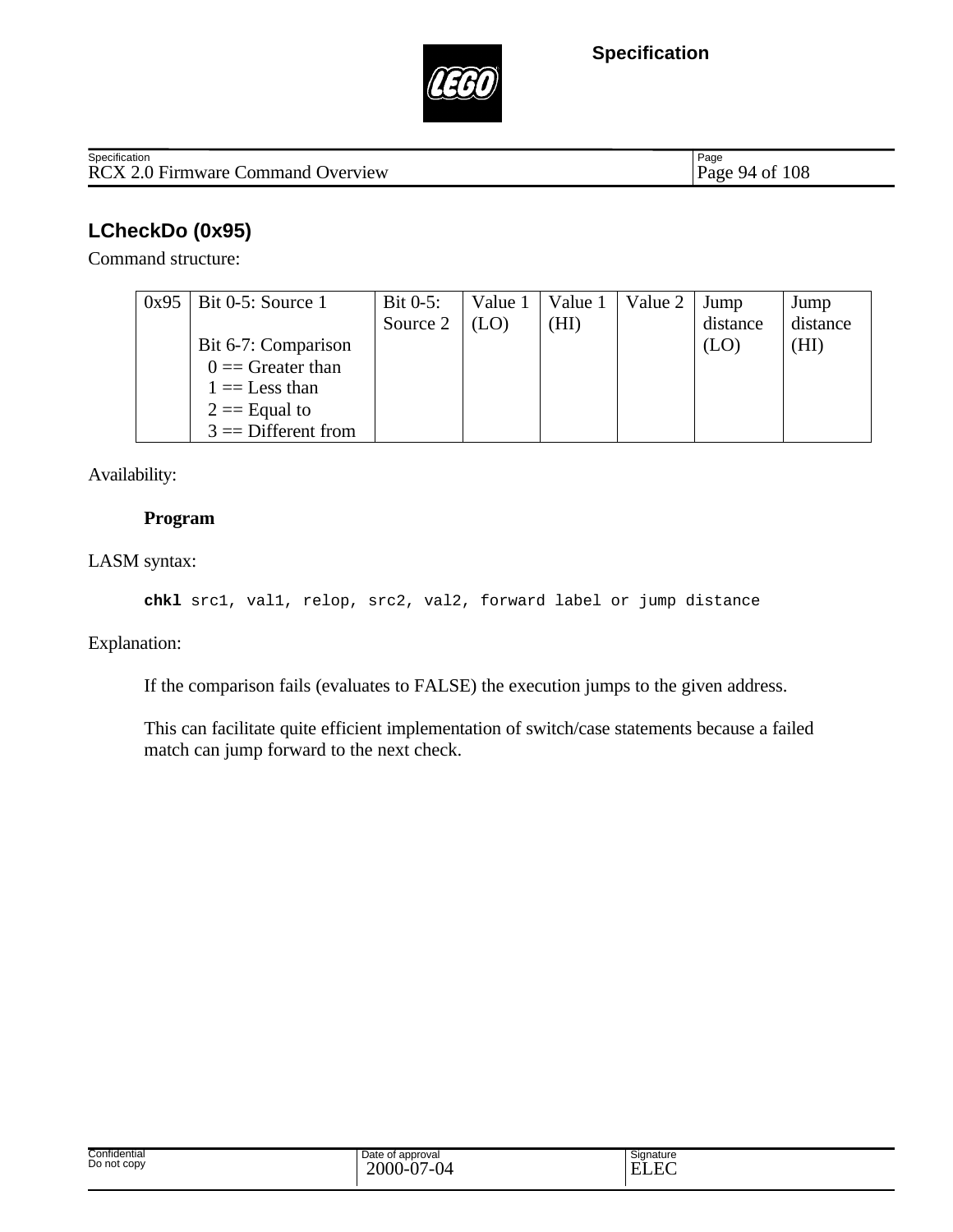

RCX 2.0 Firmware Command Overview **Specification** 

Page 95 of 108

# **UnlockFirmware (0xA5)**

Command structure:

Reply:

0x52 "Just a bit off the block!"

Availability:

**Direct**

LASM syntax:

**boot** 0x4C, 0x45, 0x47, 0x4F, 0xAE

Explanation:

If correct firmware has been downloaded, the firmware is then started.

| Confidential<br>Do not copy | Date of<br>of approval<br>$2000 -$<br>$\Delta$ 0.7<br>7-04<br>v | Signature<br>$\sim$<br>EI<br>. |
|-----------------------------|-----------------------------------------------------------------|--------------------------------|
|-----------------------------|-----------------------------------------------------------------|--------------------------------|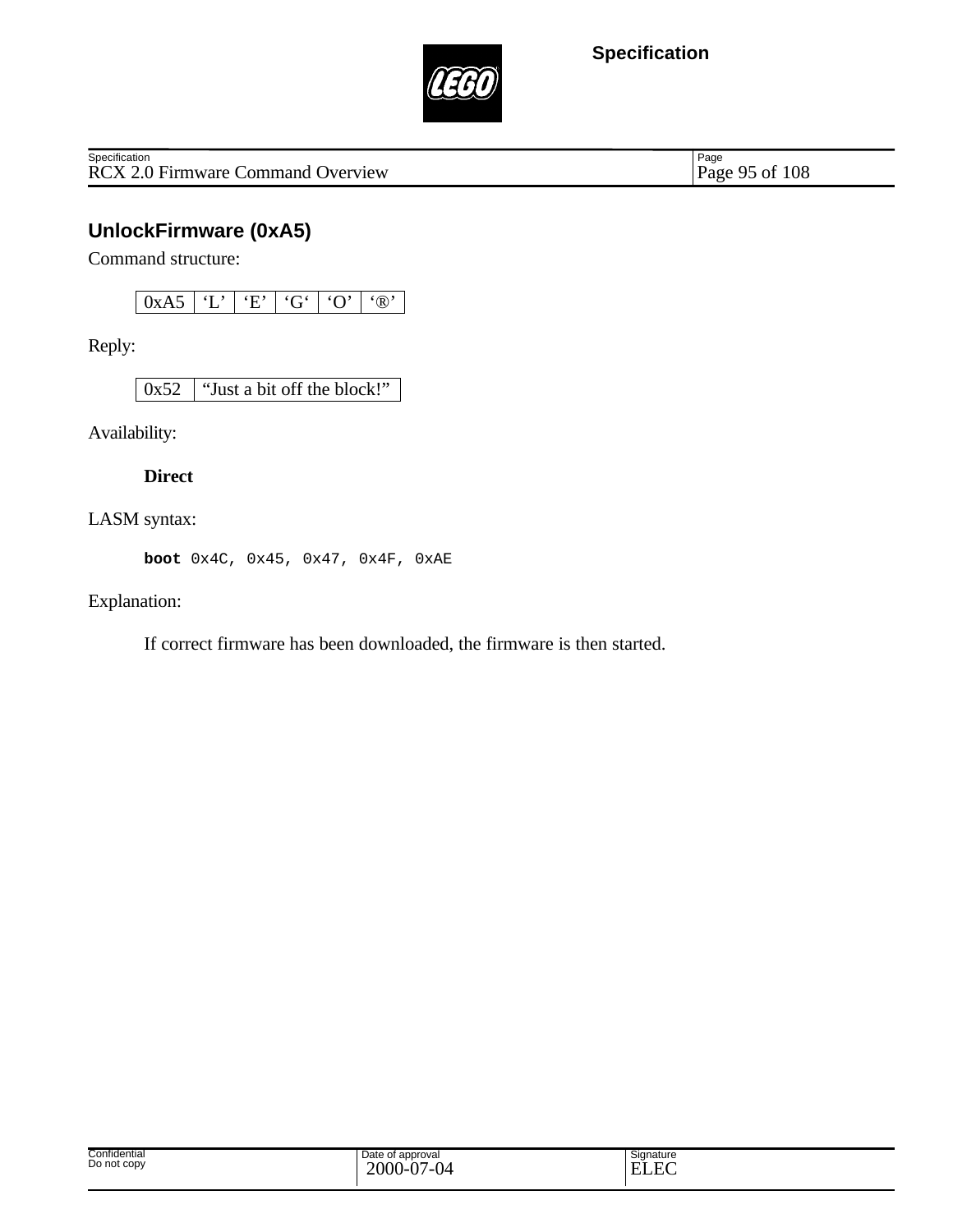



RCX 2.0 Firmware Command Overview Page 96 of 108 Specification

Page

# **LEnterEventCheck (0xB5)**

Command structure:

| 0xB5 | Event  | Event        | Event      | Bit $0-6$ :        |                    |
|------|--------|--------------|------------|--------------------|--------------------|
|      | source | value $(LO)$ | value (HI) | Jump Distance (LO) | Jump Distance (HI) |
|      |        |              |            |                    |                    |
|      |        |              |            | Bit 7:             |                    |
|      |        |              |            | Jump direction     |                    |
|      |        |              |            | $0 =$ forwards     |                    |
|      |        |              |            | $1 = backwards$    |                    |

Availability:

#### **Program**

LASM syntax:

**monel** event source, event value, label or jump distance

Explanation:

Tells the firmware to inform the task when (any of) the given event(s) occur.

When the event occurs, execution continues at the given address and the monitoring is suspended.

Afterwards the actual event(s) can be read from source 23 if the task needs to distinguish between several different causes.

| Confidential<br>Date of approval<br>.<br>Do not copy<br>$\sim$<br>$\sim$<br>2000<br>v<br>v | Signature<br>$\Gamma$<br>-<br>-<br><b>JLA</b> |  |
|--------------------------------------------------------------------------------------------|-----------------------------------------------|--|
|--------------------------------------------------------------------------------------------|-----------------------------------------------|--|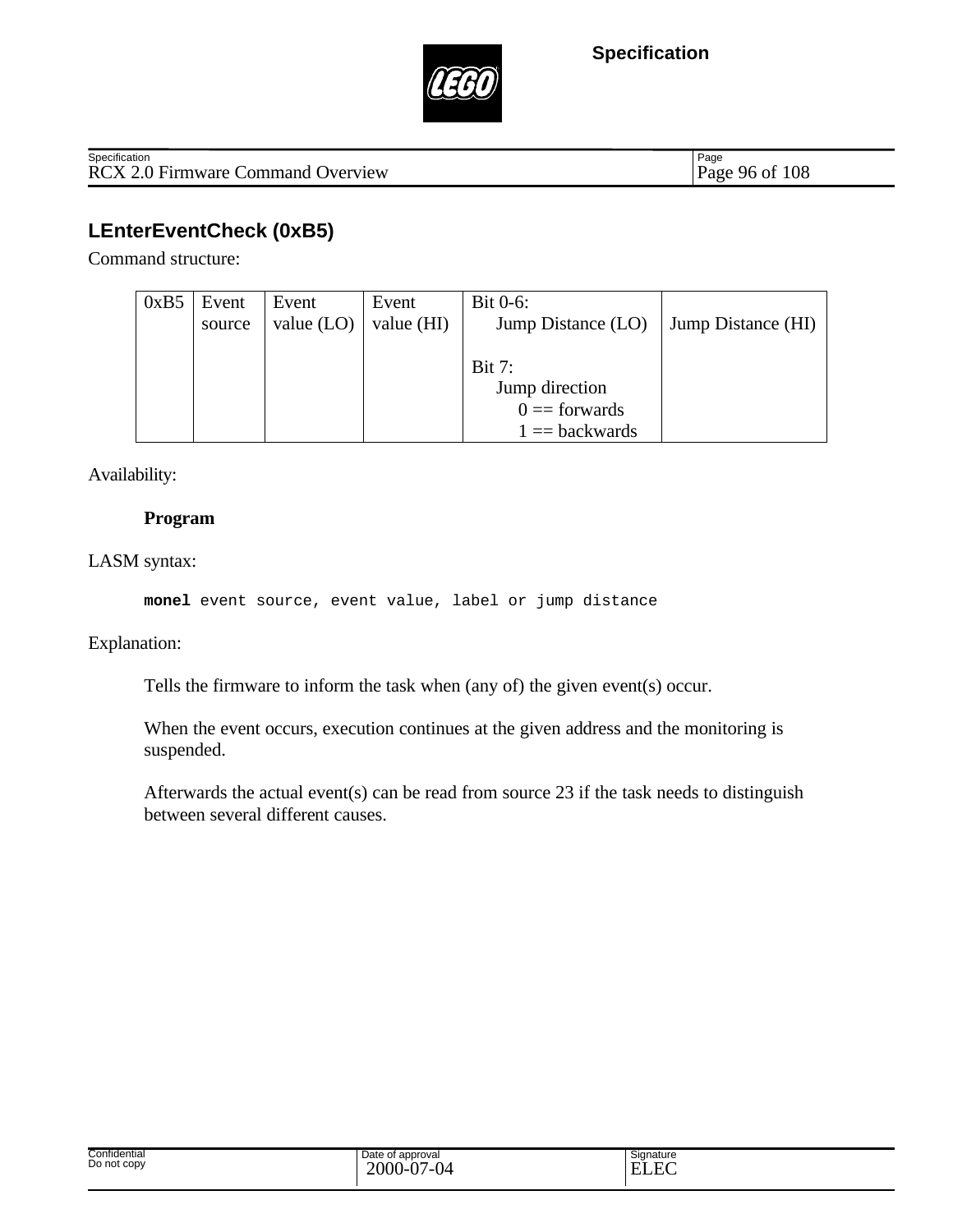



RCX 2.0 Firmware Command Overview Page 97 of 108 **Specification** 

Page

### **ViewSourceValue (0xE5)**

Command structure:

|  | $\vert$ 0xE5 $\vert$ 0 $\vert$ Display precision (0-3) $\vert$ Display source $\vert$ Display value (LO) $\vert$ Display value (HI) |  |  |
|--|-------------------------------------------------------------------------------------------------------------------------------------|--|--|
|  | (decimal point position)                                                                                                            |  |  |

Reply:

0x12

Availability:

#### **Direct/Program**

LASM syntax:

**disp** precision, display source, display value

Explanation:

The command sets the user option for the LCD display. The LCD update process will then track the given data source and display it in the LCD display with the given decimal point position.

Since the LCD display only has four digits, it can only show values from –9999 to +9999. Values below –9999 are shown as –9999 and values above +9999 are shown as +9999.

This command is very useful when debugging a program or if the user wants to display necessary application information that could otherwise only be communicated with sounds or by continuously polling the running program from a controlling computer.

Only parameters for immediate mode commands are allowed ('I' in the table on page 11). This means that local variables and the task local event register cannot be shown in the display.

| Confidential<br>Do not copy | Date of approval<br>$\Delta$<br>$2000 - C$<br>$\sim$<br>$-0/1 - 04$ | ~<br>Signature<br>$\sim$<br>. . |
|-----------------------------|---------------------------------------------------------------------|---------------------------------|
|-----------------------------|---------------------------------------------------------------------|---------------------------------|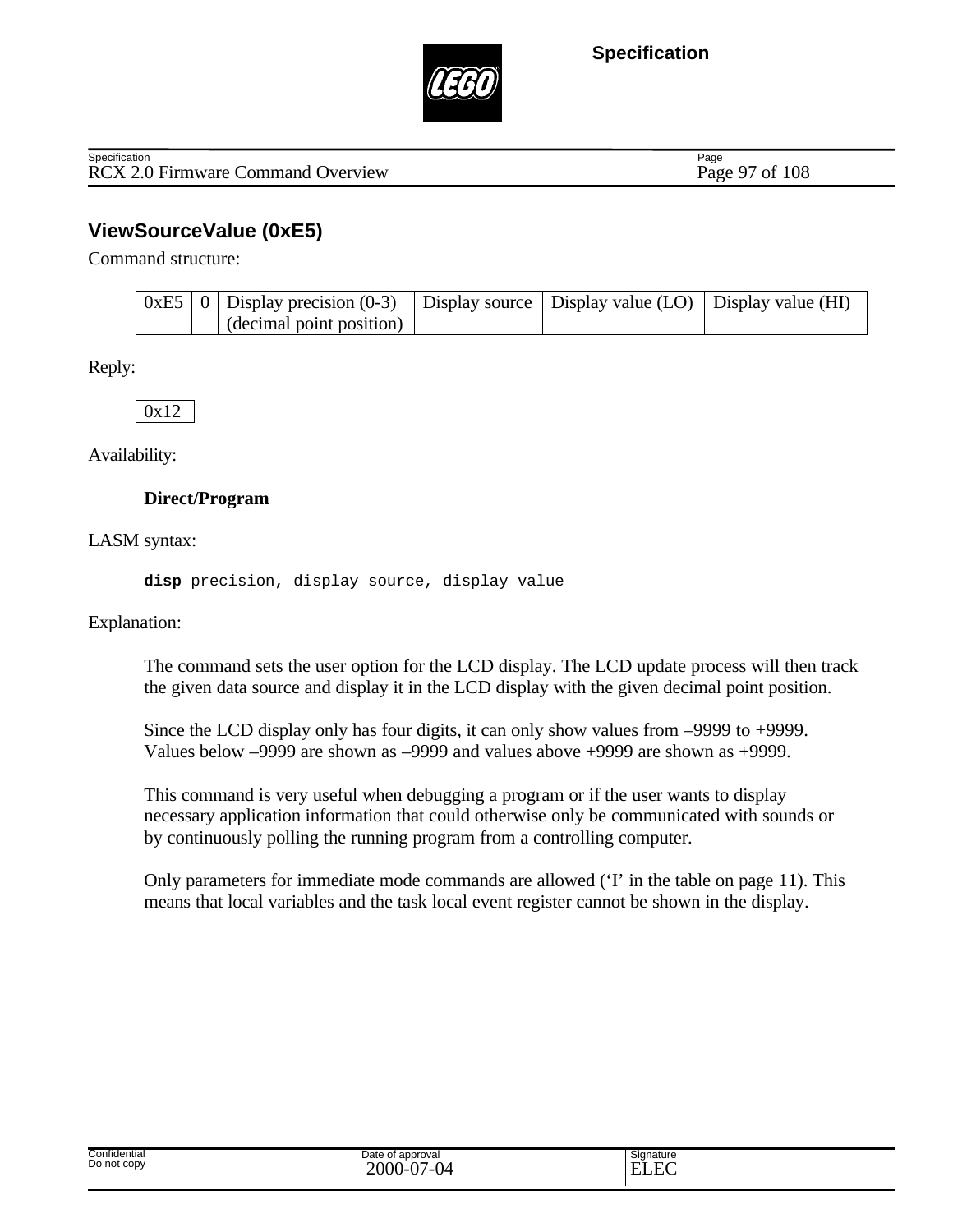



Specification<br>
RCX 2.0 Firmware Command Overview Page 98 of 108

Page 98 of 108

### **Motors**

Motor control implements the following scheme:

| <b>Action</b>                  | <b>Result</b>           |
|--------------------------------|-------------------------|
| Turning the RCX2 on            | All motors are FORWARD, |
|                                | FLOAT and MAX power.    |
|                                |                         |
| Turning the RCX2 off           | All motors are FLOAT.   |
|                                |                         |
| Start the selected program by  | All motors are FORWARD, |
| pressing $RUN == "start 0"$    | BRAKE and MAX power.    |
| Stopping the selected          | All motors are BRAKE.   |
| program by pressing RUN        |                         |
| $==$ "stop" (stop all tasks)   |                         |
| Changing the selected          | All motors are BRAKE.   |
| program by pressing PRGM       |                         |
| $==$ "prgm N"                  |                         |
| Pressing motor control         | Affected motors are     |
| buttons on the LEGO remote     | FORWARD, ON and MAX     |
| control unit                   | power.                  |
|                                |                         |
| Releasing motor control        | All motors are FORWARD, |
| buttons on the LEGO remote     | BRAKE and MAX power.    |
| control unit                   |                         |
|                                |                         |
| Pressing program select        | All motors are BRAKE.   |
| buttons on the LEGO remote     |                         |
| control unit $==$ " $prgm N$   |                         |
| NEWLINE start 0"               |                         |
| Disrupting program flow by a   | Affected motors are     |
| higher priority task accessing | <b>BRAKE.</b>           |
| shared resources               |                         |

| Confidential | Date of approval        | Signature                                                                    |
|--------------|-------------------------|------------------------------------------------------------------------------|
| Do not copy  | $7 - 04$<br>2000-<br>v. | E<br>$\overline{\phantom{0}}$<br>. .<br>Ð<br>.<br>$\sim$ . The set of $\sim$ |
|              |                         |                                                                              |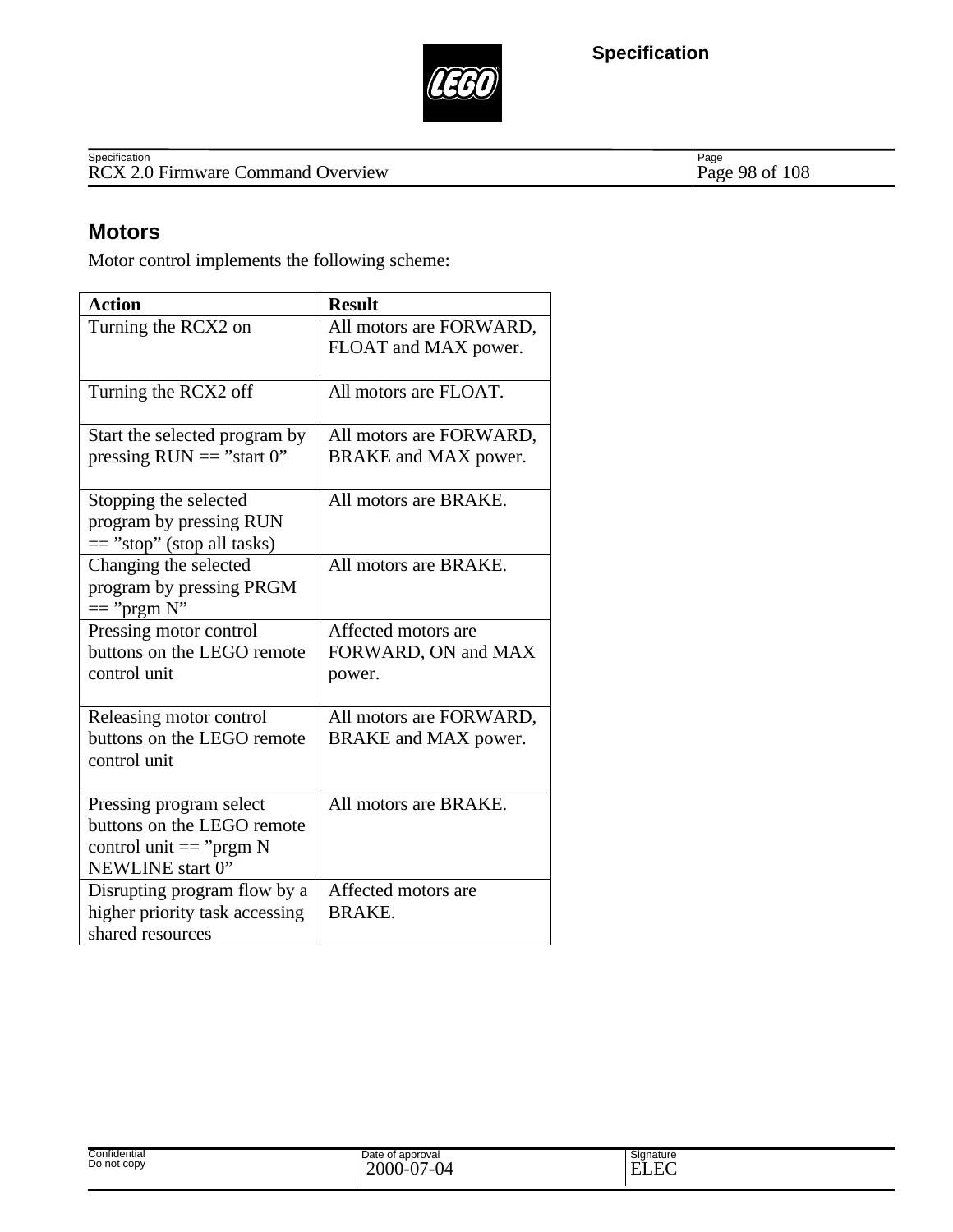

# Specification<br>
RCX 2.0 Firmware Command Overview Page 99 of 108

Page 99 of 108

A motor can be in six different states:

| Event        | ON     | <b>OFF</b>     | <b>FLOAT</b>   | <b>FWD</b> | <b>RWD</b> | <b>ALT</b> |
|--------------|--------|----------------|----------------|------------|------------|------------|
| <b>State</b> |        |                |                |            |            |            |
| ON FWD       |        | OFF FWD        | FLT FWD        |            | ON RWD     | ON RWD     |
| ON RWD       |        | OFF RWD        | FLT RWD        | ON FWD     |            | ON FWD     |
| FLT_FWD      | ON FWD | OFF FWD        |                |            | FLT RWD    | FLT RWD    |
| FLT_RWD      | ON RWD | <b>OFF RWD</b> |                | FLT FWD    |            | FLT FWD    |
| OFF FWD      | ON FWD |                | FLT FWD        |            | OFF_RWD    | OFF RWD    |
| OFF RWD      | ON RWD |                | <b>FLT RWD</b> | OFF FWD    |            | OFF FWD    |

The reason for explicitly stating the direction for a motor is that a 60 ms delay after each direction change has been introduced to reduce tear and wear on the motors if they are heavily loaded.

| Confidential<br>Date of approval<br>Signature<br>Do not copy<br>$\Gamma$<br>$\Delta$<br>2000<br>$\sim$<br>--<br>н<br>.<br>பட<br>17 |  |
|------------------------------------------------------------------------------------------------------------------------------------|--|
|------------------------------------------------------------------------------------------------------------------------------------|--|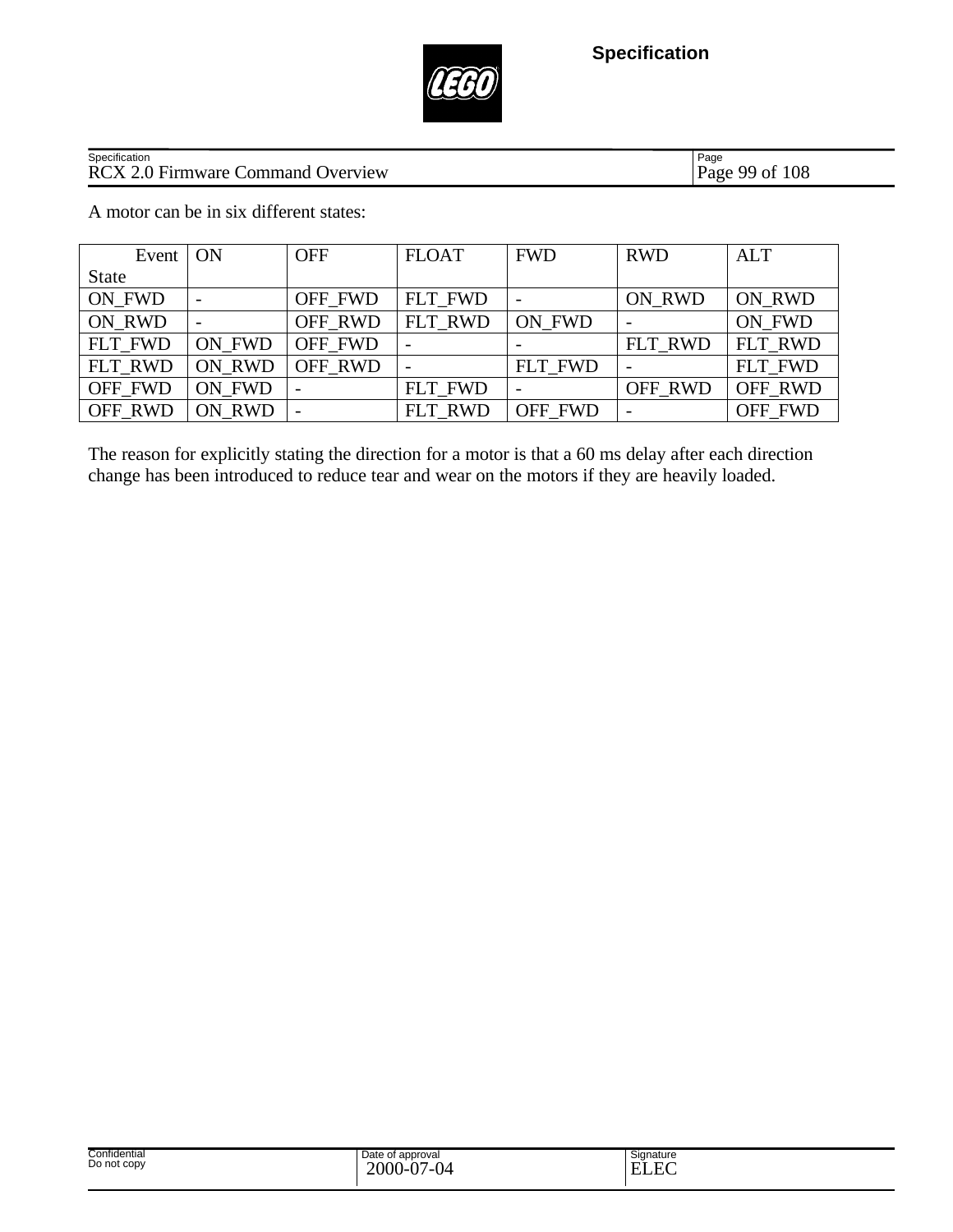

RCX 2.0 Firmware Command Overview Page 100 of 108 **Specification** 

Page

# **Events**

The firmware will detect and report up to 16 independent events for physical and virtual sensors available to the programming system. The reporting usually takes the form of a signal/interrupt that changes the program flow for tasks that has asked to be alerted when an event occurs.

The 'sensors' for which events can be generated are:

- Physical sensors (Source 9, Range 0-2, Logical number 0-2)
- System timers (Source 1, Range 0-3, Logical number 3-6)
- IR Message (Source 15, Range 0, Logical number 7)
- Counters (Source 0/21, Range 0-2, Logical number 8-10)

The full range of events is:

- Pressed event (Event type 0)
- Released event (Event type 1)
- Period event (Event type 2)
- Transition event (Event type 3)
- Change-rate exceeded event (Event type 7)
- Enter low range (Event type 8)
- Enter normal range (Event type 9)
- Enter high range (Event type 10)
- Click (Event type 11)
- Double click (Event type 12)
- Mail box (Event type 14)

For each event, a number of attributes must be set from which the events are generated by comparison and change history. These attributes are:

- Upper threshold (Source 28)
- Lower threshold (Source 29) these thresholds define the Low, Normal and High ranges above
- Hysteresis (Source 30) defines how much trespassing is required before moving in/out of range
- Blink time (Source 31) defines how slow/quick range changes must be to count as a Click event

In return, the firmware generates some event related information, which can be read (but not written) by the running program and polled from the controlling PC. The data sources are:

- Task events (Source 23) bit mask that shows which events actually alerted the task
- Event state (Source  $25$ ) low, normal or high
- Click counter (Source  $27$ ) the number of Click events detected by the firmware for the event sensor

| Confidential<br>Do not copy | Date of approval<br>2000<br>'-04<br>--<br>v | Signature<br>$\Gamma$<br>–<br>. .<br>--<br>-<br>cec |
|-----------------------------|---------------------------------------------|-----------------------------------------------------|
|-----------------------------|---------------------------------------------|-----------------------------------------------------|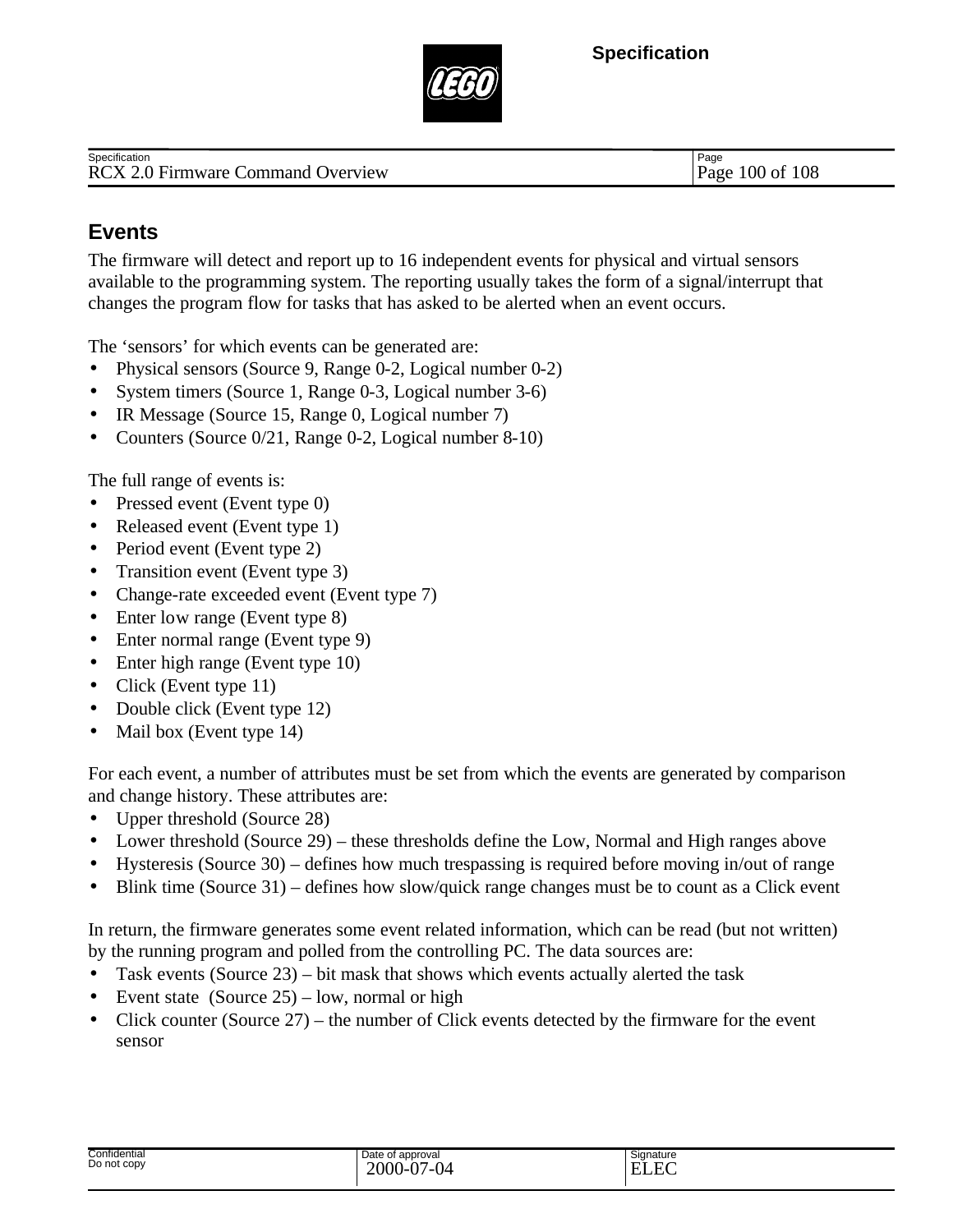

| $\cdot$ .<br>Specification                              | Page                              |
|---------------------------------------------------------|-----------------------------------|
| $\Omega$ Fi<br>RCX2<br>Jverview<br>.\ommand<br>Firmware | 108<br>$10^{\circ}$<br>0İ<br>Page |

The data sources are all indexed by the event bit number and are specific to the event, not the sensor since a sensor can have multiple ranges defined by different events. This means that even though several events monitor the same sensor, each event must have set it thresholds and hysteresis individually.

### *Valid combinations*

An event is a given sensor/event type combination. Not all types of events are available for all sensors. The possible combinations are indicated with '+' in the table below:

| Sensor       | Input $1, 2, 3$ |         | Timer $0-3$ | PBMessage | Counter 0-2 |
|--------------|-----------------|---------|-------------|-----------|-------------|
| Mode         | Absolute        | Dynamic | $\ast$      | $\ast$    | ∗           |
| Event type   |                 |         |             |           |             |
| Pressed      | $+$             |         |             |           |             |
| Released     | $+$             |         |             |           |             |
| Period       | $^{+}$          | $+$     |             |           |             |
| Transition   | $+$             | $^{+}$  |             |           |             |
| Change rate  |                 | $^{+}$  |             |           |             |
| Enter low    | $+$             | $^{+}$  | $^{+}$      | $^{+}$    | $^{+}$      |
| Enter normal | $^{+}$          | $^{+}$  | $^{+}$      | $^{+}$    | $^{+}$      |
| Enter high   | $^{+}$          | $^{+}$  | $^{+}$      | $^{+}$    | $^{+}$      |
| Click        | $+$             | $^{+}$  | $^{+}$      | $^{+}$    | $^{+}$      |
| Double click | $+$             | $^{+}$  | $^{+}$      | $^{+}$    | $^{+}$      |
| Mail box     |                 |         |             | $^{+}$    |             |

### *Event generation*

The numbers printed on the following figures refer to the event type number in the table above.

• Enter High, Normal and Low events.



| Confidential<br>Do not copy | Date of approval<br>$\overline{2}$<br>$\sim$<br>$2000 - C$<br>$\sqrt{2}$<br>υΨ<br>◡ | Signature<br>-<br>$\sqrt{2}$<br>--<br>н<br>———— |
|-----------------------------|-------------------------------------------------------------------------------------|-------------------------------------------------|
|                             |                                                                                     |                                                 |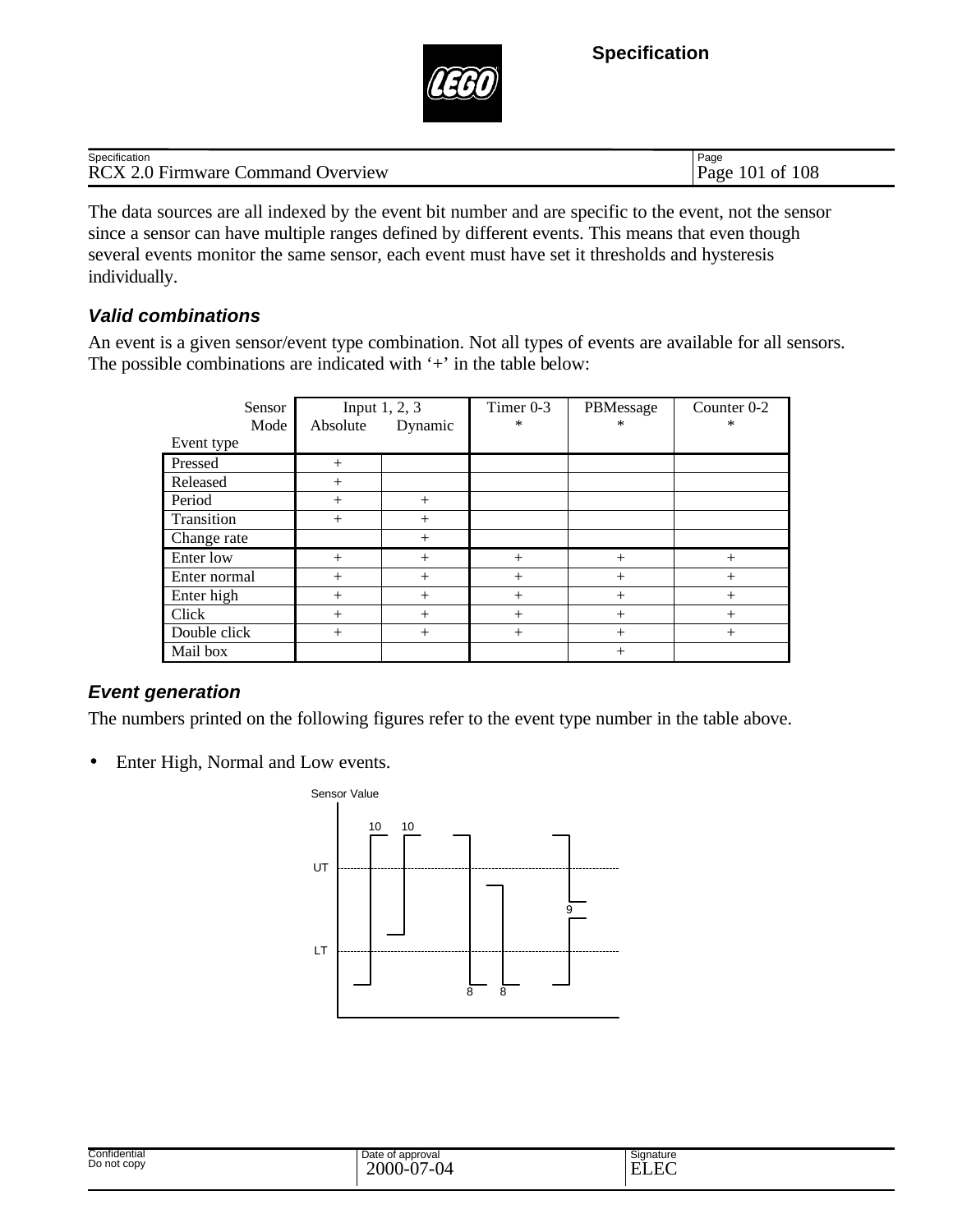

| Specification                            | Page                       |
|------------------------------------------|----------------------------|
| <b>RCX 2.0 Firmware Command Overview</b> | งf 108<br>$102$ of<br>Page |

• Click and Double click events can/will lead to generation of several other events. A Double click is two Clicks with the correct timing between.



Where: Min. Duration < BT < Duration time + Min. Duration

• Pressed and Release events can will also generate other events, depending on the sensor mode.



• Change-rate exceeded event. If using dynamic measurement the boolean value will hold information on the dynamic behavior of the sensor signal.

*If* SensorRaw > Max - slope *then* FALSE *If* SensorRaw < slope *then* TRUE *Else If* dU/dt > slope *then* FALSE *If* dU/dt < slope *then* TRUE

When the Boolean value changes, a Change-rate exceeded event is generated. The Boolean sensor value (source 13) will tell whether it was a rising (or positive) change rate or whether it was a falling (or negative) change rate as follows:

| TRUE $(1, one)$ | $\Rightarrow$ Negative/falling change rate |
|-----------------|--------------------------------------------|
| FALSE (0, zero) | $\Rightarrow$ Positive/rising change rate  |

| Confidential<br>Do not copy | Date of approval<br>$\sim$<br>$\sim$<br>2000<br>$\mathsf{U}^{\mathcal{A}}$<br>.<br>. .<br>-υ. | $\overline{\phantom{a}}$<br>Signature<br>$\Gamma$<br><b>TT</b><br>н<br>LLL |  |
|-----------------------------|-----------------------------------------------------------------------------------------------|----------------------------------------------------------------------------|--|
|-----------------------------|-----------------------------------------------------------------------------------------------|----------------------------------------------------------------------------|--|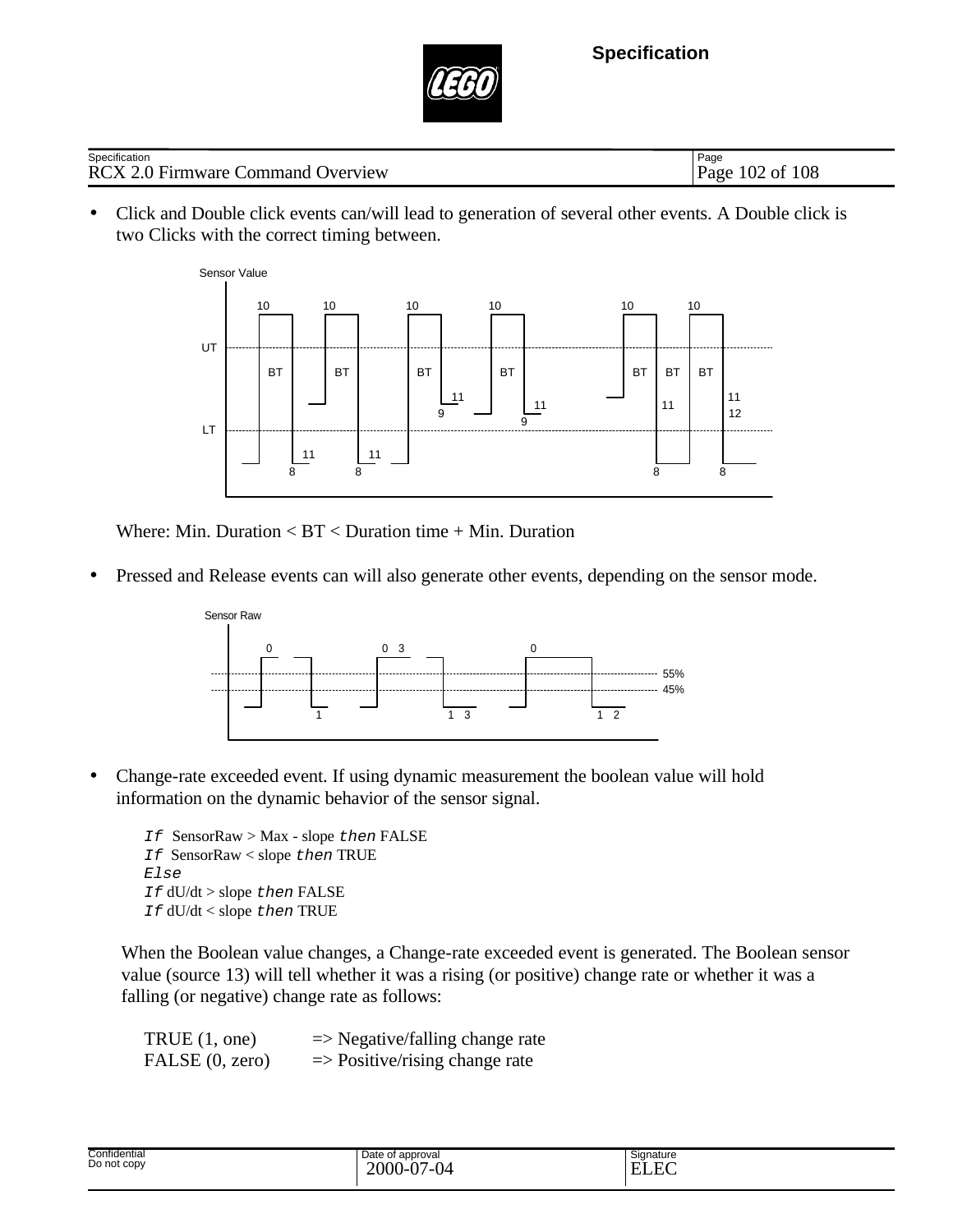



dt is fixed 3 ms, and dU can be chosen between 1 and 31 (Source 11).

• Mail box event is generated each time the RCX receives a message.

### *Thresholds and hysteresis*

The thresholds are used together with the hysteresis to determine when the event changes state:



The hysteresis is used to limit spurious state transitions when the sensor value is close to a threshold.

### *Automatic calibration*

To make sensor/event setup easier an automatic event calibration command is added that calculate the thresholds and hysteresis based on average sensor readings.

The calculations are dependent on the sensor mode. As the sensor mode can only be set for the physical sensors, these are the only exceptions. Below the calculations are listed for each (sensor) mode.

| Confidential<br>Do not copy | Date of approval<br>2000-<br>'-04<br>∩−<br>ັ | Sianature<br>$\Gamma$<br>-<br>-<br>_____ |
|-----------------------------|----------------------------------------------|------------------------------------------|
|-----------------------------|----------------------------------------------|------------------------------------------|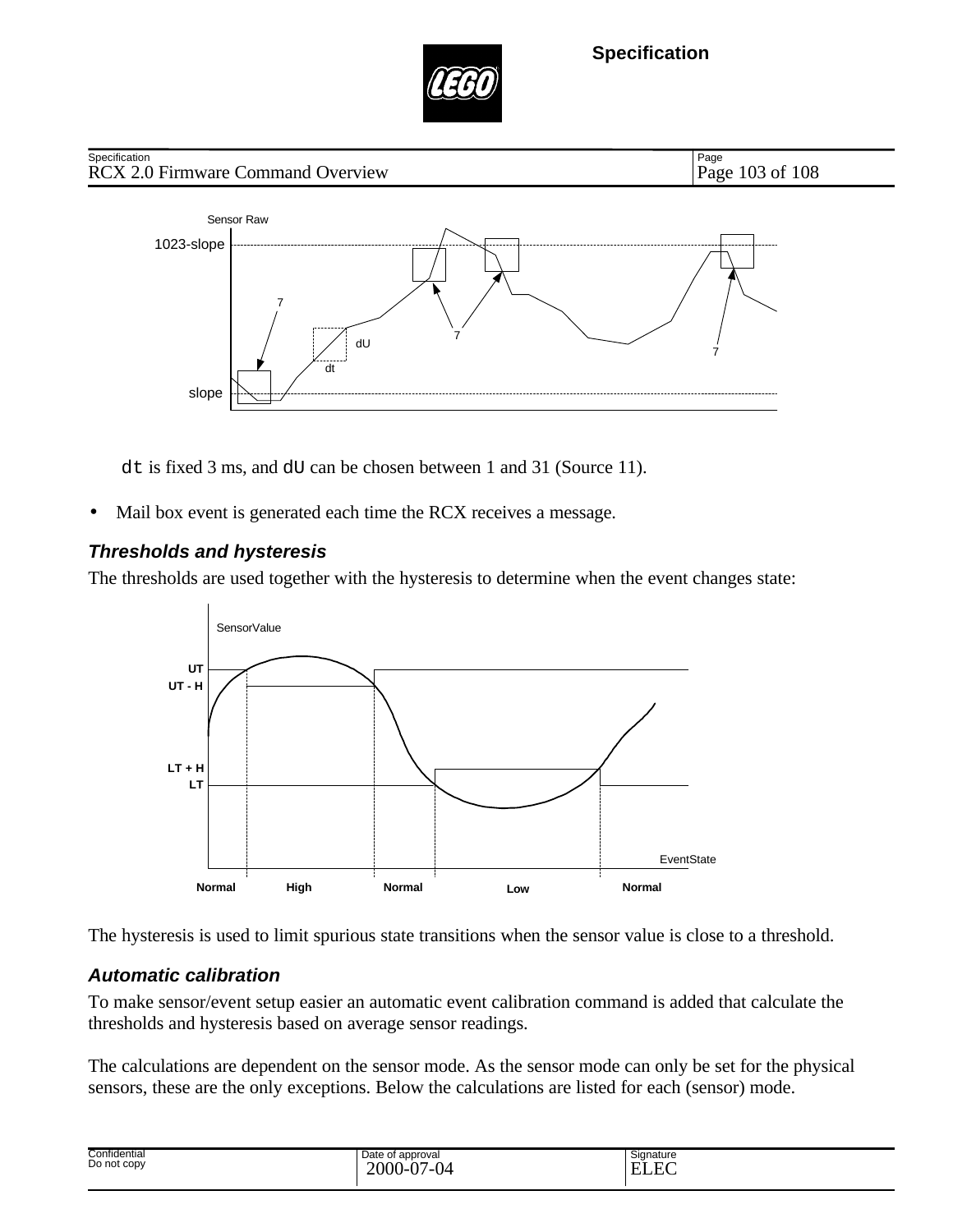

RCX 2.0 Firmware Command Overview Page 104 of 108 **Specification** 

Page

#### **Temperature mode**

 (AvgValue + 2730) \* UTFct  $\text{UT} \; = \; \text{AvgValue} \; + \; \text{---} \; - \text{---} \; - \text{---} \; - \text{---} \; + \; \text{H} \; \\ \text{k1}$ k<sup>1</sup> (AvgValue - 2730) \* LTFct LT = AvgValue - ------------------------- - H k<sup>1</sup> AvgRaw \* HFct H = ------------  $k2$  $k1 = 4096$ ,  $k2 = 1024$ 

#### **Reflection mode**

 (AvgValue \* UTFct) UT = AvgValue + ------------------ + H k<sup>1</sup> (AvgValue \* LTFct) LT = AvgValue - ------------------ - H k1 AvgRaw \* HFct H = ------------  $k2$  $k1 = 256$ ,  $k2 = 2048$ 

#### **Raw mode**

 (AvgValue \* UTFct) UT = AvgValue + ----------------- k1 (AvgValue \* LTFct) LT = AvgValue - ----------------- k<sup>1</sup> AvgValue \* Hfct  $H =$  --------------- k2  $k1 = 256$ ,  $k2 = 256$ 

| Confidential | of approval<br>Date             | Signature |
|--------------|---------------------------------|-----------|
| Do not copy  | $\sim$<br>( )(<br>IΔ<br>$\cdot$ | н         |
|              |                                 |           |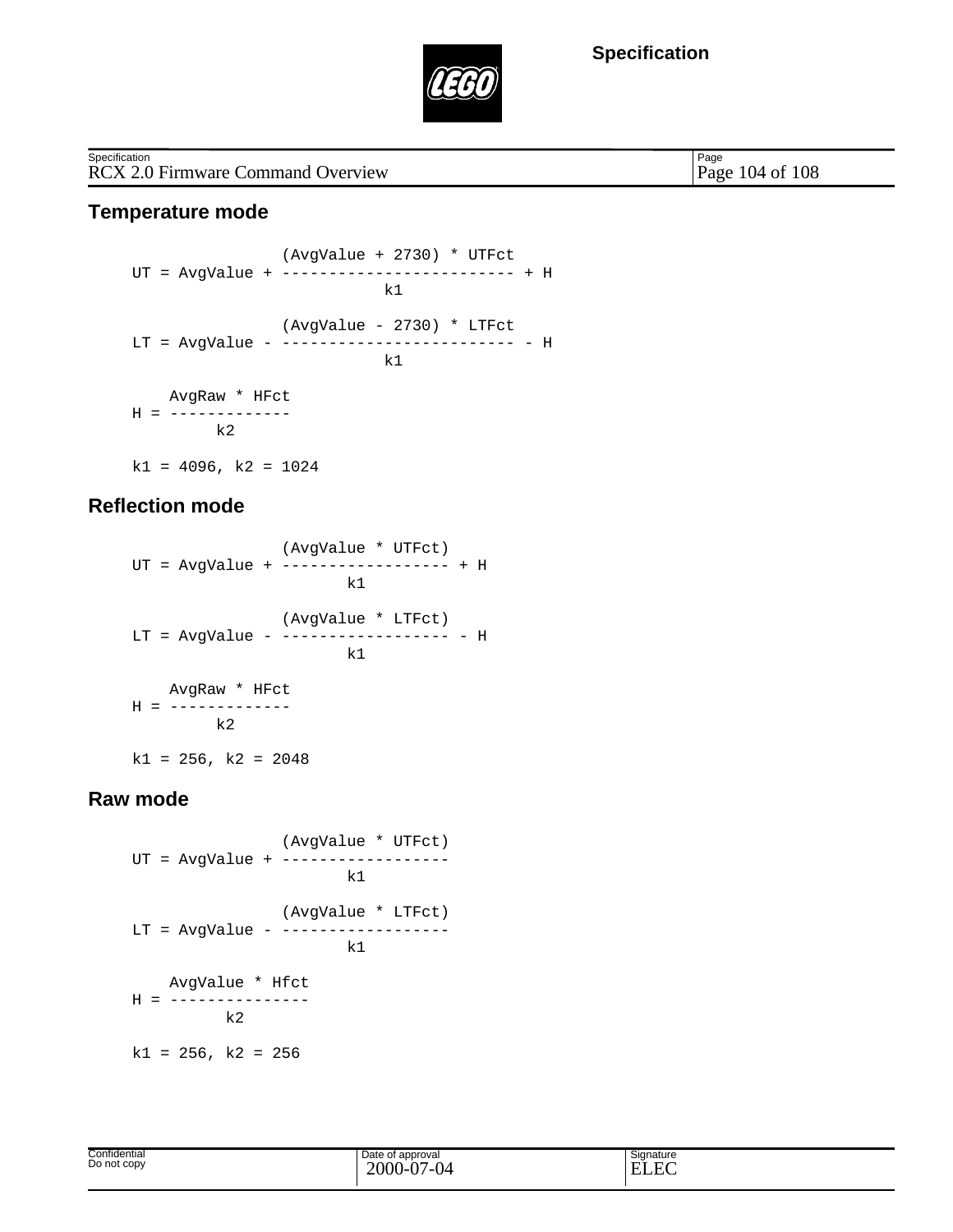

| Specification                            |  |
|------------------------------------------|--|
| <b>RCX 2.0 Firmware Command Overview</b> |  |

Page 105 of 108 Page

### **All other modes**

For Transition, Period, Angle, Boolean and all virtual sensors the calculations are:

 (AvgValue \* UTFct) UT = AvgValue + ----------------- k<sup>1</sup> (AvgValue \* LTFct)  $LT = AyqValue - - - - - - - - - - - - - -$  $k1$  $H = 0$  $k1 = 256$ 

Please note that it can be difficult to predict the outcome of a calibration. This is because the thresholds depend on the sensor values and the hysteresis, which again depend on the raw sensor value.

The values for k1 and k2 have been chosen to give suitable values for UT,LT and H.

Additionally commands for starting and stopping event monitoring will be added, based on the existing Scout commands.

An event setup command will be added that links a sensor to an event type and assigns an bit position for the event (out of a max total of 16). The assignment will be the responsibility of the user program.

| Confidential<br>.<br>Do not copy<br>$\cdots$ | approvai<br>late.<br>$\cdot$<br>. | Signature |
|----------------------------------------------|-----------------------------------|-----------|
|                                              |                                   |           |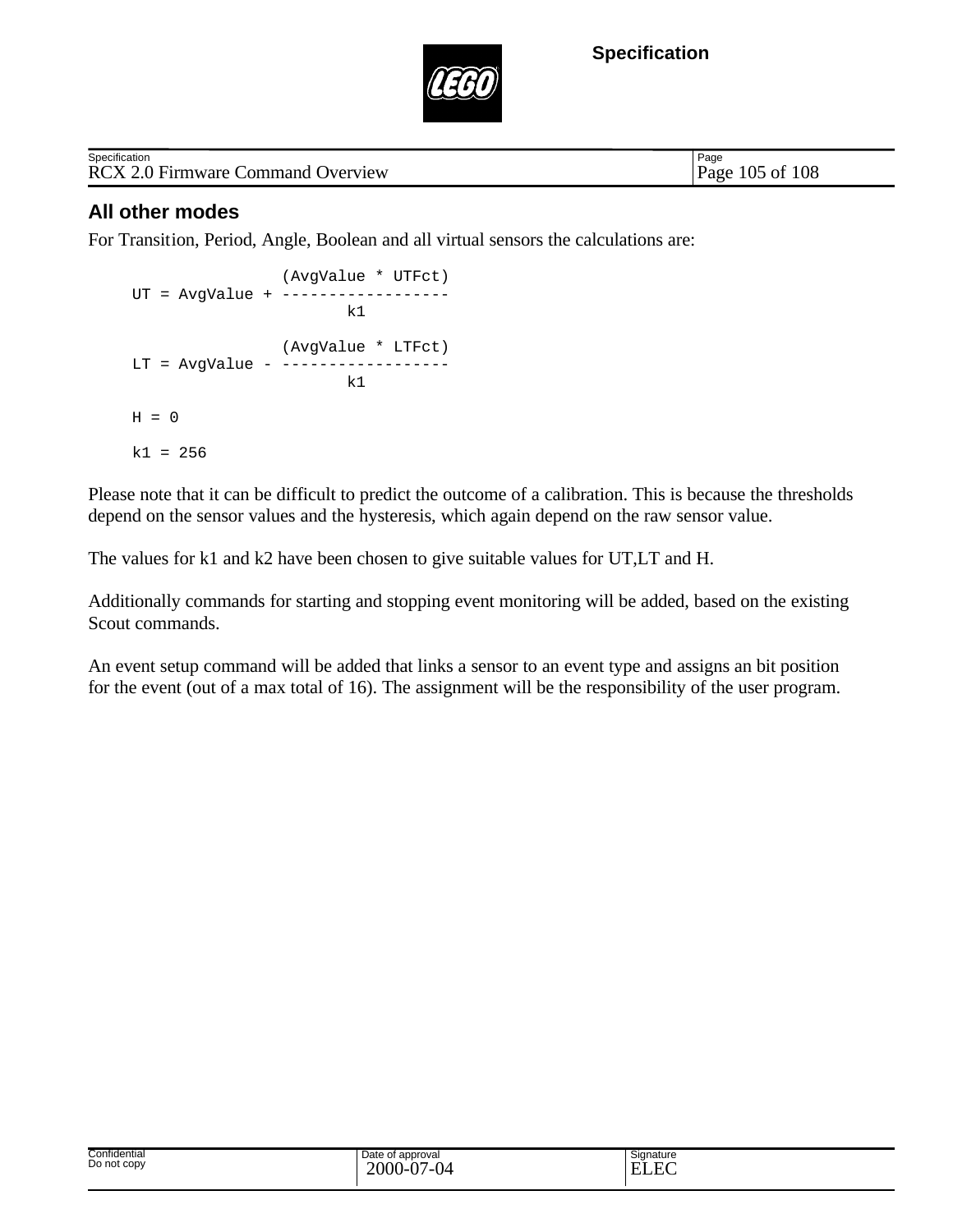

RCX 2.0 Firmware Command Overview Page 106 of 108 **Specification** 

Page

### **Shared resources**

In order to provide consistent dependable behavior a number of shared system resources, whose use should be controlled and monitored, have been identified:

- Motors
- Sound

The following enumeration for resources will be used

- $0x01 ==$  Motor A,
- $0x02 ==$  Motor B,
- $\bullet$  0x04 = Sound,
- $0x08 ==$  Motor C (VLL output on the Scout)

The misalignment of the motors comes from the Scout heritage.

Resources are allocated by a changeable task priority.

There will be at least 8 priority levels with level 0 being the most important.

Tasks of equal priority can pre-empt each other. Although non-standard (and possibly the cause of a race-condition or mutual busy-waiting), it allows the user to assign equal priority to more tasks operating on the same resources and not cause them to wait if such behavior is easier to understand.

| Confidential<br>.<br>Do not copy<br>. | approval<br>Jate<br>$\overline{\phantom{0}}$<br>. . | Signature<br>$\overline{\phantom{0}}$ |
|---------------------------------------|-----------------------------------------------------|---------------------------------------|
|                                       |                                                     |                                       |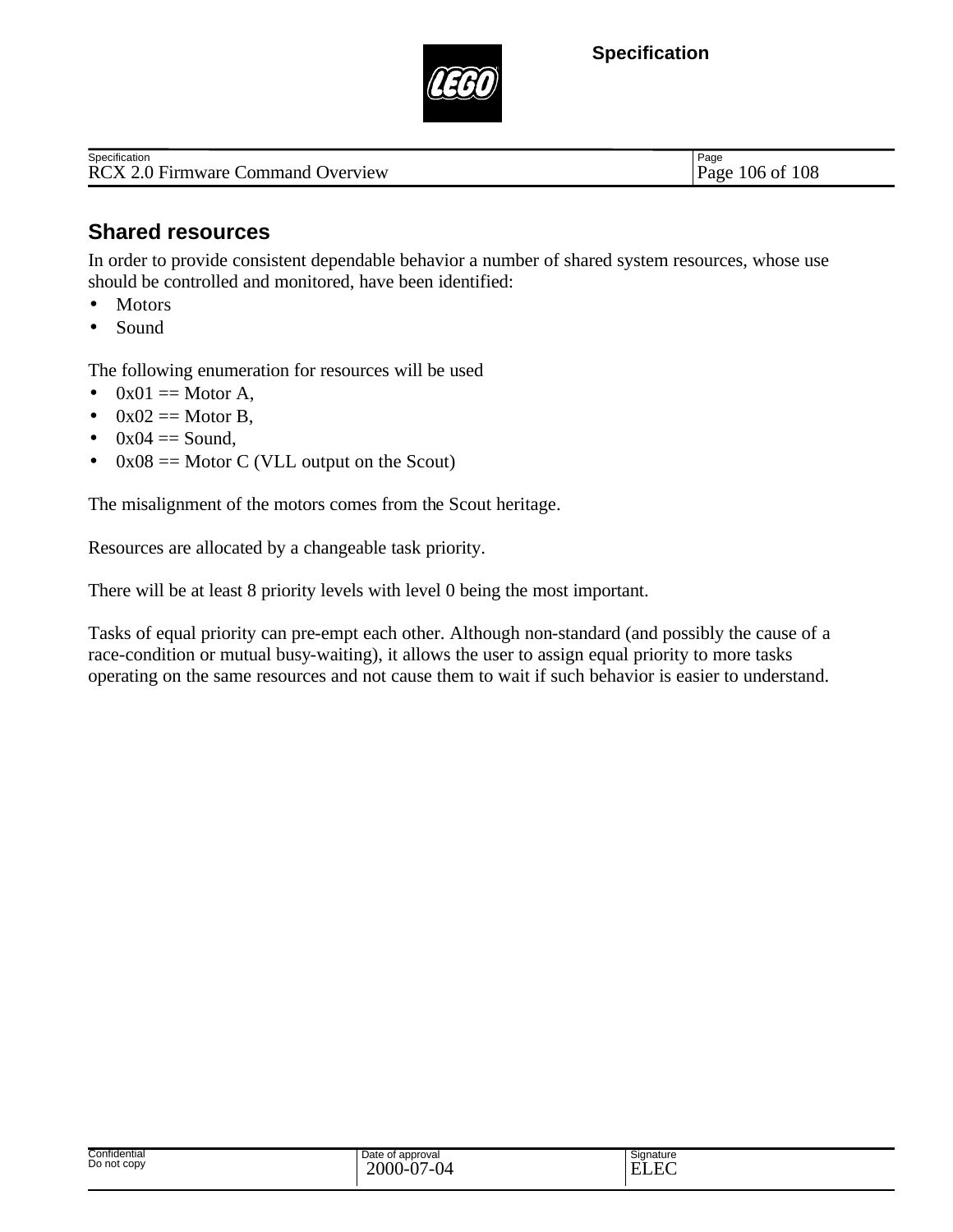

| Specification                          | Page                                   |
|----------------------------------------|----------------------------------------|
| RCX 2.0 Firmware C<br>Command Overview | 108<br>10 <sup>7</sup><br>Page<br>- of |

### **Access control & Event Monitoring**

To guard shared resources, an access control mechanism has been added to protect tasks from accidentally taking control over other tasks resources. If all tasks follow the mechanism, deterministic priority-based behavior will be the result.

When event monitoring is used in combination with access control across several tasks, a complicated regime must be implemented as described in the following state machine:

| <b>EVENT EV</b> |                | AC                | <b>EXIT EV</b>    | EXIT AC        | ENTER EV (MON, LBL)         | ENTER AC (RES, LBL)         | START,            |
|-----------------|----------------|-------------------|-------------------|----------------|-----------------------------|-----------------------------|-------------------|
|                 |                |                   |                   |                |                             |                             | STOP.             |
|                 |                |                   |                   |                |                             |                             | <b>DELETE</b>     |
| <b>STATE</b>    |                |                   |                   |                |                             |                             | <b>TASK</b>       |
| <b>NONE</b>     |                |                   |                   |                | IF MON $<$ $>0$             | IF OK                       |                   |
|                 |                |                   |                   |                | EV=LBL                      | $AC = LBL$                  |                   |
|                 |                |                   |                   |                | <b>GO EV</b>                | $RC = RES$                  |                   |
|                 |                |                   |                   |                | <b>ELSE</b>                 | <b>GO AC</b>                |                   |
|                 |                |                   |                   |                | <b>SEND EXIT EV</b>         | <b>ELSE</b>                 |                   |
|                 |                |                   |                   |                |                             | <b>JUMPLBL</b>              |                   |
| EV              | <b>JUMP EV</b> |                   |                   |                | IF MON $<$ -0               | IF OK                       |                   |
|                 |                |                   |                   |                | EV=LBL                      | $AC=LBL$                    |                   |
|                 |                |                   |                   |                | <b>GO EV (NEW)</b>          | $RC = RES$                  |                   |
|                 |                |                   |                   |                | <b>ELSE</b>                 | $GO$ EV- $>A$ C             |                   |
|                 |                |                   |                   |                | <b>SEND EXIT EV</b>         | <b>ELSE</b>                 |                   |
|                 | <b>GO NONE</b> |                   | <b>GO NONE</b>    |                |                             | <b>JUMPLBL</b>              | <b>GO NONE</b>    |
| AC              |                | <b>RELEASE RC</b> |                   |                | IF MON $<$ -0               | $AC=LBL$                    | <b>RELEASE RC</b> |
|                 |                | <b>JUMP AC</b>    |                   |                | EV=LBL                      | IF OK                       |                   |
|                 |                |                   |                   |                | GO AC > EV                  | $RC = RES$                  |                   |
|                 |                |                   |                   |                | <b>ELSE</b>                 | <b>GO AC (NEW)</b>          |                   |
|                 |                |                   |                   |                | <b>SEND EXIT EV</b>         | <b>ELSE</b>                 |                   |
|                 |                | <b>GO NONE</b>    |                   | <b>GO NONE</b> |                             | <b>SEND AC</b>              | <b>GO NONE</b>    |
| EV > AC         | <b>RELEASE</b> | <b>RELEASE RC</b> | <b>RELEASE RC</b> |                | IF MON $<$ -0               | $AC = LBL$                  | <b>RELEASE RC</b> |
|                 | <b>JUMP EV</b> | <b>JUMP AC</b>    |                   |                | EV=LBL                      | IF OK                       |                   |
|                 |                |                   |                   |                | <b>GO AC-&gt;EV (ALERT)</b> | $RC = RES$                  |                   |
|                 |                |                   |                   |                | <b>ELSE</b>                 | <b>GO EV-&gt;AC (NEW)</b>   |                   |
|                 |                |                   |                   |                | <b>SEND EXIT EV</b>         | <b>ELSE</b>                 |                   |
|                 | <b>GO NONE</b> | <b>GO EV</b>      | <b>GO NONE</b>    | <b>GO EV</b>   |                             | <b>SEND AC</b>              | <b>GO NONE</b>    |
| AC > EV         | <b>JUMP EV</b> | <b>RELEASE RC</b> |                   |                | IF MON $<$ -0               | $AC = LBL$                  | <b>RELEASE RC</b> |
|                 |                | <b>JUMP AC</b>    |                   |                | EV=LBL                      | IF OK                       |                   |
|                 |                |                   |                   |                | <b>GO AC-&gt;EV (NEW)</b>   | $RC=RES$                    |                   |
|                 |                |                   |                   |                | <b>ELSE</b>                 | <b>GO EV-&gt;AC (ALERT)</b> |                   |
|                 |                |                   |                   |                | <b>SEND EXIT EV</b>         | <b>ELSE</b>                 |                   |
|                 | GO AC          | <b>GO NONE</b>    | <b>GO AC</b>      | <b>GO NONE</b> |                             | <b>SEND AC</b>              | <b>GO NONE</b>    |

The events EV and AC are generated by the firmware and signal, respectively, that an event happened that the task was waiting for and that another task of equal or higher priority requested one or more of the resources currently held by the task.

Two state machine actions are used: GO and SEND. GO means that the state machine transitions to the indicated target state. SEND means that the indicated event is sent to the state machine (as an internal) event) – this typically constitutes commonality in transition behavior.

| Confidential<br>Do not copy | Date of approval<br>$\sim$<br>7-04<br>2000<br>-- | Signature<br>$\tilde{}$<br>E<br>$\overline{\phantom{0}}$<br>.<br>п.<br>.<br>LIJIN. |
|-----------------------------|--------------------------------------------------|------------------------------------------------------------------------------------|
|-----------------------------|--------------------------------------------------|------------------------------------------------------------------------------------|